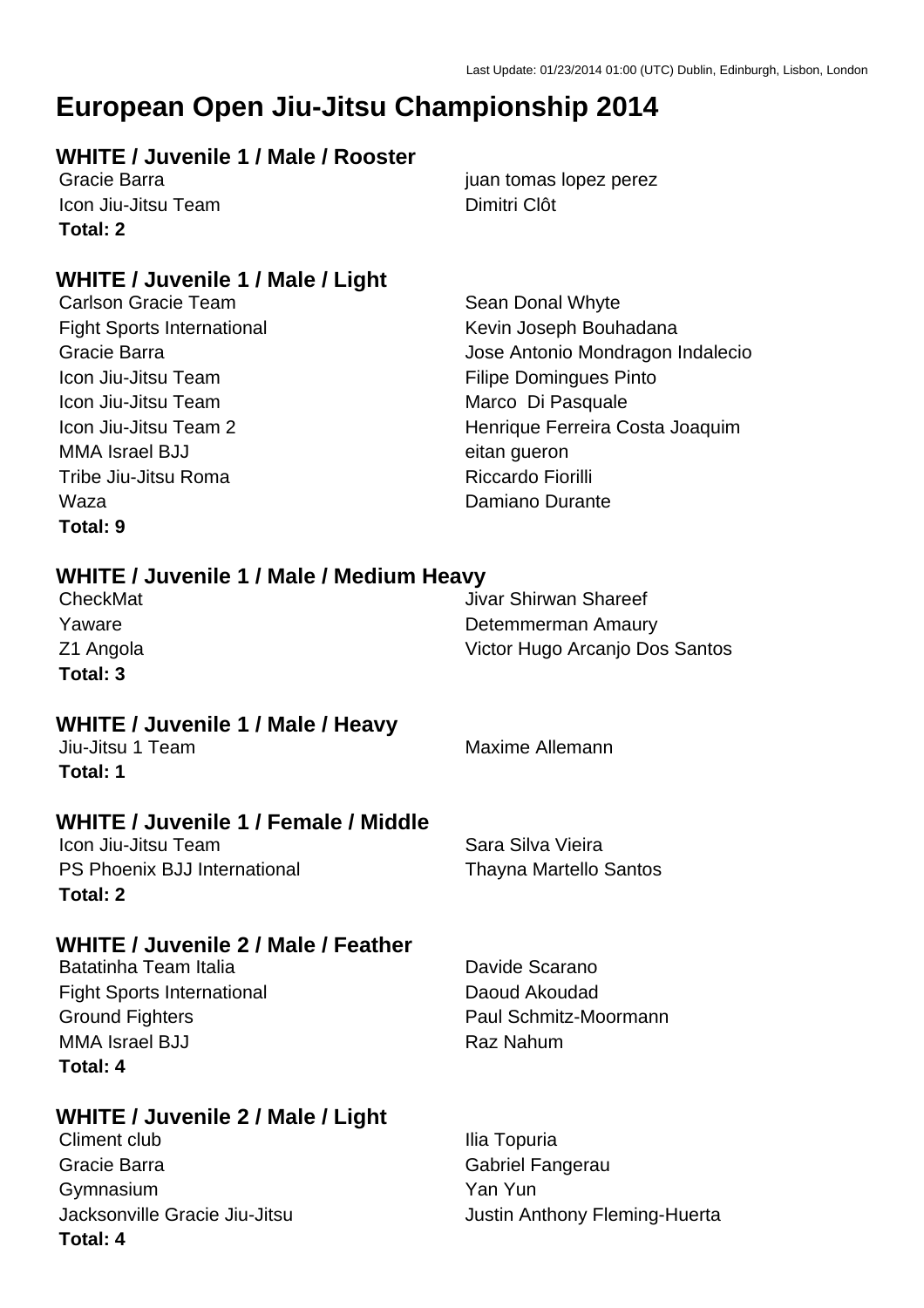| <b>WHITE / Juvenile 2 / Male / Middle</b><br>Icon Jiu-Jitsu Team<br>Total: 1                                                                                                                                                                                                                                                                                                                                                                                                                                                             | André Filipe Silva Rodrigues                                                                                                                                                                                                                                                                                                                                                                                                                                                               |
|------------------------------------------------------------------------------------------------------------------------------------------------------------------------------------------------------------------------------------------------------------------------------------------------------------------------------------------------------------------------------------------------------------------------------------------------------------------------------------------------------------------------------------------|--------------------------------------------------------------------------------------------------------------------------------------------------------------------------------------------------------------------------------------------------------------------------------------------------------------------------------------------------------------------------------------------------------------------------------------------------------------------------------------------|
| <b>WHITE / Juvenile 2 / Female / Feather</b><br>Gymnasium<br>Total: 1                                                                                                                                                                                                                                                                                                                                                                                                                                                                    | Olga Gunina                                                                                                                                                                                                                                                                                                                                                                                                                                                                                |
| WHITE / Juvenile 2 / Female / Heavy<br>Gracie Barra<br>Total: 1                                                                                                                                                                                                                                                                                                                                                                                                                                                                          | niki gogali                                                                                                                                                                                                                                                                                                                                                                                                                                                                                |
| WHITE / Adult / Male / Rooster<br>Acemat<br>Alliance<br><b>Brasa Caio Terra</b><br>Icon Jiu-Jitsu Team<br>Icon Jiu-Jitsu Team<br>Nova União<br><b>Portugal Gold Team</b><br>Sul JJ Caxias do Sul<br><b>Total: 8</b>                                                                                                                                                                                                                                                                                                                      | <b>Paul Berthomieu</b><br><b>Mateusz Gawryluk</b><br><b>Filip Brodecki</b><br>John Shinkaiye<br>nicolas nguyen<br><b>David Donnet</b><br>Bruno Miguel Moisão Lobato<br>Thuan Weber Vianna                                                                                                                                                                                                                                                                                                  |
| <b>WHITE / Adult / Male / Light Feather</b><br>Acemat<br><b>BJJ Scotland</b><br><b>Brasa</b><br><b>Brasa Caio Terra</b><br><b>Brasa Caio Terra</b><br><b>Carlson Gracie Team</b><br><b>Carlson Gracie Team</b><br>CheckMat<br>CheckMat<br><b>CheckMat International</b><br>Coimbra M.M.A.<br>Frota Team Nogueira<br>Gracie Barra<br>Gracie Barra<br>Gracie Barra JJ<br>Icon Jiu-Jitsu Team<br>Icon Jiu-Jitsu Team<br>Jackson Paulo Team<br>Jacksonville Gracie Jiu-Jitsu<br>Jiu-Jitsu Brotherhood<br>MB Academy<br><b>MMA Israel BJJ</b> | jeremy lougarre<br><b>Richard Dickson</b><br>Gerasimos Grammenos<br><b>RENAT MAGOMEDOV</b><br><b>SHAMIL MAGOMEDOV</b><br><b>Bruno Souza Paes</b><br>Magomed Medov<br>Ekrem Selah<br>wojciech surowaniec<br>Ahmed Hamadi<br>Carlos Alberto da Silva Nonato<br>Kevin Nguyen<br>Gilian Jansen<br>Jack Greening<br>jon ander esponda<br>Leonaldo Monteiro de Brito<br>Luís Paulo Pereira de Sousa<br><b>Adil Salhi</b><br>miles kirby<br><b>Neil Donnelly</b><br>Théo Mannevy<br>Lion Yaakobov |
| <b>MMA Israel BJJ</b><br>Nova União                                                                                                                                                                                                                                                                                                                                                                                                                                                                                                      | mark gros<br>Massimo Filini                                                                                                                                                                                                                                                                                                                                                                                                                                                                |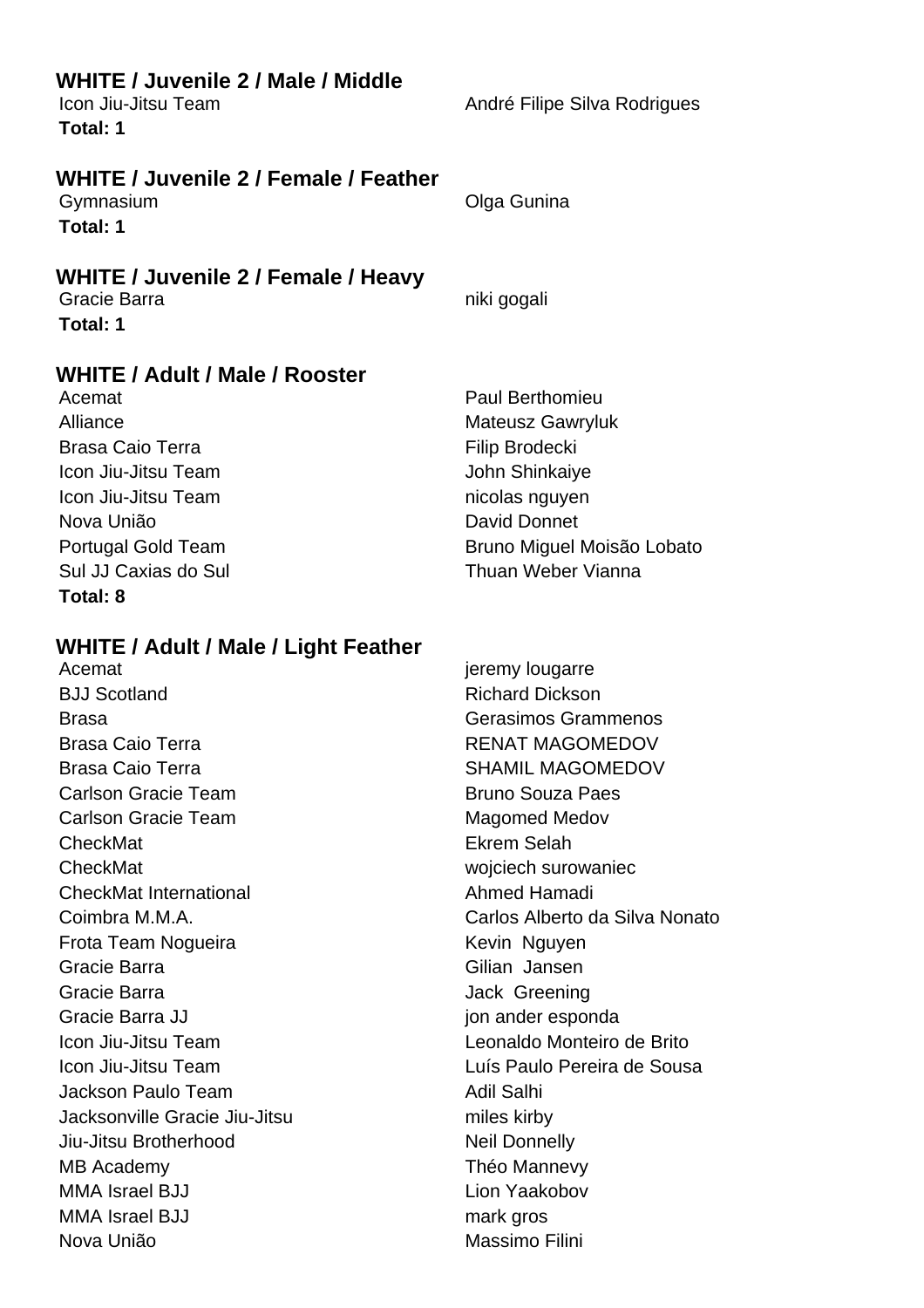Pound for Pound Team petrit memeti Precision Jiu-Jitsu Nicolas Shrubstok Ribeiro Jiu-Jitsu **Ribeiro Alta Contra Contra Contra Contra Contra Contra Contra Contra Contra Contra Contra Contra Contra Contra Contra Contra Contra Contra Contra Contra Contra Contra Contra Contra Contra Contra Contra C** Team Lagarto Chris Naisbett Tribe Jiu-Jitsu Roma Valerio Fiorilli **Total: 32**

### **WHITE / Adult / Male / Feather**

ACTJJ International **ACTJ Andrew McGahon** Alliance Ivan Bliznyuk Alliance **Nicolas Medina Werner** Nicolas Medina Werner Alliance International **Rafal Machai** Ases Jiu Jitsu **Adolfo Dominguez Diaz** Adolfo Dominguez Diaz BJJ Globetrotters **Ilya Khamitov** BMA France **Paul Liverneaux** Brasa Caio Terra **ANTON OSHURKOV** Brasa Caio Terra New York Samuel Kerton Brazilian Power Team **Luís Amorim Frota** Brazilian Power Team Ovidiu-Dorin Jimborean Carlos Maia Brazilian Jiu-Jitsu Academy Martin Taseski Carlson Gracie Team **Kevin Arthur Batruel** Cercle Tissier ammar ryann CheckMat **Farshad Setarkesh CheckMat** Semih Cetin Checkmat Europa Lucas Garp Johannsen CheckMat International **Ailson Magalhaes Oliveira** Climent club **Aleksander Topuria** Clube Omar Salum Pará da concceisaode abreu alayon Emirates Jiu-Jitsu Center **Yakhiyaev Ramiz** Fala de Luta **Deiby dos Ramos Lima** Frontline Academy **Hakim Mazari** Hakim Mazari Frontline Academy **Jan Erik Steen** Frota Team Nogueira **Cédric Curty** GF Team France Guillaume AGBOBLI GF Team France Timour Yaraskhanov Gracie Barcelona Yeroen Hoksbergen Gracie Barra Jerome Francois Gracie Barra **Mauro Bastos** Mauro Bastos Gracie Barra JJ Guy Poxon Hilti Fight Center **Daniel Steinhauf** Hilti Fight Center **Hilti Fight Center** Johan Hallin **Icon Jiu-Jitsu Team Florian Ruiz-Picasso Icon Jiu-Jitsu Team mas thibault** Icon Jiu-Jitsu Team 2 Nicolas Lorenz Icon Jiu-Jitsu Team 2 sergio ferrer machin

Ribeiro Jiu-Jitsu ANDER SANCHEZ LOPEZ Team Gil Catarino **Rafael Tejera Gonzalez** UAE Jiu-jitsu Team Saeed Ali Humaid Obaid Alshamsi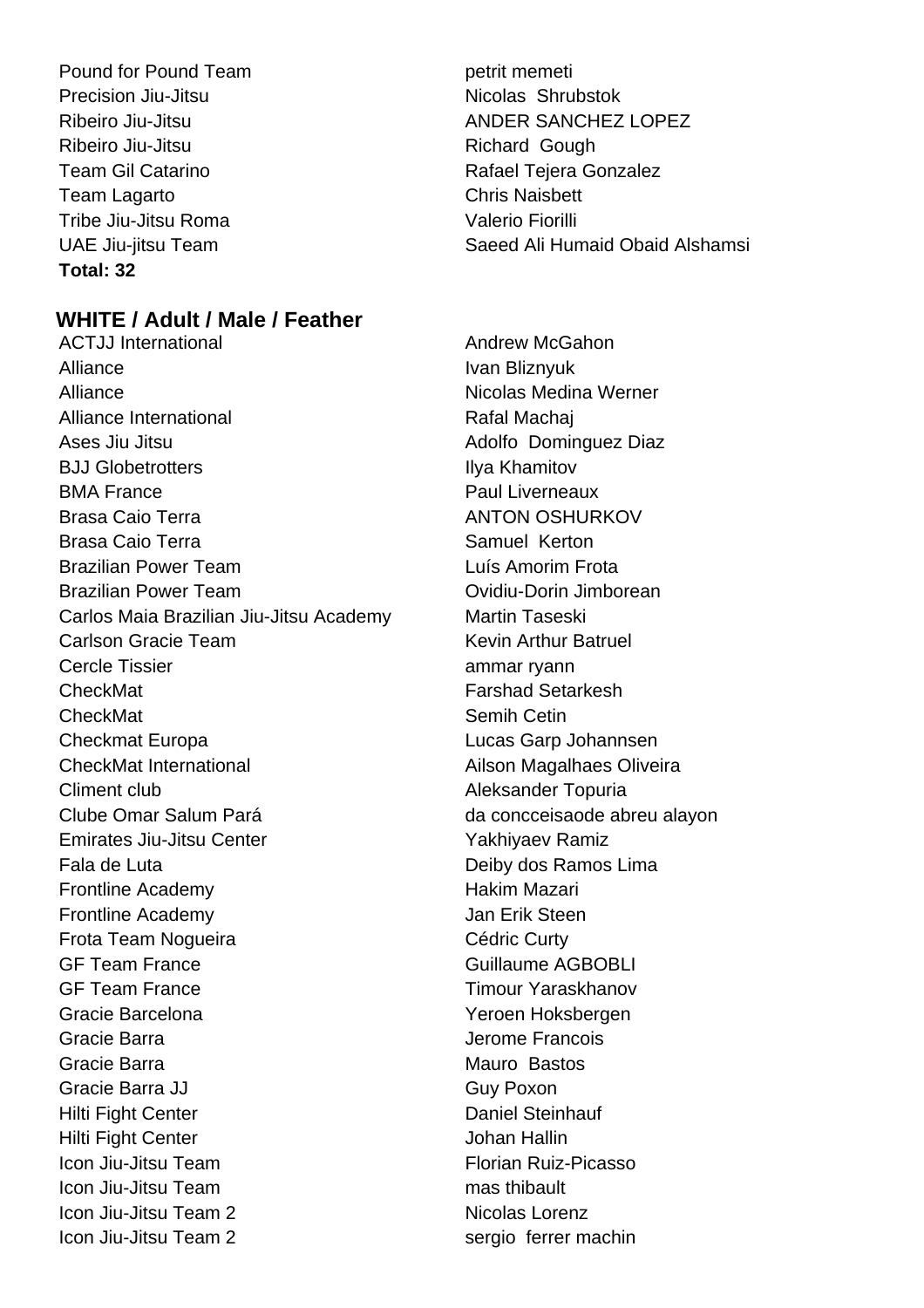JC Melun Jimmy PINZANI Malicia Team **Balkich** mohamed Milanimal Matteo Guerra Mirkovic - Ruckus BJJ Arben Shtufi Nova Geração **Guilherme Rocha** Nova União Nicola Cavallo Nova União **Nova União** e a Simone Rota Reinaldo Ribeiro Team **International Executor Contracts** Julio Alberto Rubio Ribeiro Jiu-Jitsu **IORGA CRISTIAN** Roger Gracie **Adam Elhamri** Roger Gracie **Adam Elhamri** Roger Gracie **Roger Cracial Executive Cracial According Renato Sanna** Roger Gracie Academy **Contact Structure Contact Academy** John Moloney Roger Gracie Academy **Reda Bouchaib** Submission Team **Haidar Abbas** Team Leites Stockholm Nikola Simic Wersén Viva Zapata Jiu Jitsu **Felix Bergman** Zenith BJJ **Lukas Kryzius Total: 54**

### **WHITE / Adult / Male / Light**

Absoluto BJJ Teodor Cataniciu Academia POA **Dionatan Alexsander Santos Wiggers** ACTJJ International **Marcin Zembala** Marcin Zembala ACTJJ International **Ryan Noel McCartney** Alliance Alberto Guzman Gil Alliance and the conentration of the conentration of the conentration of the conentration of the conentration of the conentration of the conentration of the conentration of the conentration of the conentration of the conen Alliance International **Alliance International** Alliance International **Christoph Conen** Association Aranha **David Mendez Arroyo** Avignon Brazilian Jiu-Jitsu Lange Romain BJJ Revolution Team - International Anthony Heaphy Brasa Caio Terra **IGOR MAKAROV** Carlos Varona BJJ Alex Varona CheckMat **MAGSUM USTA** CheckMat Matahri Hicham Climent club Francisco Javier Gomis Jimeno Coelhao Jiu-Jitsu **Fabian Benz Emirates Jiu-Jitsu Center Casaccer Gasratov Bagir** Fight Sports International The Research Chaoui Frontline Academy **Mikkel Otterstad** Frota Team Nogueira Leoncio Frei Gladius MMA **Leo Lindroos** Gracie Barcelona cristian larrosa Gracie Barra **Artem Lebedev** Gracie Barra Oleksandr Karpenko Gracie Barra BJJ Damir Kariyev Gracie Barra BJJ **Emil Gayazov** Gracie Barra Europe **James Grandiean**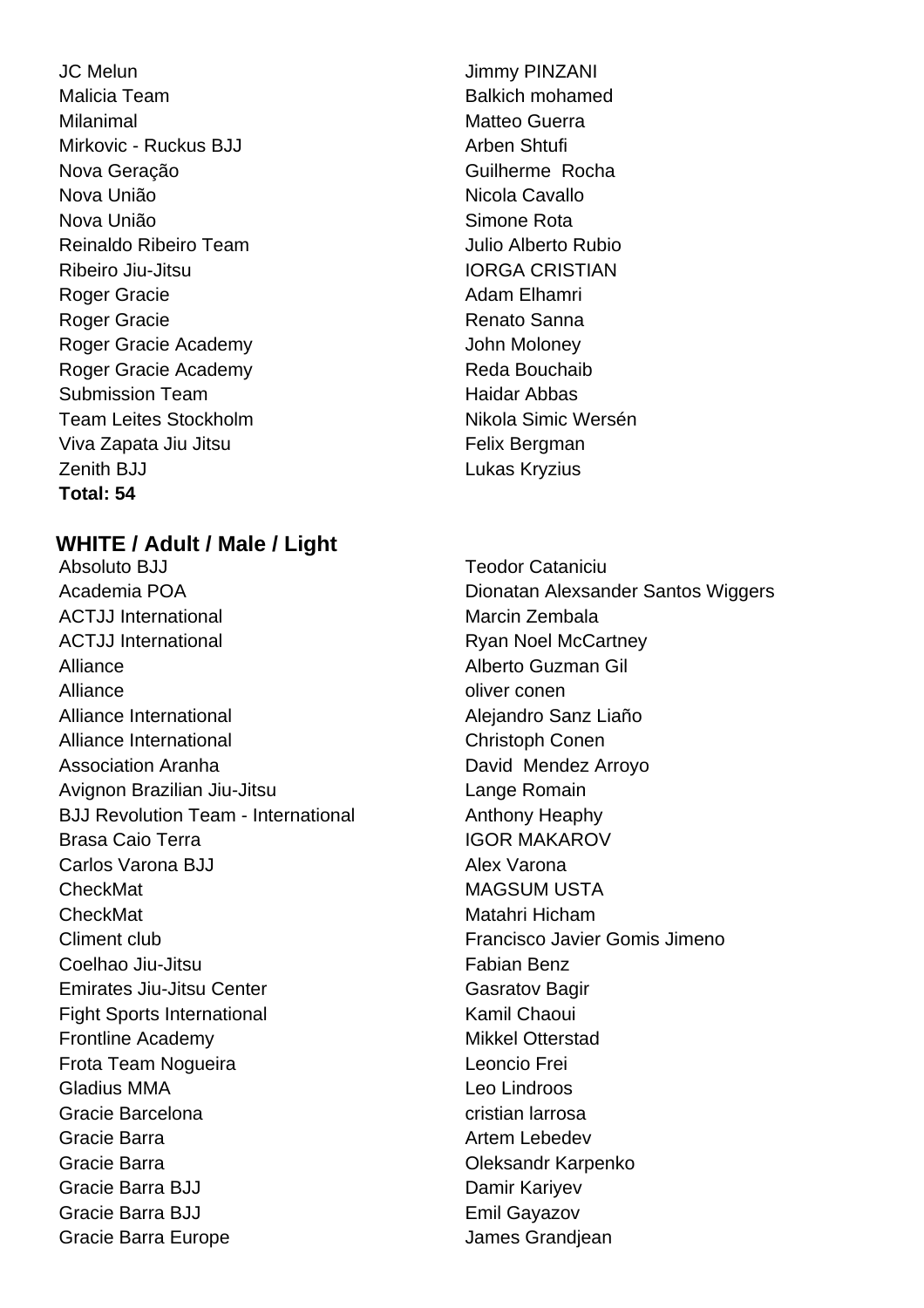Gracie Barra Europe **Gracia** Jordi Ruiz Dominguez Gracie Barra International **Alik Magomedkhadjiev** Gracie Barra International **Constanting Construction** Orlando Prins Gracie Barra JJ Liam Fulford Gracie Barra JJ William George Haycox Gracie Jiu Jitsu AAF Jakubík Marián Gracie Lisboa João Carlos Marcelino Ferreira Gymnasium **Gymnasium** Valery Davidenko Hilti Fight Center **Calculation** Coskar Ek Icon Jiu-Jitsu Team Andréa Andréa Andréa Icon Jiu-Jitsu Team CAMARA OUMAR Icon Jiu-Jitsu Team 2 Ugo Rodriguez JC Melun Guillaume HOMFROY Jiu Jitsu Factory Bas Meelkop Jiu Jitsu Factory rudi nuijten Kitober BJJ avihai balila MB Academy Ludovic Crozilhac Mirkovic - Ruckus BJJ Albert Shtufi Nova União **Klaudi Balliu** Nova União Lorenzo Rossi Nova União Europa **Maria Europa Europa Europa Europa Europa** Helme tearii Pound for Pound Team Thiele **Jan-Christian Thiele** Pound for Pound Team Matteo Pagan Rafael Ribeiro BJJ Nicolas Galindez Carrasquero Renzo Gracie Israel **Comer Emanoely** Rio Grappling Club Europe The Muslim Club States And Albert Joey Kuiten Roger Gracie Academy Geir kåre Nyland Team Gil Catarino **in the set of the Catarino in the Catarino** jose luis tamayo arroyo Team Tatame Christophe Bouchu Tribe Jiu-Jitsu Roma Giovanni D'amato Tribe Jiu-Jitsu Roma matteo ceglia UAE Jiu-jitsu Team Bandar Aleisawi Waza **Paschal Tropiano** Werdum Combat Team Spain **Pablo Estepa** WING BJJ **Alejandro Díez Moldes** WING BJJ David Albalate Burdeus Xande Jiu Jitsu Duminica Stefan Xande Jiu Jitsu Mocanu Alexandru Yogui Brazilian Jiu Jitsu Academy Stian Lillelid Zenith BJJ NIKOLAOS PISPAS **Total: 69**

### **WHITE / Adult / Male / Middle**

Absoluto BJJ **Ion Lupu** Academie Pythagore Thomas Chaulet Alliance **David Mata** Alliance Oskar Waskowski

Icon Jiu-Jitsu Team 2 **Bernardo Rocheta Caeiro Pegado Mendonça**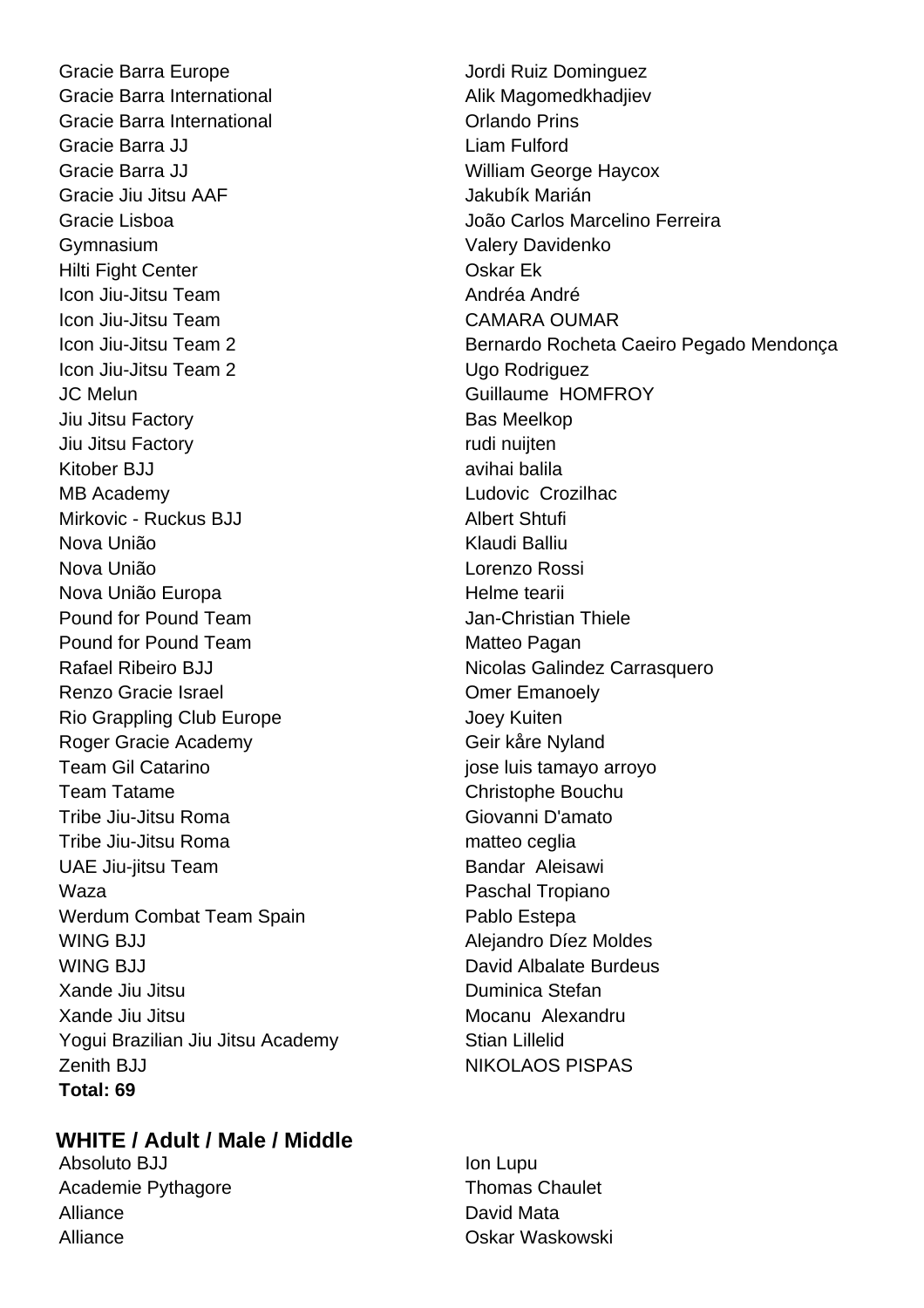Alliance International **Alan Kankulov** Alan Kankulov Alliance International **Alexander Keller** Alliance JJ **Kays** Ismail Alliance JJ Michal Dolatowski Association Aranha Danil Kostin Association Aranha sebastien raynaud BMA France Charles Di Giampietro Brasa Caio Terra **RENAT SHAIDAEV** Brazilian Power Team Matthieu PAVONE Carlson Gracie Team Christopher Alt Cercle Tissier **PORTELA** mateo CheckMat **kerem** sanus Cia Athletica **Cia Athletica** Cia Athletica **Cia Athletica** Cia Athletica Cia Athletica Cia Athletica Cia Athletica Clark Gracie Le Havre Manuel Mahire Clube Omar Salum Pará JOAO HENRIQUE Almeida Fabricio Werdum JJ **Fabricio** Werdum JJ quentin clavaud-paul Fernando Tererê Alexander Alkofer Frontline Academy **Max Doronin** Max Doronin Frontline Academy **Stig Otnes Kolstad Frota Team Noqueira Pascal Moor** Gracie Barcelona Julio Alvarez Palomo Gracie Barra **Andrii Fedosov** Andrii Fedosov Gracie Barra **loic studer** Gracie Barra BJJ Christian Drube Gracie Barra BJJ Michal Misiarek Gracie Barra Europe identity in the state of the idris magometkhadjiev Gracie Barra Europe Jonathan García Lamas Gracie Barra International MARCIN SOTOLA Gracie Barra JJ **Matthew Parkin** Gracie Barra JJ **Ryan Keen** Gracie Elite Team **Gracie Elite Team** Jevgenijs Kurakins Icon Jiu-Jitsu Team marvin contenta **Icon Jiu-Jitsu Team Michael Dubois** Icon Jiu-Jitsu Team 2 marc lacomare Icon Jiu-Jitsu Team 2 Yannis Alaoui JC Melun Anis HAMOUDI Ludus Brazilian Top Team Guryev Ruslan Mirkovic - Ruckus BJJ Benedikt Böck MMA Israel BJJ Dorel Troitsa MMA Israel BJJ matan levi Nova União **amir nouri** amir nouri Nova União que está entre electronica entre electronica entre electronica entre electronica entre electronica Phalanx 111 **Tiago Filipe Pereira da Cal** QVINTA BRIGADA Fabrizio Transerici Ribeiro Jiu-Jitsu Emmanuel Schwende Rick Young BJJ Academy Rafal Muda

Brazilian Power Team Marco Daniel Eusébio de Abreu Gracie Barra International **Edivaldo dos Santos Francisco**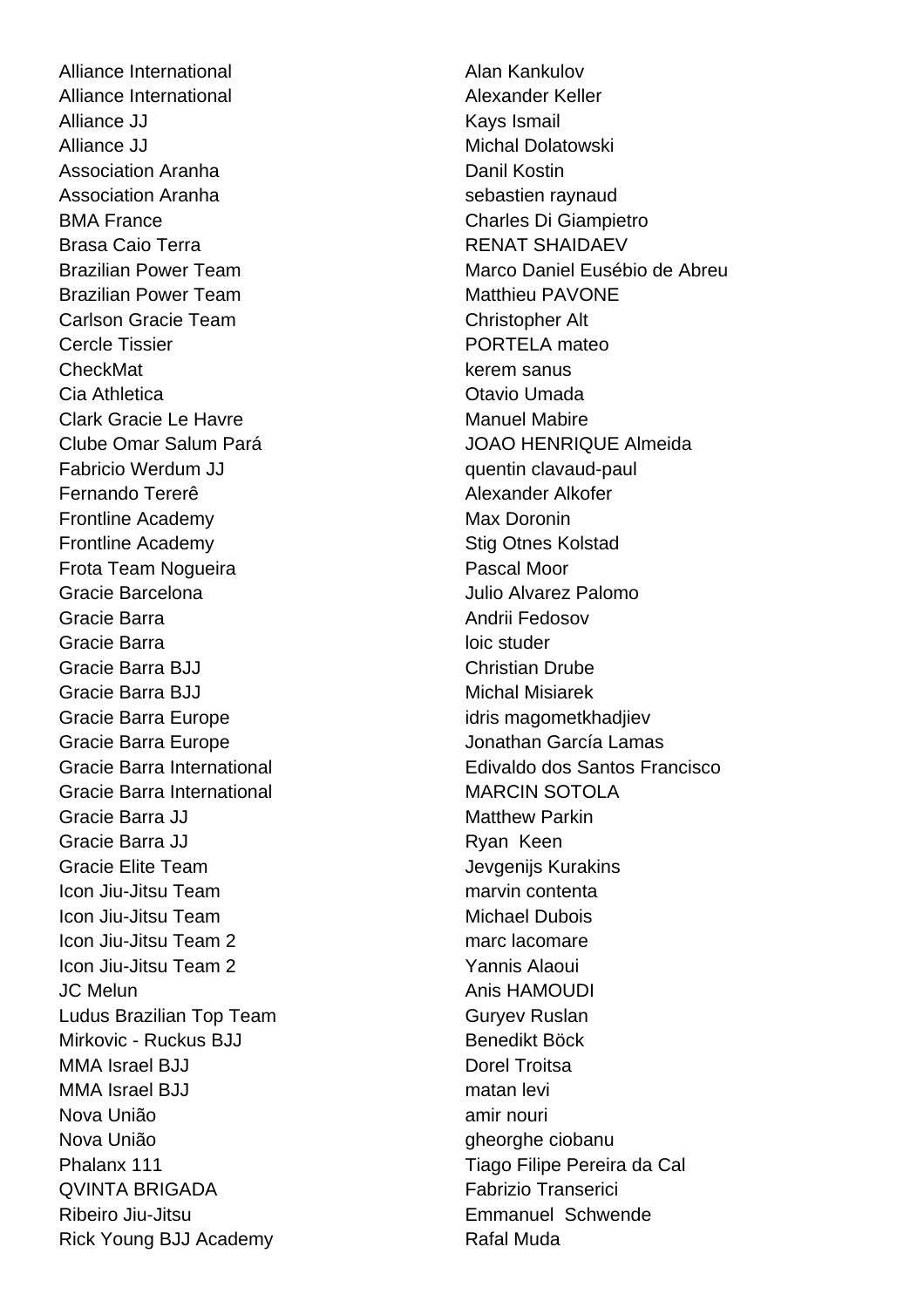Roger Gracie **Kian Seng Yim** Roger Gracie Academy Corie Alveranga Roger Gracie Academy Steffen Alvær Werdum Combat Team Spain New York Lekke Alexandre **Total: 59**

Royce Gracie Portugal **Access 19 and Taylor Contract Contract** João Miguel Guerreiro Bartolomeu Team Manoel Neto BJJ Guilherme Afonso Freire Themudo Jardim WING BJJ WING BIJ

### **WHITE / Adult / Male / Medium Heavy**

Alliance **Arsen Shalov Arsen Shalov** Atos Jiu-Jitsu Krystian Biedrzynski Brazilian Power Team valeriu Ciocan Carlos Varona BJJ **Andreas Cohen** Carlos Varona BJJ Raul Va Carlson Gracie International **Danny Teubel** Carlson Gracie Team Julien Grondin Carlson Gracie Team **Matheus Santos Silveira** Cia Paulista - International Francisco García Salvador Climent club Francisco Navarro Gras Coelhao Jiu-Jitsu Michael Werner Dynamix Fighting Sports Taylan Isik Gracie Barra **Bartosz** Jankowiak Gracie Barra **KAROL Zdanuk** Gracie Barra BJJ **Eric Jasper Bergmann** Gracie Barra BJJ Saul Grosshuesch Gracie Barra International **Rudy Karsenty** Gracie Barra JJ **Achilleios Stefanidis** Achilleios Stefanidis Gracie Barra JJ Nikolaos Sartzetakis Icon Jiu-Jitsu Team **Krahenbuhl Danilo** Icon Jiu-Jitsu Team modesto aridane martin reyes JC Melun Steeven Da Silva Reis Pound for Pound Team Daniela Ossena Ribeiro Jiu-Jitsu **Ian Featherstone** UAE Jiu-jitsu Team **Hamdan Alblooshi** WING BJJ **Pablo García Rodríguez Total: 28**

### **WHITE / Adult / Male / Heavy**

ACTJJ International **ACT** Julius Ziurauskis Alliance David Balsa Taibo Alliance Szymon Siwicki Alliance International **Phil-Robin Groß-Hardt** Association Aranha miguel cid sola BJJ Revolution Team - International ciaran gilmore Cercle Tissier humblet axel

Ases Jiu Jitsu Christofer Eleazar García de Ara Sul Jiu-Jitsu Gabriel Ramon Von Dentz Galeano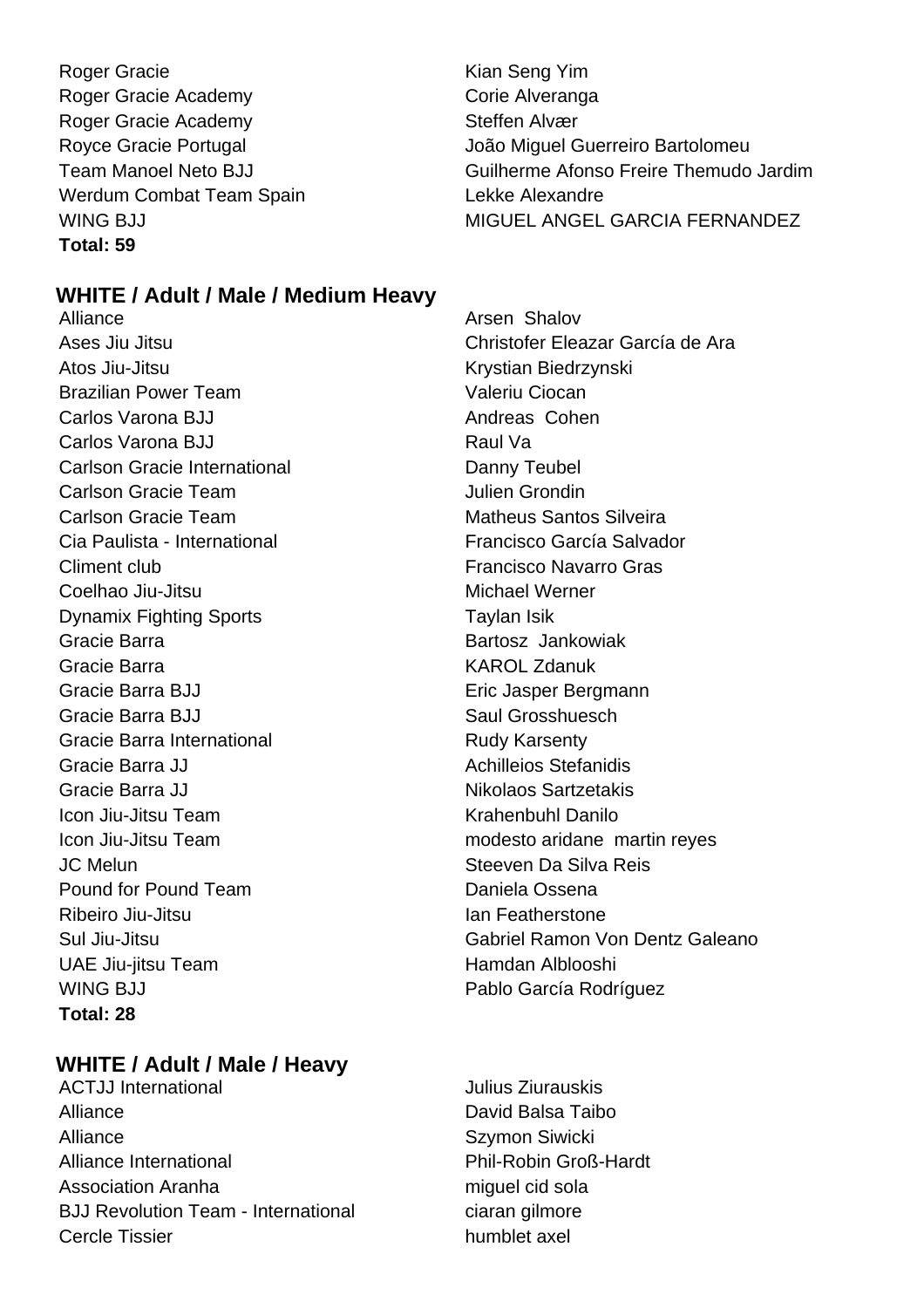CheckMat atilla yagci CheckMat BERTRAND NZOH MONKAM Climent club Climent club Sandro Saad Abdul Dynamix Fighting Sports Alexander Lindahl Frota Team Nogueira **Gold Ire Omotayo** Gracie Barra György Huszti Gracie Barra **Ilya Maltsev** Gracie Barra BJJ Ahmed Bechiev Gracie Barra BJJ Georgios Patrelakis Gracie Barra International **Lom-Ali Hutaev** Gracie Barra JJ Bruno Filipe Santos Lima Gracie Barra JJ Sacha Aaron McClean Gracie Reunion Laurent Infante Hilti BJJ Turku Anssi Simola Icon Jiu-Jitsu Team Artur Santiago Icon Jiu-Jitsu Team CLAUDIU BORDEI Icon Jiu-Jitsu Team 2 **Ferdinand Grapperhaus** Phuket Top Team - MMA Training Camp **Thailand** Pound for Pound Team Michael Decker Rafael Pousada Team Daniel Lozano de los Reyes Ribeiro Jiu-Jitsu **Andrey Dovzhik** Andrey Dovzhik Sul JJ Caxias do Sul **Felipe Fachim da Silva** Team Mirza **salem swedan** Waza **Mattia Tibaldi** Mattia Tibaldi **Total: 31**

### **WHITE / Adult / Male / Super Heavy**

Brasa Caio Terra Gochiiaev Khalit Fernando Tererê Nik Jones Frontline Academy **Alexander Liahagen** Gracie Barra **Ashley Amos** Ashley Amos Gracie Barra **Gracia de Araújo** José Alberto Amorim de Araújo Gracie Barra JJ Cracie Barra JJ Cracie Bechiev Juquinha International Jiu-Jitsu Mikel Uribe Bocos Mauro Chueng Jiu-Jitsu **National Execution Chueng Jiu-Jitsu** Robin Martins Leite Ribeiro Jiu-Jitsu Christian Bräunlich Royce Gracie Portugal João Karlos Pereira de Macedo The Source MMA Team is a series of Vuanda Nsumbu **Total: 13**

### **WHITE / Adult / Male / Ultra Heavy**

Brasa Caio Terra **Zaurbek Khasiev** CheckMat Bartlomiei Sudol

NIKA KAKABADZE

Association Aranha **Ismael Iglesias Sánchez** UAE Jiu-jitsu Team Ibrahim Abdalla Saeed Mohamed

Brasa Caio Terra **paraskevopoulos ioannis** CheckMat **Mehmet Eren Simsek**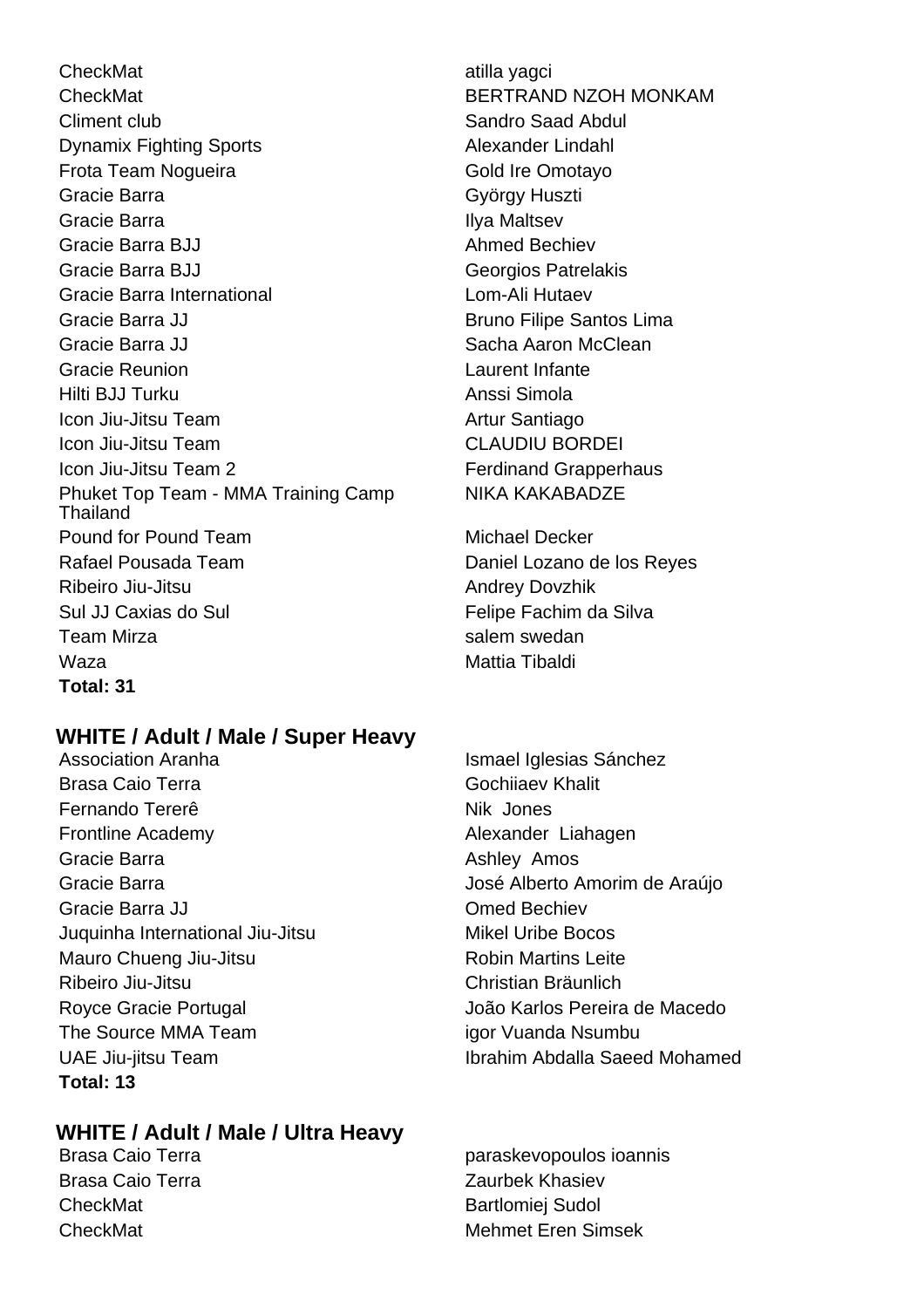- Dynamix Fighting Sports **Robar Komby** Frontline Academy **Arnold Short Arnold Short** Frota Team Noqueira **Louis Neeser** Louis Neeser GF Team France Rezki CHAHBOUNE Gracie Barra Josh King Mirkovic - Ruckus BJJ Moreno Michele Giuseppe Kacapor Nakache Brazilian Jiu Jitsu Academy Roméo Ferreira Roger Gracie Academy **Roger Gracie Academy** Rory Towe UAE Jiu-jitsu Team Mohamed Darwish Salmin Salem **Total: 13**
	-

### **WHITE / Adult / Female / Light Feather**

BJJ School UK Petra Markova Carlson Gracie Team edyta opalka CheckMat Neda Khezerian CSA saeeda vorajee GF Team International and a series of the Jessica Milz Hilti BJJ Vantaa Leia French Nova União **Aurelie Mateus** Roger Gracie Academy **Andressa Rivelles Total: 10**

### **WHITE / Adult / Female / Feather**

- Carlos Maia Brazilian Jiu-Jitsu Academy Veronika Kuzmic Carlos Varona BJJ Bianca Diosi Cercle Tissier GREGOIRE fional CheckMat Elli Koskela Dynamix Fighting Sports Maria Nordberg GF Team France Corentine Driancourt Gracie Barra **Sandra Jonas** Sandra Jonas Icon Jiu-Jitsu Team Anke Bettina pohler Icon Jiu-Jitsu Team **Melany Tavares de carvalho** Icon Jiu-Jitsu Team 2 Jenny Briggs Nova União Giada Romeri Nova União **Marina Spasovski** Roger Gracie Academy marta mendez vazquez Stealth BJJ Victoria Harold Team Gil Catarino **Lara Melián Godov** Lara Melián Godov Team Leites Stockholm **Yesi Rodriguez** Waza **Maza** Silvia Cavallaro Werdum Combat Team Spain DIMITRA MINDRINOU Werdum Combat Team Spain Nadira MIGAUD Yamato Milano **VIRGINIA DE VEGA** Zenith BJJ Camila Caori Taguchi **Total: 21**
- Atos Jiu-Jitsu FATIMA AZDIHMED Icon Jiu-Jitsu Team NOEMI LORENZO SUNET
	-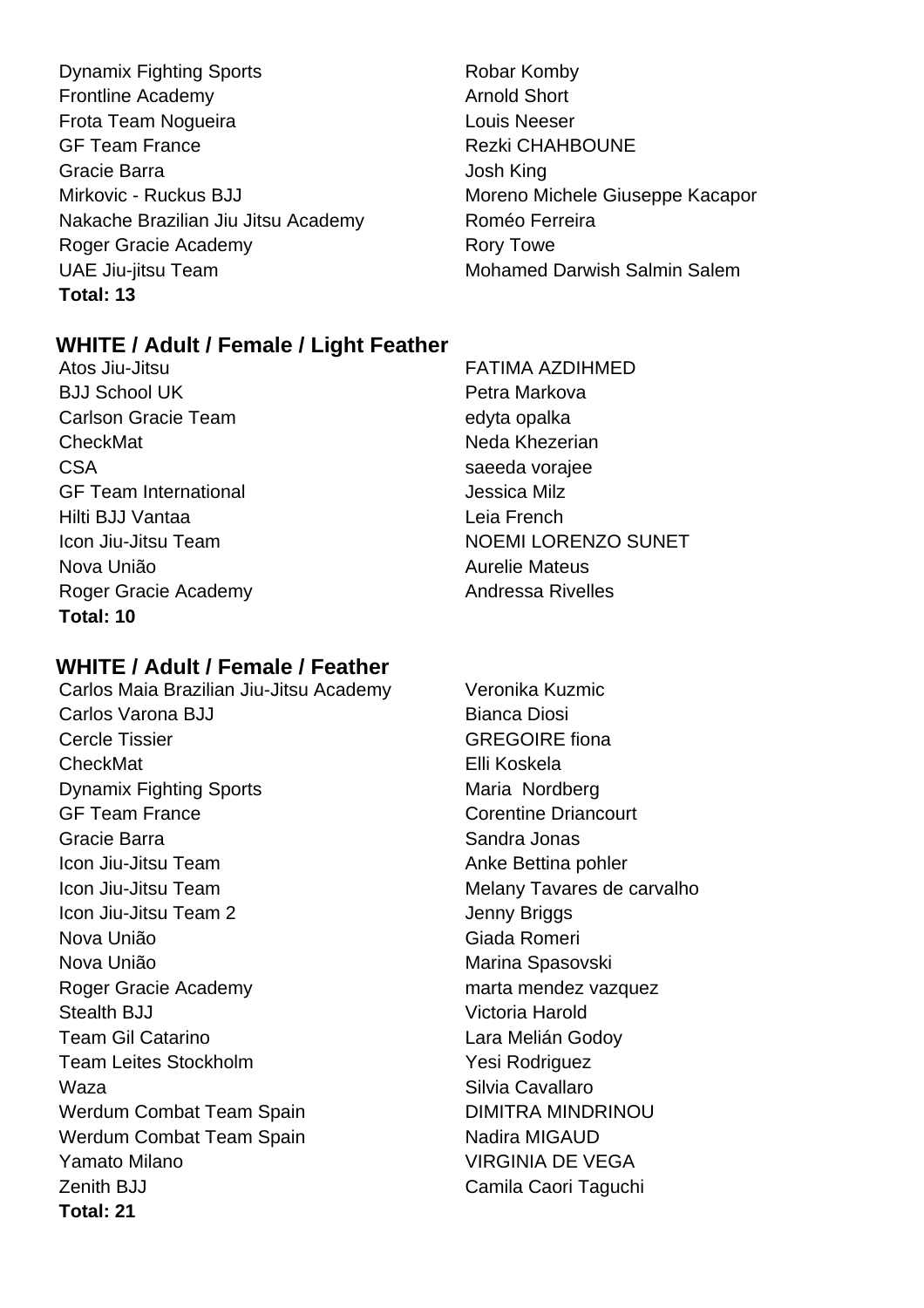### **WHITE / Adult / Female / Light**

Alliance Svetlana Savic Association Aranha **Rodrigues** Rodrigues courtin Elsa Brasa Caio Terra **Georgia Mikora** Georgia Mikora Budo Clan Elena Sereni CheckMat CheckMat Carolina González CheckMat Lisa Anetsmann CheckMat International Susanna Hoffmann Gracie Barra **Danielle Parkinson** Gracie Barra **Madeleine** Astell Hilti BJJ Jyvaskyla Laura Rättyä Hilti BJJ Stockholm Emelie Tärnfalk Hilti Fight Center **International Community** Ida Lingheimer Icon Jiu-Jitsu Team Alix Cornu Pound for Pound Team Nadine Klein Pound for Pound Team Valentina Polo Team Gil Catarino **Abenchara Cabrera Borrego** Team Leites Stockholm Sofie Bergström Tribe Jiu-Jitsu Roma Cristina Tremamunno Viva Zapata Jiu Jitsu Josephine Sondlo Yamasaki Academy Gothenburg Sandra Buder **Total: 21**

### **WHITE / Adult / Female / Middle**

Alliance Ivana Zgela Carlos Varona BJJ **Kinvara Vaughan** Emirates Jiu-Jitsu Center **Africa Garcia** Frontline Academy **Aïcha Traoré** Hilti Fight Center Camilla Englund Mathias Ribeiro Team **Pilar Romero Romero** MB Academy Alexandra Tekenah Soul Fighters International Vanesa Arguello Novo Team Mirza Yara kakish **Total: 11**

# Rafael Ribeiro BJJ CARMEN FERNÁNDEZ FERRERO

De La Riva International **Maricarmen Torrente Muñoz** Nova União vanessa maria varela pereira

### **WHITE / Adult / Female / Medium Heavy**

- Atos Jiu-Jitsu Amelia Lui GF Team International **Melanie Hartmann** Gracie Barra Nadine Laarman Pound for Pound Team Susanne Kliem
- Alliance Claudia Kockmeyer Mathias Ribeiro Team **Elena NIÑIROLA CAMPOY** Team Gil Catarino **Rebecca Bueno herrera** Top Brother Mexico Lorena Marlene Dominquez Cortes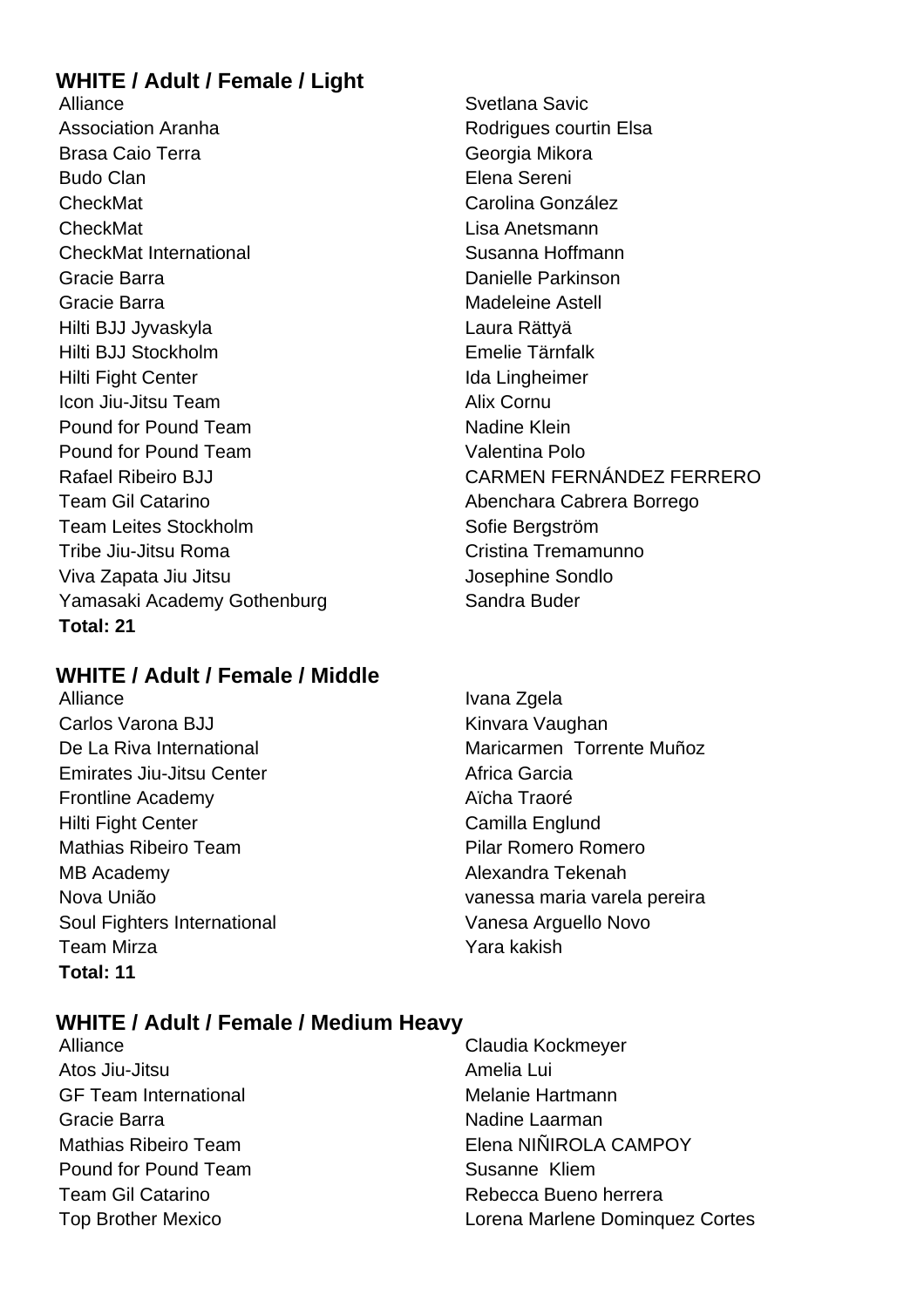### **Total: 8**

### **WHITE / Adult / Female / Heavy**

Brazilian Power Team **Katiúscia Yasmira Pires Dias** Ground Fighters **Cecelie** Hector Icon Jiu-Jitsu Team Jodie Eardley Jiu Jitsu Center **Francesca** Casella Jiu Jitsu Factor Elisa Antonello Reinaldo Ribeiro Team **Maria Roquer** Maria Roquer Roger Gracie Academy **IVANA ANGIUS** The Source MMA Team Lama H. Sh. Qubbaj **Total: 10**

## Gracie Reunion **Sabrina César Elisabeth** UAE Jiu-jitsu Team Shefaa Moosa Muallem Hasan

### **WHITE / Master 1 / Male / Light Feather**

Icon Jiu-Jitsu Team 2 Raphael Escalera **Total: 3**

Icon Jiu-Jitsu Team Luís Filipe da Silva Couto Icon Jiu-Jitsu Team Paulo Miguel dos Santos Pereira

### **WHITE / Master 1 / Male / Feather**

Acemat **antony ESTEVES** Batatinha Team Italia **Carlo Fariguma** Carlo Fariguma Carlo Fariguma Carlo Farigu Brazilian Power Team Constantin Blanaru Carlson Gracie Team **Marcos** Costa Cia Paulista - International **Denis alex Souza** Garcia Top Team **Rian Perry** Rian Perry Gracie Barra **Ash Buljeean** Gracie Barra **Magnus** Maftei Mircea Nova União **Dirk Tschudin** Nova União **Halil** Özcan Nova União Europa **Nova Europa Europa Europa Europa Europa** Rui Miguel Mendes Barros Pound for Pound Team **Radovan Obucina** SBG International (SBGI) Christopher David Goymer Submission Team emmanuel lesauvage **Total: 16**

## Gracie Barra JJ **Gracie Barra JJ** Hugo Rodrigues Gonçalves Marques Royce Gracie Portugal **Pedro Miguel da Silva Alves**

### **WHITE / Master 1 / Male / Light**

Alliance Miika Siöholm Alliance Nils Schweighöfer BJJ Globetrotters and a vertex of the US of the US Jérémie LELIEVRE BMA France **HAFSAOUY AKEN** BMA France Vincent Teck

Association Aranha andres rodriguez lopez Batatinha Team Italia ALESSANDRO SPANU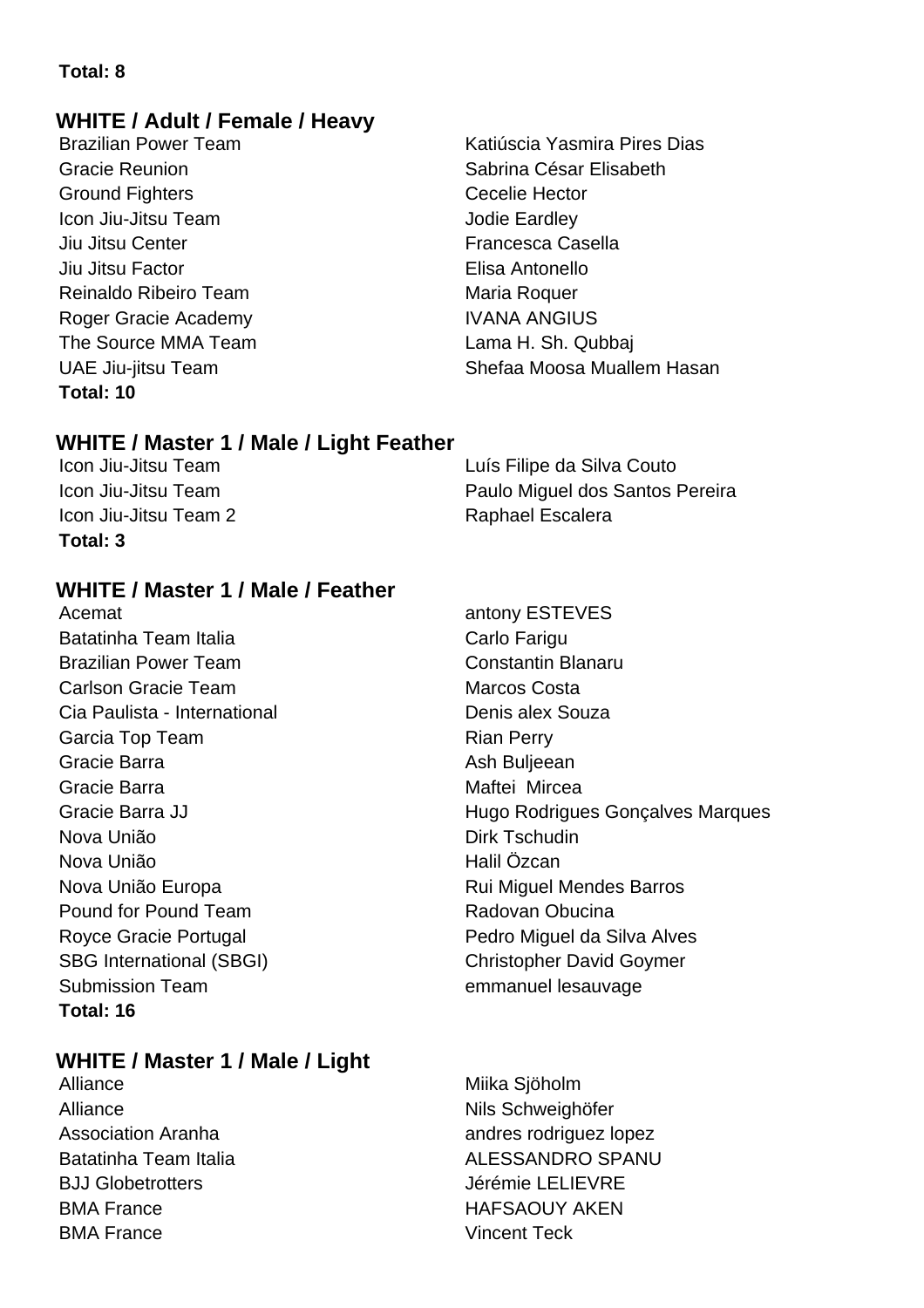Brasa Caio Terra JOSE CARLOS MACHANCOSES HERRERA Brasa Caio Terra **International California** JOSE VICENTE GIMENO NOGUERA Brazilian Power Team **Duarte Rafael Pereira Simões** Brazilian Top Team SERCAN DOGAN Budo Clan **Mimmo Cugnidoro** Carlos Varona BJJ Nicholas Cohen Carlson Gracie Team is a series of the care in the care is a series of the care in the care is a series of the care in the care is a series of the care in the care is a series of the care in the care is a series of the car Carlson Gracie Team Mario Wolf Cercle Tissier culis sebastien Cercle Tissier **Kalilou** coulibaly Cia Paulista - International **Rodrigo Vilela Cabral** Rodrigo Vilela Cabral Fabricio Werdum JJ GAEL LE GLEDIC Gracie Barra Davinder Cheema Gracie Barra **Ross** Howard Gracie Barra JJ Krisztian Kovacs Gracie Barra JJ Murphy Burger Gracie Floripa International **Entitle External Estevam** de Menezes Gracie Reunion Gionni Sully Velleyen Gymnasium **Anton Anohin** Icon Jiu-Jitsu Team **Damien Vonlanthen** Icon Jiu-Jitsu Team **Iancu-Amza Ciprian** Jiu-Jitsu Brotherhood Aleksandrs Muzicuks Nova União Luca Compagnoni Phuket Top Team - MMA Training Camp Thailand Pound for Pound Team Mauro Gosetto Roger Gracie Academy Joaquín Fernández Jiménez **Total: 33**

### **WHITE / Master 1 / Male / Middle**

Akademi Nord **Mats** Jonsson Alliance Marco Capurri Brasa Caio Terra **Michael Papargyropoulos** CheckMat **Olivier Fily** De La Riva International **De La Riva International** Jose Angel Salgado Roca Fight Sports International Maarouf El mahdi Gracie Barra **Aleksander Hasny** Gracie Barra **Galisz Peter** Galisz Peter Gracie Reunion **Andy Karl Arzeux** Andy Karl Arzeux **Icon Jiu-Jitsu Team christophe chailloux** Icon Jiu-Jitsu Team **Enrique Pongan** JC Melun Stephane PLASSARD Mauro Chueng Jiu-Jitsu **Mauro Chueng Jiu-Jitsu** en Estado en Estado Hélio da Conceição dos Santos Nakache Brazilian Jiu Jitsu Academy cédric glaneux QVINTA BRIGADA Aniello Del Monaco Rafael Ribeiro BJJ JORGE MUÑOZ Team Lagarto **Matthew Salvin Total: 17**

Maxim Davydov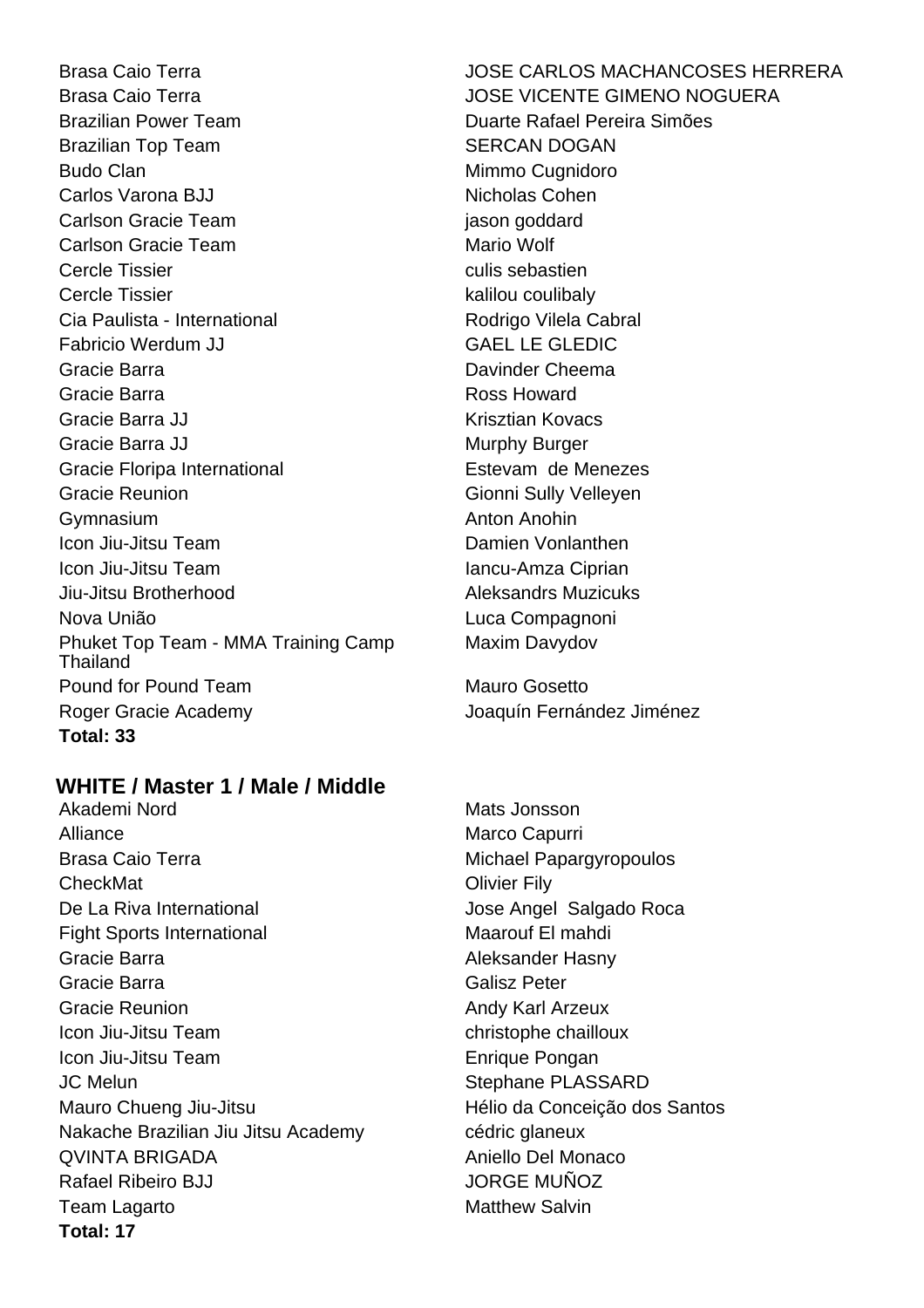### **WHITE / Master 1 / Male / Medium Heavy**

Alliance Murat Efendi Balaban Jiu-Jitsu Team KONURALP KOCOGLU BJJ Revolution Team - International **Anthony Carr** Brazilian Power Team Damien BOURAS Brazilian Power Team Mihai-Daniel Banu CheckMat martin jensen Clube Omar Salum Pará **Sébastien Bordon** Combat Base UK **Peter John Kellett** Gracie Barra **Piotr Krygier** Piotr Krygier Gracie Barra **Thai Lu Tran** Gracie Reunion **Britannice Lemaire** Brice Michel Maurice Lemaire **Icon Jiu-Jitsu Team David Lazert Impact Jiu Jitsu Christopher Buck** Pound for Pound Team **Emanuel Smilcevski** PRBJJ Ronny Carvalho Daniel Moreda Cerisola PRBJJ Ronny Carvalho Vloanga Gheorghita Razvan **Total: 16**

### **WHITE / Master 1 / Male / Heavy**

- Alliance **Krzysztof Maliszewski** Alliance Lukasz Fecki Alliance International Lukasz Pietruszka Brasa Caio Terra **Efstathios Torounidis** Carlos Varona BJJ Martin Berra Carlos Varona BJJ Mustafa Tahiri Ali CheckMat **Ramzi KARMAOUI** Coelhao Jiu-Jitsu Yavuz Öqüt Gracie Barra **Gracia** Gethin Davies Gracie Humaita International Davide Bellini **Icon Jiu-Jitsu Team Sorin Stefan Deca** RAC Jiu Jitsu / Aveiro **Rui Alberto Silva Conceição** Team Gil Catarino **Ayoze Ramirez Suarez Total: 15**
- 
- Marcio Frank FJJ-RO **Reginaldo Alves do Nascimento** Nova União Edson Curie Dos Reis Almeida

### **WHITE / Master 1 / Male / Super Heavy**

- Attica in the set of the set of the set of the set of the set of the set of the set of the set of the set of the set of the set of the set of the set of the set of the set of the set of the set of the set of the set of the CheckMat **AMALA YACINE** Gladius MMA Serkan Cem Özden Gracie Barra Lukasz Grzechowiak Gracie Barra **Russell Cheetham** Icon Jiu-Jitsu Team **National Stefan Teodorescu** Ludus Brazilian Top Team Anton Solovyev
- Association Aranha Samuel Richard Mathias Ribeiro Team **ALFONSO CUESTA EXPOSITO**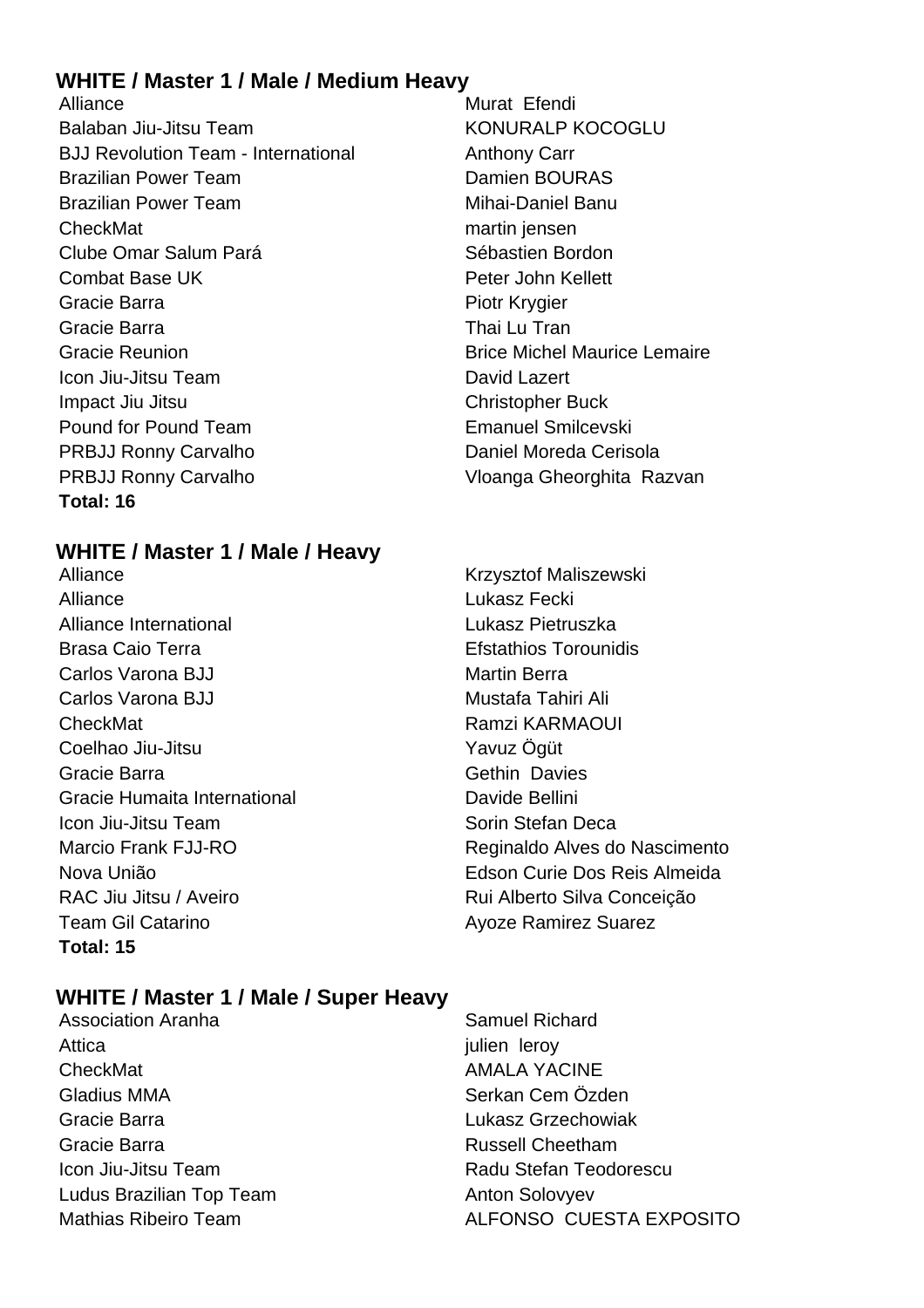SBG Ireland **Example 2018** Eoin Lacey **Total: 11**

### **WHITE / Master 1 / Male / Ultra Heavy**

Atos Jiu-Jitsu **Maciei Merkur** Maciei Merkur Barbosa Team Agua **Robert Wijtsma** Gracie Barra **Ilias Charitakis** Icon Jiu-Jitsu Team luis felipe santana diaz Roger Gracie Academy **David Martín Gutiérrez Total: 9**

Waza **Pablo Uguccioni** Pablo Uguccioni

2 Brothers BFC Sérgio Miguel de Campos Gomes Cia Paulista - International antonio manuel moñino cruz Gracie Barra António Paulo Cunha Costa Raimundo Nova União Nuno Horácio Garcia Semedo

### **WHITE / Master 2 / Male / Light Feather**

**Icon Jiu-Jitsu Team GHEORGHE NEGRU** Viva Zapata Jiu Jitsu Awed Haller Waza Davide Fazio WING BJJ **Andreas Loch Total: 4**

### **WHITE / Master 2 / Male / Feather**

CheckMat Ben Frederiksen Fightzone - Stockholm Mohammad Nazemi Jackson Paulo Team TAGZIRT djamal Rafael Ribeiro BJJ Roberto Nevado Estevez Roger Gracie Academy Sue Guan Chia Z1 Angola Leith Robert Michie **Total: 8**

### **WHITE / Master 2 / Male / Light**

Budo Clan **Andrea Assoni** Gracie Barra **Dario Bastos** Dario Bastos Gracie Barra **Rysister Barra Rysister Barra Rysister Barra Rysister Barra Rysister Barra Rysister Barra Rysister Barra Rysister Barra Rysister Barra Rysister Barra Rysister Barra Rysister Barra Rysister Barra Rysister Barr Icon Jiu-Jitsu Team Alex Fernandes** Icon Jiu-Jitsu Team 2 Igor Caimacan Renzo Gracie **Alfonso Murru** Roger Gracie Academy **Iaint Nosaint** Roger Gracie Academy **Rafael Herrera Méndez** Stealth BJJ Richard Harold

Carlson Gracie Team Vilson Ferreira Mendonca WING BJJ Constantino Onìs Lorenzo

Blakz Team Luis Rodriguez Castañeda CheckMat mustapha bouguendouz Gracie Lisboa Pedro Miguel Figueiredo Dias Icon Jiu-Jitsu Team Cristian BIETO FERRER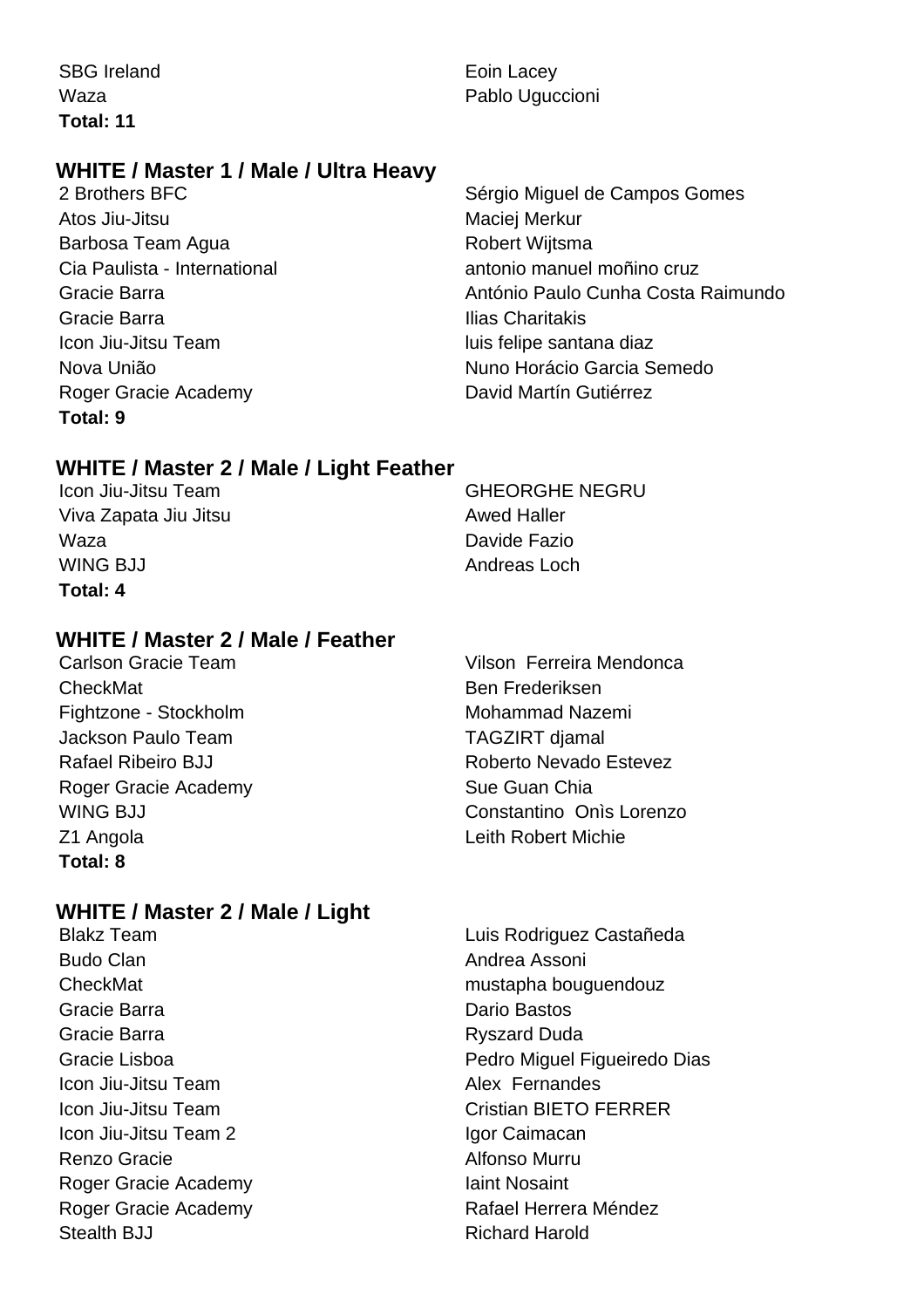### **WHITE / Master 2 / Male / Middle**

ACTJJ International **Sean Clancy** Sean Clancy Alliance Marcin Olejarz Andy Roberts BJJ christopher marshall Brazilian Power Team Stoica Radu Ioan Cercle Tissier **CALCE CONTROL** CHECK CONTROL CONTROL UP OF THE SERVICE OF THE SERVICE OF THE SERVICE OF THE SERVICE OF THE SERVICE OF THE SERVICE OF THE SERVICE OF THE SERVICE OF THE SERVICE OF THE SERVICE OF THE SERVICE O CheckMat **frederic** leray **Corvos Corvos Zaur Mehdivev** Frota Team Nogueira **Ilya Motorygin** Gracie Barra **Barry Hopkins** Barry Hopkins Gracie Barra **Courting Court Courting Courting Courting Courting Courting Courting Courting Courting Courting Courting Courting Courting Courting Courting Courting Courting Courting Courting Courting Courting Courting Cour** Gracie Reunion **Dominique Grondin** 

Gracie Reunion JJ **Canadian Contract Contract Contract Contract Contract Contract Contract Contract Contract Contract Contract Contract Contract Contract Contract Contract Contract Contract Contract Contract Contract Contr** Kitober BJJ David Shovfer Nova União **Nova União** Luis José Ngunza Nova União **Matthias Dörr** Roger Gracie Academy **Ian McClelland** Team Manoel Neto BJJ **Luis Miguel Vale da Silva Total: 23**

Association Aranha Borges Rodrigues Paulo Jorge BJJ Globetrotters Fabien Gros-Desormeaux De La Riva International **De La Riva International** Gracie Barra JJ GEORGIOS CHOCHLAKIS Gracie Reunion Grégory Mickael Dorwling-Carter Dorwling-**Carter** Portugal Gold Team Gonçalo Manuel Firmino Mira Pereira

### **WHITE / Master 2 / Male / Medium Heavy**

Alliance **Rene** Bartels Association Aranha **CHANTELOUP** Stéphane Atos Jiu-Jitsu Wojciech Szczebak Batatinha Team Italia Andrea Zaccone Batatinha Team Italia **Eugenio Ponturo** Carlson Gracie Team **Francisch Carlson Carlson Cracie** Team CheckMat Cem Altun **CheckMat** Suissa Eric Coelhao Jiu-Jitsu **Maik Henneberg** Maik Henneberg Icon Jiu-Jitsu Team Gael Clot **Icon Jiu-Jitsu Team Marcos Fernandes Pinto** Milanimal Emanuele Negro Nova União **Nova União** e a consolini Pound for Pound Team Nesim Rezgui Pound for Pound Team Steffen Leiprecht QVINTA BRIGADA Gianluca Corrado Roy Dean Academy **Andrew Rowe Andrew Rowe**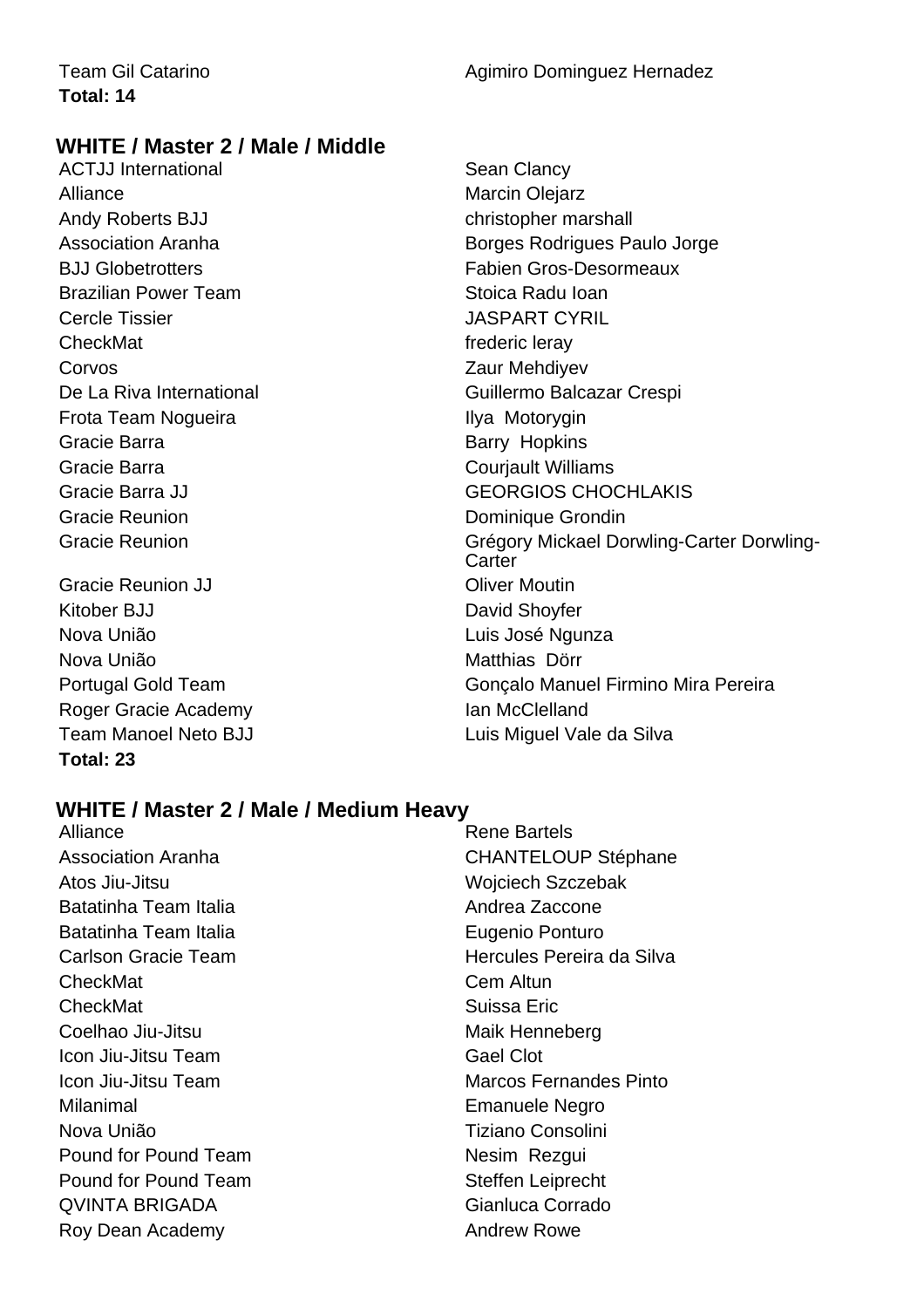Tribe Jiu-Jitsu Roma Cristiano Spagnolo Zenith BJJ **Georgios** Stamelos Zenith BJJ Marcin Menderski **Total: 21**

### **WHITE / Master 2 / Male / Heavy**

Alliance Niko Auvinen Alliance **Patrick Schreier** Brasa Caio Terra **Stavio Brasa Caio Terra** Stavios Pashalis Brasa Caio Terra Totte Eevertti Ernvall Carlos Varona BJJ David Crossley Carlson Gracie Team **Dietmar Hartl** CheckMat **Picard Jfrancois** Gracie Barra Vasileios Mesologgitis Gymnasium **Communists** Cymnasium **Pavel Stakanov Icon Jiu-Jitsu Team** patrick serniclaes Rio Grappling Club Italia emiliano poggi Roger Gracie Academy **Isa Nicolay Hamelka** WING BJJ Nikolay Dimitrov **Total: 14**

### **WHITE / Master 2 / Male / Super Heavy**

Batatinha Team Italia Massimiliano Nannini Gracie Barra **Konstantinos Mayris** Konstantinos Mayris Nova Geração **Alfred Scecina** Roger Gracie Academy Sergio Do Carmo **Total: 4**

### **WHITE / Master 2 / Male / Ultra Heavy**

Alliance Darko Stojanovski Gracie Barra **Luís Murilhas** Jorge Santos Brazilian Jiu-Jitsu **Rob Downey** Rafael Pousada Team Michael Ridenour Rick Young BJJ Academy Rafal Kociubowski Tribe Jiu-Jitsu Roma<br>
Tony Owens **Total: 6**

### **BLUE / Juvenile 1 / Male / Feather**

BJJ Globetrotters **Daniel Nordskov Total: 2**

### **BLUE / Juvenile 1 / Male / Middle**

Gracie Barra **Henrique Salgado do Amaral** 

**CheckMat** CheckMat **Tanvir Singh Boora** Frontline Academy **Per Viktor Almerud Tveit** Gracie Barra Guilherme G. Borges O. da Rocha

Waza Luis Antonio Ravizza

Brazilian Power Team Joaquim Narciso Pinto de Oliveira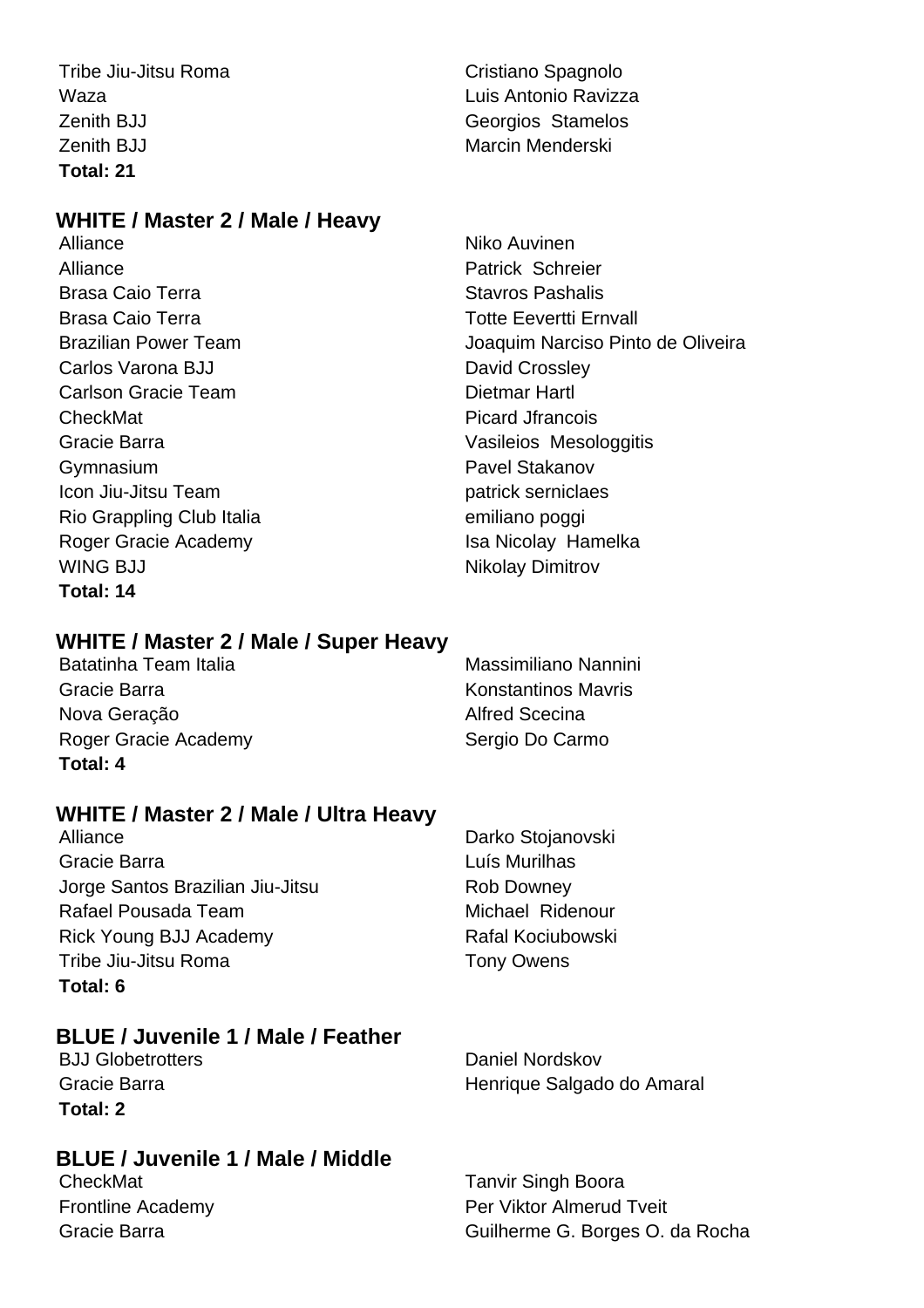MMA Israel BJJ Dvir Gal Renzo Gracie Israel **Amit Asher Deri** Amit Asher Deri **Total: 5**

### **BLUE / Juvenile 1 / Male / Medium Heavy**

Icon Jiu-Jitsu Team **Diambo Ayrton** MMA Israel BJJ Amir Alroy Viva Zapata Jiu Jitsu **Boro Burzan Total: 3**

**BLUE / Juvenile 1 / Male / Heavy**

Renzo Gracie Israel **New Yoav Strauss Total: 3**

Emirates Jiu-Jitsu Center **Jose Maria Feliubadalo** Icon Jiu-Jitsu Team **António C. Villaschi Pinheiro Rodrigues** 

### **BLUE / Juvenile 1 / Female / Light**

Hilti BJJ Stockholm Ulrika Filippa Koski Rio Grappling Club Europe **Adriana Vukovic** Adriana Vukovic **Total: 2**

### **BLUE / Juvenile 2 / Male / Light Feather**

99 Nine Nine JJ - International darius mirsadeghi Brasa Caio Terra **Network** California Luman Rahman CheckMat George Dean Higgins **Total: 3**

### **BLUE / Juvenile 2 / Male / Feather**

| 99 Nine Nine JJ - International   | asher mirsadeghi              |
|-----------------------------------|-------------------------------|
| American Top Team                 | Joseph Angel Aman Jr.         |
| <b>Fight Sports International</b> | Camil Belmaachi               |
| Icon Jiu-Jitsu Team               | Daniel Gutzwiller             |
| Ribeiro Jiu-Jitsu                 | <b>Richard Raul Bukovcsan</b> |
| Total: 5                          |                               |

### **BLUE / Juvenile 2 / Male / Light**

**Total: 4**

### **BLUE / Juvenile 2 / Male / Middle**

Gracie Barra **Arian de Melo Macêdo** e Creacia de Melo Macêdo Nova União **Nova União** Sindre Boge Thu

Alliance **Alliance** Adrian Zurowski Asean BJJF **Mohamed Nakrachi** Gladius MMA **Daniel Reimond Eklund** Daniel Reimond Eklund Gracie Barra Joao Marco Pedrosa de Albuquerque

Dynamix Fighting Sports **Rasmus Anders Nolbratt** Royce Gracie Portugal **Henrique Borralho de Sousa** Z1 Angola **Mohamed Omar de Sousa Diaouga**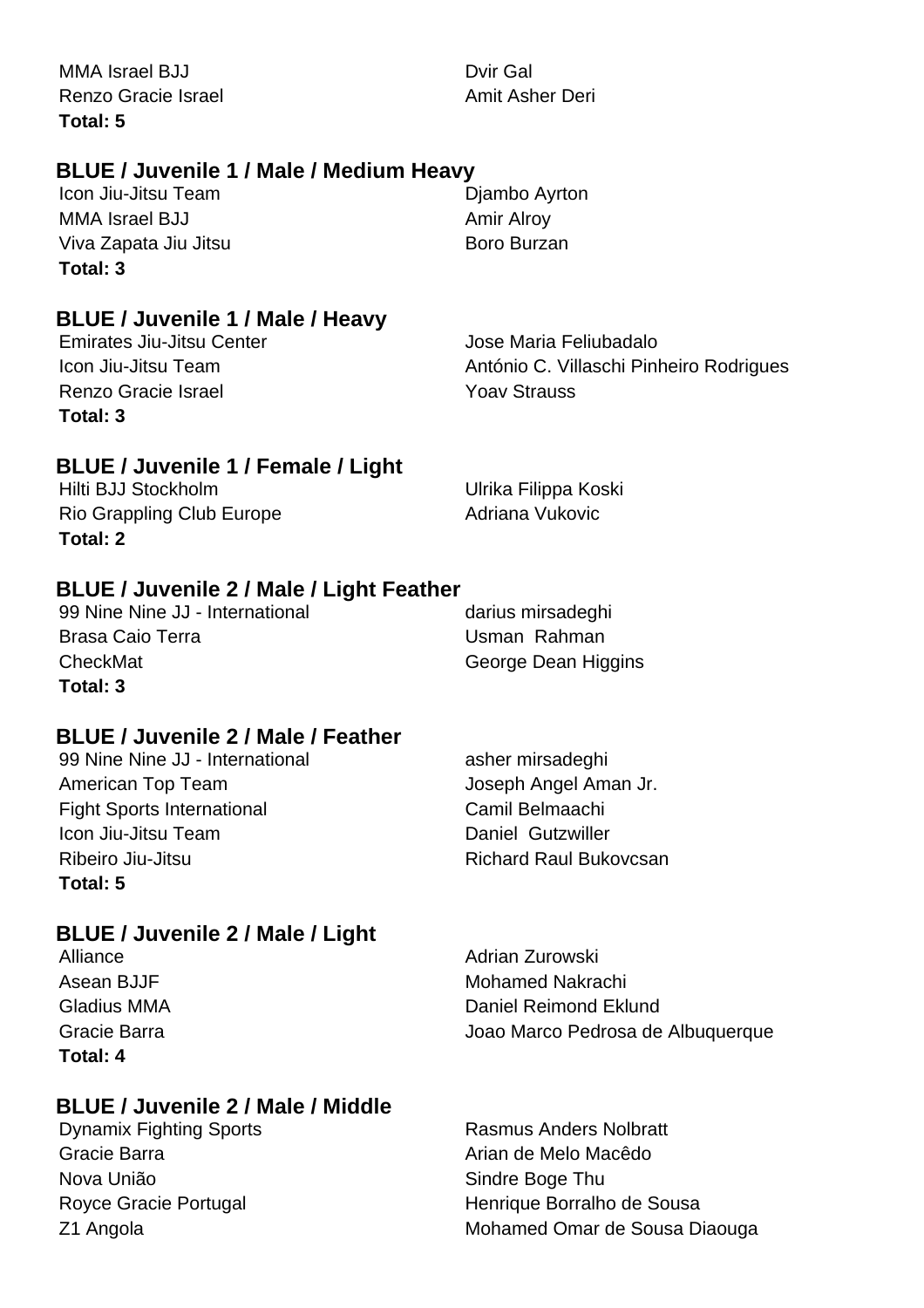### **Total: 5**

### **BLUE / Juvenile 2 / Male / Medium Heavy**

Gracie Barra **Colin Schumann** Viva Zapata Jiu Jitsu Luan Selami **Total: 5**

CheckMat Joshua Aman Manczak Soul Fighters BJJ Eduardo Avelar de Carvalho Zenith BJJ Gniewomir Wisniewski

### **BLUE / Juvenile 2 / Male / Ultra Heavy**

**Total: 2**

CheckMat **Aleksander Litwinski** Gracie Barra Pedro José Pessoa de Melo Bisneto

### **BLUE / Juvenile 2 / Female / Middle**

**Total: 1**

GF Team Mayssa Caldas Pereira Bastos

### **BLUE / Adult / Male / Rooster**

Accademia Kama **Alberto Alamia** Alberto Alamia Alliance Wellington Alex da Silva Brasa Caio Terra **Brasa** Caio Terra Bernd Lemmens CheckMat Jonata Gomes Ramos GF Team France Mehdi Allaoui Gracie Barra Connor James Durbin Gracie Barra **Robin Gachet** Robin Gachet Icon Jiu-Jitsu Team João Pedro Sousa Pereira Icon Jiu-Jitsu Team Vincent Devynck Nova União samuel laakko Renzo Gracie International **Sten Carlet** Tribe Jiu-Jitsu Roma Andrea Rassu Tribe Jiu-Jitsu Roma Luca Palatucci **Total: 14**

### **BLUE / Adult / Male / Light Feather**

- Absoluto BJJ **Mihai Handrea** Alliance **Gabriel Alves Figueiró** Alliance International Nenad Bilbija Alliance International **Sampsa Honkaheimo** Sampsa Honkaheimo Association Aranha aldo saavedra Association Aranha Xavi Bas Atos Jiu-Jitsu **Mason Monsevais** Brasa Caio Terra Xanta Xamato Yoshida
- Association Aranha **Erick Nicold Cueto Vasquez**

Academia Coliseu **Augusto Cesar Pereira Silva Soares** Augusto Cesar Pereira Silva Soares Alliance Max Danrley Ferreira da Silva Brazilian Power Team Sérgio Novais Reis de Abreu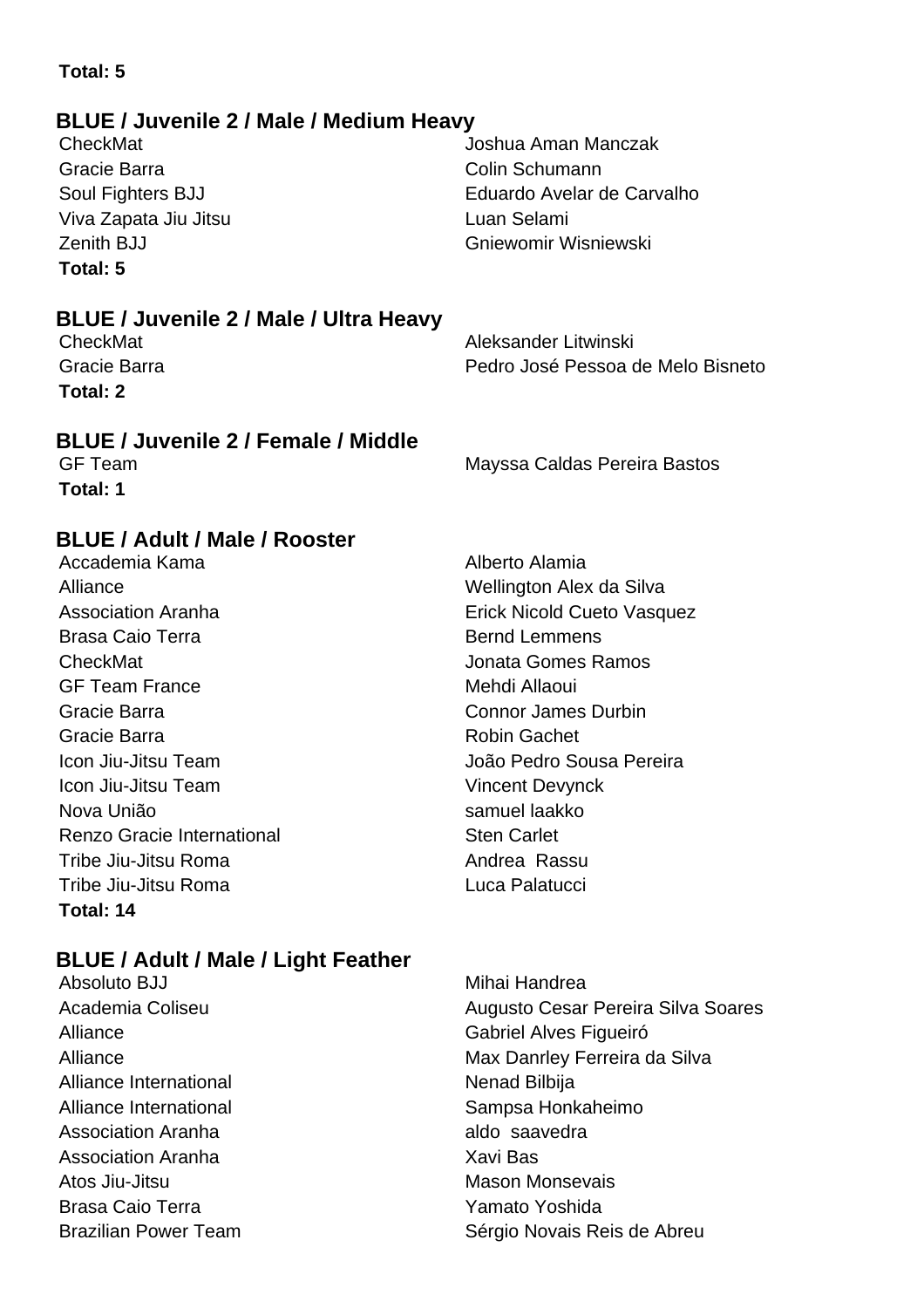Carlson Gracie Team Marco Auler CheckMat **CheckMat Riku Mikael Forsell** Emirates Jiu-Jitsu Center Shamil Abdulkhamidov Emirates Jiu-Jitsu Center Shamil Kharsiev Equipe Rodrigo Aleixo Claudio Oliveira Ramos Silva Fight Sports International Fight Sports International Frontline Academy **Huseyn** Abaszada GF Team France Hugo nunes Gymnasium Giorgi Giayevich Razmadze Icon Jiu-Jitsu Team **Icon Liu**-Jitsu Team Rui Pedro Dias da Costa JC Melun HASAN KAYA Jiu Jitsu Factor Pietro Rizzi Nova União **Nova União** Noor Sarwari Nova União **Stefan Zurkic** Open Mat Mixed Martial Arts **Chris Larrea** Oxford Shootfighter **Laron Wynter** Reinaldo Ribeiro Team Pol Rubio Pelegrina Ribeiro Jiu-Jitsu **National Community** Sam Mc Nally Roger Gracie Academy **Alberto del Campo Marcos** Roger Gracie Academy Cristinel Tilvar Team Gil Catarino **Verbannia a Composito del Servero del Team Gil Catarino del Rosario Total: 34**

### **BLUE / Adult / Male / Feather**

Academie Pythagore admete judicael ACTJJ International **ACTJ** Aaron Devlin ACTJJ International and the control of the control of the control of the control of the control of the control of the control of the control of the control of the control of the control of the control of the control of the Alliance Egidio Ribeiro Lima Neto Alliance Jim William Hagström Ases Jiu Jitsu David Lahosa lillo Association Aranha in the settlement of the settlement of the settlement of the settlement of the settlement of the settlement of the settlement of the settlement of the settlement of the settlement of the settlement of th Barreto Jiu-Jitsu Finland **Petri Paloranta** BJJ Globetrotters Christopher Miah BJJ Globetrotters Konstantin Burdonov BJJ Revolution Team - International Micheal Anthony Neary BJJ School UK Sean Kazab BJJ Scotland Kieran Reid Brasa Aleksi Palojärvi Brasa **Brasa** Arttu Jaakkola Brasa Caio Terra **Jack Sipple** Brasa Caio Terra **Caio Accidente Contra Contra Contra Contra Contra Contra Contra Contra Contra Contra Contra Contra Contra Contra Contra Contra Contra Contra Contra Contra Contra Contra Contra Contra Contra Contra Contra** Brazilian Jiu-Jitsu Team Malta Jozua Curmi Brazilian Power Team Osvaldo da Silva Furtado Carlson Gracie Team Jehosua Castillo Sosa Clube Omar Salum Pará **anthony bernabeu** Clube Omar Salum Pará crampomt pierre lucas

Gracie Barcelona **Sacha Aron Emmanuel Marguerite** Sacha Aron Emmanuel Marguerite Team Manoel Neto BJJ André Fernandes C. S. dos Santos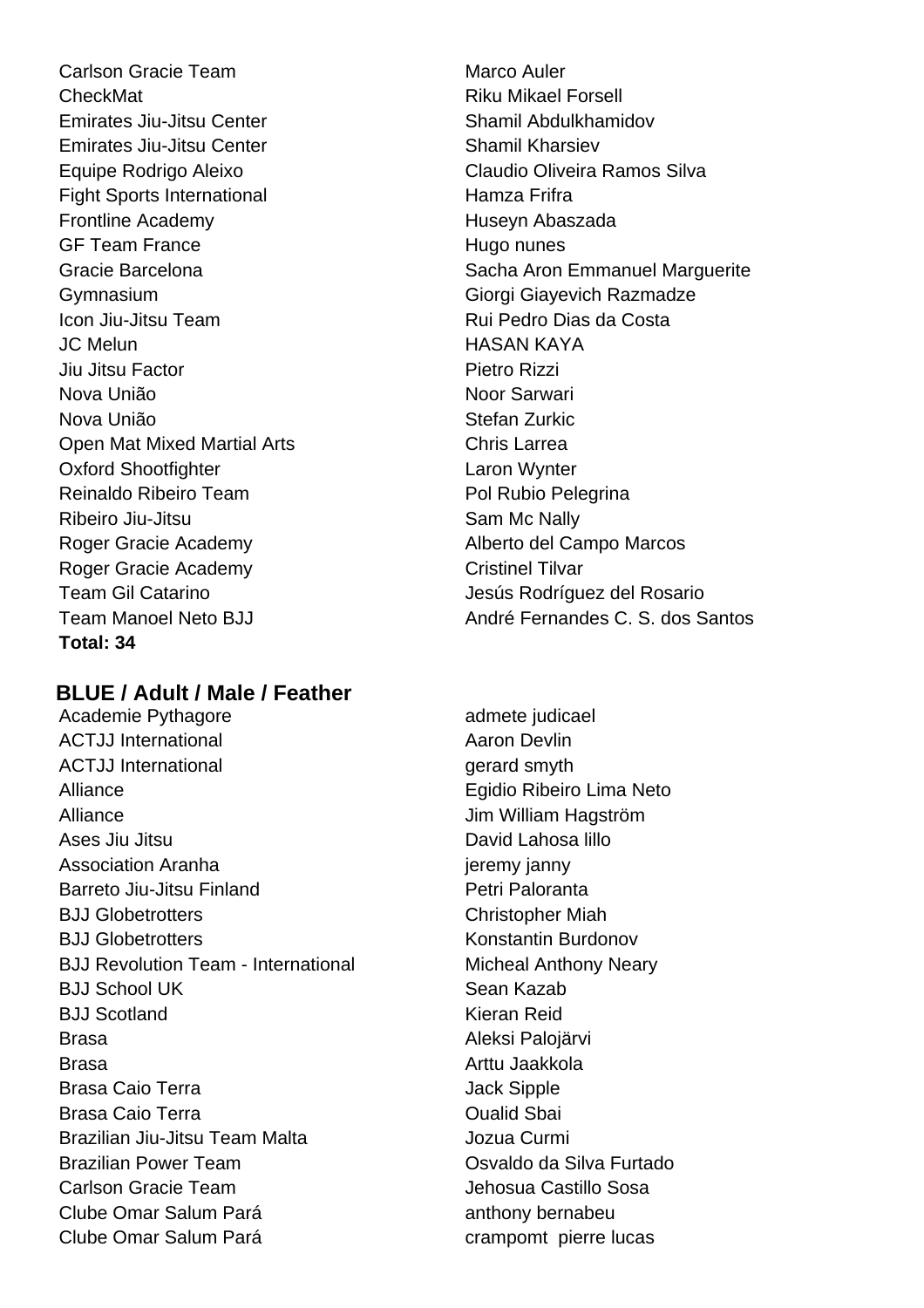Coelhao Jiu-Jitsu **Philipp Müller Dynamix Fighting Sports** Adnan Stroil Dynamix Fighting Sports Karl Dahlgren Emirates Jiu Jitsu Center Barcelona **Alberto Martinez Rocha** Emirates Jiu-Jitsu Center **Karimgadzhiev Zurab** Emirates Jiu-Jitsu Center **Maxim Ruvinsky** Fabricio Werdum JJ Clément Clavaud-Paul Ferrari Team Academy **Rafael Cipriano Catarino** Fightzone - Stockholm **Olov Raberg** Frontline Academy **Alexander Rio Farstadvoll** Frontline Academy **Per Christoffer Otterstad** Frota Team Noqueira **Tyler Austin** GF Team France lanoir lenny Gracie Barra **Alfie RAFFERTY** Gracie Barra **Robert Jackson** Gracie Barra BJJ David Lindsay Gracie Barra JJ **IVAN Mihailov** Ivan Mihailov Gracie Barra JJ Lakatos Sándor Gracie Humaita **Bernardo Malta de Palma** Ground Fighters **Ground Fighters Jonathan Brinkhaus** Gymnasium **Imran Mataev** Hagakuré 83 CLAMENS Christopher Hilti BJJ Vantaa Tuomo Hartikainen **Icon Jiu-Jitsu Team germaine gill** Icon Jiu-Jitsu Team **Raphael Moll** Icon Jiu-Jitsu Team 2 Joël Salamin Jiu-Jitsu 1 Team Tognola De Quintana Marc MB Academy Nicolas Plessis Milanimal Milanimal Alessandro Borgonovo MMA Israel BJJ Yonatan Alon Nova Geração **Nova Geração Nova Geração Ondrej Cetkovsky** Nova União **Nova União** e a constructor de Hervé Ekofo Nova União Thomas Kartas Nova União International Mohammad Nasir Aoubi Open Mat Mixed Martial Arts **Concalves** Pound for Pound Team Silvio Cici Rafael Ribeiro BJJ José Manuel Dorda Bosch Renzo Gracie International Anestis Karavanas Ribeiro Jiu-Jitsu **Marcus Phelan** Roger Gracie **Pawel Kozlowski** Roger Gracie Academy marco abrantes Roger Gracie Academy **Munkhbayar Altantugs** Munkhbayar Altantugs SBG Ireland Aron Elvar Jónsson SBG Ireland Lee Charles Hammond Submission Team azzedine TAJ Team Gil Catarino **Kilian Rodríguez Medina** Team Gil Catarino JJ **Adasat Cabrera Borrego** Team Gil Catarino JJ Omar Gonzalez Romero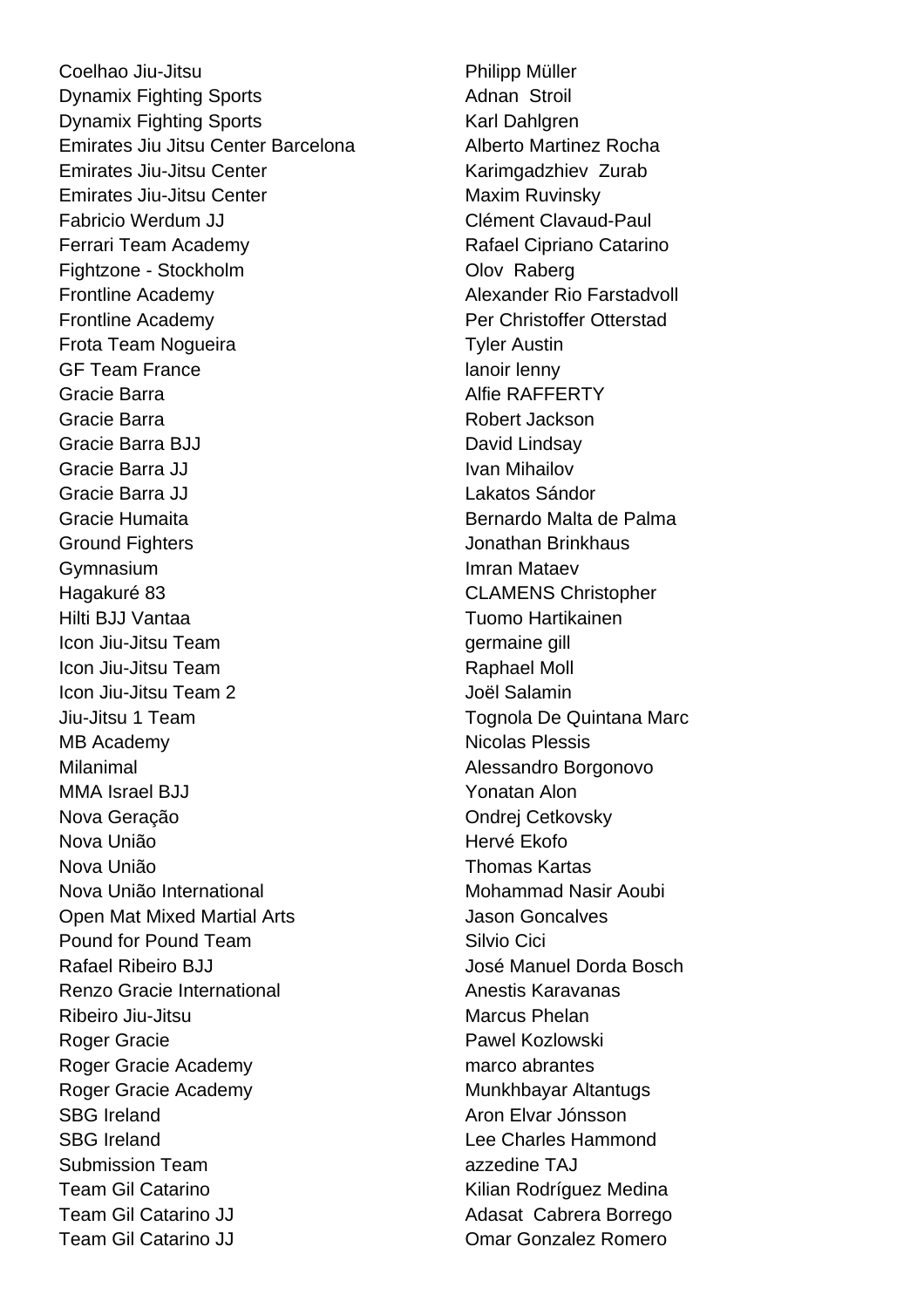Team-Choco Wale Adelakun The Gym BILAL AZDAD The Gym Salvatore Liga Tropa de Elite **Danny Platter Community** Danny Platter Werdum Combat Team Spain Abdelkader Rismi Alaoui WING BJJ **Jose Vicente Gil Boix Total: 76**

### **BLUE / Adult / Male / Light**

Absoluto BJJ Alin Adrian Pica Absoluto BJJ Andrei Alexandru Muscalu ACTJJ International **Declan McAleenan** ACTJJ International Niall Scollard Alliance **Dildar Aslan** Alliance **Garrett Weaver** Alliance International **Tomi** Himberg Alliance JJ **Diego Calais de Oliveira Caiana** Alliance JJ **Kimon Angelopoulos** Alliance Los Angeles Aleksander Popko Alliance SE Philippe Dotti Alliance SE Robin Hernandez Alliance USA Dawid Sloma Alliance USA variantise valta valta valta valta valta valta valta valta valta valta valta valta valta valta va Association Aranha **Pablo** Surinach Barreto Jiu-Jitsu Finland Lasse Paavola Batatinha Team Italia Matteo Conversi Batatinha Team Italia **STEFANO MALEZ** BJJ Globetrotters Lee Tabis BJJ Revolution Team - International Denis Chetrari BJJ School UK **Eoghan Lewis O'Flanagan** Brasa Aleksi Lohi Brasa Marko Sarasjärvi Brasa Caio Terra kieran fricker Brasa Caio Terra **Pawel Debski** Brazilian Power Team **Alexandre Lourenco dos Santos** Brazilian Power Team Bruno André Duarte Borges Brigadeiro BJJ - UK Harry Dickinson Carlson Gracie International **Alexei Bauer** Alexei Bauer Carlson Gracie International Josué Marrero Hernández Carlson Gracie Team **International Carlson Carlson** Carlson Gracie Team Taylor Pearman Cercle Tissier **Cercle Tissier** Jamel OUCHEN CheckMat **Laurence Irving** CheckMat Marcus Lindstedt Checkmat Europa samir foughali Checkmat Europa Tomislav Ramic CheckMat International Alexander Baffoun CheckMat International **Morten Gullaksen**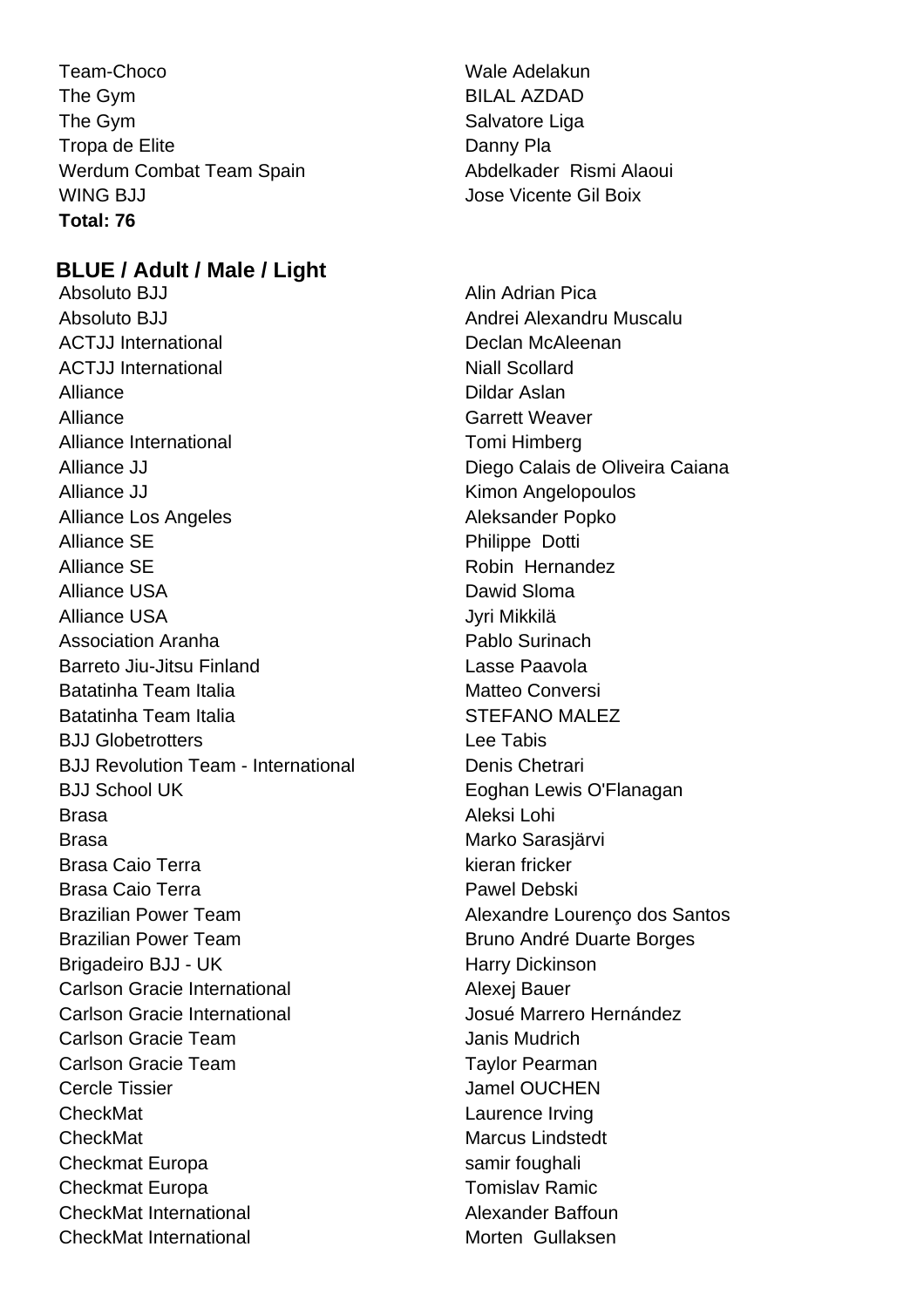**CheckMat Nantes CheckMat Nantes CheckMat Nantes Ouin Dimitri Choke Academy** Choke Academy **Marcus Dahl Rasmussen** Clube de Jiu-Jitsu Pitbull Czech Republic Tomáš Pohorelec Emirates Jiu-Jitsu Center **Maxim Grachev Emirates Jiu-Jitsu Center Muduev Sitik** Fight Sports International Souleiman Benyakhlef Frontline Academy **Adrian** Svarstad Frontline Academy **Sigmund Hollerud** Frontline Academy Drammen by The Sole-Jørgen Mandt Johnsen Frota Team Nogueira **Robin Halioua** GF Team Jon Jarvis GF Team International Moritz Schreiner Gracie Barra Ciaran Mcilvenny Gracie Barra **Eden Newton** Gracie Barra BJJ Mauro Silva Gracie Barra BJJ Oscar GARCIA OQUIÑENA Gracie Barra Europe **Michael Coia** Gracie Barra Europe Nicky Mitchell Gracie Barra International **Pavel Fedorov** Gracie Barra International **The Cracial Cracia** Tom Maguire Gracie Barra JJ Andrey Chechulin Gracie Barra JJ Pablo Rincon Gracie Reunion **Fabien** Eline Hilti BJJ Tampere **Aleksi** Niittymies Hilti BJJ Vantaa Juho Nurminen Hilti BJJ Vantaa Vuolla 1900 valtaa Vuolla 1900 valtaa Vuolla 1900 valtaa Vuolla 1900 valtaa Vuolla 1900 valta Icon Jiu-Jitsu Team Anthony Magnin Icon Jiu-Jitsu Team Carlos Tiago Salgado Icon Jiu-Jitsu Team 2 Artur Avanesov Icon Jiu-Jitsu Team 2 mohamed safrioui Icon Jiu-Jitsu Team 3 Sergio BLAZQUEZ HERNANDEZ JC Melun Leo BERNIARD JC Melun Toufik MOUHAOUIR Jungle BJJ **Ivan Ilinskii** Le Temple Des Arts Martiaux dorian bidange Malicia Team JAMAL SAMMAR Milanimal Milanimal Milanimal Muslim Mattia Gasperini MMA Israel BJJ Yehonatan Kidishman Nova União Espen Mathiesen Nova União Europa **Robert Probst** Nova União Europa **Romeo Hagemann** 

Nova União International **Nova União International** Nova União International **Nova União International** Officine Jiu-Jitsu DARIO ABATECOLA **Pound for Pound Team Alexander Matschl** Pound for Pound Team Rafael Matheus

Nova União **Jackson de santa cruz albuquerque bezerra** filho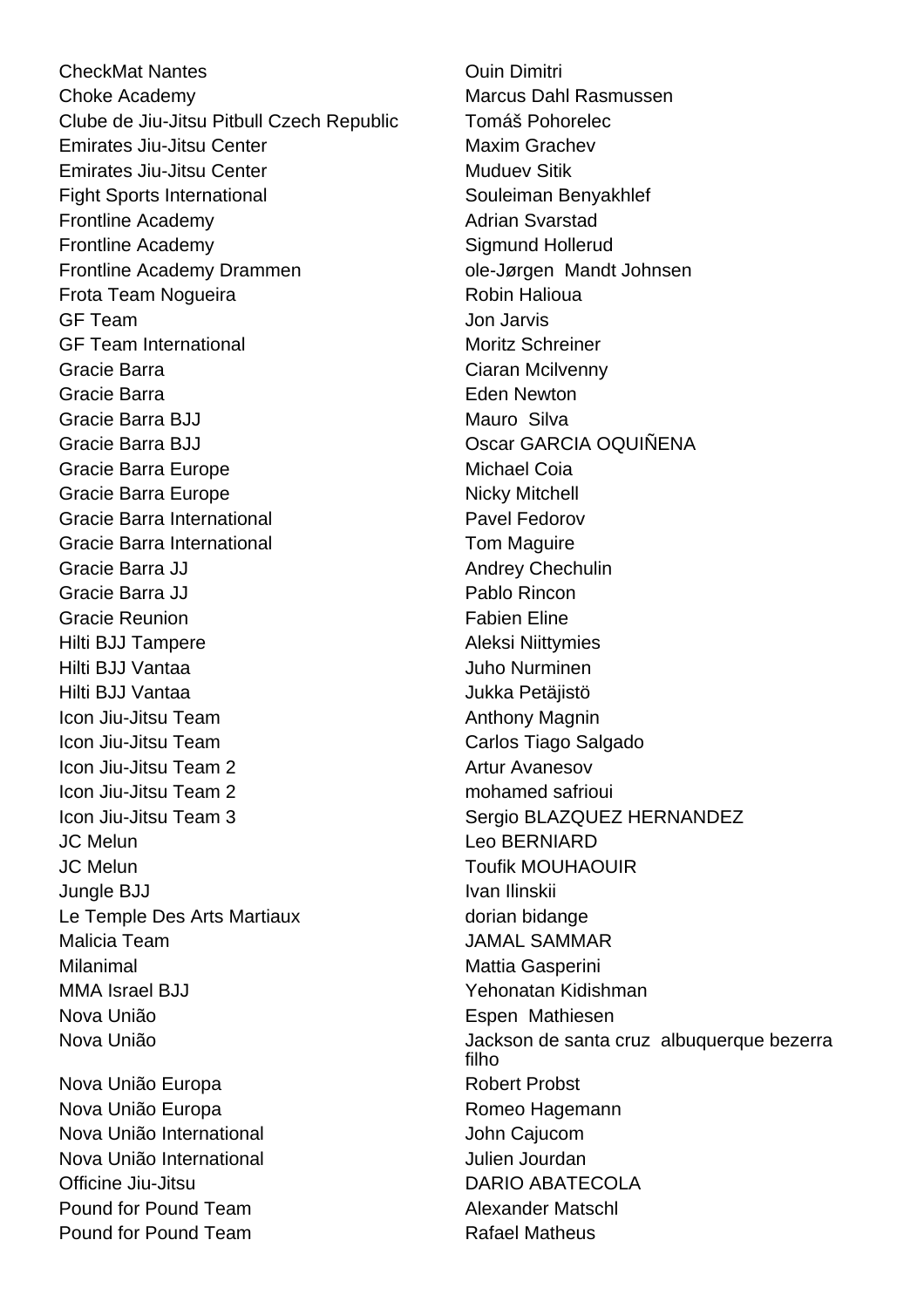PRBJJ Ronny Carvalho Borja Vellon Garcia PS Phoenix BJJ International Michel Petrau-Gay PS Phoenix BJJ International Rémy Erol Onsay Ribeiro Jiu-Jitsu **Patrick Sheridan** Ribeiro Jiu-Jitsu Sascha Sharma Ribeiro Jiu-Jitsu International **David Phelan** Rio Grappling Club Europe Terence McGurl Roger Gracie Academy **Patryk Jar** Patryk Jar SBG International (SBGI) Jaak Rudov Submission Team Mebtouche Reda Sul Jiu-Jitsu Felipe Ribeiro Borges Sul JJ Caxias do Sul Bruno Panozzo Sul JJ Caxias do Sul Lucas Abreu Rodrigues The Gym and the Gym and the Gym and the AMJAHID Triangle Academy Reyson Gracie Jiu Jitsu Markus Rothkoetter Tribe Jiu-Jitsu Roma<br>
Federico Nicosia Werdum Combat Team Spain Markel Mtz de Albeniz Ruiz WING BJJ **Acoidan Cruz Lopez Acoidan Cruz Lopez** Z1 Angola **Z1 Angola** Rui Miguel Castro e Silva Zenith BJJ **Todor Zhelyazkov Total: 106**

### **BLUE / Adult / Male / Middle**

Reinaldo Ribeiro Team JJ guillem riera Absoluto BJJ **Horatiu Balint** Academia POA **Fernando** Stephani Herz Academy Caveirinha Nick Hein Akxe BJJ Markus Ganzmann Alliance Bobby Williams Alliance **Philippe Merrilees** Alliance Croatia **Filip Marinic Filip Marinic** Alliance International **Dominic School** Dominik Szerszen Alliance International **Eldar Aliev** BJJ Scotland **Campbell CONFIDENTIAL CONFIDENTIAL CONFIDENTIAL CONFIDENTIAL CONFIDENTIAL CONFIDENTIAL CONFIDENTIAL CONFIDENTIAL CONFIDENTIAL CONFIDENTIAL CONFIDENTIAL CONFIDENTIAL CONFIDENTIAL CONFIDENTIAL CONFIDENTIAL CO** BJJ Team Marshmallow/Akita-Inu Do e.V. Marc Andre Kimmling BMA France **Theo Perreard** Brasa Jesse Vuorio Brasa Kristian Mäe Brasa Caio Terra **Alex Palau Soriano** Brasa Caio Terra **Eugueni Tchubykalo Fesenko** Brasa/99 Miikka Niemelin Brasa/99 Tom Showler Carlos Maia Brazilian Jiu-Jitsu Academy Marko Ilievski Carlson Gracie International Bence Bálint Tóth Carlson Gracie International Fabian Aaron Bendun **Carlson Gracie Team Carlson Carlson Gracie Team Janis Riekstins** Carlson Gracie Team River Dillon Cei Jiu-Jitsu Diego Almeida Ferreira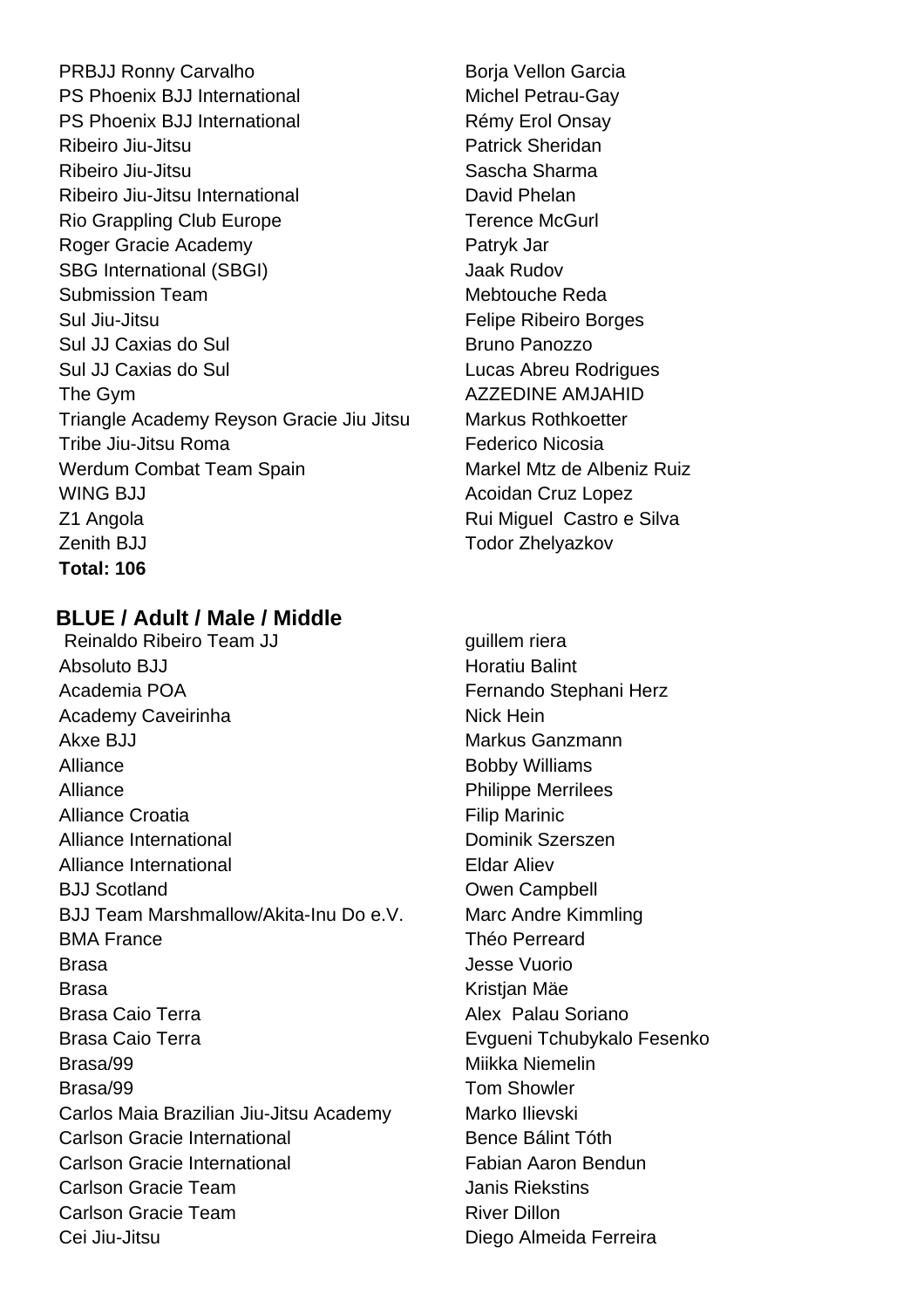Cercle Tissier **BRITTO** vincent CheckMat Charles Ganseman CheckMat Kubilayhan Köse Checkmat Europa Lovre Jurin Checkmat Europa Matthew Harmon CheckMat International **Markus-Petteri Haikkonen** CheckMat International Mumtaz Ozbilen Clube Omar Salum Pará SANTOS DO CARMO JOABE Coelhao Jiu-Jitsu Fabian Rührmund De La Riva International **Carlos Sancho Plomer** Dynamix Fighting Sports **Axel von Borgstede** Emirates Jiu-Jitsu Center **Carrollis Content Content Content Content** Oscar Marshall Quiroz Fabricio Werdum JJ Léo Cordon Frontline Academy **Michael Olsen Hemmingby** Frontline Academy Tarik Hopstock GF Team International Florian Kempkes Gracie Barcelona **Manuel Gardella** Gracie Barra Alexandre Vicente Gracie Barra **Hudson Thiago Da Silva Kobi** Gracie Barra Academy **Boria Saldias** Boria Saldias Gracie Barra Academy **Contact Contact Contact Contact Contact Contact Contact Contact Contact Contact Contact Contact Contact Contact Contact Contact Contact Contact Contact Contact Contact Contact Contact Contact Contact** Gracie Barra Benfica, Lisboa Nelson José Afonso Reis Gracie Barra BJJ **Ferenc Csapó** Gracie Barra BJJ **Pavlos GOGALIS** Gracie Barra Europe **antonovich** gaspar Gracie Barra Europe **Daniyar Satynskiy** Gracie Barra International **Cal Francis** cal francis Gracie Barra International **Craig Watson** Gracie Barra JJ **Danil Erlikh** Gracie Barra JJ **Erik Horváth** Gracie Floripa International Milos Sy Simic Gracie Jiu Jitsu AAF Anton Ladecký Ground Fighters **Ground Fighters Jakob Sannert** Guigo JJ **Tommy Lilleskog Langaker** Icon Jiu-Jitsu Team **Kevin Ruart** Kevin Ruart Icon Jiu-Jitsu Team 2 Giovanni Antonio Ara JC Melun Abdel Djalil ANNABI JC Melun Mansour MAHAMAT SALLE Kitober BJJ jonathan hengal Kyrgyzstan Top Team Murtazali Murtazaliev Le Temple Des Arts Martiaux **Example Des Arts Martiaux** Malicia Team thiago josé barros da silva Mathias Ribeiro Team iban Gonzalez Alonso MB Academy MB ALEXANDRE BOGUNOVIC Nova União **Nova União** David Rivera Nova União Europa **Michael Lampart** Nova União Europa **Nova União Europa Nova União Europa Oliver Trifunovic** 

Icon Jiu-Jitsu Team **Alexandre Pedro De Sousa Rodrigues**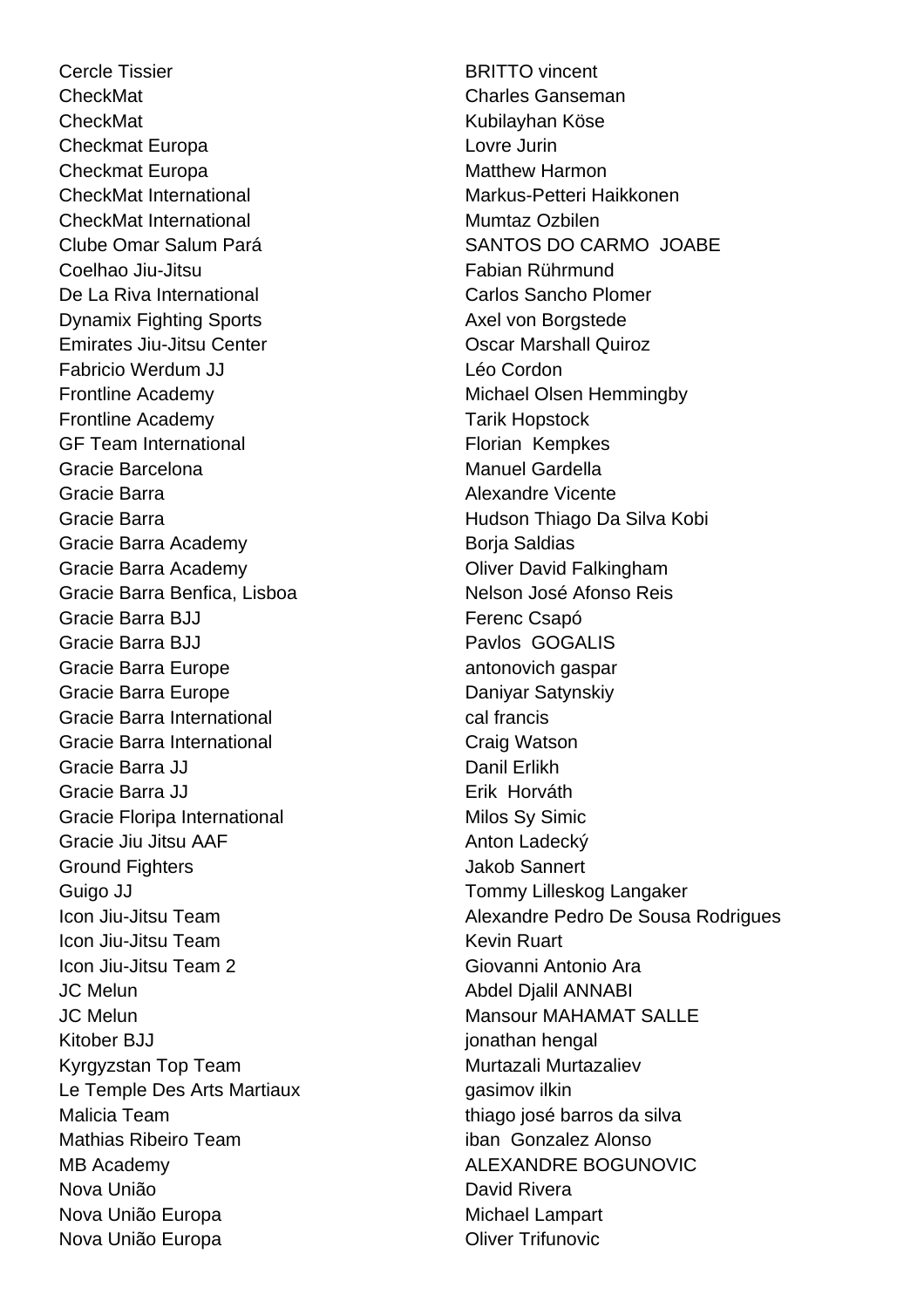Pound for Pound Deutschland **Raphael Lesnino** Pound for Pound Team Michael Allen Beck de Lotto Pound for Pound Team Tomas Bertazzon Reinaldo Ribeiro Team **Adri**à Pérez Reinaldo Ribeiro Team ferran pages espuña Renzo Gracie International and ariel ilan Rick Young BJJ Academy Bartosz Derenowski Roger Gracie **Calculation Contract Contract Contract Contract Contract Contract Contract Contract Contract Contract Contract Contract Contract Contract Contract Contract Contract Contract Contract Contract Contract Contrac** Roger Gracie Academy borja tovar barbosa Roger Gracie Academy **Luke David Chamberlain** Sagittarius Fighting Club Alexander D'Anniballe SBG International (SBGI) Mairon Lepik SBG International (SBGI) Mark Keegan SBG Ireland Tyrone Quinn Stone Fight Chmutov Evgeny Team Gil Catarino **Rachid Latal Fernandez** Top Brother Mexico **Alejandro Pierdant Moreno** Tribe Jiu-Jitsu Roma<br>
Francesco Cantini **Total: 96**

### Pantera Negra Jiu-Jitsu **Thiago Cezar Muzzi Moulin** PSLPB Cicero Costha **PEDRITH COST PEDRITS** Pedro Henrique Segura Veras Rafael Ribeiro BJJ JUAN ANTONIO FERNÁNDEZ FERRERO Roger Gracie in the state of the state is a state in the state in the state in the state in the state in the state in the state is a state of the state in the state in the state in the state in the state in the state in th The Source MMA Team **Digital Source MMA Team** Dijhad wassim Amine Benmerad

### **BLUE / Adult / Male / Medium Heavy**

Academie Pythagore bovalo jérémie Alliance **Sasa Stijacic** Sasa Stijacic BJJ Globetrotters **Emil Larsson** BJJ Revolution Team - International **Jamie McNiece** Brasa Caio Terra **Kim Blomqvist** Brasa Caio Terra MacOMET MATIEV Brazilian Top Team Demir Long Carlson Gracie International **Echedey Fuentes Sosa** Carlson Gracie International Tamás Cselotei Carlson Gracie Team **Adam Hussain** Carlson Gracie Team **James Webb CheckMat Pedro Felipe Pereira** CheckMat perry andre goodwin Clube Omar Salum Pará **geiel gomes** Gladius MMA **Henri Lindroos** Gracie Barra **Ian Moore** Ian Moore Gracie Barra **Gracia** Controllering and a structure of the Jordan O'Sullivan Gracie Barra Academy Stefan Uittenboogaard Gracie Barra BJJ Jaime Landa Gracie Barra BJJ **TRINTIGNAC Thomas** Gracie Barra Europe **Eugene Asare** Eugene Asare

Brazilian Power Team Euclides Florival Ferreira de Castro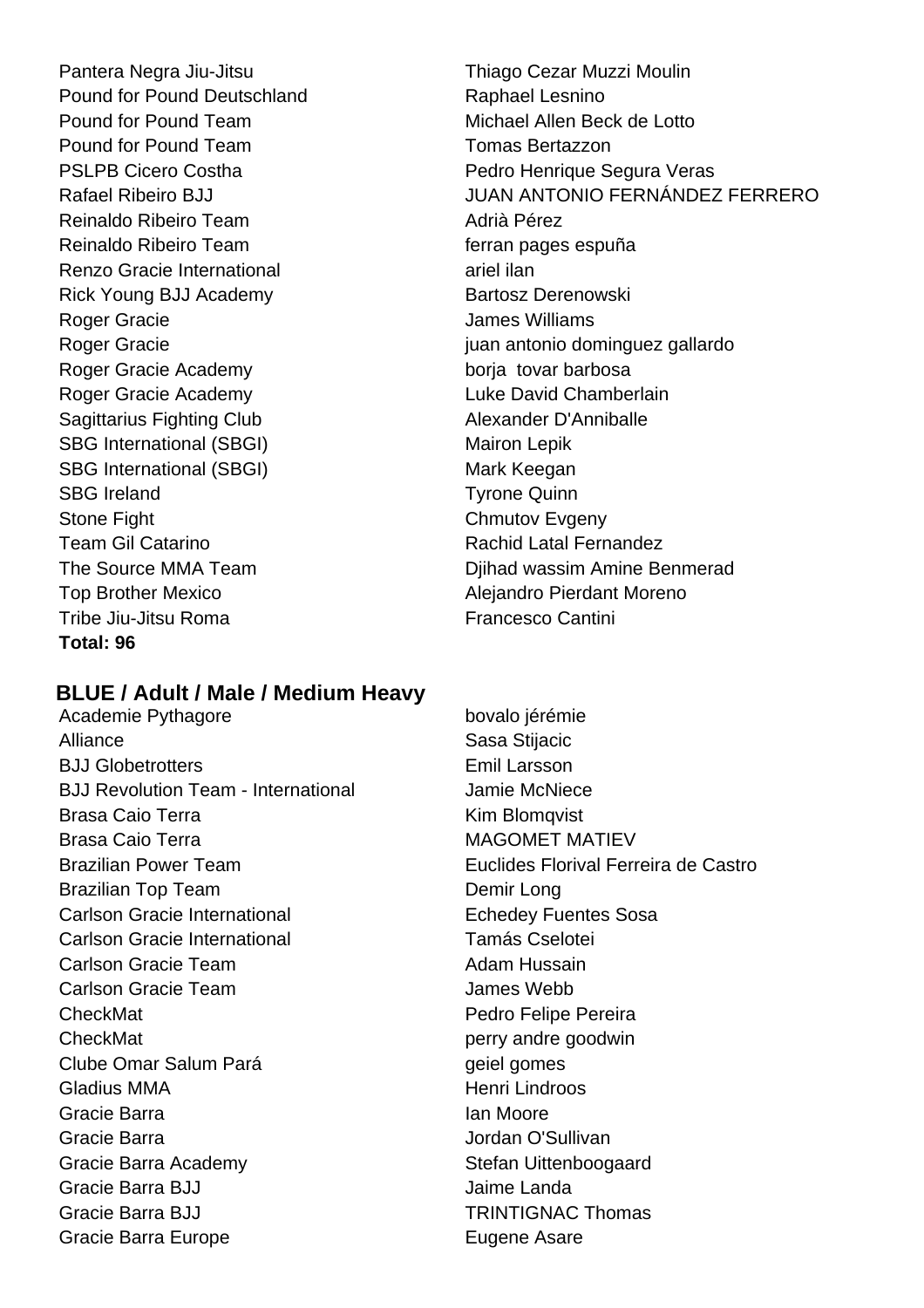Gracie Barra Europe Sami Okan Gracie Barra International **Alic Disk Contact Alic Dzevad** Gracie Barra International VALERII SHYPOTKO Gracie Barra JJ Bartlomiej Ratajczak Gracie Barra JJ Sean Coates Gracie Elite Team Mark Barrett Gymnasium **Artem Ushakov Artem Ushakov** Hagakuré 83 PARISOT JULIEN Icon Jiu-Jitsu Team Alexandre Cavin Icon Jiu-Jitsu Team Felipe Figueiredo Icon Jiu-Jitsu Team 2 aaron neil Icon Jiu-Jitsu Team 3 Rafael Zamith Pereira Icon Jiu-Jitsu Team 3 Youssefzai Ahmed JC Melun Rachid MOUHAOUIR JC Melun William TCHAPNDA Jiu Jitsu Factory **IVO** Tacx Jorge Santos Brazilian Jiu-Jitsu **Lukasz Przybysz** Kitober BJJ Saar Shemesh Ludus Brazilian Top Team International Mikhailov Mathias Ribeiro Team Alvaro Rodriguez Mirkovic - Ruckus BJJ Dario Kashani Mirkovic BJJ Johannes Kukula Mirkovic BJJ Michael Matzner Nova Geração **Ivan Svitek** Nova União **Avdo Mujcin** Phalanx 111 **Francisco Ricardo Vieira Castro** Rio Grappling Club Europe **Denny Vukovic** Denny Vukovic Rio Grappling Club Europe Thomas Leppink Roger Gracie Academy Christian Stava Roger Gracie Academy Michal Kukumberg Sagittarius Fighting Club Andrea Di Francesco Surfight Jiu-Jitsu **Daniel Carlson** Team Predador Jiu-Jitsu **International Sebastian Chavez Ortiz** Team Predador Jiu-Jitsu KEVIN JOEL INGA RUBIO Yamasaki Academy Gothenburg Niclas Sjoquist Zenith BJJ Konstantin Tsvetanov **Total: 59**

### **BLUE / Adult / Male / Heavy**

Academy Caveirinha Malte Meinken Alliance **André Fichtner** Alliance AVUB MAGOMADOV Alliance International **Alliance International** Alliance International **Stefan Heber** Atos Jiu-Jitsu Jakub Dlugosz Barreto Jiu-Jitsu Finland kalle viitanen

Icon Jiu-Jitsu Team 2 Ernst Frederik Jacobus van Bruggen

B.I.I Globetrotters **Alexander Christian Meffert**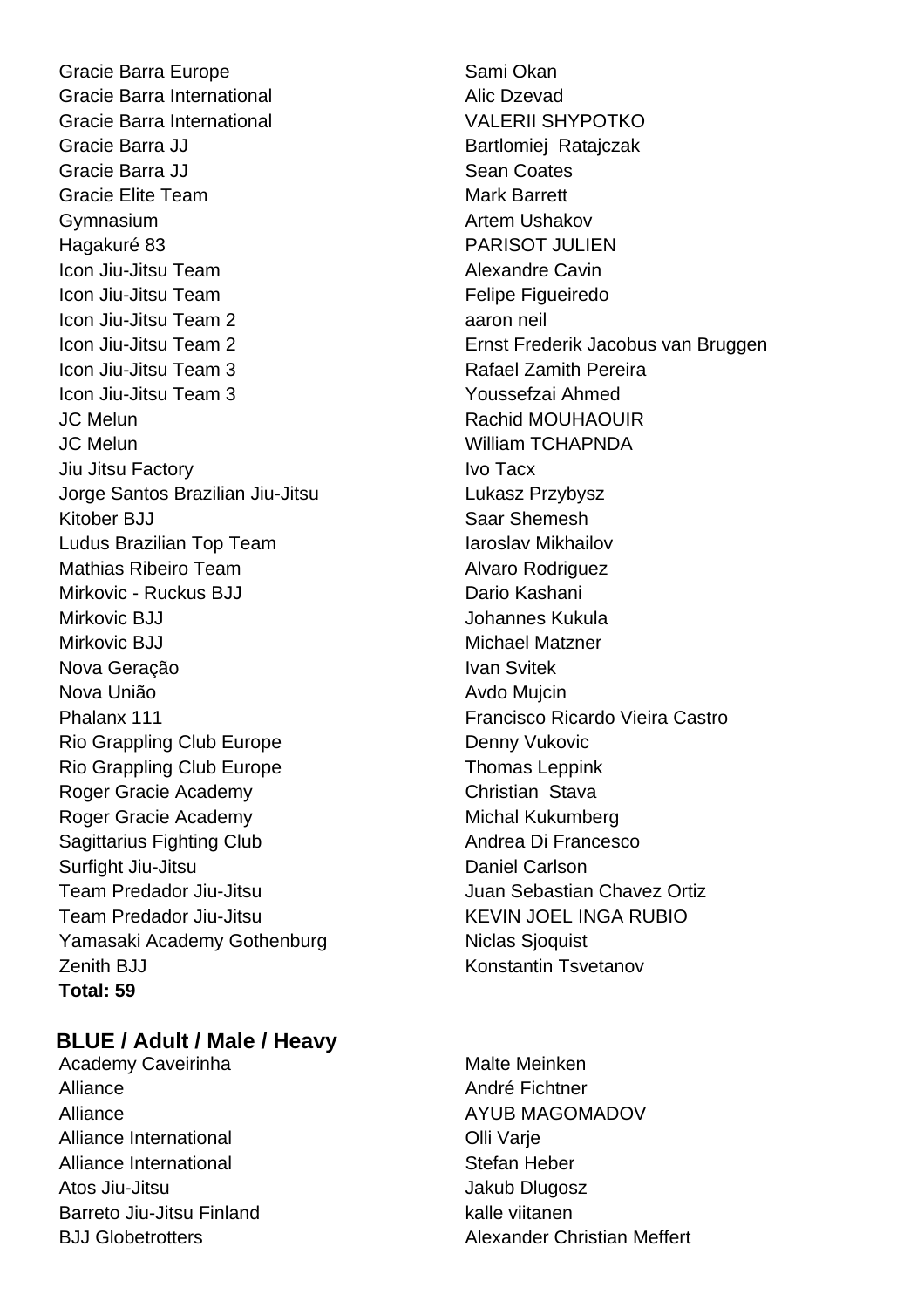BJJ Revolution Team - International Sean McTasney Carlos Maia Brazilian Jiu-Jitsu Academy Franci Artnak Carlson Gracie Team **Jambrik Bence** Cercle Tissier **Paul Godart** CheckMat Nicolai Kirkeby CheckMat thomas remi Dynamix Fighting Sports **Arvid Axelsson** Frontline Academy **Andre Rio** Andre Rio Frota Team Noqueira **Andreas Dusek** Andreas Dusek GF Team International Niels Voskuijl Gracie Barra **Kristóf Szucs** Gracie Barra Tharles António Caron Gracie Floripa International **Frédéric Scholl** Ground Fighters **Roman Kröger** Roman Kröger Gymnasium **Andrey Kupreev** Hilti BJJ Tampere **Perttu Tepponen** JC Melun Anthony PINZANI Nova União Marco Da Silva Resende Nova União **Myllan Fontes Costas** Rafael Ribeiro BJJ carlos rodriguez ramirez Renzo Gracie International **Reinier de Ridder** Ribeiro Jiu-Jitsu Lucas Dreesen Ribeiro Jiu-Jitsu **Vladislavs** Ambrosovs Roger Gracie Academy **Example 18** Ewan Fairweather SBG International (SBGI) iain ballantyne Team Lagarto Grant Short Tribe Jiu-Jitsu Roma Valerio Pistarà Werdum Combat Team Spain **Alvaro Rodriguez Márquez Total: 36**

### **BLUE / Adult / Male / Super Heavy**

Absoluto BJJ Bogdan Dumitrache Alliance **Philipp Arnhold** Barreto Jiu-Jitsu Finland Mikko Veijonen Brasa Caio Terra **Legation Caio Terra** Lee Edwards CheckMat david thomas CheckMat Geovani Antunes Meireles Filho Fernando Tererê Tarik Bilgic Gracie Barra Duhalade Barbosa de Souza Gracie Barra **Frederico Melim** Hilti BJJ Kuopio Pekka Mutanen **Icon Jiu-Jitsu Team Nightsu Team HICHAM HAMROUNI** Icon Jiu-Jitsu Team **Communist Communist Communist Communist Communist Communist Communist Communist Communist Communist Communist Communist Communist Communist Communist Communist Communist Communist Communist Communist C** Icon Jiu-Jitsu Team 2 David Ferreira de Oliveira Icon Jiu-Jitsu Team 2 Nils Wachsmuth Juquinha International Jiu-Jitsu **international and a mate intervalse is a struck**urtu Ludus Brazilian Top Team Viacheslav Ilin Nova União **Nova União** Renato Dos Santos Tagliari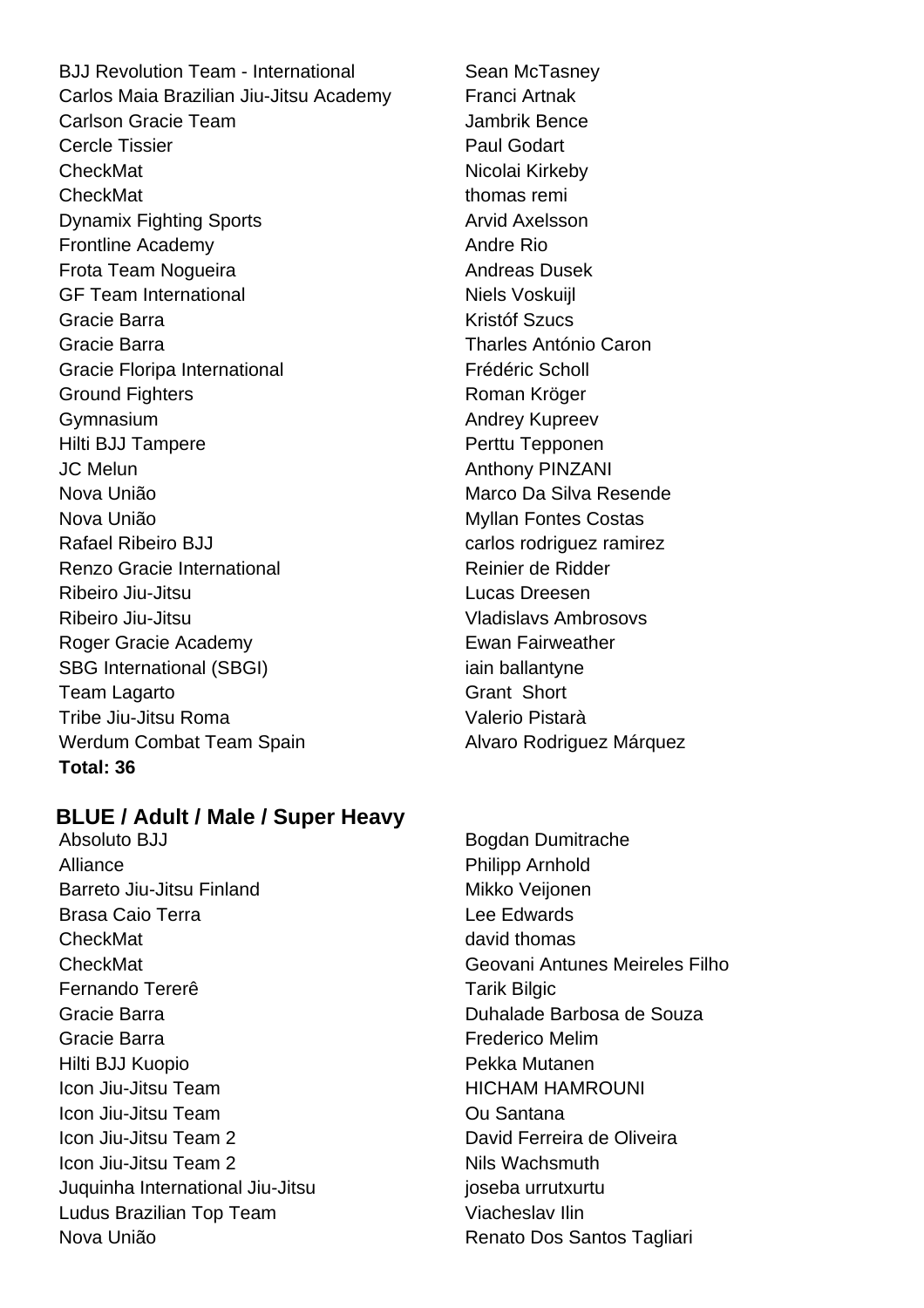Pound for Pound Team mirza karac Ribeiro Jiu-Jitsu **Markus Plieninger** Markus Plieninger Roger Gracie Academy nick jordan Sul JJ Caxias do Sul Leonardo Rossi Gomes Tribe Jiu-Jitsu Roma **Riccardo Casini** UAE Jiu-jitsu Team Zayed Al Kaabi **Total: 23**

### **BLUE / Adult / Male / Ultra Heavy**

Brasa Caio Terra bakkali Ahmed Carlos Maia Brazilian Jiu-Jitsu Academy Aleksandar Jovanovski GF Team International Stephen Hall Gracie Barra **Gracie Barra Compositor Compositor** José Lino Soares Pereira Gracie Barra Luis Pedro Honório Ramos Icon Jiu-Jitsu Team Manuarii Win Chin Jackson Paulo Team Seif-Eddine Houmine Nova União Jackson Alves De Sales Nova União **Tuure Toivola** QVINTA BRIGADA Lorenzo De Grossi Renzo Gracie International **Panayiotis Petrallis** Ribeiro Jiu-Jitsu **Alexander Fedotov** Zenith BJJ Yanik Kumbaski **Total: 14**

### **BLUE / Adult / Female / Light Feather**

BJJ Globetrotters Emma Kemp Blakz Team Naiomi Matthews Brazilian Power Team and the state of the laetitia boes Bruno Bastos Association **Cristina Natalia Shepler** CheckMat **Amanda** Loo CheckMat **CheckMat Ana Clara Vicente Paizan** Emirates Jiu-Jitsu Center Vanessa Garcia nuñez Emirates Jiu-Jitsu Center **Yolanda Navalón Vera** Hilti BJJ Tampere Katjusa Hörman Icon Jiu-Jitsu Team Anais Knoploch Nova União Chiara Giobini PRBJJ Ronny Carvalho Cristina Campos Sánchez Ribeiro Jiu-Jitsu **Kessya Boni Takeuchi** Roger Gracie Academy **Luna Barea** Roger Gracie Academy Nina Navid Team Carvalho Mexico **Gella Montoya** Team Gil Catarino **Marta Capdevila Riverola** UAE Jiu-jitsu Team Shamsa Hasan **Total: 19**

### ANTON SELEZNEV

Fight Club Elisa de la Cruz G. Escalonilla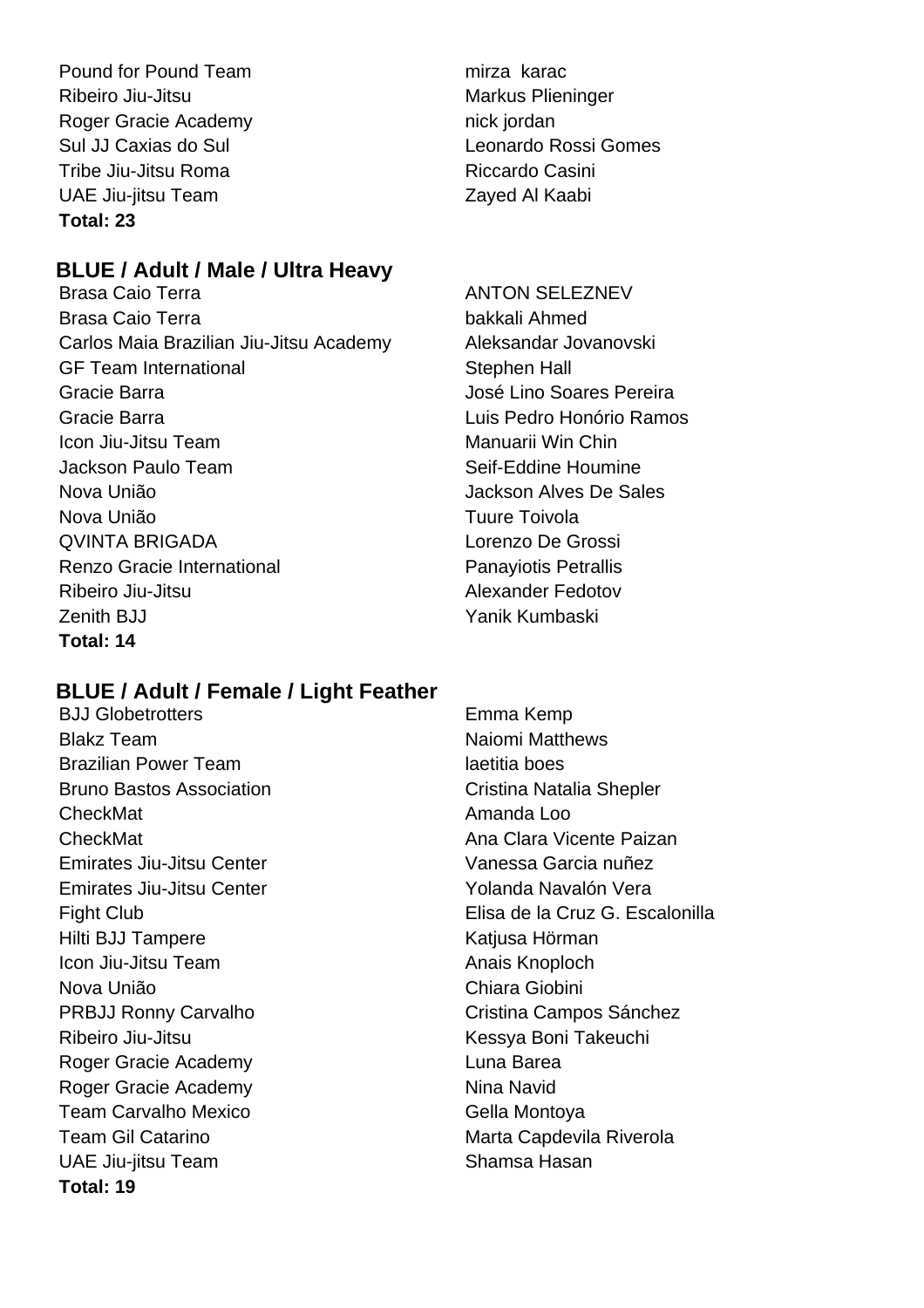### **BLUE / Adult / Female / Feather**

Alliance **Kaisa Yli-Paunu** Barbosa Team Agua **Kelly Kilarciyan** Barreto Jiu-Jitsu Finland ida Luostarinen Brasa Caio Terra **Caio Elección de Clara Sánchez Pérez** Carlson Gracie Team New York Carlson Kat Gibson Cercle Tissier **MERLIER** annabel Climent club YANIRA RAFAEL PEREZ Dynamix Fighting Sports **Linnea Wiberg** Easton BJJ jennifer perez Frontline Academy **Caroline Persson** Gracie Barra Academy THURIN Lauriane Hilti BJJ Stockholm Quena Soruco Icon Jiu-Jitsu Team Marie-Lies Vierhapper Mathias Ribeiro Team **Jimena Diez Fernandez** Nova União Moravia Widmer Team Mirza **Eman Bilbaisi** Viva Zapata Jiu Jitsu Karin Berger **Total: 18**

Gracie Humaita Brenda Heller Pessoa Freitas

### **BLUE / Adult / Female / Light**

Alliance Maria Liuska Alliance **Thanise Casarin** Alliance International Natália Zumba de Souza ASM Jiu-Jitsu - Palhoça Luana de Souza CheckMat CheckMat CheckMat CheckMat Sabine Reinsch CheckMat International Suvi Telivuo **Dynamix Fighting Sports** Erica Persson Dynamix Fighting Sports **Contains Containery** Jenny Lundberg Frontline Academy Jeanette Christin Malvik Frontline Academy **Stine Hegre** Stine Hegre Gracie Barra **clara clara clara dufau** Gracie Barra **Emily Byng** Guigo JJ **Paula Helene Kalff** Hilti Fight Center Norma Jansson Joe Moreira **New York Contract Contract Contract Contract Contract Contract Contract Contract Contract Contract Contract Contract Contract Contract Contract Contract Contract Contract Contract Contract Contract Contract Co** Officine Jiu-Jitsu **Margherita Montes** Margherita Montes Roger Gracie Academy Camila Mannes Toulon JJB amandine layec **Total: 20**

Icon Jiu-Jitsu Team **Ana Amélia M. M. de Ribeiro** 

**BLUE / Adult / Female / Middle**

**Maria Runquist** Alliance Martina Gramenius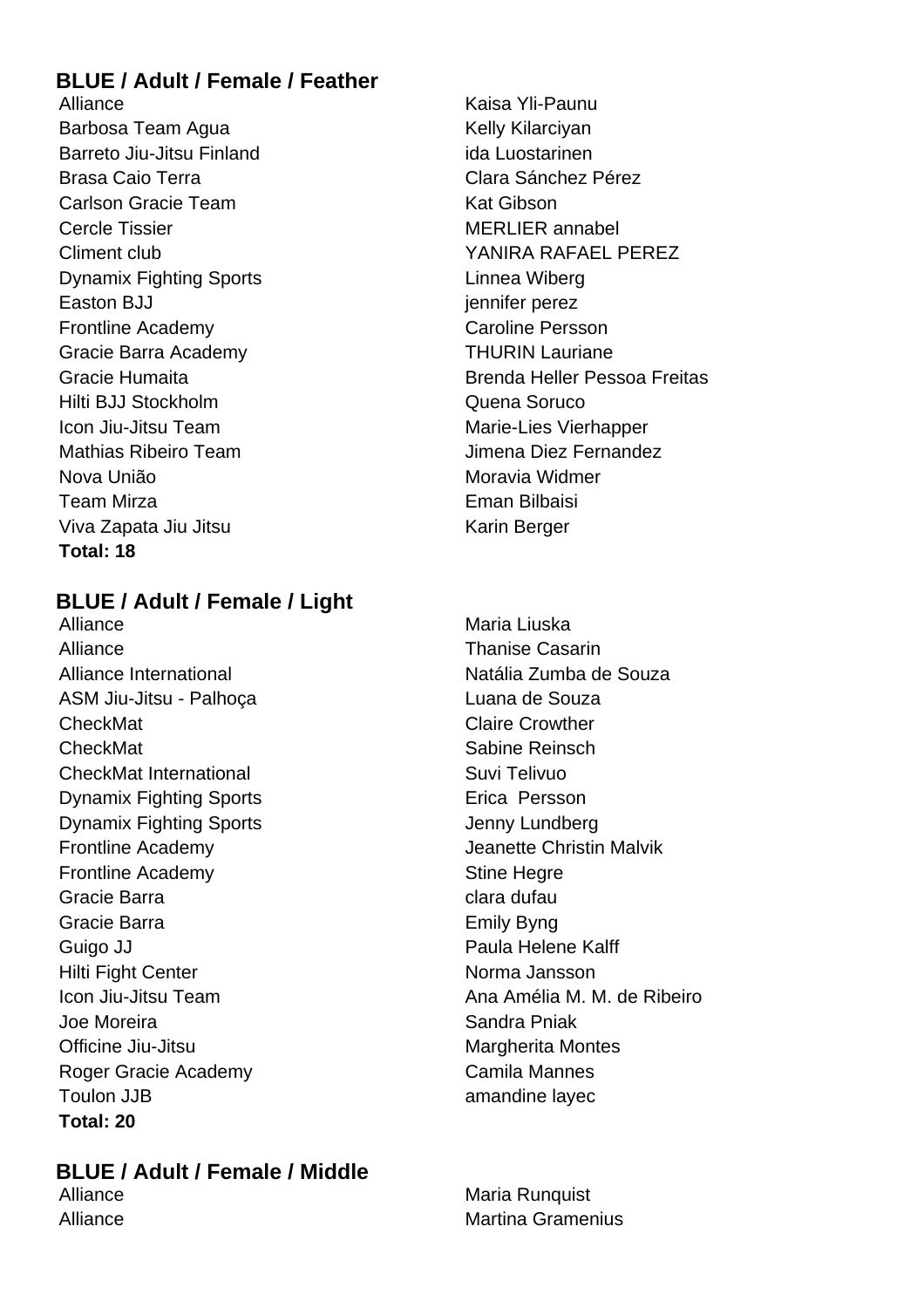- Alliance International Zafeiria Panagiotarakou CheckMat Victoria Hansson Gracie Barra Tanya Tansiri Gracie Humaita Yasmim de Oliveira Andrade Gymnasium Veronika Romanko Icon Jiu-Jitsu Team Laila Berger Carneiro Mauricio Gomes Origin BJJ Team Deirbhile Nic a Bhaird Roger Gracie Academy **Contact Structure Contact Academy** Julija Stoliarenko UAE Jiu-jitsu Team **Eman Mohammed** Zenith BJJ Monika Markowska **Total: 12**
- 

### **BLUE / Adult / Female / Medium Heavy**

Alliance **Patricia Langer** Patricia Langer Brasa Caio Terra **ashley florence** ashley florence Brasa Caio Terra **Véronique Theunis** Carlos Maia Brazilian Jiu-Jitsu Academy Lucija Avgustin CheckMat **If the CheckMat** Ira Treske Nova União Fernanda Rodrigues dos Santos Roger Gracie Academy **Ane Svendsen** Roger Gracie Academy Julia Mæle **Total: 9**

### **BLUE / Adult / Female / Heavy**

Brasa Caio Terra **International Executive Caio Terra** Jacquie epelle GF Team International **GE Team International** Roger Gracie Academy Kasia Jagusiak **Total: 5**

### **BLUE / Master 1 / Male / Rooster**

Le Temple Des Arts Martiaux **REFSA Karim** Roger Gracie Academy Luca Palmas **Total: 3**

### **BLUE / Master 1 / Male / Light Feather**

Cercle Tissier mouradoudi allal Gracie Barra **Kevin McCall** Gracie Reunion JJ **Canadian Contract Contract Contract Contract Contract Contract Contract Contract Contract Contract Contract Contract Contract Contract Contract Contract Contract Contract Contract Contract Contract Contr** Milanimal **Andrea Grassi** Rio Grappling Club Italia **Daniele Dessi**' Tribe Jiu-Jitsu Roma<br>
Michelangelo Nigiotti

Alliance Géssica da Fontoura Ventura

Clube Omar Salum Pará **naiara barbosa dos santos** Icon Jiu-Jitsu Team maria concepcion garcia fernandez

WING BJJ **IVAN GONZALEZ RODRIGUEZ** 

Carlson Gracie Team ALFREDO DAVID FIGUEROA GALVAN Gracie Barra NIKOLAOS MALIARITIS Icon Jiu-Jitsu Team  $\qquad \qquad$  José Carlos Marques da Cunha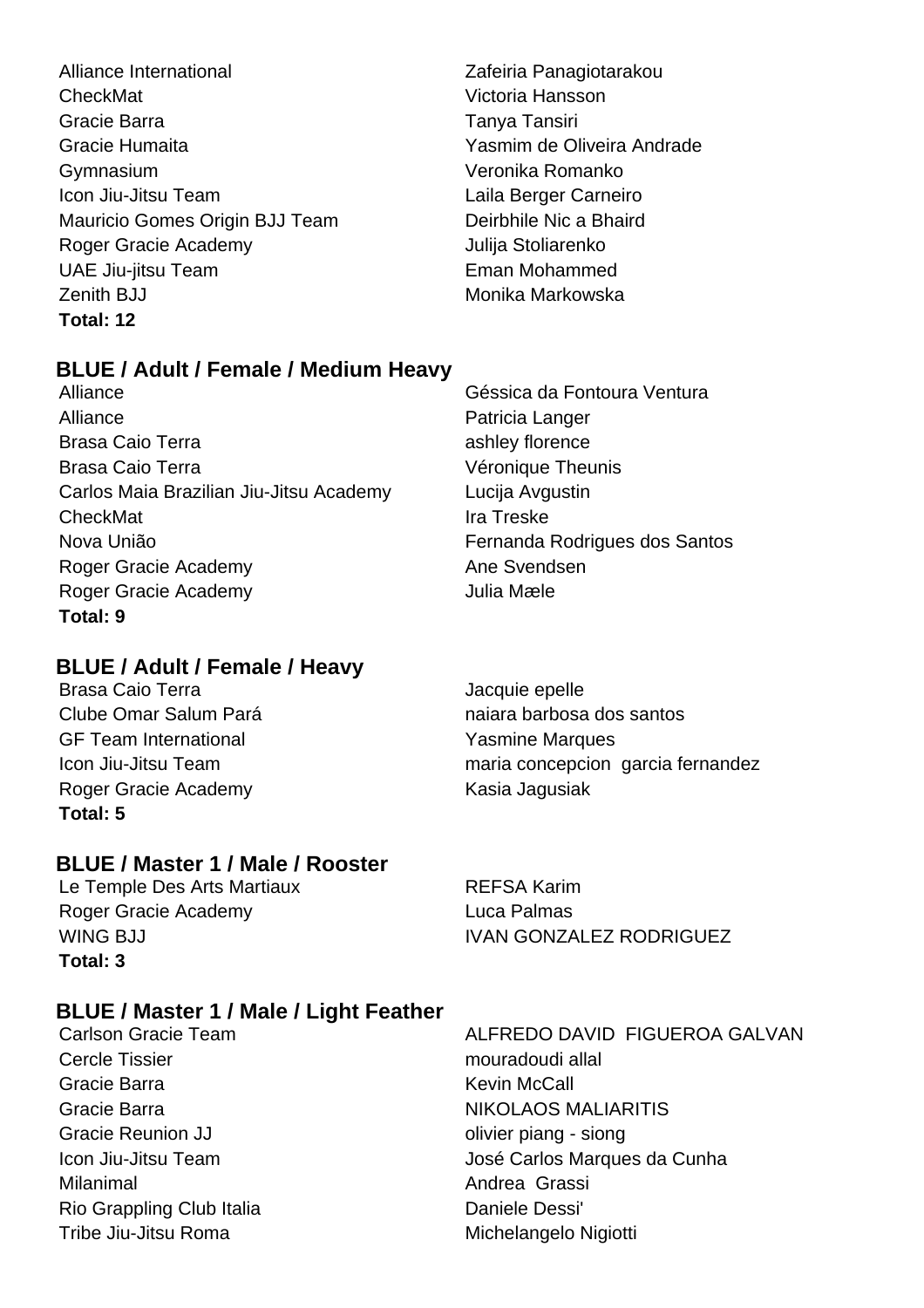Waza **Simone Aresta Total: 11**

### Viva Zapata Jiu Jitsu Nikolaous Frangoulis

### **BLUE / Master 1 / Male / Feather**

Alliance **Ingo Faust** Alliance Tommi Koistinen Barreto Jiu-Jitsu Finland Juha Karjalainen Batatinha Team Italia **Fabio Tedde** Brasa Caio Terra international christianus christianus christianus christianus christianus christianus christi Brazilian Top Team Necolet Can Koyutürk Carlson Gracie Team Chris D'cruze Carlson Gracie Team **Hugo João F. C. Palma Miranda** Cercle Tissier thomas pageau CheckMat David O Connor CheckMat Faverie Daniel Roland Cedric Combat Base UK Michael Serginson David Vieira BJJ International **Ludovic Colson** Fratelli Leteri Brazilian Jiu Jitsu Gabrielle Gottardi Gracie Barra **journal community** Gracie Barra in the second payman Icon Jiu-Jitsu Team Luiz Fabiano Lyra Zago Mathias Ribeiro Team francisco castilleio Mathias Ribeiro Team **Nathias Ribeiro Team** Ulpiano Yrayzoz Noya MMA Israel BJJ Ofer Mazor Rafael Ribeiro BJJ **Florian David Brenig** Rio Grappling Club Italia Marco Gavino Roger Gracie Academy daiki mishima Submission Team Gilles Lesauvage Tropa de Elite Nelson Mendes Varela Viva Zapata Jiu Jitsu **Fernando Herrera Total: 25**

### **BLUE / Master 1 / Male / Light**

Alliance Tomi Juopperi Association Aranha Víctor Manuel Mirón García Avignon Brazilian Jiu-Jitsu **Letter Lovatiana Randrianasolo** BJJ Revolution Team - International Andrew Gibbons Brasa Caio Terra **Gavin Stephen Thomas** Brazilian Top Team Caner Akar Carlos Maia Brazilian Jiu-Jitsu Academy Martin Mihajlov Carlson Gracie Team **Murshid Salman** Cercle Tissier Gercle Tissier guillaume marotta Cercle Tissier **Cercle Tissier** Julien MUNOZ CheckMat **Hans Hämäläinen** CheckMat Jeppe Vestergaard Boelsmand De La Riva International Raul Jose Carrasco Gaita De La Riva International TEEMU GABRIEL ESCALAS LAAKSO De La Riva JJ Xavier Casanovas Arolas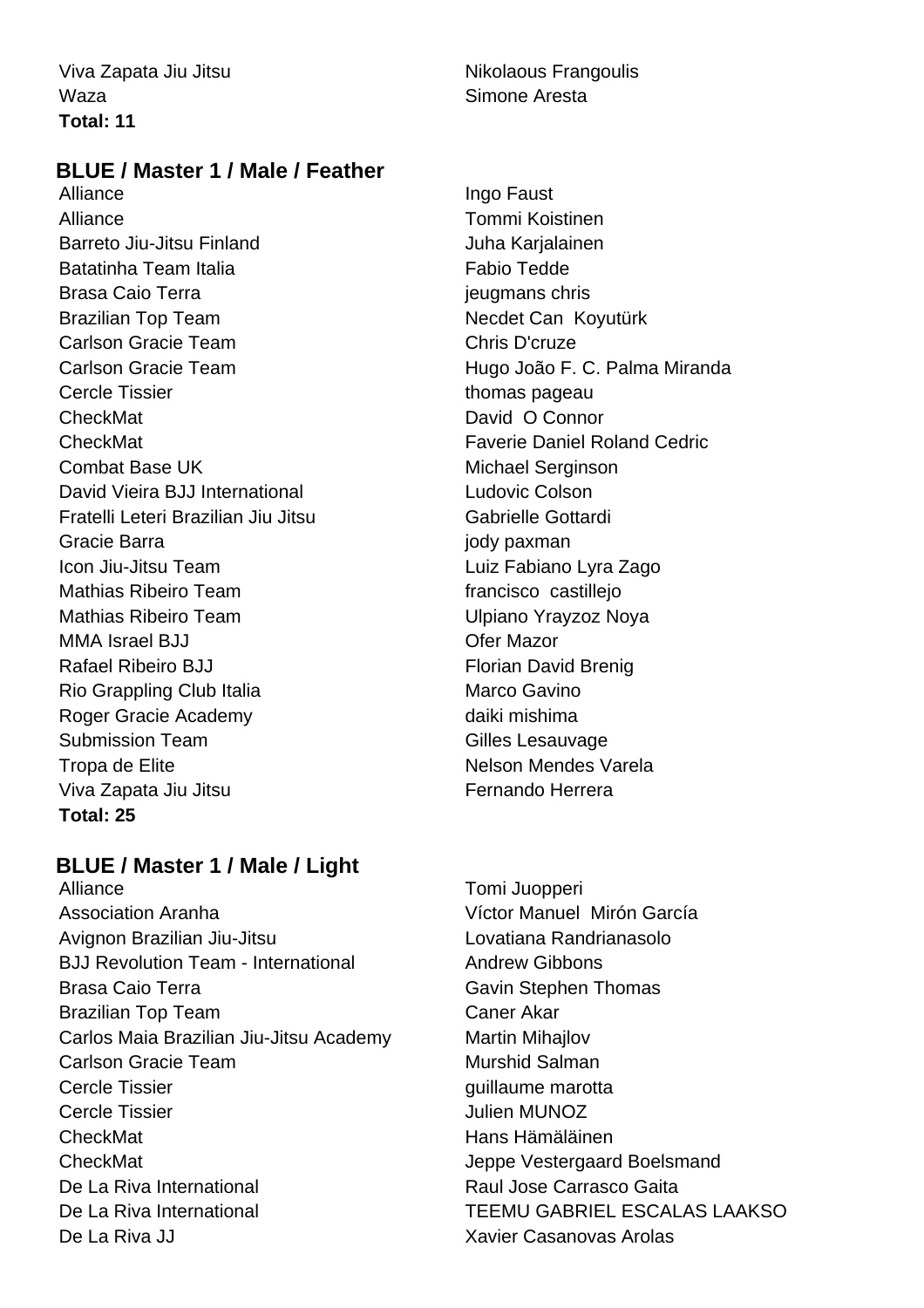Emirates Jiu-Jitsu Center **Julie 1988** Jose jesus Valverde Pazos Frota Team Noqueira **Ciriaco** Schiavone Gracie Barra Christopher Davis Gracie Barra **paguet mathieu** Gracie Barra BJJ Dániel Capári Gracie Barra BJJ **ROUSSOS BANTSIS** Gracie Barra JJ **Ahmed Ben Toumi** Gracie Barra JJ **Henry Grever** Gracie Humaita International **Alvaro Pernas** Icon Jiu-Jitsu Team **David Nardi** David Nardi Icon Jiu-Jitsu Team julien lepage Icon Jiu-Jitsu Team 2 Alex Harvey Icon Jiu-Jitsu Team 2 George Marian Grigore PS Phoenix BJJ International Bruno Marques SBG Ireland Mariusz Waroch Team Gil Catarino **Angel Campos Martinez** Team Lagarto **Mateuralism Contract Contract Contract Contract Contract Contract Contract Contract Contract Contract Contract Contract Contract Contract Contract Contract Contract Contract Contract Contract Contract Contrac** Team Manoel Neto BJJ José Ribeiro da Fonseca Werdum Combat Team Spain bodelon richard Werdum Combat Team Spain New York Roberto Vagner Silva **Total: 35**

### **BLUE / Master 1 / Male / Middle**

Alliance **Steve Dillan** Alliance Wilko Wilken Association Aranha CHASSEUR-DANIEL NICOLAS Balaban Jiu-Jitsu Team arkin celik BJJ Globetrotters Clement LONGEARD BJJ Globetrotters Volkov Sergey Brasa **Harri Suhonen** Brasa Caio Terra krzysztof RENN Brasa Caio Terra VASYL BARBASHOV Carlos Maia Brazilian Jiu-Jitsu Academy Crtomir Brezavscek Carlson Gracie International JOSE DOMINGO DONIZ DONIZ Carlson Gracie International Wayne Alves Barbosa Carlson Gracie Team Ben Sulston Carlson Gracie Team Bruno Gagliardo Cercle Tissier SALIS Nicolas CheckMat Luis Quiterio CheckMat **Ricardo Matos** Checkmat Europa **Esa Mäntynen** CheckMat International Egemen Mehmet Baranok CheckMat International Morten Erlang Sørensen Gracie Barra **tomasz slowinski** Gracie Barra **Million Cracie Barra Million Cracie Activity** Million WILK Grégory Gracie Barra JJ BOGDAN ANDREI DANCIU Gracie Barra JJ freddie sykes Hagakuré 83 **BRELIER** Cédric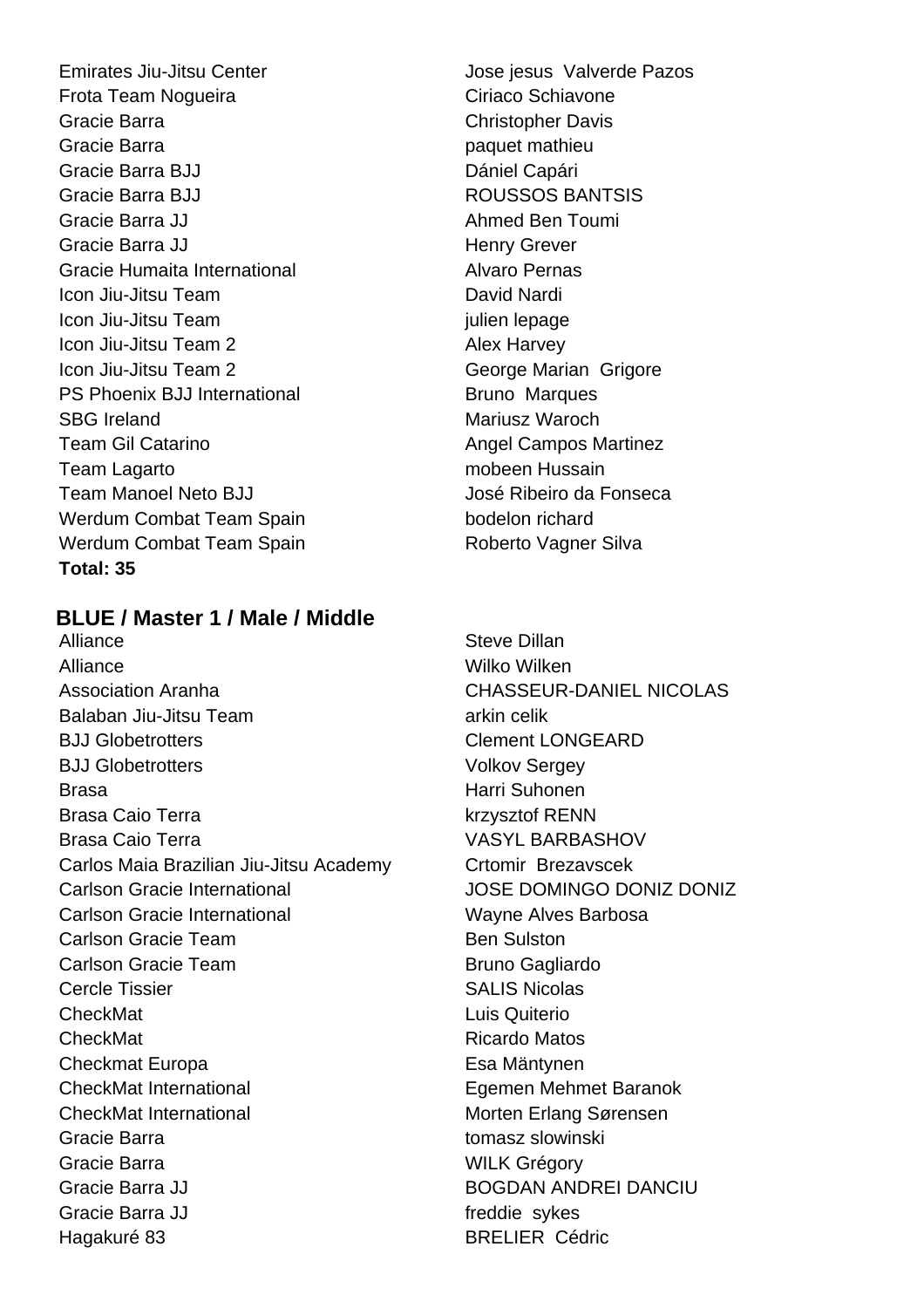Hilti BJJ Vantaa Martti Paavilainen Icon Jiu-Jitsu Team Dariusz Nowara **Icon Jiu-Jitsu Team Sam Francano** Icon Jiu-Jitsu Team 2 Bruno DESSART **Icon Jiu-Jitsu Team 2** Samuel Parker Icon Jiu-Jitsu Team 3 Markus Lange Jorge Santos Brazilian Jiu-Jitsu **Eamonn Boylan** Jorge Santos Brazilian Jiu-Jitsu **Stephen Ward** MB Academy **Karim boursali Karim boursali Karim** boursali Nova União Enrico Loatelli Pound for Pound Team Marco Moro Team Lagarto **Stewart Glenc** Tribe Jiu-Jitsu Roma Wajutsu Keisyukai Hearts **TSUNAYOSHI SHOMURA** WING BJJ **Antonio Mesa Garcia Total: 41**

Jiu-jitsu Romana Ruben Miguel Verdigal Fernandes

### **BLUE / Master 1 / Male / Medium Heavy**

Academy Caveirinha **El Khadir Al Mahdadi** Ases Jiu Jitsu Antonio Olmedo Jara BJJ Globetrotters **Liam Ralph** Brasa Caio Terra **ARSEN SHAPIEV** Carlson Gracie Team Jamie Henderson Cercle Tissier **MARCHO** nicolas CheckMat Maid Pajevic Emirates Jiu-Jitsu Center **Albert Simó** Gracie Barra **interval interval and the Cracia** lucian juszczyk Gracie Barra **Richard Stevens Richard Stevens** Gracie Barra BJJ Nikolaos Droumpakis Gracie Barra BJJ Cracie Barra BJJ Cracie Barra BI Gracie Barra JJ Dimitrios Volakakis Gracie Barra JJ **IOANNIS MARAKAKIS Icon Jiu-Jitsu Team Anthony Testa** Jiu Jitsu Factory **Nathan Schouteren** Jorge Santos Brazilian Jiu-Jitsu **interpretata isambang kanada**y MB Academy Félicien matoko Nova União **Viatseslav Karypidis** Roger Gracie Academy **Arnaud Bouanga** Roger Gracie Academy Manfredo Ferrara WING BJJ **Initial Aristondo** Iñigo Zarrabeitia Aristondo WING BJJ Rodulfo Santorum perez Z1 Angola **Emanuel Lopes** Zenith BJJ **Konstantinos Sotiropoulos** Zenith BJJ Yonko Kamburov **Total: 28**

Atos Jiu-Jitsu Andre Piolho Rodrigues Lopes Team Manoel Neto BJJ Emanuel André Fitas dos Santos Wilson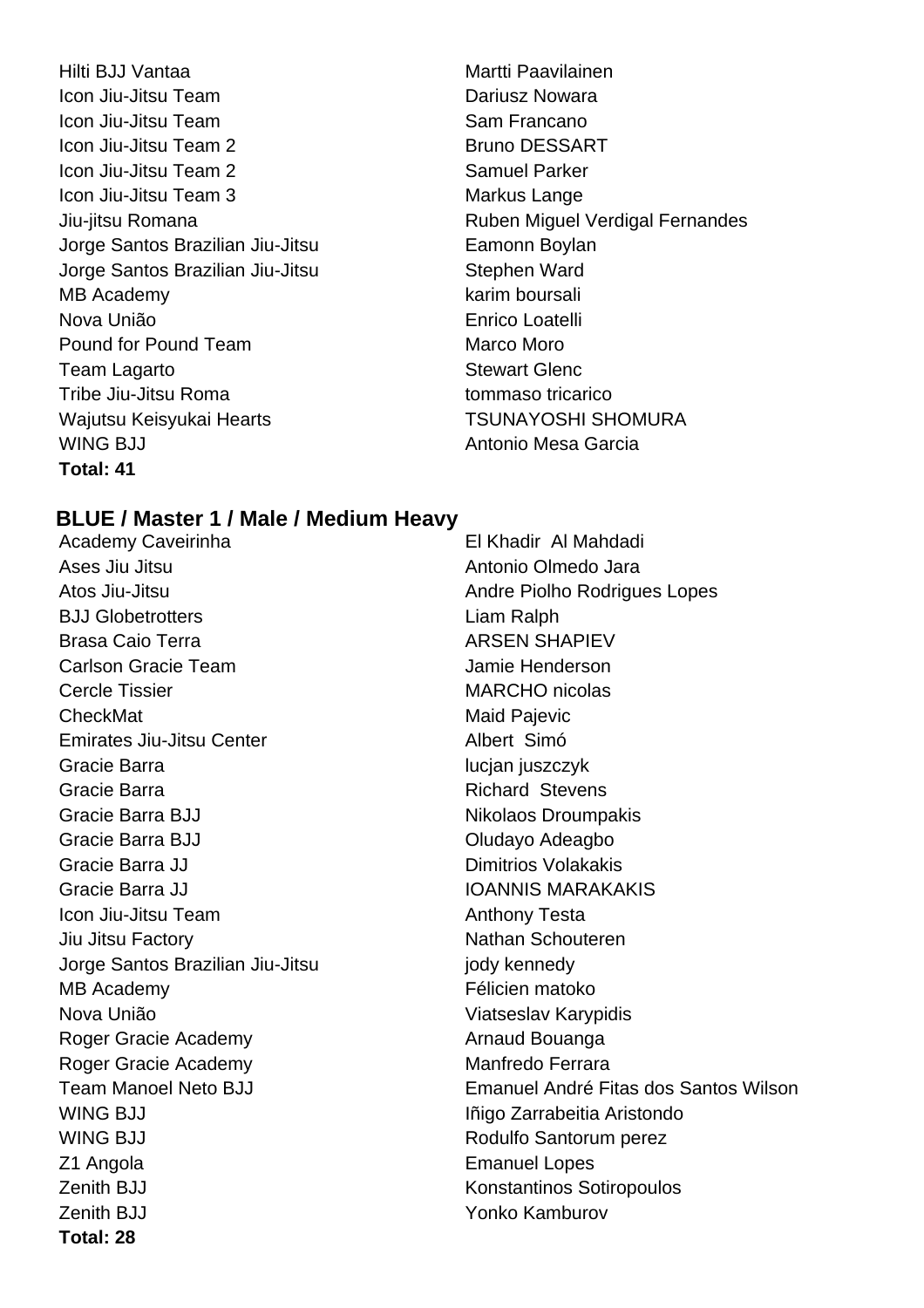### **BLUE / Master 1 / Male / Heavy**

Alliance **Alliance** Artur Zielinski Association Aranha maximilien ysern Brasa Caio Terra Lonzius Nico CheckMat **Edin Nukovic** Edin Nukovic CheckMat IOANNIS GIAKOUMAKIS Choke Academy Jesper Bendtsen Cia Paulista - International **Denis Pereira Marim** Coelhao Jiu-Jitsu **Saman Alimoradian** GF Team France MAHROUK ABDEL Gracie Barra **Mehdi Bouhjari** Mehdi Bouhjari Gracie Barra JJ Stefanos Chazirakis Icon Jiu-Jitsu Team Zoourak Yacine Mathias Ribeiro Team Yury Pashkovich MMA Israel BJJ **DMITREAD CONTACT CONTROLLER** Designation Dmitry Tzukerman Nova União Luis Arthur Fernandes Filho Pound for Pound Team kerim lamiri QVINTA BRIGADA **Antonio Saponaro** Ribeiro Jiu-Jitsu **Michael Schmidt** Ribeiro Jiu-Jitsu **Mihai** Simion Leonard Rick Young BJJ Academy Mariusz Madej Roger Gracie Academy **Philip Lutley** Philip lutley Tribe Jiu-Jitsu Roma **Antonio Rossi** Antonio Rossi **Total: 23**

Gracie Barra Fábio Daniel Nogueira Afonso

### **BLUE / Master 1 / Male / Super Heavy**

Brasa Caio Terra **Iaroslav III. Septembra 1999** Iaroslav IUnka Brazilian Power Team Gauthier Bertout CheckMat Vinko Miše GF Team International **Lee Mcgrorty** Gracie Barra ILIAS PAVLAKIS Gracie Jiu Jitsu AAF Zdenek Kubena Ribeiro Jiu-Jitsu Cristian Mitrea SBG Ireland Kamil Iwaniuk **Zenith BJJ Kristian Spasov** Zerjal Team Slavisa Damjanovic **Total: 12**

## Icon Jiu-Jitsu Team **Icon Jiu-Jitsu Team** Jose Miguel Valdivia Manchego Diaz WinnerJJ Gabriel de Farias Prestes

### **BLUE / Master 1 / Male / Ultra Heavy**

Alliance **Tatu Immonen** Carlson Gracie Team Szabolcs Dörögdi CheckMat **Almir Kapic** CheckMat **Andreas Rydström** 

ACTJJ International **Stephen Patrick O'Neill** Stephen Patrick O'Neill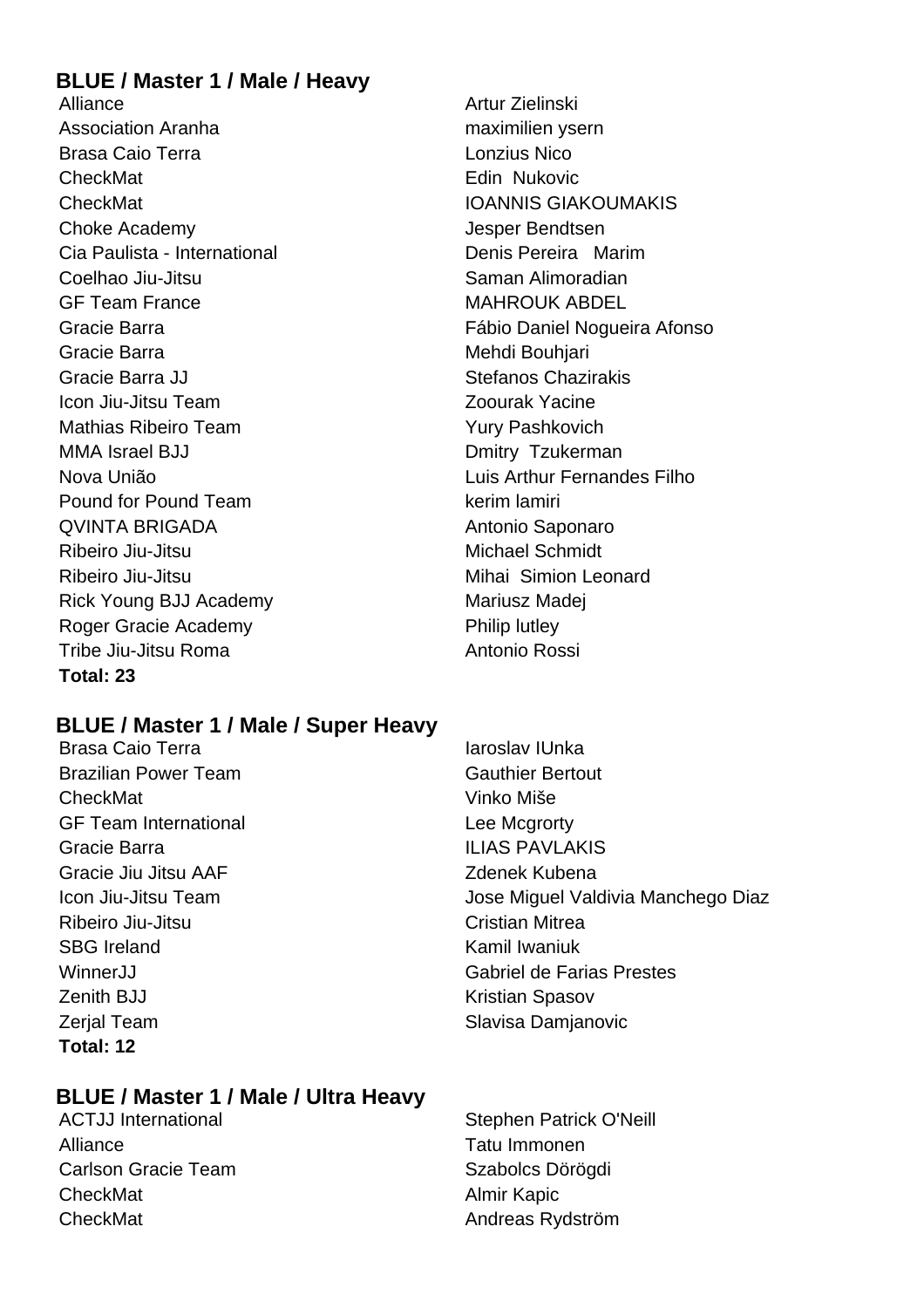Fernando Tererê Matthew Frampton Gracie Barra João Filipe Neto Mimoso Gracie Barra Julio Almeida Icon Jiu-Jitsu Team **Emanuel Vazquez Losada** Icon Jiu-Jitsu Team **philippe demelenne** Le Temple Des Arts Martiaux UNTEREINER Francis Werdum Combat Team Spain **Patrick Bayemi Total: 12**

### **BLUE / Master 1 / Female / Light Feather**

Association Aranha **Arantza Pérez** Arantza Pérez Grabaka Jiu Jitsu Club Yoshiko Kimata Yamato Milano Cristina Catalfamo **Total: 3**

### **BLUE / Master 1 / Female / Feather**

**Total: 1**

Icon Jiu-Jitsu Team Andreia Presa Ferreira João

### **BLUE / Master 1 / Female / Light**

Alliance Domenica Andrade Alliance H. Hoffmann Batatinha Team Italia **francesca** stella CheckMat Teea Tikka Fightzone - Stockholm Signe Gudrun Emilia Fredricson GF Team **Annelies Kohne** Gracie Barra **Brechie Jacobs** Brechie Jacobs Renzo Gracie International Sophie Lussenburg Ribeiro Jiu-Jitsu Oxana Bench **Total: 9**

### **BLUE / Master 1 / Female / Middle**

Absoluto BJJ Claire Henry Balaban Jiu-Jitsu Team Zeynep Atabek Nova União isabelle aerny **Total: 5**

De La Riva International expansion of the francisca martinez alderson The Source MMA Team Ruba (Fuad Musa) Nicola Alsayegh

### **BLUE / Master 1 / Female / Medium Heavy**

**Total: 3**

Nova União Claudia Patricia Lacerda Royce Gracie Portugal **Sabrina da Encarnação Lopes Goncalves** Team Lagarto Clarissa Jane Blackaller

### **BLUE / Master 1 / Female / Heavy**

Batatinha Team Italia Maria Damoc The Source MMA Team **Rana Qubbaj**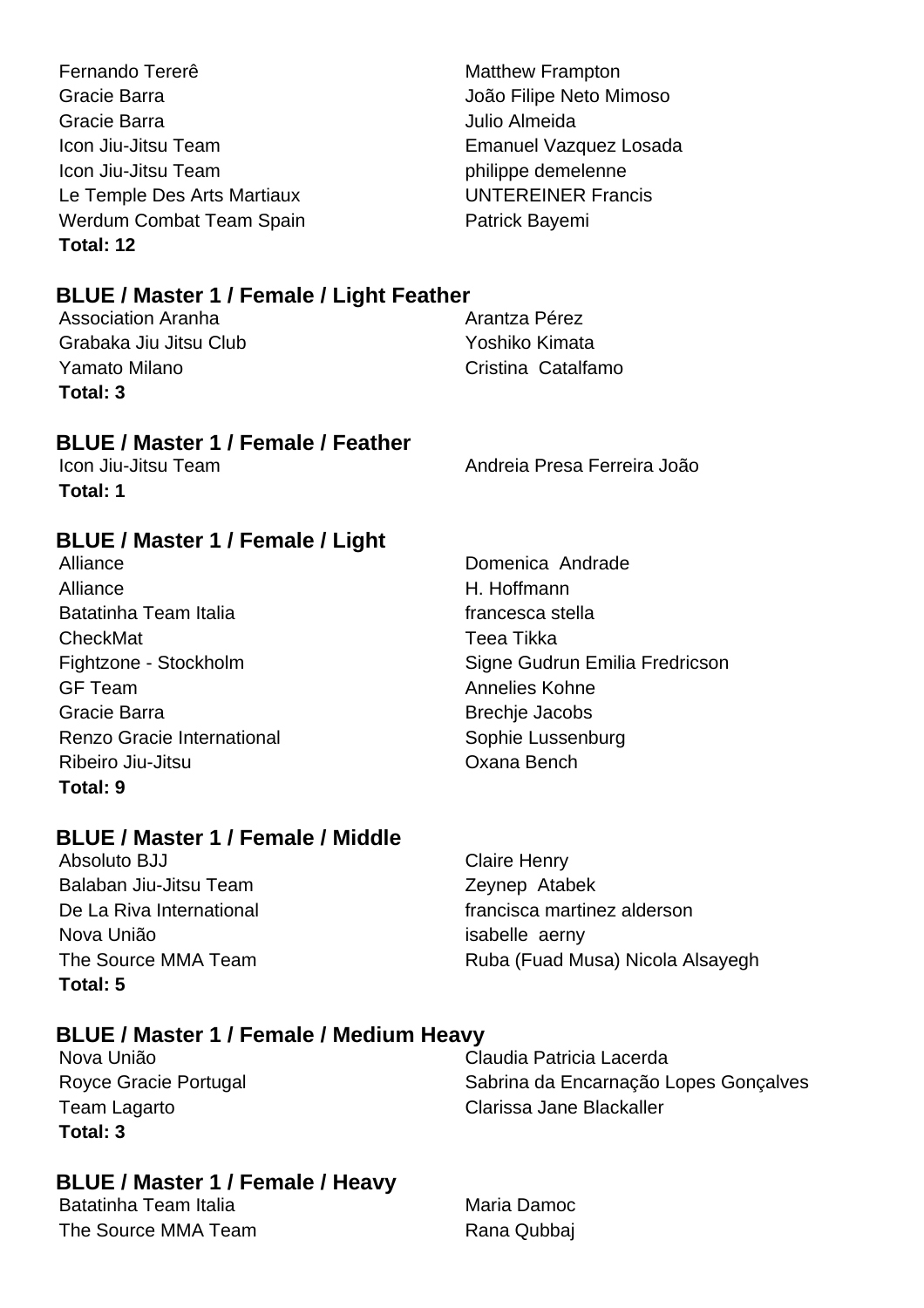### **Total: 2**

### **BLUE / Master 2 / Male / Light Feather**

Association Aranha **Sebastian Kaciel** Sebastian Kaciel BJJ Revolution Team - International Paul McIntyre DC Millenium Team Fulvio Panarella De La Riva International Daniel Colio Gomez Icon Jiu-Jitsu Team **Fabien** Ducournau Jorge Santos Brazilian Jiu-Jitsu michael killian deady Roger Gracie Academy Manuel Sánchez Caballero Team Manoel Neto BJJ **António Renato Marques Ferreira** WING BJJ ALEJANDRO ALVAREZ GARCIA **Total: 9**

### **BLUE / Master 2 / Male / Feather**

Alliance **Konstantin Gugkaev** BJJ Revolution Team - International Aki Sakamoto BJJ Revolution Team - International Paul Browne Carlson Gracie Team **PIOTR LABOCH** Cercle Tissier SONIE Franck Evolution Fight Team - Portugal Marcelo Henrique da Silva GF Team France Salim Korichi Gracie Barra **Serhii Lyskov** Serhii Lyskov Ground Fighters **Bolivar Santiago Franco Castillo** Hilti BJJ Vantaa Timo Hakkarainen Icon Jiu-Jitsu Team CLEDSON DA SILVA MACHADO Icon Jiu-Jitsu Team David Thirvaudey Professional Training Center Marcio Ferrao Team Gil Catarino **antonio gonzalez gordon** Team Gil Catarino JJ david saavedra yuste **Total: 18**

### **BLUE / Master 2 / Male / Light**

Alliance Kai Daniel Weck Alliance Matti Loukusa Alliance International **The Contract Contract Contract Contract Contract Contract Contract Contract Contract Contract Contract Contract Contract Contract Contract Contract Contract Contract Contract Contract Contract Contr** Brasa Caio Terra **January 2018** Janne Kunnas Brazilian Jiu-Jitsu Team Malta **Joe Vella** Brazilian Power Team **PHILIPPE BOISSIER** Brigadeiro BJJ - UK Tim Clemens CheckMat lamine diedhiou CheckMat **Rodrigo Miranda** Gracie Barra **FREDERIC TCHIKINEFF DIEZ** Gracie Barra **Zoltan Csernyik** Gracie Reunion **Frédéric Fontaine** 

Pound for Pound Team Carlo Romeo Andretta (repetido 39247) Renzo Gracie **Gracie Gilvanir Vieira de Figueiredo Junior** Team Gil Catarino FRANCISCO JOSÉ MONTES MARTÍNEZ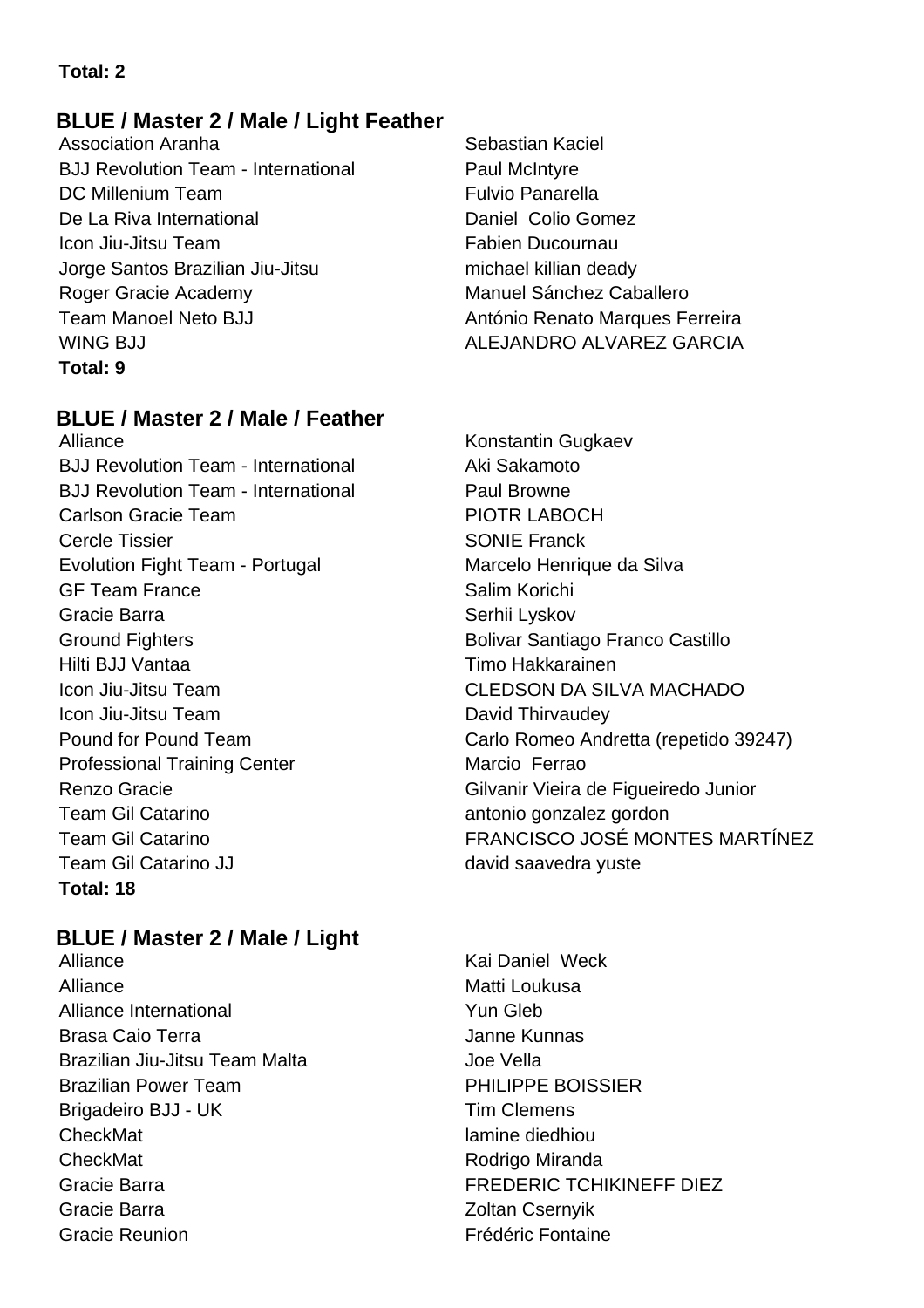Mauricio Gomes Origin BJJ Team David Davies Pound for Pound Team **Jan Koenig** Pro Fighting Roma **Aldo Baldino** Reinaldo Ribeiro Team  $\qquad \qquad$  Jose Pablo Lopez Maldonado Roger Gracie Academy **Andrew Law** Royce Gracie Portugal **Angelo Fernandes** Tribe Jiu-Jitsu Roma Emiliano Alfani Tribe Jiu-Jitsu Roma Massimiliano Conson **Total: 20**

# **BLUE / Master 2 / Male / Middle**

- Absoluto BJJ LUIS VALENTIN TURCU Absoluto BJJ New York Contract Contract Contract Contract Contract Contract Contract Contract Contract Contract Contract Contract Contract Contract Contract Contract Contract Contract Contract Contract Contract Contract Co ACTJJ International **Patrick Mark Rogan** Alliance Joona Louhivuori Batatinha Team Italia **Davide Lorenzin** BJJ Globetrotters **Filipe Conceição** Brasa Caio Terra **Alfonso Sánchez Martín** Brasa Caio Terra **Juha Takkula** Carlos Maia Brazilian Jiu-Jitsu Academy gasper kolenc Clube de Jiu-jitsu Pitbull Europe **Eduardo Sanchez** Emirates Jiu-Jitsu Center **Jose Jubany Rodriguez** Fabricio Werdum JJ cedric Haubard Fightzone - Stockholm Simon Di Meo Gracie Barra **Simon Ling** Gracie Barra **the Contract Contract Contract Contract Contract Contract Contract Contract Contract Contract Contract Contract Contract Contract Contract Contract Contract Contract Contract Contract Contract Contract Contra** Gracie Barra Birmingham ty husbands Gracie Barra JJ Maxim Golubev Gracie Barra JJ THEODOROS POLYCHRONAKIS Icon Jiu-Jitsu Team José Alberto Machado Lima Icon Jiu-Jitsu Team **Rui Filipe Pinho dos Reis** Icon Jiu-Jitsu Team 2 Torben Sander Pound for Pound Team Fabio Balliana Team Gil Catarino **Team Gil Catarino Contract Cataring Contract Cataring Contract Cataring Contract Cataring Contract Contract Contract Contract Contract Contract Contract Contract Contract Contract Contract Contract Con** Zenith BJJ konstantin atanasov **Total: 24**
- 

# **BLUE / Master 2 / Male / Medium Heavy**

- Alliance **Gustavo Moreira de Aquino** Alliance Marek Merisalu Ases Jiu Jitsu **José Juan Melián Monzón** Association Aranha **Perino Yann** BJJ Globetrotters Sylvain Deodati Gracie Barra **Gracia** Jim Lilly Gracie Barra **Mark Kidd** Mark Kidd Gracie Barra JJ Dmitri Solovyov Gracie Barra JJ **Frédéric Barthélémy** Ground Fighters **Kai Butzkies-Schiemann**
-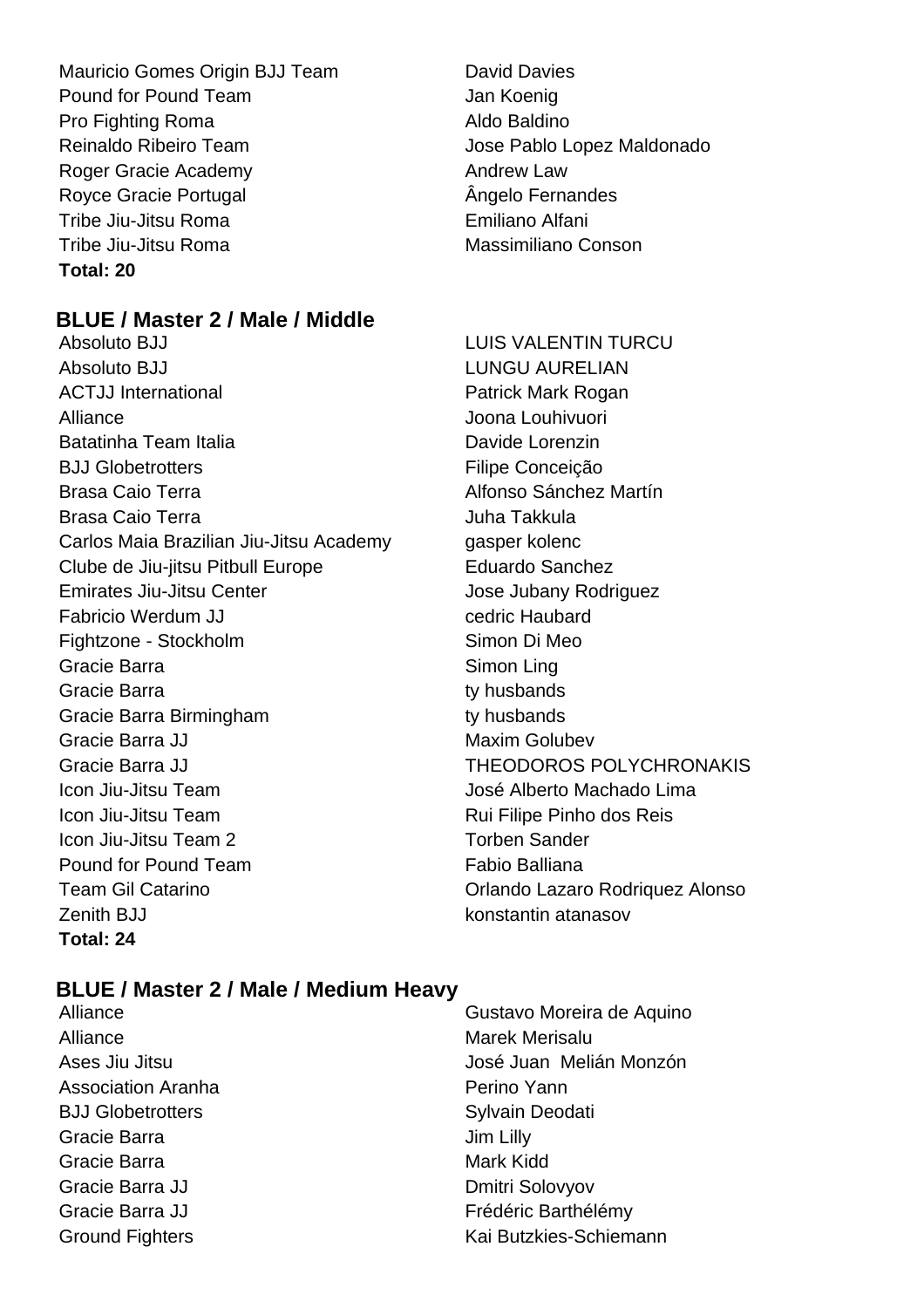Icon Jiu-Jitsu Team **Gustavo Jacinto Azevedo Rodrigues** Icon Jiu-Jitsu Team **Ricardo Manuel O. N. Gomes Martins** Icon Jiu-Jitsu Team 2 Daniel PAQUET Icon Jiu-Jitsu Team 2 **EUDALD GUITART ABAD Icon Jiu-Jitsu Team 3** The *Huderson Gomes Ribeiro Alves* Le Temple Des Arts Martiaux **Example 20** praud stephane Mario Sukata International **Alex Cannon** Nova Geração **Miroslav Sevcik** RAC Jiu Jitsu / Aveiro **Alexandre Henrique Lopes Vieira** Triangle Academy Reyson Gracie Jiu Jitsu Tobias Lier Tribe Jiu-Jitsu Roma Daniele Santorsola Valko BJJ Academy **Manuel A.** Santiago-Venegas WING BJJ Marc Gehret **Total: 23**

# **BLUE / Master 2 / Male / Heavy**

Alliance Alliance Ari Ylipalo Brasa Caio Terra **Adam Mutcaev** Adam Mutcaev Brazilian Power Team John Lecompte Carlson Gracie Team **Zoltán Vranek** CheckMat **Mohamed Ben Alla** Gracie Barra Gabor Koncz Gracie Barra ioannis lanaras Gracie Barra JJ Stylianos Christoulakis Icon Jiu-Jitsu Team **Hafiz Kucevic** Hafiz Kucevic Le Temple Des Arts Martiaux COMA Raphael Milanimal michele simone Pound for Pound Team Mohamed Salah Mansouri Roger Gracie Academy **Francesco** Ibba Team Gil Catarino **Sergio arriero entrena Total: 15**

Jiu-jitsu Romana Nelson Alexandre Pereira Marta

# **BLUE / Master 2 / Male / Super Heavy**

- BJJ Revolution Team International seamus strain Carlson Gracie Team **Robert Simpson** CheckMat METEHAN SAHIN CheckMat Michael Bang Pedersen Fernando Tererê Tyrone Derick Gracie Barra **Barra Community Community** Róbert Lits **Icon Jiu-Jitsu Team CERNAT FLORIN** Renzo Gracie International Marc de Wit Rick Young BJJ Academy Grzegorz Bartlomiej Sawicki Roger Gracie Academy Farid Bendriss **Total: 11**
- Team Manoel Neto BJJ Ulisses Leandro da Cunha Dias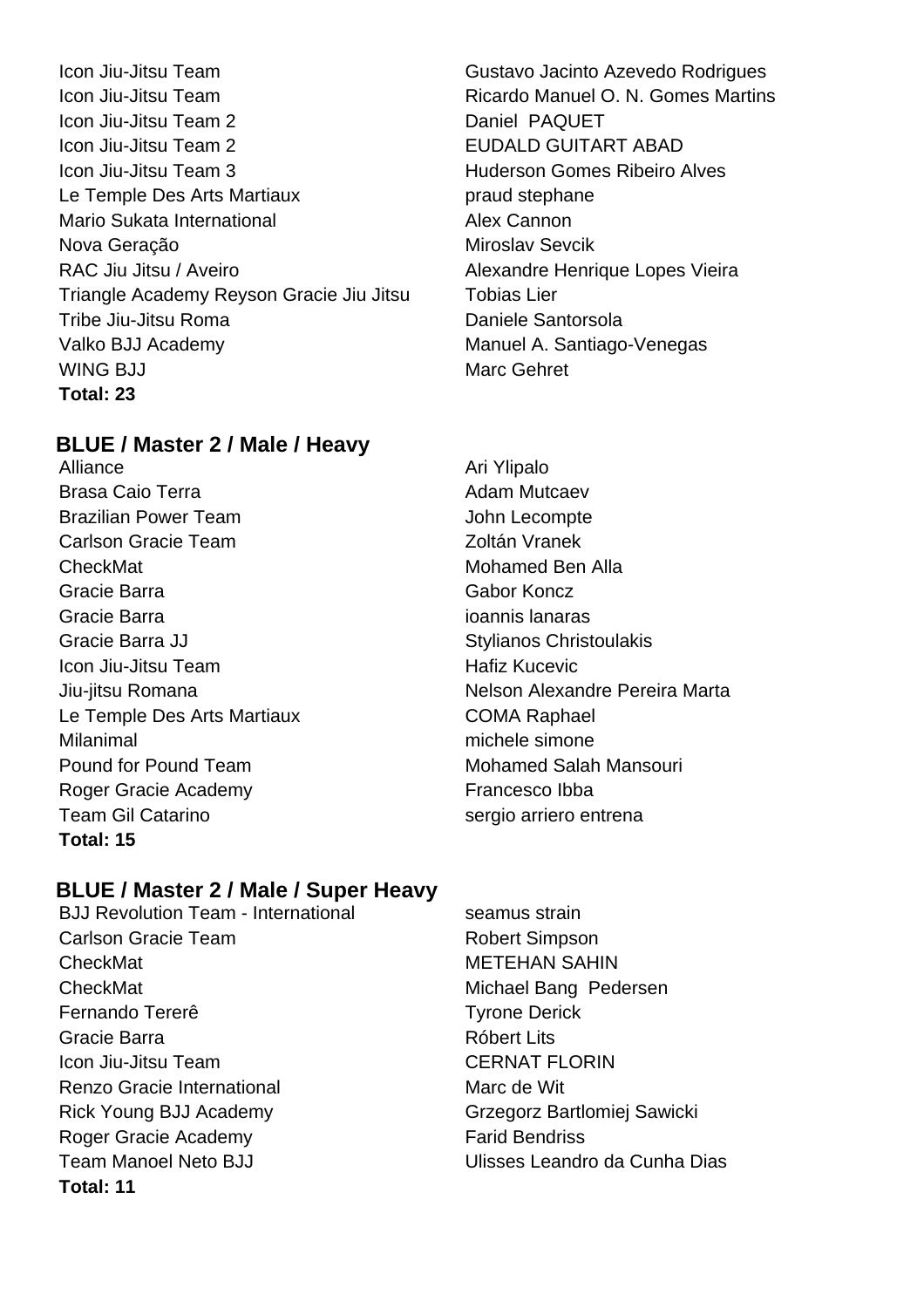# **BLUE / Master 2 / Male / Ultra Heavy**

BJJ Globetrotters Vladimir Samygin (Uhlmann) BJJ Revolution Team - International Glenn Ward Gracie Barra **Tom Dargle** Gracie Barra Tomasz Zebrowski **Icon Jiu-Jitsu Team Sebastien Delaisse** Ludus Brazilian Top Team Igor Peplov Ludus Brazilian Top Team Victor Bogdanov Nova União **Matti Poutanen** QVINTA BRIGADA Mario Spoto **Total: 9**

# **BLUE / Master 3 / Male / Light Feather**

**Total: 1**

# **BLUE / Master 3 / Male / Feather**

Academia Atitude/Gracie Humaita Leandro Leri Gross Academie Pythagore **De Oliveira** José Association Aranha bazoin yan Association Aranha **PRATS** Olivier Fabricio Werdum JJ **Akhmed Ozdoyev** GF Team International ashfaq mohammed Gracie Reunion Julien Brice Lallemand Milanimal Paolo Amodeo Pound for Pound Team Giuseppe Lucio Randazzo Roger Gracie Academy Massimo Fenu Wajutsu Keisyukai Hearts KOJI IWASAKI **Total: 11**

# **BLUE / Master 3 / Male / Light**

Alliance Staffan Mathlin Balance **Darren Lewins** Barreto **Mika Atti** Brasa Caio Terra **International Estado de Azevedo** Carlos Varona BJJ Markus Hartmann Gracie Barra **Manual Accord Contract Contract Contract Contract Contract Contract Contract Contract Contract Contract Contract Contract Contract Contract Contract Contract Contract Contract Contract Contract Contract Contr** Icon Jiu-Jitsu Team Gregory Selo Nova União **Nova União** Radenko Kalajdzic Ribeiro Jiu-Jitsu **Marius Marius Macareanu Total: 11**

# **BLUE / Master 3 / Male / Middle**

Carlson Gracie Team **Pete O'Shea** 

MB Academy **Research Academy** romain bernard

Icon Jiu-Jitsu Team **International Exception Contract Contract** José Iran Oliveira Batista Team Gil Catarino **pavel junior** rojo saavedra

Alliance Gürkan Baydogan Cercle Tissier SAINT PRIX FRANCK BARON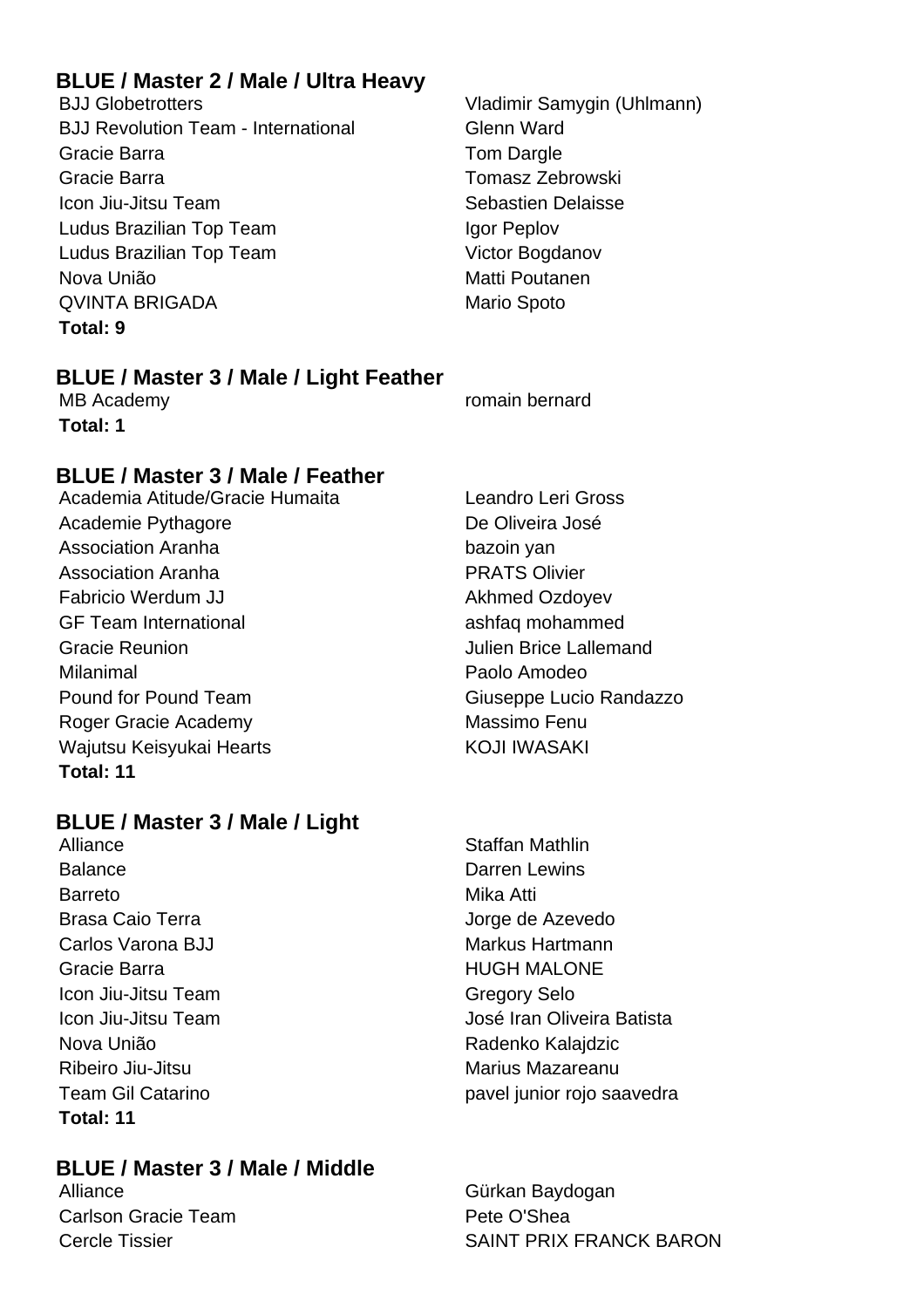**CheckMat** Bernard Carra Frontline Academy **Vignit Marms** Vignit Marms Saevarsson Gracie Barra Leighton john Hopkins Gracie Barra **Paul Allitt** Gracie Barra JJ Darren Falkingham Hagakuré 83 MICHEL Olivier Nova União **David Tonn** Nova União estado en el control de la provincia hody gael Ribeiro Jiu-Jitsu **John Kelly** Rio Grappling Club Europe **Ali Hemade** Tribe Jiu-Jitsu Roma<br>
Roberto Saviello Waza **Giorgio Gastaldi Total: 18**

Icon Jiu-Jitsu Team Alessandro Villaschi Rodrigues WING BJJ **VING BULLA CONTRACTE ACCEPTS** Juan arsenio garcia garrido WING B.I.I PABLO JOSE DIAZ DEL GADO

# **BLUE / Master 3 / Male / Medium Heavy**

Alliance Marin Lelas Alliance **Oliver te Wiel** Association Aranha **BRUNO GUIN** BJJ Revolution Team - International **David quinn** Brasa Caio Terra ilmustration della provincia in la vitale in la vitale in la vitale in la vitale in la vitale CheckMat marcelo gonçalves da silva CheckMat Søren Gullaksen Coelhao Jiu-Jitsu Marcus Staiger De La Riva International **De La Riva International** Juan Manuel Pocovi Garcia Gracie Barra **Nick Coutts** Jiu Jitsu Factory Leo Noordergraaf MMA Israel BJJ Moshe Keidar Tribe Jiu-Jitsu Roma Nicola Giordano **Total: 13**

# **BLUE / Master 3 / Male / Heavy**

Alliance Lloyd Handy Cia Paulista - International **Ismael Fernández Sánchez** Gracie Barra **Matthew Roland Bell** Matthew Roland Bell MB Academy **ORIGINAL SECTION** Olivier Boschat Nóbrega Team **Fernando Fialho Gonçalves** Pound for Pound Team Agron Berisha PS Phoenix BJJ International Cristiano MENDES Zerial Team Goran Gligorijevic **Total: 8**

# **BLUE / Master 3 / Male / Super Heavy**

Frontline Academy **Contract Contract Contract Contract Contract Contract Contract Contract Contract Contract Contract Contract Contract Contract Contract Contract Contract Contract Contract Contract Contract Contract Contr** Icon Jiu-Jitsu Team messaoudi cherif

CheckMat Juan Francisco Vizcaino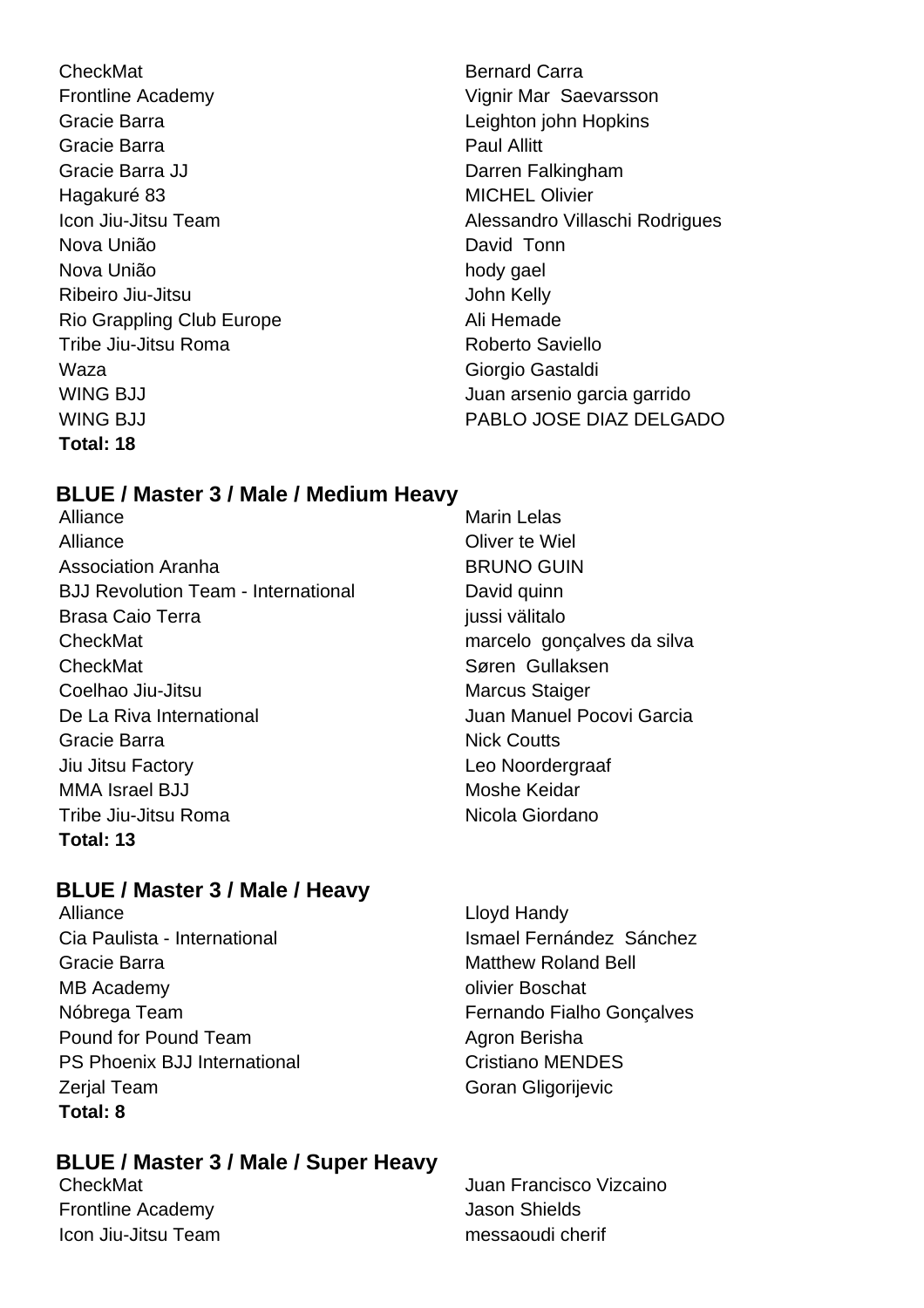Milanimal cosimo damiano fasanella Renzo Gracie International **Danny Buter** Danny Buter **Total: 5**

# **BLUE / Master 3 / Male / Ultra Heavy**

CheckMat DEROUECHE Reda Gracie Barra **akos bela mihalyfi** Roger Gracie Academy **Charles Lawrence Kurz Total: 4**

Renzo Gracie International THRASYVOULOS LADOPOULOS

# **BLUE / Master 4 / Male / Feather**

Batatinha Team Italia **giovanni csillag tirelli** BJJ Globetrotters **IVAN AREA** IVAN Zhukov MMA Israel BJJ Gil Gutwirth **Total: 4**

WING B.I.I MANUEL PELAEZ DIEZ

# **BLUE / Master 4 / Male / Light**

Alliance BAURZHAN UROSAEV BJJ Revolution Team - International Steven Carr Dynamix Fighting Sports Niclas Åkerlund Icon Jiu-Jitsu Team **Paul Malcolm** MB Academy **Example 20** and 20 and 20 and 20 and 20 and 20 and 20 and 20 and 20 and 20 and 20 and 20 and 20 and 20 and 20 and 20 and 20 and 20 and 20 and 20 and 20 and 20 and 20 and 20 and 20 and 20 and 20 and 20 and 20 an **Total: 5**

# **BLUE / Master 4 / Male / Middle**

BJJ Revolution Team - International DAMIEN BRENNAN Brasa Caio Terra **Piotr Jerzy Mechowski** Carlson Gracie Team Alistair Tweed Milanimal Leonardo Di Luzio Nova União **olivier paillet** PRBJJ Ronny Carvalho Jose Vicente Paz Gomez **Total: 6**

# **BLUE / Master 4 / Male / Medium Heavy**

Fight Sports International **Abdellah Zaimi** Mario Sukata International and a mannering david mannering **Total: 2**

# **BLUE / Master 4 / Male / Heavy**

Atos Jiu-Jitsu **Krzysztof Sabat** Rick Young BJJ Academy Douglas Fisher **Total: 2**

# **BLUE / Master 4 / Male / Ultra Heavy**

CheckMat semih isik Gracie Barra **Stiofan Long** Stiofan Long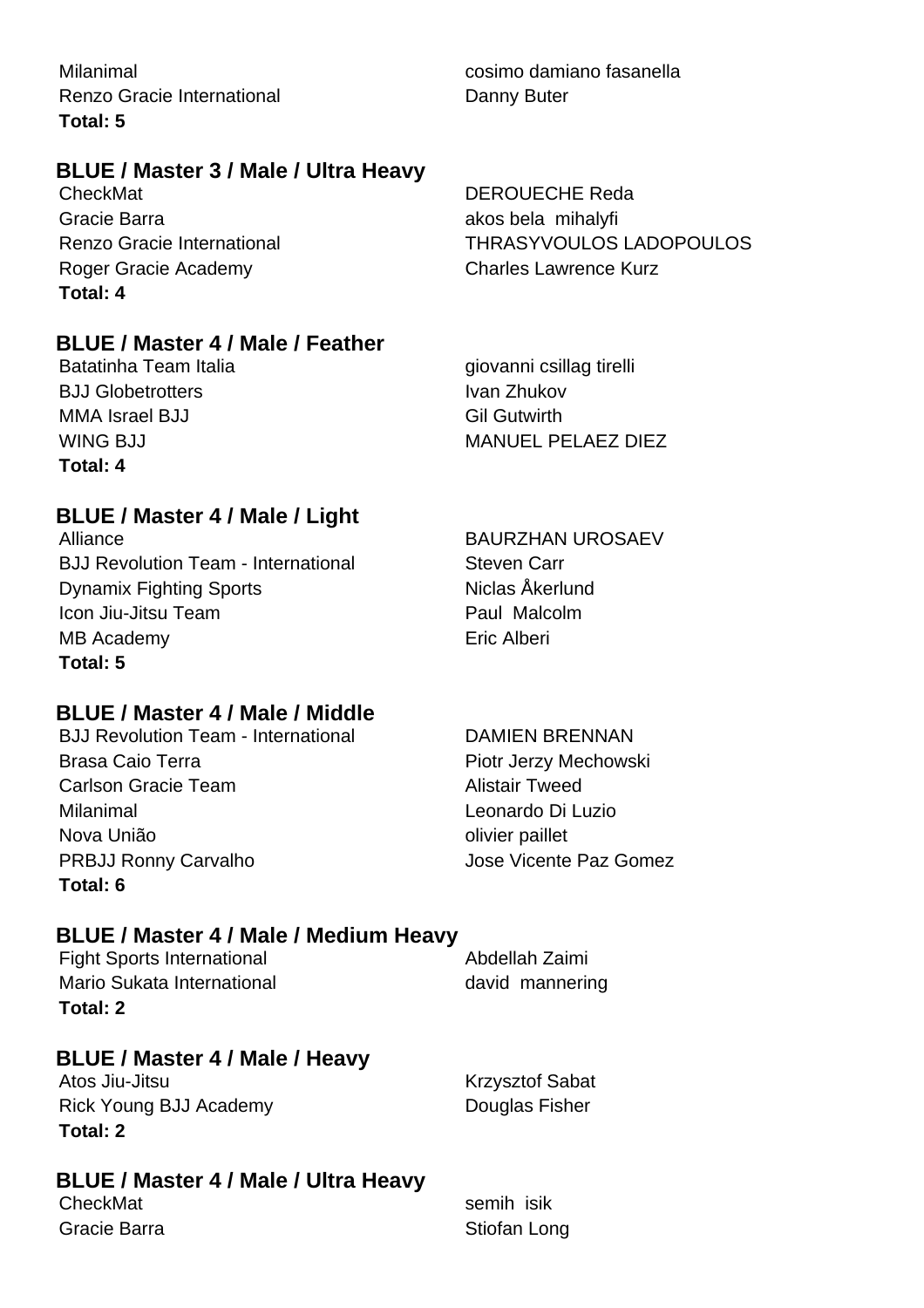| <b>BLUE / Master 5 / Male / Feather</b><br>Icon Jiu-Jitsu Team<br><b>Renzo Gracie International</b><br>Tribe Jiu-Jitsu Roma<br>Total: 3                           | Rogério da Costa Rega<br>Soemjarman Armand Saib<br><b>ALBERTO EIBENSTEIN</b>                                              |
|-------------------------------------------------------------------------------------------------------------------------------------------------------------------|---------------------------------------------------------------------------------------------------------------------------|
| BLUE / Master 5 / Male / Light<br><b>Carlson Gracie Team</b><br>Icon Jiu-Jitsu Team<br>Total: 2                                                                   | Mike Coburn<br>Luigi Mazzetti di Pietralata                                                                               |
| <b>BLUE / Master 5 / Male / Middle</b><br>CheckMat<br>Gracie Barra<br>Total: 2                                                                                    | Kari Saarinen<br>José Carlos Andrade Zuzarte de Mendonça                                                                  |
| <b>BLUE / Master 5 / Male / Medium Heavy</b><br><b>Brasa Caio Terra</b><br>Gracie Barra<br>Gracie Barra<br>Icon Jiu-Jitsu Team<br>Rafael Pousada Team<br>Total: 5 | Mayrbek Khasiev<br><b>Gordon Rollason</b><br>József Gábor<br>Alan John Ingarfield<br>José Ángel González Aquino           |
| BLUE / Master 5 / Male / Super Heavy<br><b>Climent club</b><br>Total: 1                                                                                           | ANTONIO FRANCISCO SERRA IRLES                                                                                             |
| <b>BLUE / Master 5 / Male / Ultra Heavy</b><br>Gracie Barra<br>Total: 1                                                                                           | Roggiero Spillere                                                                                                         |
| BLUE / Master 6 / Male / Light<br>Gracie Barra<br>Tokushima BJJ<br><b>Total: 2</b>                                                                                | João Luís de Moraes Rocha<br>yoshio matsumoto                                                                             |
| <b>PURPLE / Juvenile 2 / Male / Light</b><br>CheckMat<br>Total: 1                                                                                                 | Alex Koch                                                                                                                 |
| PURPLE / Adult / Male / Rooster<br><b>Brazilian Power Team</b><br>CheckMat<br><b>GF Team</b><br>Nova União                                                        | Fábio Emanuel Martins de Barros<br><b>Austin Laver</b><br>Eduardo Barboza da Silva<br>Cícero Lívio Ribeiro Saldanha Paiva |

**Total: 2**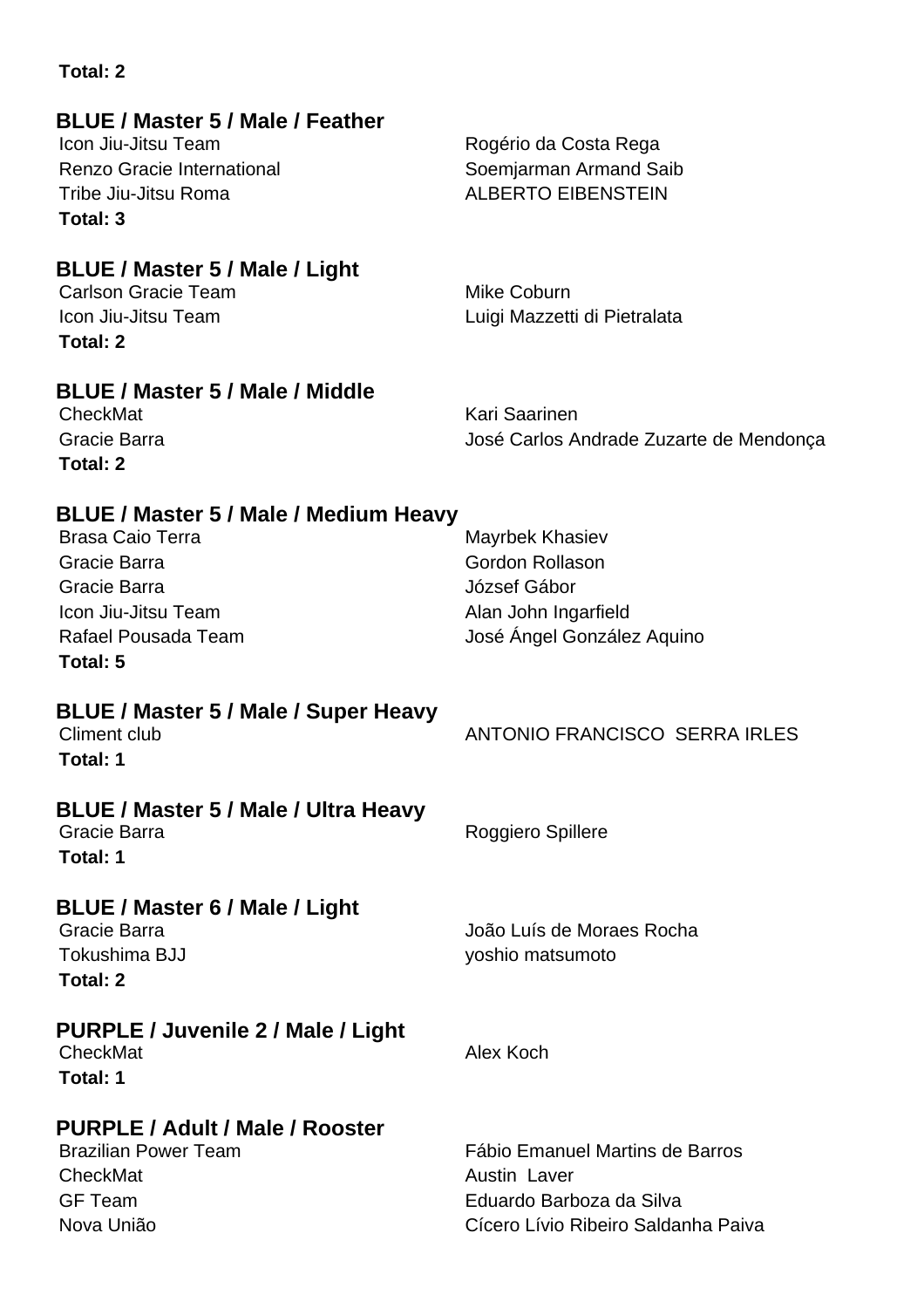# **PURPLE / Adult / Male / Light Feather**

Academia Pitbull Matheus Evangelista Gonzaga Alliance Hiago Gama Sousa American Top Team **Zachary Levitetz** Carpe Diem Yusuke Sei CheckMat CheckMat José Guilherme Correa CheckMat Marko Oikarainen CheckMat International danny dhell Emirates Jiu-Jitsu Center **Khalid Al-Nakhi** Fabricio Werdum JJ **Anthony De Oliveira** GF Team International **Ricardo Ximenes** Gracie Barra **grégory wamytan** Hilti Aleksi Toivonen Hilti Erno Elgland Juquinha International Jiu-Jitsu **International International International** Kenny Kim BJJ **Lukas Andrade Ferreira** Mathias Ribeiro Team **Mani Tavanaei** MMA Israel BJJ Kirill Medvedovsky Nova União **Nova União** de Antiga de Santo Dantas Open Mat Mixed Martial Arts **Example 20 Fric Cong Phan** Power MMA Clayton Carpenter Renzo Gracie Israel **Ron Cohen** Ron Cohen Team Predador Jiu-Jitsu Luis Federico Orrantia **Total: 22**

# **PURPLE / Adult / Male / Feather**

Academie Pythagore hart Franck Alliance Alliance Adam Benayoun Alliance ZAINUTDIN ZAINUKOV Alliance International **Sanctional** Sani Osseiran Atos Jiu-Jitsu **Daniel Hilal** Atos Jiu-Jitsu Rayom Schroeter Ribeiro Atos JJ International **Richard Stephen Slomba Jr.** Richard Stephen Slomba Jr. Brasa Caio Terra Mikko Mäkelä **Carlson Gracie Team Costa** James Costa Carlson Gracie Team Lee Renaut CheckMat **Borna Ramic Borna Ramic** Escola de JJ Leão Teixeira Pedro Paulo Dias Clementino Frota Team Noqueira **Martin Buschkamp** GF Team France Thibaut RAYNAUD Gracie Barra **Artem Sidorov Artem Sidorov** Gracie Barra **Daniel Konicki** 

Carlson Gracie International JOSE AARON MARTIN TORRES Cia Paulista - International **Rodrigues Cunha Mack Richard** Escola de JJ Leão Teixeira **Matheus de Araujo P. Pockstaller**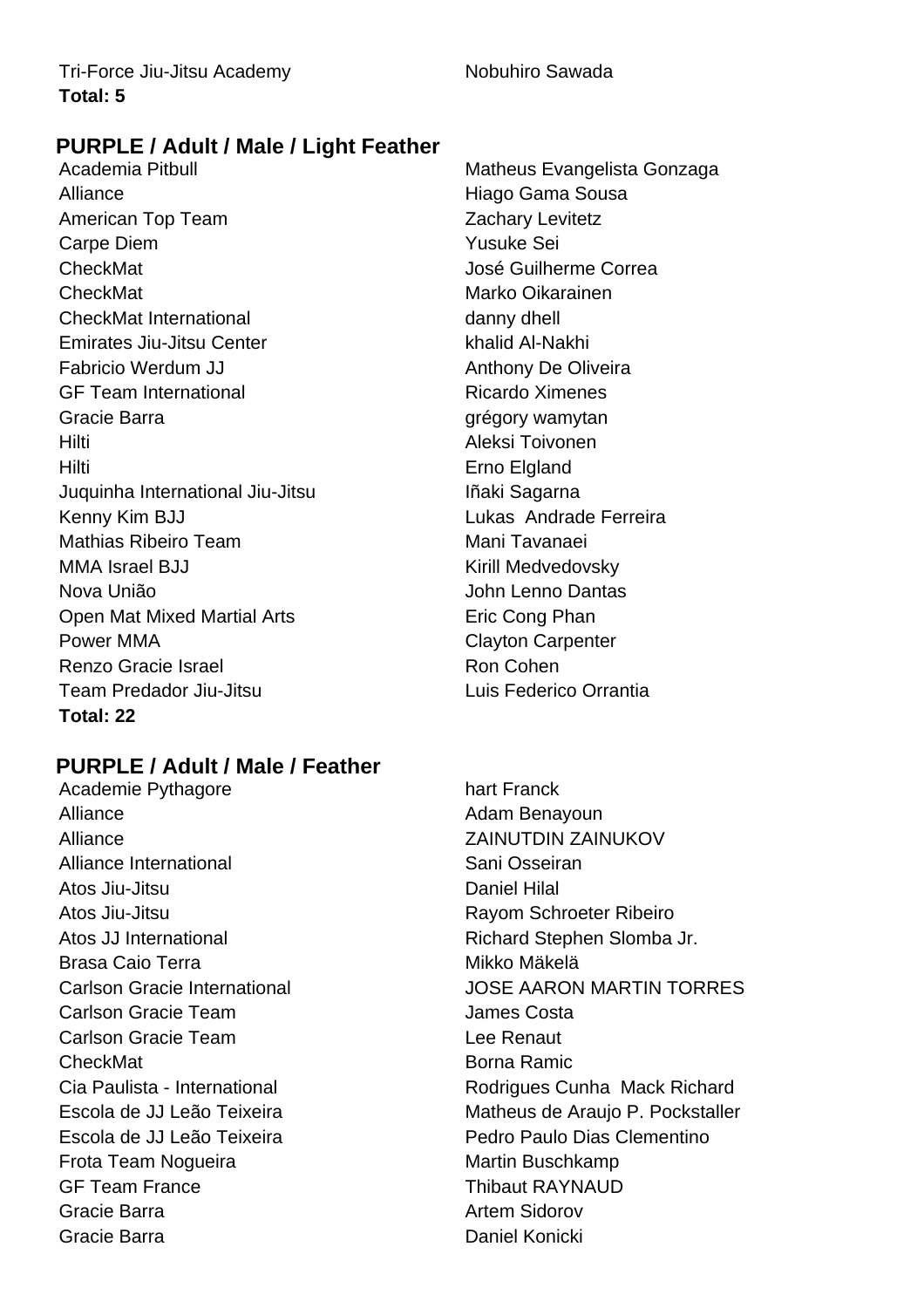Gracie Barra BJJ Mathias coliné Gracie Barra BJJ **Robert Galluccio** Gracie Barra JJ Mark Leigh Bauer Gracie Barra JJ **Philip Richter** Gracie Humaita **Alexandre Faria Molinaro** Gracie Humaita International José Léonardo Kohpcke Hilti Tommi Pulkkanen Hilti BJJ Vantaa Aleksi Tolin Icon Jiu-Jitsu Team Jordan Baddi Impacto Japan B.J.J. Vanderlei Takasaki Cardoso Jackson Paulo Team Paulo Justin Honnart Jiu-Jitsu Foundation **Jesus Galvan** MMA Israel BJJ **Itsik "Rubinho" Robinov** Nova União Igor da Costa Ferreira Pantera Negra Jiu-Jitsu **Artur Amil Gomes** QVINTA BRIGADA Alessio Vittori Rafael Ribeiro BJJ Marco Cairo López Stealth BJJ Jake Corrigan Tribe Jiu-Jitsu Roma Luca Caracciolo Waza Tiziano Debenedetti **Total: 40**

# **PURPLE / Adult / Male / Light**

Aeterna Jiu Jitsu **Massimo Vitarelli** Alliance Max Lindblad Alliance Sari Osseiran Alliance International sami narikka Alliance Los Angeles **Ernesto Rojas Camba** Alliance South Florida in the settlement of the south for the settlement of the settlement of the settlement of the settlement of the settlement of the settlement of the settlement of the settlement of the settlement of th American Top Team Mateo Londono Armel Association Aranha Mehdi Maymo Batatinha Team Italia Matteo Crispino BJJ School UK Nick Robinson Brasa Robert Dudzinski Brasa Tomasz Grieger Brasa Caio Terra **Daan Bauwens** Brasa Caio Terra **sam gilbert** Brazilian Power Team **Heldér Jorge da Silva Covilhã** Carlson Gracie Team Babar Raja Check Mat Brasil Eduardo J. S. Lopes Vieira CheckMat **Example 2018** Erik Friberg CheckMat Nicklas Söderberg Checkmat Europa **Luis Gil** CheckMat Gokudo Zakaria Ouakrim CheckMat International **International** Ioannis Alexandrakis CheckMat International Riku Hapulahti Clube de Jiu-Jitsu Pitbull Czech Republic Ondrej Korínek

Team Manoel Neto BJJ Pedro Alves Douteiro Cranfield Ramalho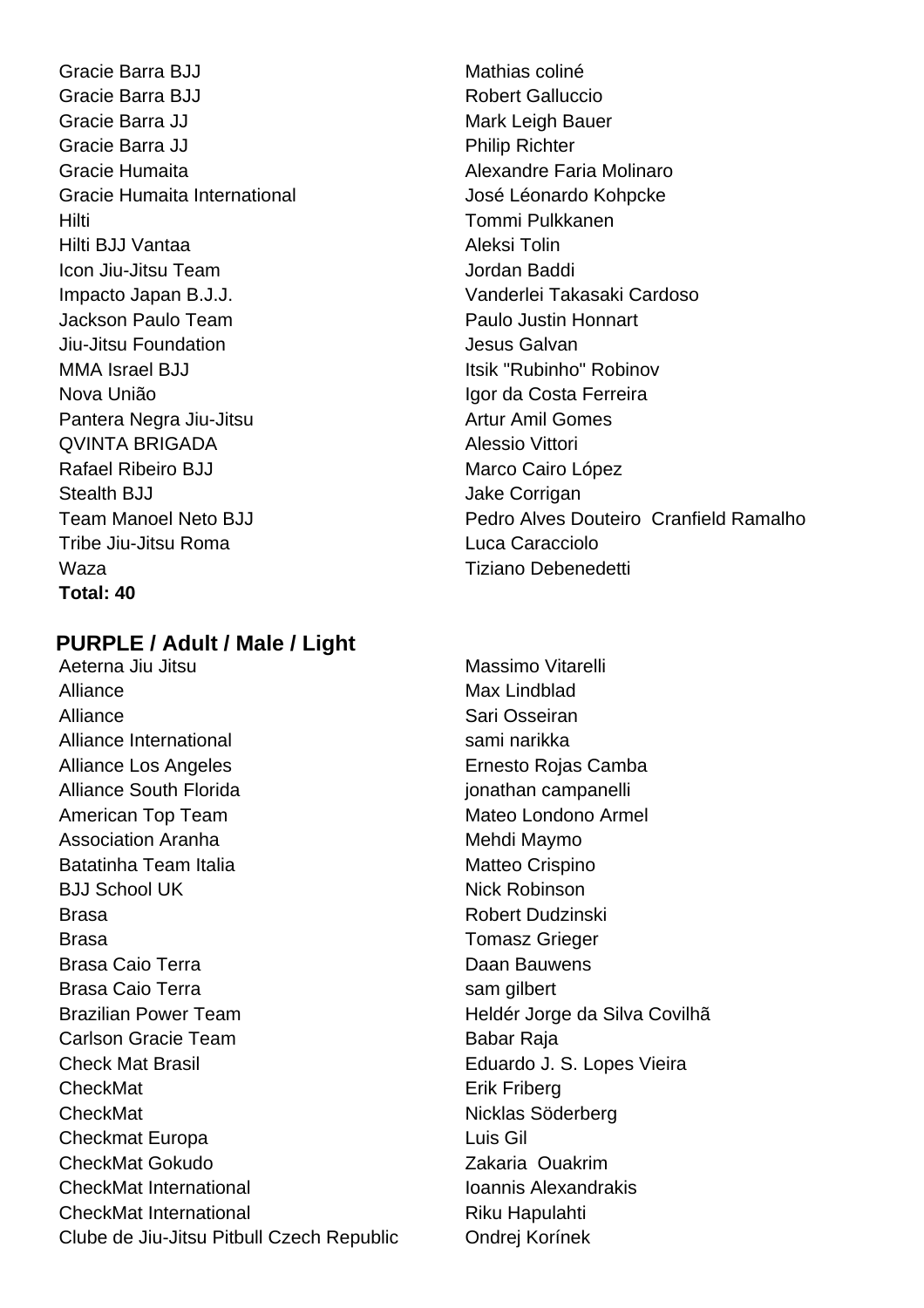Dynamix Fighting Sports **Anton Aberg** Anton Aberg **Dynamix Fighting Sports Daniel Lindell** Emirates Jiu Jitsu Center Barcelona martino sacchi Emirates Jiu-Jitsu Center Magomed Abdulkadirov Emirates Jiu-Jitsu Center **Vibhudatta Rout** GF Team Eric de La Sablière Gracie Barcelona **ramon gomez** Gracie Barra **Calculation** Chiver Lovell **Calculation** Chiver Lovell **Chiver** Chiver Lovell **Chiver** Gracie Barra **Sean Mcdonagh** Sean Mcdonagh Gracie Barra BJJ **Athanasios Koutsos** Gracie Barra BJJ Krzysztof Suchorabski Gracie Barra Europe **Canada Europe Cracia** Charu Sule Gracie Barra International edusano silva Gracie Barra JJ Bence Romanek Gracie Barra JJ Viktor Gorbovskvi Gracie Humaita Phoenix B eric roy Hilti jani hägg Icon Jiu-Jitsu Team brun jordan Icon Jiu-Jitsu Team 2 Marco António Gregório Filho Impacto Japan B.J.J. **All and Struth Tanno** Malicia Team **Gustave Epée** MMA Israel BJJ **Evyatar Paperni** Nova União Jayme Cardoso de Carvalho Filho Officine Jiu-Jitsu **AMIN NIKI** PS Phoenix BJJ International Cirne David Ribeiro Jiu-Jitsu Moritz Zehl Ribeiro Jiu-Jitsu **Tom Bermingham** Roger Gracie Academy Miguel Palacios Roger Gracie Academy steven fage SBG Ireland Joey Breslin Sul Jiu-Jitsu Vinicius Marini Varoni Team Lagarto **Contract Contract Contract Contract Contract Contract Contract Contract Contract Contract Contract Contract Contract Contract Contract Contract Contract Contract Contract Contract Contract Contract Contract C** Team Tatame **Patrice AUMAGY** Team Trondheim BJJ **Per Eklund** Team Trondheim BJJ Steffen Torp Tribe Jiu-Jitsu Roma<br>
Remo Cassella Werdum Combat Team Spain **HECTOR SEPULVEDA PALMA** Werdum Combat Team Spain **being a more than the set of the Verger** verger Zenith BJJ **Renato Forasieppi Alves Canuto** Zenith BJJ Wojciech Zygadlo Zenith BJJ International **Alef José Soares Brito de Morais Total: 69**

Gracie Barra International **Rui Carlos Rodrigues Fernandes Gonçalves** Icon Jiu-Jitsu Team Victor Manuel Lopes Rocha Cardoso Team Gil Catarino JORGE ANTONIO HERNÁNDEZ MARRERO Team Nogueira **Matheus Ferreira P. Rocha Felippe**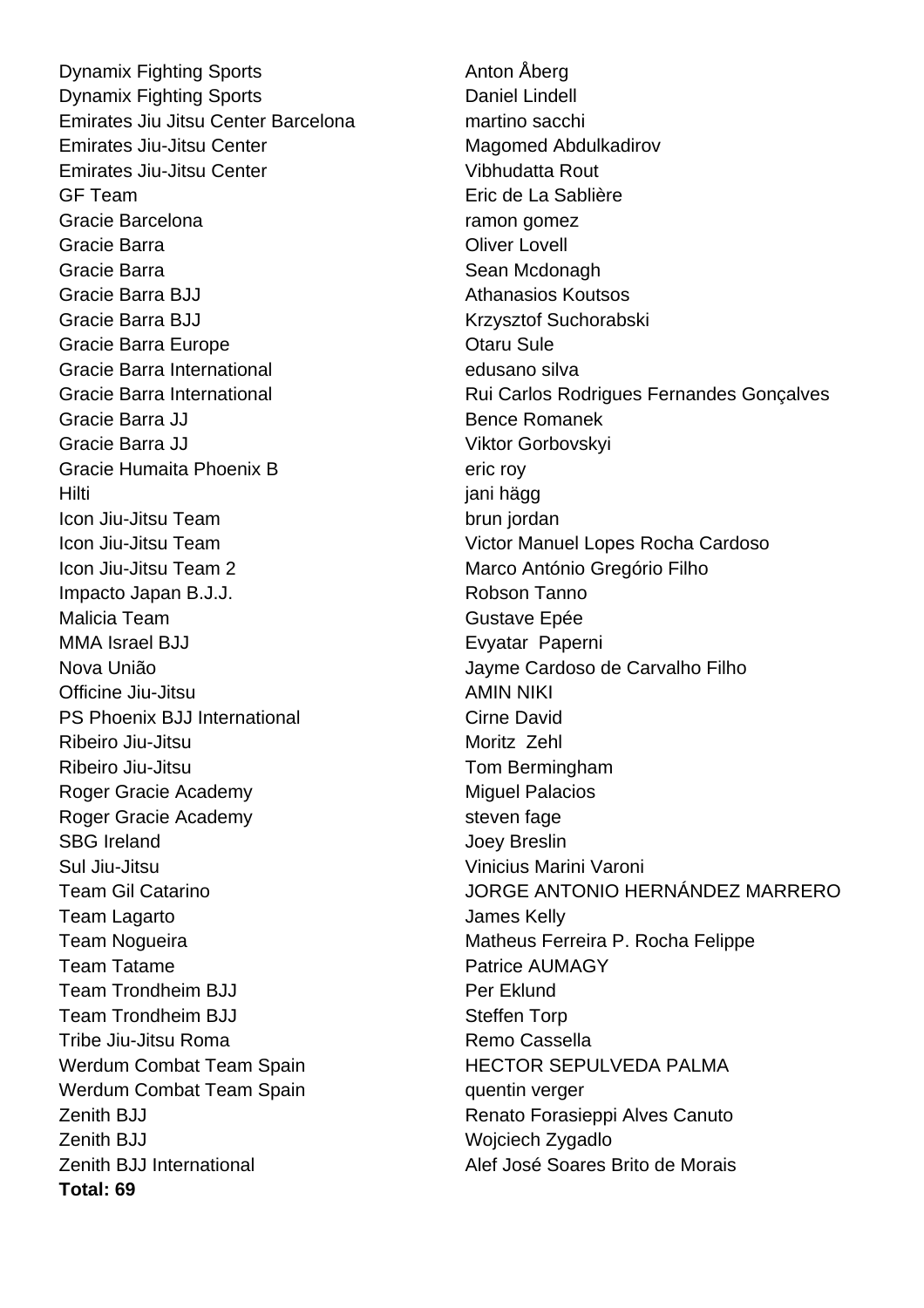# **PURPLE / Adult / Male / Middle**

Accademia Kama **Andrea Fogà** Andrea Fogà Alliance Christian Norén Alliance Atlanta **Leo** Graf Alliance International and Dejan Zivkovic Alliance International Sakari Räsänen Amazonas Rice Bros BJJ david barber Association Aranha **Benyoucef** Soufiane Brasa Sam Van Bellingen Brasa Caio Terra **ABDULBARI GUSEINOV** Brasa Caio Terra **Patryk Bobrel** Patryk Bobrel Brasa/99 Rory Mcdowell Carlson Gracie Team **Roman Kapranov** CheckMat **Marcin Rozenbaum** Marcin Rozenbaum Emirates Jiu-Jitsu Center walid haddadi Frota Team Nogueira **gregor weibel** Frota Team Nogueira **Thomas Buschkamp** GF Team France Salim el bouzaidi CHEIKhI Gladius MMA Tony Jonsson Gracie Barra **Bradley Hill** Bradley Hill Gracie Barra Cezary Stefanczuk Gracie Barra Academy **Alexandre Richardot** Gracie Barra Academy in the same paxman Gracie Barra BJJ **Francisco** Lima Gracie Barra BJJ Gabriel Arges de Sousa Gracie Barra Europe **Akos Szekeres** Akos Szekeres Gracie Barra Europe **David Hulland** Gracie Barra International Nicolas DUFAU Gracie Barra International **Sam Michael Crook** Sam Michael Crook Gracie Barra JJ Gerard Labinski Gracie Barra JJ Marc Doyle Impacto Japan B.J.J. **Erikson Takeushi** Malicia Team **Fayçal Guertit** Malicia Team Massai Santanna Milanimal Davide Di Luzio Ribeiro Jiu-Jitsu Chris Leddy Ribeiro Jiu-Jitsu john sheridan Rio Grappling Club Italia **IVo De Iturbe** Rio Grappling Club Italia **Alexandria Club Italia** Jacopo Pasquini Roger Gracie Academy **Kywan Gracie Behring** Roger Gracie Academy Marcos Moreno Burgos Sul Jiu-Jitsu Matheus Linhares Knorr

Alliance Lucas Jose Alves de Oliveira Brasa Vitalino Ceita das Neves e Silva Brazilian Power Team **International Executor Contracts** João Paulo Alcantara Bonfim Icon Jiu-Jitsu Team walasse deivid dos santos costa Nova União Horlando De Jesus Monteiro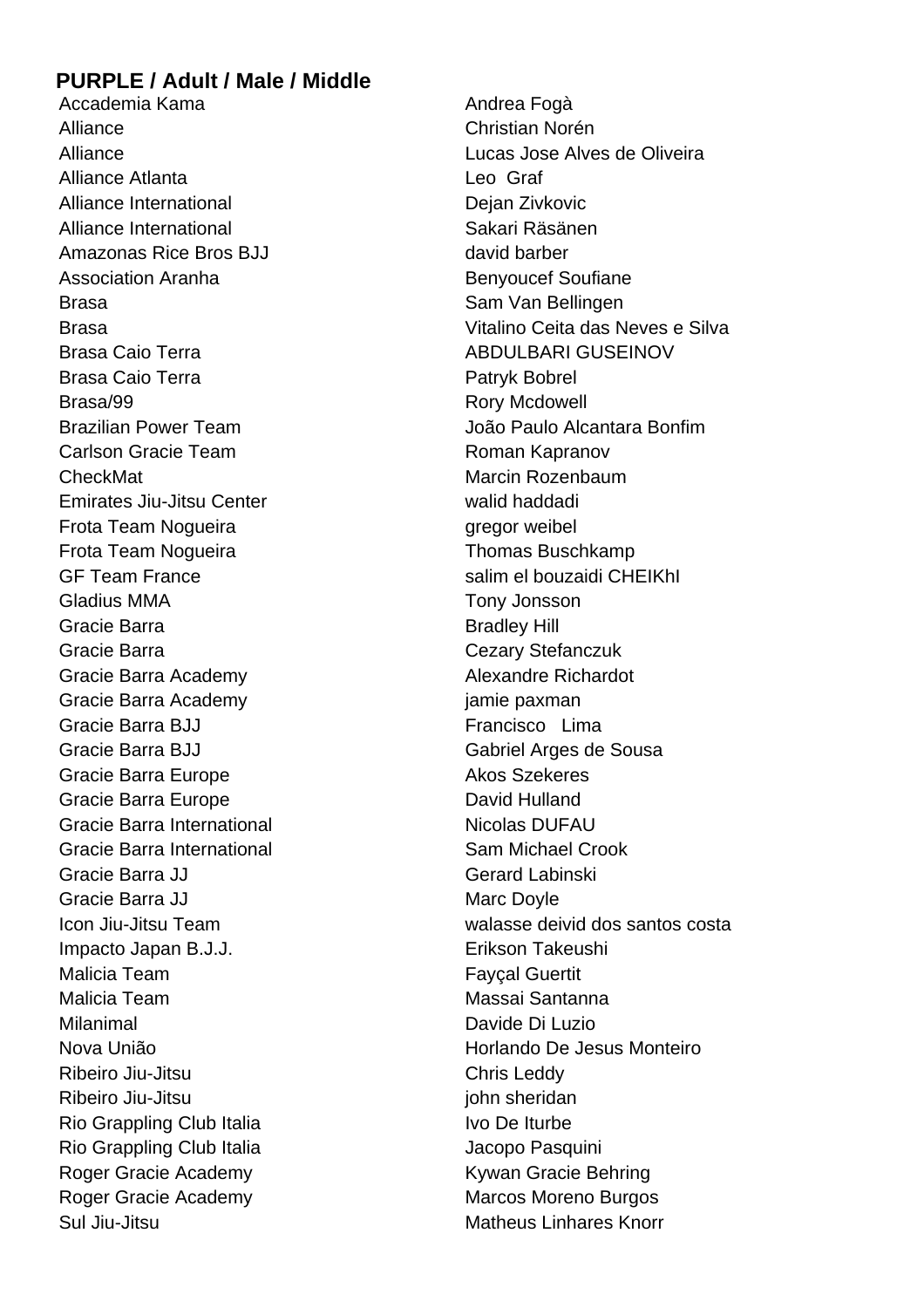Team Lagarto **Shane Galvin** Shane Galvin Viva Zapata Jiu Jitsu Arash Javanbakht Zenith BJJ Artur Szymanski Zerial Team New York 1999 New York 1999 New York 1999 New York 1999 New York 1999 New York 1999 New York 1999 **Total: 51**

UAE Jiu-jitsu Team Ali Salem Ali Ahmed Aldarai

# **PURPLE / Adult / Male / Medium Heavy**

Alliance Flávio Junqueira Alliance International **Firas El Hamed** Alliance International and a subset of the Urholin Alliance JJ **Alliance** Alliance Alliance Alliance **JJ** Luka Radulovic Brasa Caio Terra **Adam Ramski** Brasa Caio Terra **Adam Wardzinski** CheckMat Cesar de Sousa Siqueira CheckMat MELINARD LAURENT Dynamix Fighting Sports in the second version of products in the property property in the property of the property of  $\mathbb{R}^n$ **Dynamix Fighting Sports Pierre Larsson** Frontline Academy Joachim Sveinson Frontline Academy **Petter Lyng** GF Team degan kahriman GF Team lee ambler Gracie Barra **Diego Dias Ramalho** Gracie Barra **Shane Price** Shane Price Gracie Barra Academy **Peter Adams** Gracie Barra BJJ **Fazekas András** Gracie Barra BJJ John Lister Gracie Barra Europe **Balázs Kárászi** Gracie Barra Europe **Peter Lobeck** Gracie Barra International **Ahmed mubarak Qazi** Gracie Barra International Christos Plamantouras Gracie Barra JJ Andy Peters Gracie Barra JJ **Florent Minguet** Hilti BJJ Tampere Kari Jalava Hilti BJJ Turku Lauri Pääkkö Icon Jiu-Jitsu Team **Alexandre De Campos** Jordan Team zaid gerandkov Nova União **Kunz Dominik** Palm Beach Jiu-Jitsu Christopher Bell Ribeiro Jiu-Jitsu Jan Victor Zander Roger Gracie **Sandro Costa** 

2 Brothers BFC David Emanuel Monteiro Mendes Martins Abi-Rihan Family BJJ **Henrique Riedlinger Moreira** Alliance Nicholas de Barcellos Meregali Ases Jiu Jitsu Francisco Jose Santana Benitez Hilti BJJ Stockholm **Arne Axel Rolf Ulfvenstierna** Icon Jiu-Jitsu Team Daniel Franz Alfred de Maddalena Junior Ribeiro Jiu-Jitsu Cezar Octavian Marius Anechitei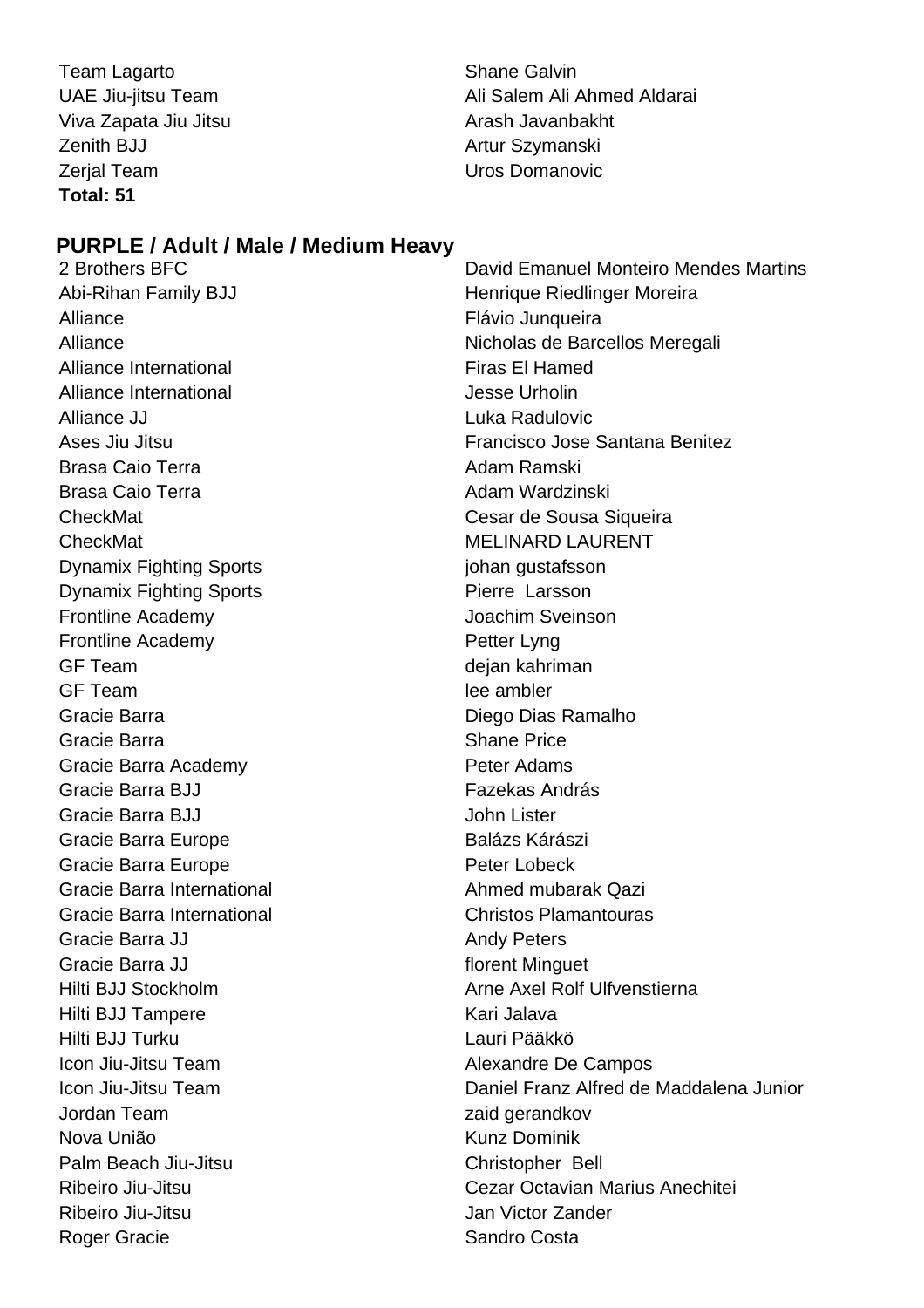Roger Gracie Academy **Andrés Nuez González** Roger Gracie Academy Michael Hawkins Team Lagarto Christopher Short WING BJJ NEWSTER AND HEATHER HEATHER HEATHER HEATHER HEATHER HEATHER HEATHER HEATHER HEATHER HEATHER HEATHER **Total: 44**

# **PURPLE / Adult / Male / Heavy**

Alliance Risto Vesanto Barreto Jiu-Jitsu Finland Ville Saari Best Way BJJ / American Top Team Boston Daniel Lichtenberg BJJ Globetrotters **Daniel Frederic Kimmling** Brasa Caio Terra **International Executor Caio Caio Terra** Jamie Malcom William Hughes Brasa Caio Terra  $S^{ABC}$  SAMIR HAMMOUDI Brazilian Power Team and the State of João Carlos L. S. Andrade Carlson Gracie Team Alexander Neufang CheckMat **farid aboussi** CheckMat Wissam Suliman Cia Paulista - International **Luis María Nunez Dynamix Fighting Sports** Andreas Falk GF Team France barafane ilyes GF Team France Mohamed Hedy ABAZA GF Team International **GE Team International** Gracie Barra **dean bradbury** dean bradbury Gracie Barra **Gracia** Gracie Barra Janos Csampar Guetho Jiu Jitsu **Eduardo Alves Flores** Hilti BJJ Tampere **Ilmari Leppänen** Hilti BJJ Turku Carl-Frederik Sebastian Mäkinen Mathias Ribeiro Team **IVAN GRADE** Nardini Evolution **Alexandre Alves Lopes** Nova União Clément FIGONI Ribeiro Jiu-Jitsu **Nigeriya Stanislav Varshavskiy** Roger Gracie Academy Vegard Arentz Randeberg SBG International (SBGI) Mardo Männimägi SBG Ireland Mariusz Grzywinski Stone Fight Matheus Senna Team Lagarto **Martin Owen Ashton** Martin Owen Ashton Team Mirza **Basel Fanous** Basel Fanous Team Mirza Moh'd Talal Fawzi Allahham Tokushima BJJ **Algimants Kontauts** Yogui Brazilian Jiu Jitsu Academy Kacper Bergunda **Total: 34**

Akademi Nord Marcus Andersson

# **PURPLE / Adult / Male / Super Heavy**

Alliance **Esa Rintala** Alliance Riku Urholin Best Way BJJ / American Top Team Boston Kevin Wollborn Best Way BJJ / American Top Team Boston Peter Lepp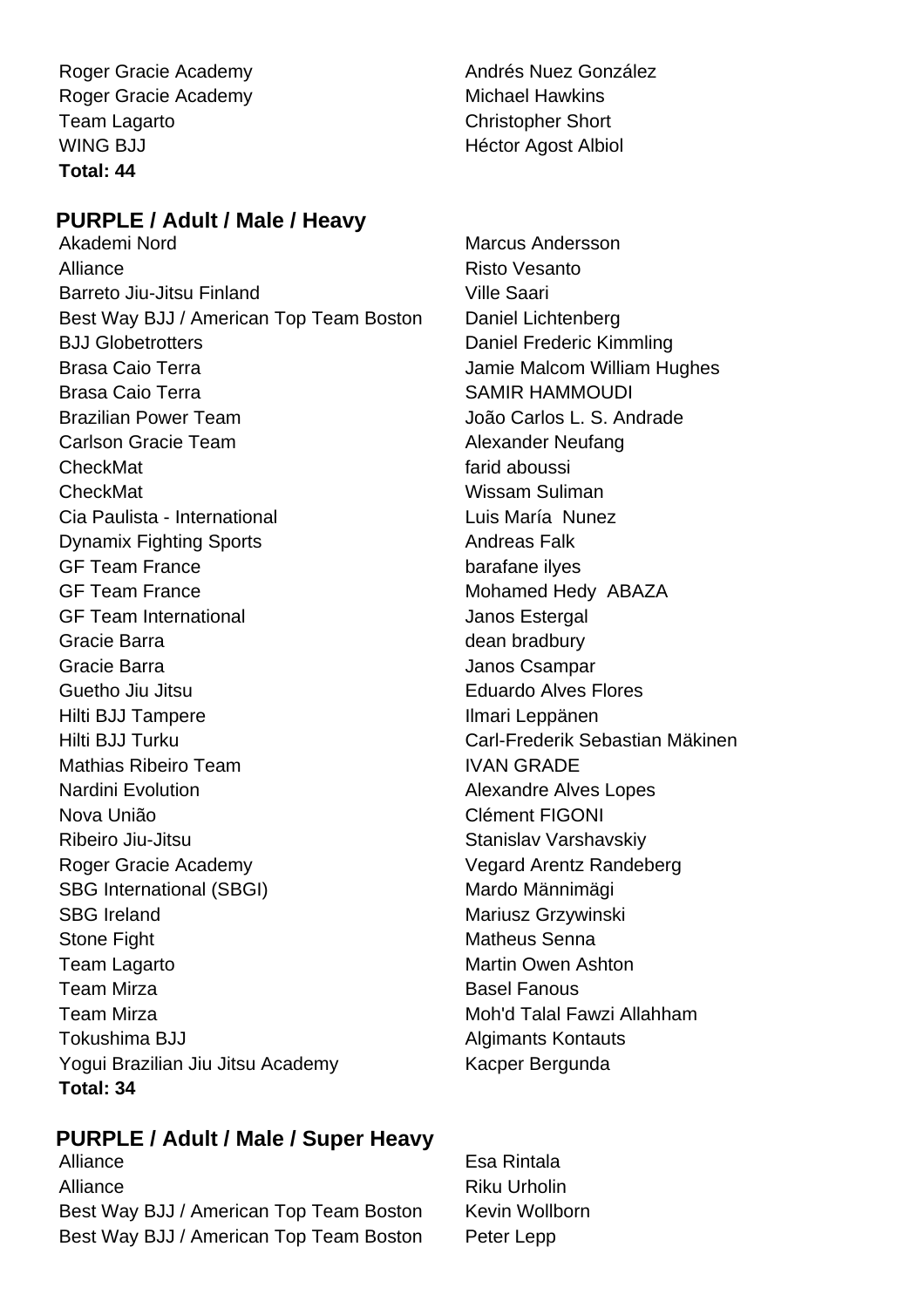Carlson Gracie Team Selwyn Jason Bell Frontline Academy **Emir Santic** GF Team **Andre Felipe Abadias** Gracie Barra **in the contract of the Creative Creative** Creative Intervals and Intervals and Intervals and Interv Icon Jiu-Jitsu Team **Danny Feliz** Jungle BJJ Eldar Rafigaev Malicia Team Paulo Brasil da Silva Ribeiro Jiu-Jitsu **Dallas Jay Niles** Roger Gracie Academy muslim patsarigov **Total: 16**

# **PURPLE / Adult / Male / Ultra Heavy**

- Absoluto BJJ Camil Moldoveanu Alliance Tuomas Turunen Brasa Caio Terra **Pawel Jeziólkowski** Gracie Barra György Bence Gracie Barra **nandip singh khera** nandip singh khera Gracie Humaita Canadá Vijay Hemanchal Roger Gracie Academy David Leech Roger Gracie Academy Vidar Kvilhaug Royce Gracie Portugal **Ruben Araújo Fonseca** Zenith BJJ **Evangelos Moumtzis Total: 13**
- Gracie Barra Walter Alexandre dos Santos Nova União Ronaldo de Jesus Santos Team Nogueira **Mahamed Aly Santos da Silva**
- Gracie Floripa International **HENRIQUE NASCIMENTO FERREIRA** Juquinha International Jiu-Jitsu ALVARO GONZALEZ DE ECHAVARRI Nova União Paulo Henrique Simeão da Silva

# **PURPLE / Adult / Female / Light Feather**

- Brasa Caio Terra **Duccionalist Caio Terra** Outi Järvilehto Brazilian Jiu-Jitsu Team Malta Michelle Zarb Cyclone serena gabrielli Dynamix Fighting Sports Linda Lindström Renzo Gracie **Sue Ann Nelson** Sue Ann Nelson Roger Gracie Academy **Emilia Tuukkanen** Team Manoel Neto BJJ Anna Ewa Wozny Viva Zapata Jiu Jitsu **Fannie Redman** Viva Zapata Jiu Jitsu **Iman Darabi Total: 9**
- 

# **PURPLE / Adult / Female / Feather**

Bruno Bastos Association **Bruno Bastos Association** Danielle Renee Alvarez CFS BJJ Carol Fan Dynamix Fighting Sports **Helena Edfeldt** Gracie Barra **Emma Louise Baker** 

Brazilian Power Team Valdirene Carlota Costa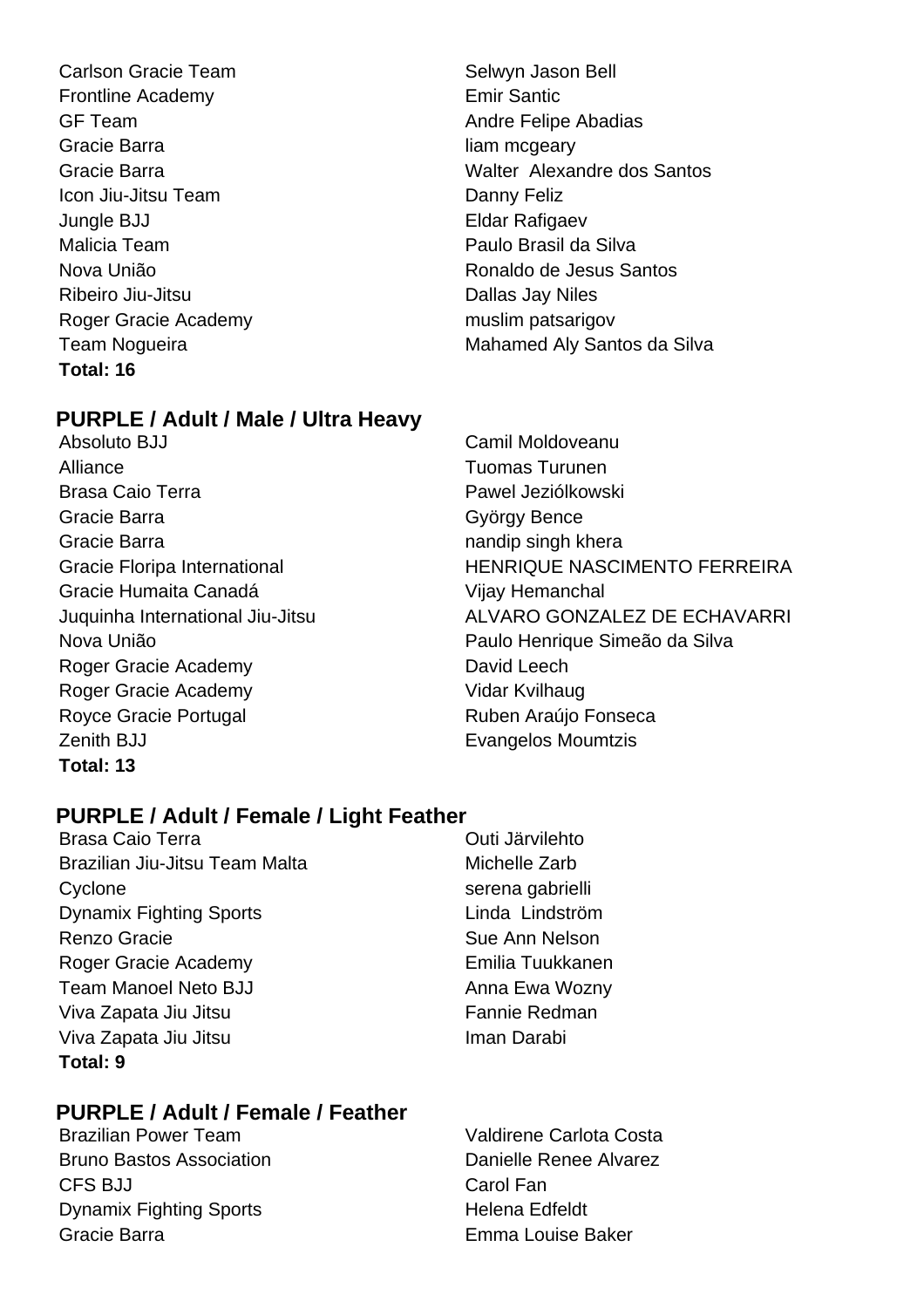The Gym and the Gym **Total: 7**

Team Predador Jiu-Jitsu **Raquel Georgina Ocejo Vargas** 

# **PURPLE / Adult / Female / Light**

Batatinha Team Italia **Veronica Pè** Frontline Academy **Amanda Jung westin** Gracie Barra **Mariolein Groenen** Marjolein Groenen Hilti Fight Center sophia nordenö **Icon Jiu-Jitsu Team Katrien Verheeke** IN-OUT Switzerland Cornelia Rossier Nova União **Sarah Johnel Black** Ribeiro Jiu-Jitsu Deirdre Dunk Rio Grappling Club Italia **Daniela Franco Total: 10**

Ribeiro Jiu-Jitsu **Hannah Katharina Rauch** 

# **PURPLE / Adult / Female / Middle**

B.I.I School UK Leoni Munslow CheckMat Samantha Cook Dynamix Fighting Sports **Diana Kajic** Diana Kajic Hilti BJJ Jyvaskyla **Elina Tolonen** Hilti BJJ Jyvaskyla **Hanna Hirvonen** Hilti BJJ Kuopio Emmi Bolander Hilti BJJ Stockholm **Karin Gren Total: 8**

Barreto **Barreto Heloisa Toledo Cintra Negri** 

# **PURPLE / Adult / Female / Medium Heavy**

Barreto **Nivia de Souza Moura** Frontline Academy **Kathrine von Tangen** Roger Gracie Academy **Ida Fløisvik** Team Leites Stockholm Maria Leites **Total: 6**

Gracie Barra tereza cordeiro de souza Team Nogueira **Bárbara da Silva Barbosa** 

# **PURPLE / Adult / Female / Heavy**

Ribeiro Jiu-Jitsu Elena Zenkevich Roger Gracie Academy Birgit Schuette **Total: 5**

Alliance **Alliance** Johna Karoliina Konivuori Cercle Tissier Claire-France THEVENON CheckMat **Hanna Klara Benedikte Tibbling** Hanna Klara Benedikte Tibbling

# **PURPLE / Master 1 / Male / Light Feather**

Alliance Marcelo Garcia **Alliance Marcelo Garcia** Coelhao Jiu-Jitsu **Stefan Sigmund**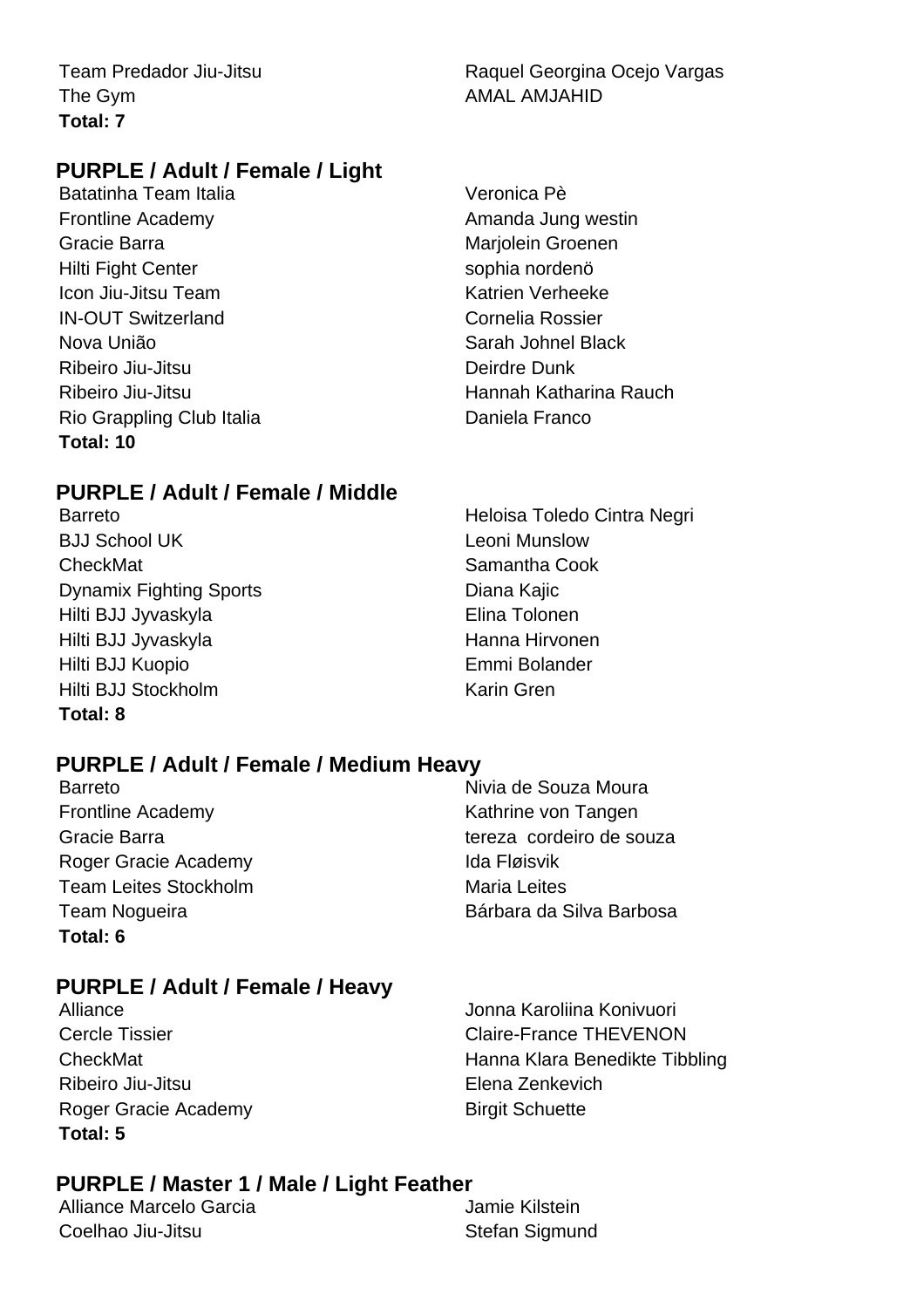- Fratelli Leteri Brazilian Jiu Jitsu **Matteo Cazzola** Gracie Barra **Neil** atkins Icon Jiu-Jitsu Team **ONNIS ZAFRANE** Icon Jiu-Jitsu Team **Romain Denizart** Le Temple Des Arts Martiaux boyer Charles Triangle Academy Reyson Gracie Jiu Jitsu Jan Köthe Tribe Jiu-Jitsu Roma Yuri Fedeli Yamato Milano **Nicholas Simone Auricchio Total: 10**
- 

# **PURPLE / Master 1 / Male / Feather**

Atos Jiu-Jitsu **Gustavo Fonseca** Batatinha Team Italia **Illia Pachkovskyi** Batatinha Team Italia **Romano Mainardi** Batatinha Team Italia JJ **Luca Bonino** Brasa Caio Terra **LUKASZ LATKA** Cercle Tissier and Cercle Tissier and Cercle Tissier and Cercle Tissier and Cercle Tissier and Cercle Tissier CheckMat Matthias Lagniau De La Riva International **Exercise Secure 2018** Hicham Belhassan MMA Israel BJJ Alexander Umantsev Nova União **Matteo Bertelli** PennArBed Frederic Leclercq Team Tatame Julien Maddaloni **Total: 17**

# **PURPLE / Master 1 / Male / Light**

- Alliance Benedikt Schotthöfer Association Aranha Antonio Gatell Molina Batatinha Team Italia **CLAUDIO RIZZIOLI** Batatinha Team Italia **Reald Turia** Reald Turia Blakz Team **Blakz** Team **Rodrigo Pires da Silva** Brazilian Power Team Bruno Santana dos Santos Carlson Gracie Team Gary Howe CheckMat CheckMat Coulibaly Masika CheckMat Zagham Alexander Younes Clube de Jiu-Jitsu Pitbull Czech Republic Jakub Šafra Coelhao Jiu-Jitsu Goran Stojkovski Combat Base UK Leroy Holcroft Emirates Jiu Jitsu Center Barcelona **Doblas Jose** Emirates Jiu-Jitsu Center **David GIL SILLERO** Emirates Jiu-Jitsu Center LLUIS JULIA BORONAT Frota Team Nogueira **Christof Knobel** Gile Ribeiro JJ Cesar Augusto Delponte Fernandes
- Icon Jiu-Jitsu Team **Carlos Eduardo Gomes Marques** Icon Jiu-Jitsu Team Pedro Manuel Rocha Almeida Jiu-iitsu Romana Marco Paulo Guedes Santos Team Gil Catarino Carlos Yonex Rosales Leal Team Gil Catarino **MIGUEL ÁNGEL GONZÁLEZ GARCÍA** 
	-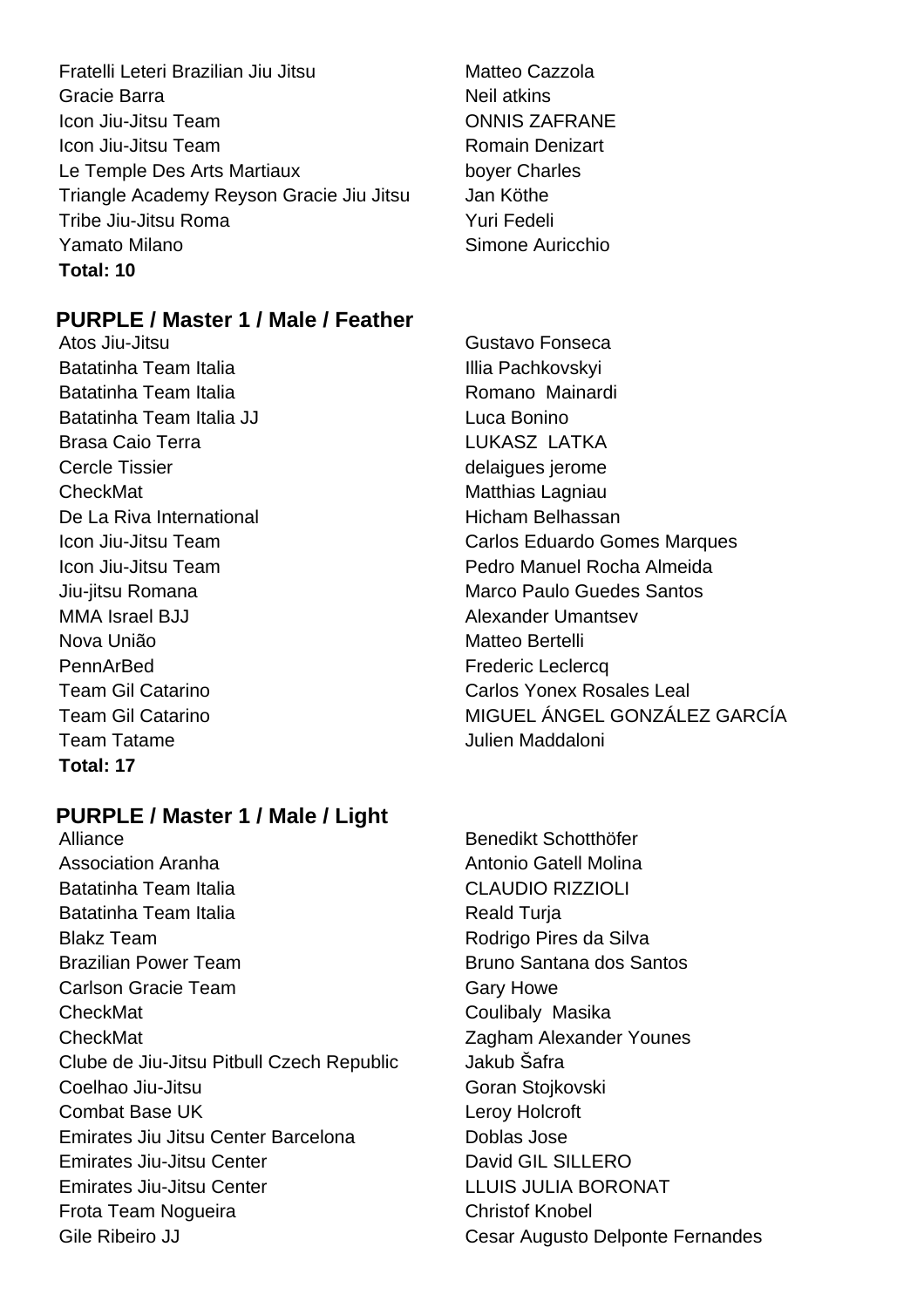Gracie Barra **Nicholas Matthew Tiscoe Nicholas Matthew Tiscoe** Gracie Barra **Ricky Fenlon** Gracie Barra JJ **IOANNIS ROUSAKIS** Gracie Reunion **Nicolas Sébastien Hoareau** Malicia Team **Ben Bornemann** Milanimal Fabrizio De Giuli Precision Jiu-Jitsu **Ryan Mackin** PS Phoenix BJJ International RENAUD NIARD Rafael Ribeiro BJJ Marcelo Amorim Roger Gracie **Sergio Ruiz** Roger Gracie Academy alejandro hevia garcia Roger Gracie Academy **Daniele Pisu** UAE Jiu-jitsu Team **Hasan Al Rumaithi Total: 30**

# **PURPLE / Master 1 / Male / Middle**

Alliance **Janne Petteri Laine** Alliance **Patryk Bak** Association Aranha **Iago Rodríguez trigo** Attica **david martins** Boca Team **Artur Szwed Boca** Team Brasa Caio Terra  $\qquad \qquad$  Johan De Wannemaeker Brasa Caio Terra **Michael Malischewski Bruno Bastos Association Contract Contract Shepsier** Jordan Shepler Cercle Tissier **Aidel Yemine** CheckMat MAC GINLEY JOHN CheckMat TIAHOIRA Teddy CheckMat Gokudo Kondé MISIATU Coelhao Jiu-Jitsu **Robert Graalfs** Emirates Jiu-Jitsu Center **Josep Manel Vazquez Lamela** Frontline Academy **Alexander Rasch** GF Team **Arthur Mario Pinheiro Machado** Gracie Barra **Bouchard Eric** Bouchard Eric Gracie Barra **Rustam Balabayev** Rustam Balabayev Gracie Elite Team Bryan gorman Icon Jiu-Jitsu Team LASNE Mathias Icon Jiu-Jitsu Team Rodger Abdoellakhan JC Melun Nicolas GUILHEM Mario Sukata International Tim Sharratt Nova União Daniel Naves Marques Nova União **Nova União** e a contra um provincia Tuomas Kuronen Ribeiro Jiu-Jitsu **Ivan Chumakov** Ivan Chumakov Ribeiro Jiu-Jitsu **Kristian Ozimec** Ribeiro Jiu-Jitsu International Giuliano Martini Roger Gracie Academy rogerio de lima Tribe Jiu-Jitsu Roma<br>
Marco Motta

Mathias Ribeiro Team JOSE MANUEL GARCIA ALONSO Ribeiro Jiu-Jitsu International João Avelino Gonçalves Martins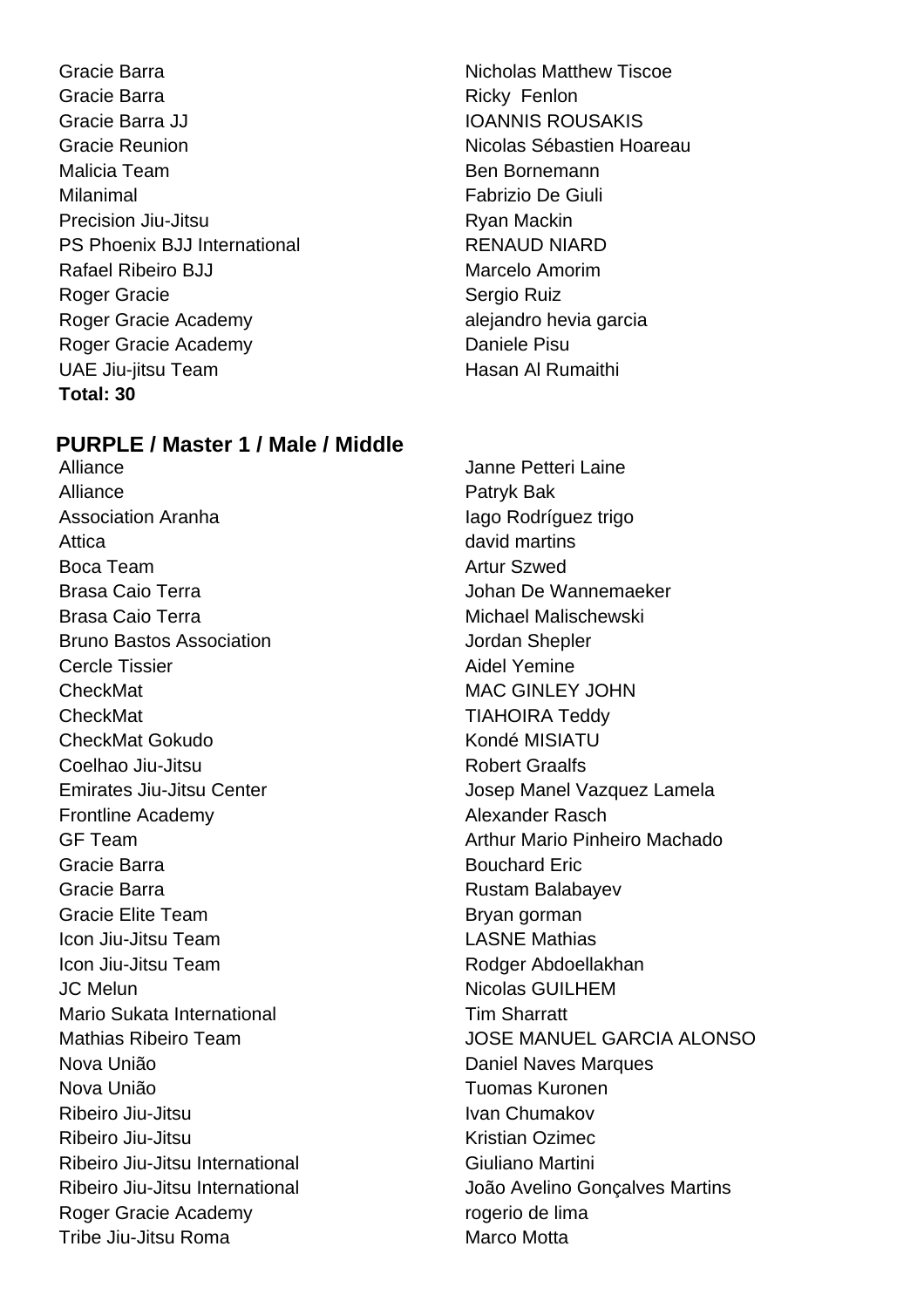# **PURPLE / Master 1 / Male / Medium Heavy**

Academie Pythagore MARC ALUNNO Alliance Julio Andrade Viotti Alliance **Konstadinos Tsioutas** Alliance International and the United States of Alliance International and the United States of Alliance International Association Aranha **Samy Tirouvanziam** Big Brothers **Ivan Ryzhkov** Carlson Gracie Team **Daniel Jetz** CheckMat **Antanas Cicenas** CheckMat **Pawel Kunysz** Checkmat Europa **Rachidi Zine** Rachidi Zine CheckMat International ali oukbi CheckMat International **Petri Ahola** Combat Base UK Anthony Thomas Riley Gracie Barra **Marcin Dragun** Marcin Dragun Roger Gracie Academy **Daniel Lewis** Sagittarius Fighting Club Mirko Fischietti Tropa de Elite **Tropa de Elite** Toni FAVIER UAE Jiu-jitsu Team Jaroslav Fedorisin Zenith BJJ **IVan Milchev Ivan Milchev Total: 21**

# **PURPLE / Master 1 / Male / Heavy**

CheckMat Mark Innes CheckMat Vidal Erkohen Gracie Barra **gareth murphy** Gracie Barra **Slawomir Papierz** Slawomir Papierz Icon Jiu-Jitsu Team **International Studies of American** Jorge Ivan Rodriguez Melian Jorge Santos Brazilian Jiu-Jitsu **Sebastian Wierzbinski** Milanimal Giuseppe Melidona Rio Grappling Club Italia Vanni Altomare Stealth BJJ David Minto Team Predador Jiu-Jitsu **New Samuel Andres Rivera Vasquez** Tropa de Elite **FELLAH Mehdi Total: 11**

# De La Riva International **Exercise 2** Francesc Xavier Jurado Segui SBG Ireland Gareth Richard McNamara

# **PURPLE / Master 1 / Male / Super Heavy**

Carlson Gracie Team **IVICA** Colic Colic Clube de Jiu-Jitsu Pitbull Czech Republic Lukáš Janda De Souza Dojo **Adam Kiely** Gracie Barra **Robert Graham** Nova União **Nova União** Daniel Pinheiro de Andrade Roger Gracie Academy **Edward Ingamells**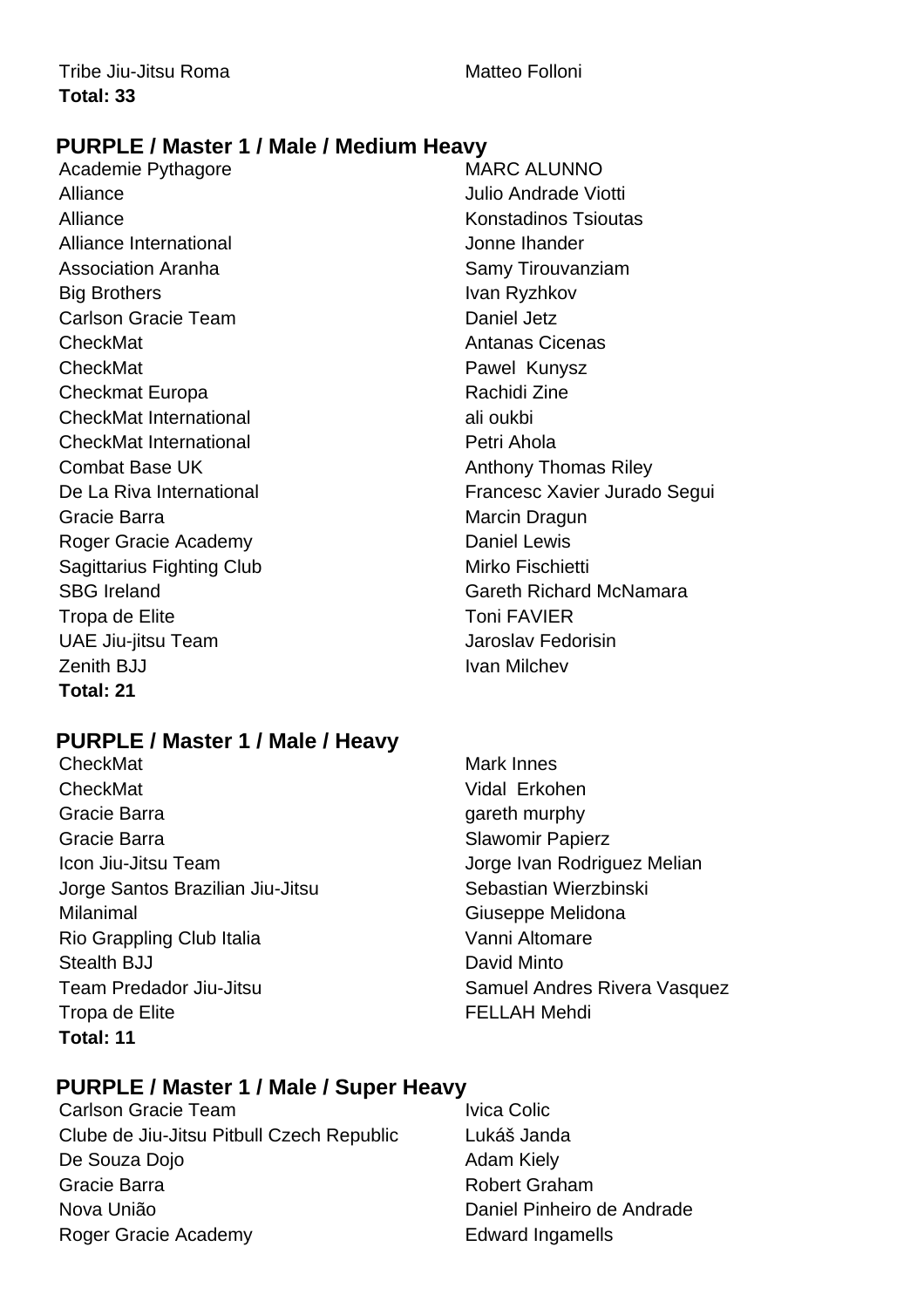Roger Gracie Academy michal baran Team Gil Catarino **Adonay Cano Gonzalez Total: 9**

Team Manoel Neto BJJ João Manuel de Freitas Castro

# **PURPLE / Master 1 / Male / Ultra Heavy**

B19RNK Cafafa Ludovic CheckMat Chi On Frank Liu Gold Team Fighters **Piotr Marcin Bialek** Gracie Barra **Przemyslaw Gorzala** Malicia Team **kamal Abdou** Nakache Brazilian Jiu Jitsu Academy Stephan Cornut Nova União Fernando de Oliveira Menezes Team Predador Jiu-Jitsu **New York Channel Dalton Moncayo Hernandez Total: 8**

# **PURPLE / Master 1 / Female / Light Feather**

| Total: 3             |                         |
|----------------------|-------------------------|
| Tribe Jiu-Jitsu Roma | Valentina Bonini        |
| Gracie Humaita       | Christina Lynn Winograd |
| Gracie Barra         | Hanna Hayduchenko       |

# **PURPLE / Master 1 / Female / Feather**

**Total: 2**

CheckMat **Pippa Granger** Pippa Granger Nova União Milena Hammer Rocha

# **PURPLE / Master 1 / Female / Light**

BJJ Team Marshmallow/Akita-Inu Do e.V. Anke Mueller Gracie Barra **Rebecca** Hill Icon Jiu-Jitsu Team **Maria José FERNANDEZ DURAN** Team Gil Catarino Veronica Rodriguez **Total: 4**

# **PURPLE / Master 1 / Female / Middle**

CheckMat Dusanka Bozovic Viva Zapata Jiu Jitsu **Manuali Karata ya Tana Sillén** Waza **Rita Tana Total: 4**

Alliance Cristina Maria Teresa Cervelli

# **PURPLE / Master 2 / Male / Light Feather**

| CheckMat              | <b>Stephen Mackey</b> |
|-----------------------|-----------------------|
| <b>Gracie Reunion</b> | David Elisabeth       |
| Total: 2              |                       |

# **PURPLE / Master 2 / Male / Feather**

Alliance **Pele TKL Nguyen**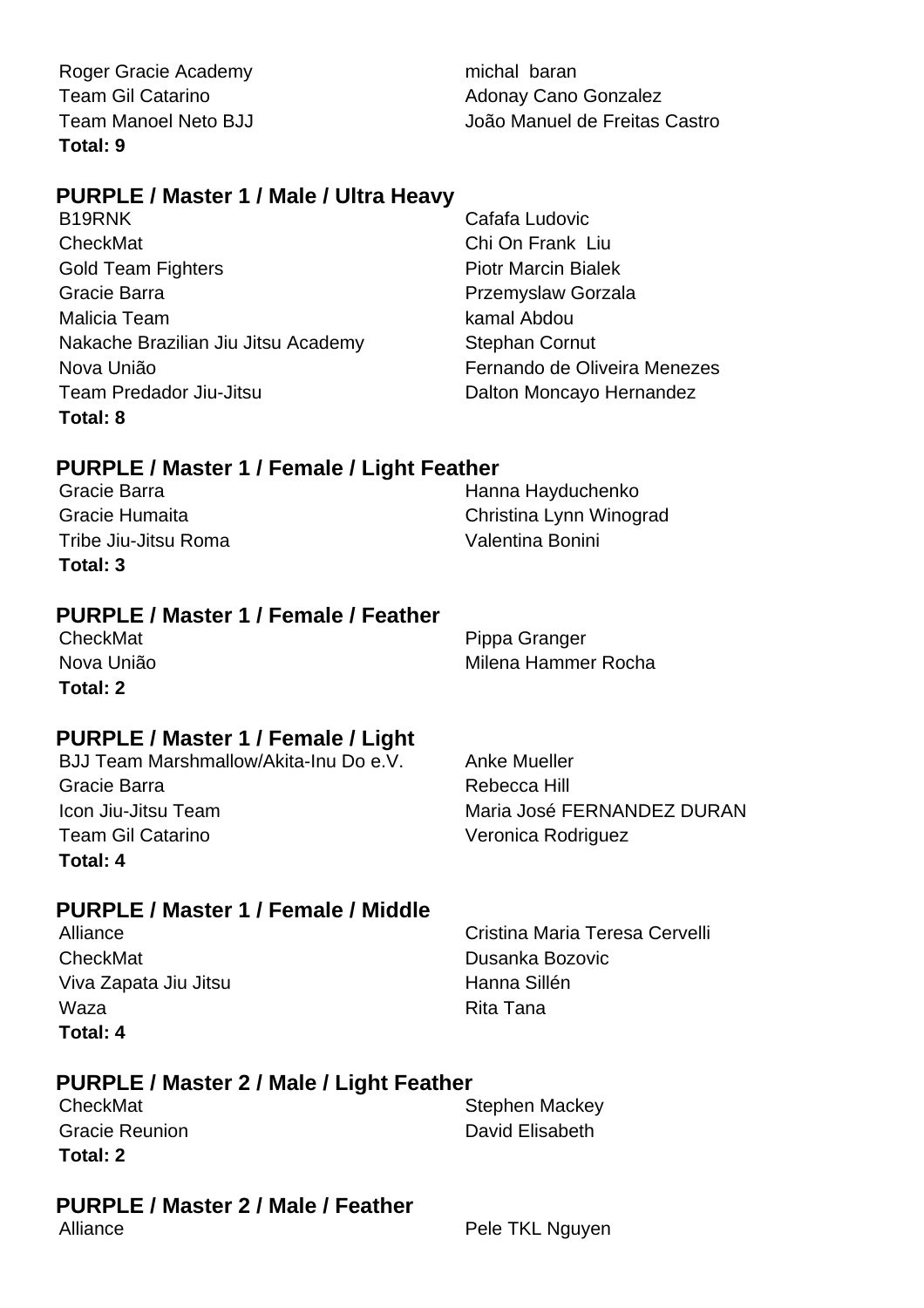BJJ Revolution Team - International Peter Doyle Emirates Jiu-Jitsu Center **Alejandro Romero Lloret** Gracie Barra **Adam Kurpierz** Adam Kurpierz Gracie Barra **KARIM KEDDAD** Juquinha International Jiu-Jitsu **Héctor Rodríguez** Mathias Ribeiro Team **ALBERTO CANÓNIGA RANGEL** Trinacria BJJ bartolo giaconia **Total: 8**

# **PURPLE / Master 2 / Male / Light**

Reinaldo Ribeiro Team JJ edgar masanes segarra Association Aranha DANI RODRIGUEZ Batatinha Team Italia **Fabio Bergesio** Brasa Caio Terra **Jaroslaw Bujnowski** Brasa Caio Terra **Tad Parker** Tad Parker Brazilian Power Team Miguel Jorge Silvino GF Team France **Faical Ouerghi** Gracie Barra Hungary **Contact Strutter Contact Array Coltan Toth** Icon Jiu-Jitsu Team kiluangi wolf Icon Jiu-Jitsu Team 2 yassine djebara Kleber Jiu-Jitsu **Vitor Hugo Cavalheiro** MMA Israel BJJ **Amir Boaron** Amir Boaron Reinaldo Ribeiro Team Gonzalo Lopez de Equilaz Reinaldo Ribeiro Team internacional e alguna iavier camara baños Team Gil Catarino **rafael sequera formoso** Z1 Angola **Flavio Cardoso** Zerjal Team ayate aziz **Total: 19**

# **PURPLE / Master 2 / Male / Middle**

Alliance Janne Viertävä Alliance Spiros Huhn BJJ Revolution Team - International Christopher Del Guidice Carlos Maia Brazilian Jiu-Jitsu Academy Uros Koplan Carlson Gracie Team Daniel Commane CheckMat Boucenna Norel sadat DC Millenium Team Davide Vox De La Riva JJ Roberson Junho F. dos Santos Gracie Barra **Nelson José da Silva Fernandes** Gracie Barra JJ **Balázs Capári** Gracie Barra JJ Dmytro Shterenberg Icon Jiu-Jitsu Team Cid Correa do Nascimento PS Phoenix BJJ International Gottardo Alain Vasquez Mora Renzo Gracie International stellios farmakis Ribeiro Jiu-Jitsu **Marco Scheffner** Marco Scheffner Roger Gracie Academy aron adamko

Icon Jiu-Jitsu Team **António Pedro Lalanda Chacatas** UAE Jiu-jitsu Team Ahmed Suhail Bin Huwaiden Al Ketbi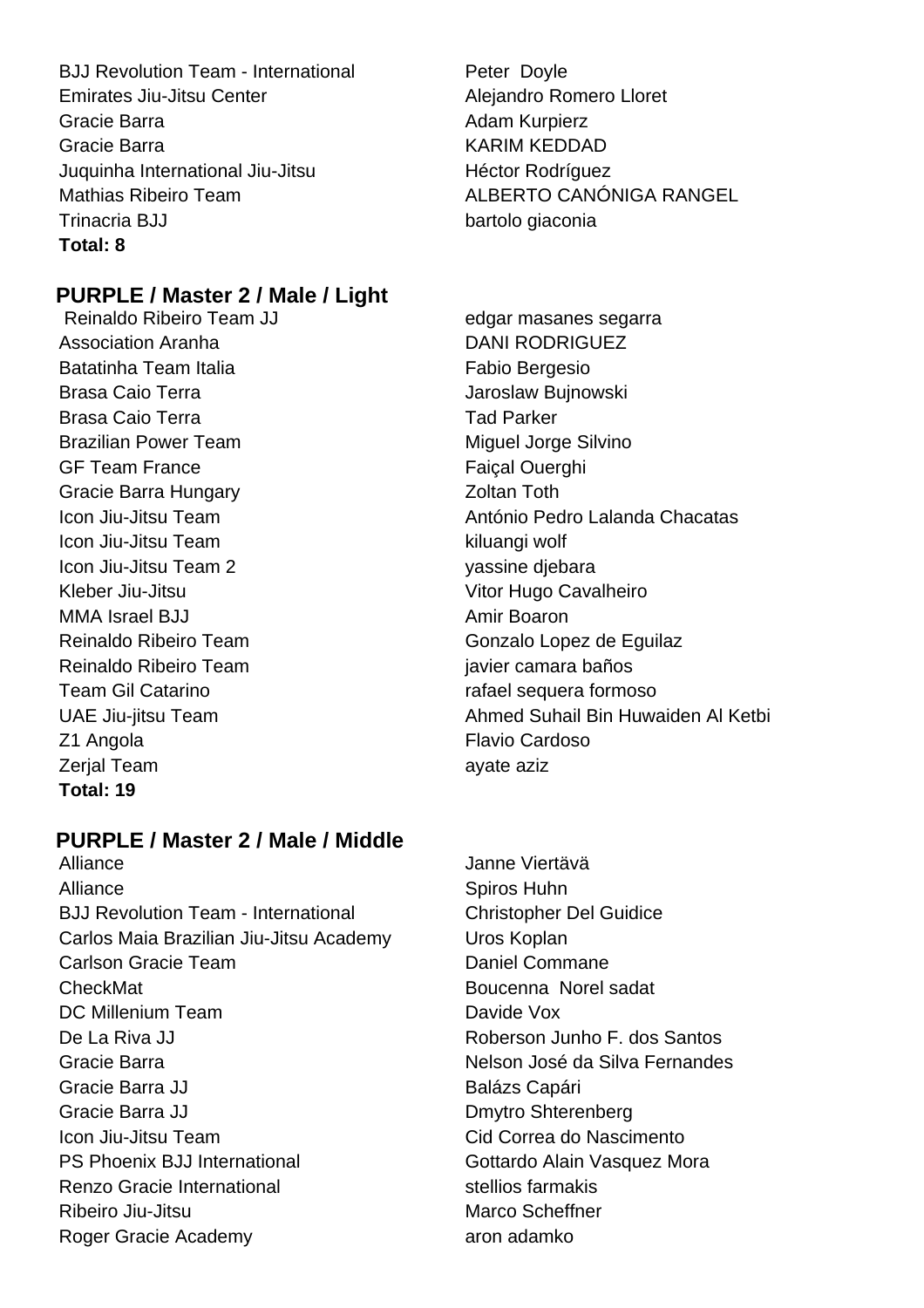# **PURPLE / Master 2 / Male / Medium Heavy**

Alliance Antonio Piccardi Alliance Mike Hartmann Alliance International toni juutinen Brasa Caio Terra Gozie Ezulike Brasa Caio Terra **Remigiusz Rekman** Carlson Gracie Team Alexander Egarter Carlson Gracie Team Scott Taylor Emirates Jiu-Jitsu Center **Marwan Kamal** Fabricio Werdum JJ **Example 2018** oum mbogba bertrand Gracie Barra **Salah Mezhoud** Salah Mezhoud JC Melun Franck PESTAT Yamato Milano **Existence** Eric Bydairk **Total: 13**

Mathias Ribeiro Team Fernando Muñoz Manzano

# **PURPLE / Master 2 / Male / Heavy**

CheckMat Grzegorz Rafal Bieganski Clube de Jiu-Jitsu Pitbull Czech Republic David Sedlák Emirates Jiu-Jitsu Center **Juan Jose Delgado Garcia** Gracie Barra **International Chechuga** Ievgen Chechuga The Source MMA Team **Rami Shouli** Tribe Jiu-Jitsu Roma<br>
Gianluca Palombi **Total: 6**

# **PURPLE / Master 2 / Male / Super Heavy**

- Academia de Jiu Jitsu **Symmun Syen Rug** Sven Rug Cia Paulista - International international javier vizuete nuñez Cyclone Matteo Pagani Ludus Brazilian Top Team Sergey Borisov Renzo Gracie Israel sagi dovev Roger Gracie Academy CATALIN COSARCA Zenith BJJ **Hristo Dishev Hristov** Hristov **Total: 7**
	-

# **PURPLE / Master 2 / Male / Ultra Heavy**

Alliance Mika Sonntag Brasa Caio Terra **Rafal Parzonka** Ludus Brazilian Top Team Artem Mukhin Soul Fighters International international juan pablo De turris UAE Jiu-jitsu Team Eid Reehan Salem Obaid **Total: 5**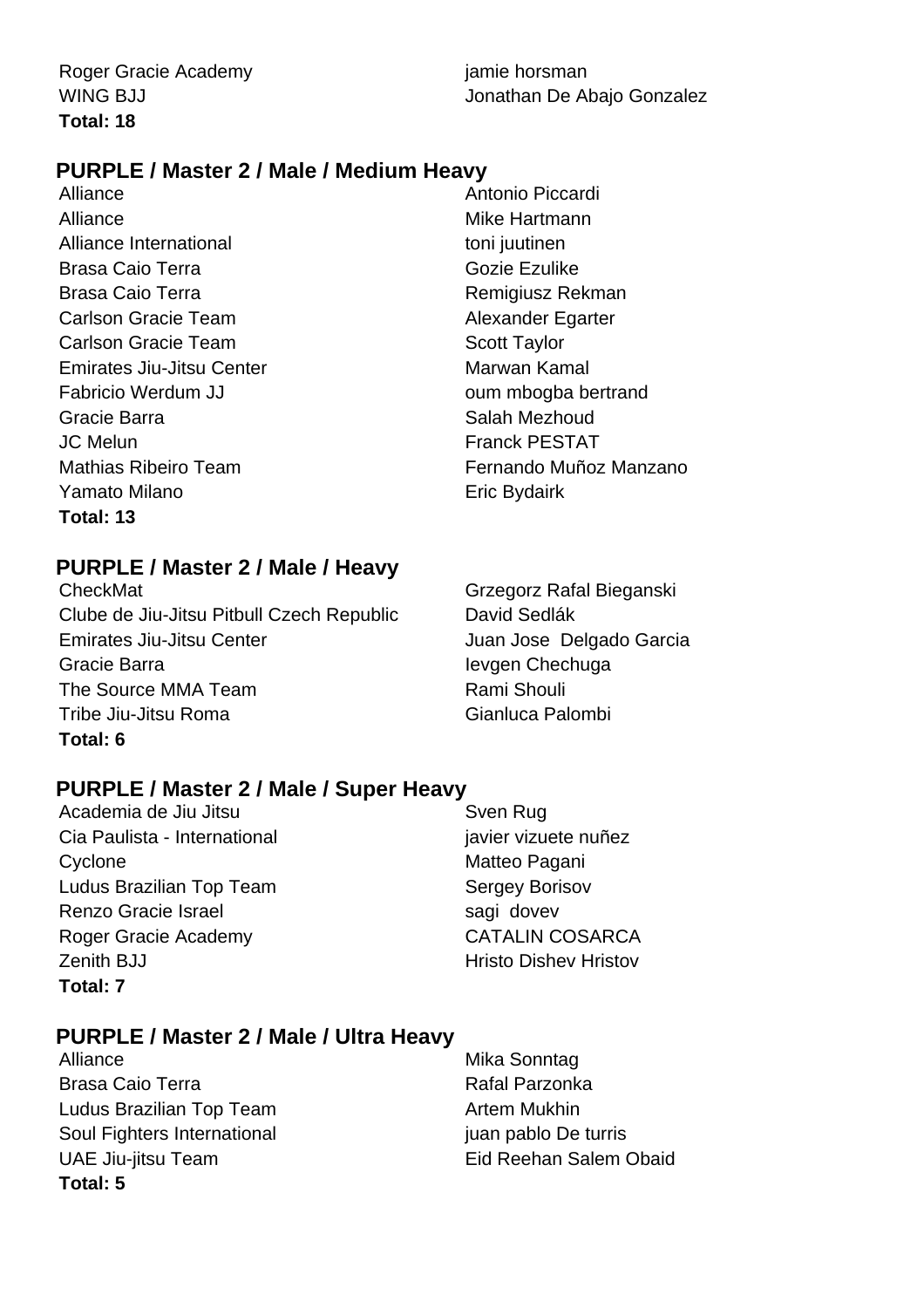# **PURPLE / Master 3 / Male / Light Feather**

**Total: 2**

# **PURPLE / Master 3 / Male / Feather**

BJJ Revolution Team - International simon john neal BJJ School UK Patrick James Brazilian Power Team **Rui Manuel Santo Rodrigues** De Souza Dojo **Trevor Birmingham** Gracie Barra Michael Chungsik Yun Roger Gracie Academy **Campillo** JuanMa Campillo **Total: 6**

# **PURPLE / Master 3 / Male / Light**

Blackout Academy NARDONE ERIC De Souza Dojo graham day Gracie Barra Vadim Puzanov Hilti BJJ Vantaa Harri Kärnä **Total: 6**

# **PURPLE / Master 3 / Male / Middle**

Barbosa Team Agua Chango Eersel Brasa Caio Terra Jouni Siren Brasa Caio Terra **Marek Kosteczko** Marek Kosteczko Brigadeiro BJJ - UK JP Hamilton Savory Cercle Tissier **LUCIEN PATRICK** CheckMat **CheckMat Alberto** Perez CheckMat **Niklas Wikstrand** Gracie Barra Vladimir Chipurnoy Hilti BJJ Vantaa Mika Nurminen The Source MMA Team Mohmad Abbas Bin Ali **Total: 13**

Gracie Barra FRANCISCO BALULA Gracie Barra **Sean Browne** Sean Browne

CheckMat Douglas Vladimir Ilyich Gray De La Riva International Jose Antonio Martín Navarro

## Academie Pythagore MICKAEL AJORQUE

De La Riva International international international property in the set of reyes rodriguez Nova União Jaime Garaboa Villaverde

# **PURPLE / Master 3 / Male / Medium Heavy**

- Bad Boys JJ Rudy Bucovaz BJJ Globetrotters David FRANCOIS Brasa Caio Terra **Mariusz Dowzycki** Mariusz Dowzycki CheckMat **Harri Manninen** Choke Academy **Michael Krag** Gracie Barra **Peter Peissard**
- Alliance Toby Eric Marroquin Choke Academy Jesper Termansen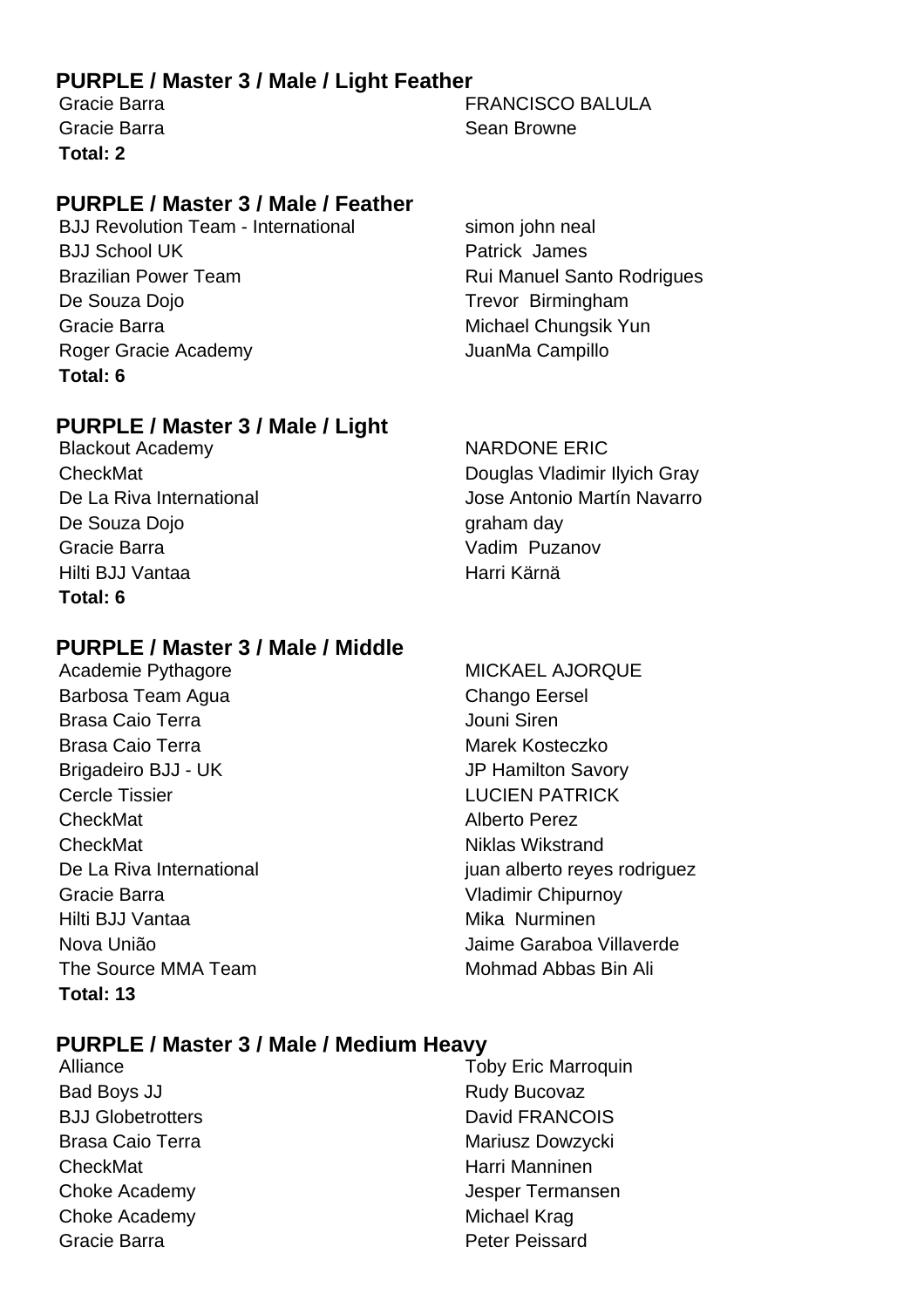**Total: 11**

# **PURPLE / Master 3 / Male / Heavy**

DC Millenium Team Massimo Salerno Roger Gracie Academy **Daniel Cox** The Source MMA Team Malek Rafiq Hariri Tribe Jiu-Jitsu Roma Giampaolo Salvatore **Total: 5**

**Icon Jiu-Jitsu Team Matthew Dean Smith** Viva Zapata Jiu Jitsu Per-Arne Johansson Yaware **Value 1986** Value 1999 Value 1999 Jean Francois verdoncq

Combat Base UK Phillip David Ounsley

# **PURPLE / Master 3 / Male / Super Heavy**

Carlson Gracie Team **Zsolt Burda** Gracie Barra **Sándor Fekete** Roger Gracie Academy **Darius Rudzevicius Darius Rudzevicius Total: 6**

Gracie Barra **Islamica Isaac Roberto David de Almeida** JC Melun Stephane BOUTELOUP Jiu Jitsu Factory **Martigmum** Martijn Robin Gademan

# **PURPLE / Master 3 / Male / Ultra Heavy**

Alliance Alliance A.E. Winkel Roger Gracie-Vie Academy **Andrew Reeves Total: 2**

# **PURPLE / Master 4 / Male / Light**

BJJ Revolution Team - International Kevin Layne BJJ Revolution Team - International Mark Nixon Gracie Barra **Adam Kowalczyk Total: 3**

# **PURPLE / Master 4 / Male / Middle**

Alliance Ignacio Prendes Espinosa Alliance Jari Taisto Johannes Hupli BJJ Revolution Team - International Robert Cullinan Brasa Caio Terra **Eugeniusz Baranski** Brasa Caio Terra **Frank Engels** Gracie Barra **Anthony John Farrelly Anthony John Farrelly** Triangle Academy Reyson Gracie Jiu Jitsu Mario Scheffler **Total: 7**

# **PURPLE / Master 4 / Male / Medium Heavy**

BJJ Revolution Team - International robert brennan CFS BJJ Steve Payne CheckMat Seppo Valoiärvi Team Predador Jiu-Jitsu **Publio Olmedo Vasquez Coronel**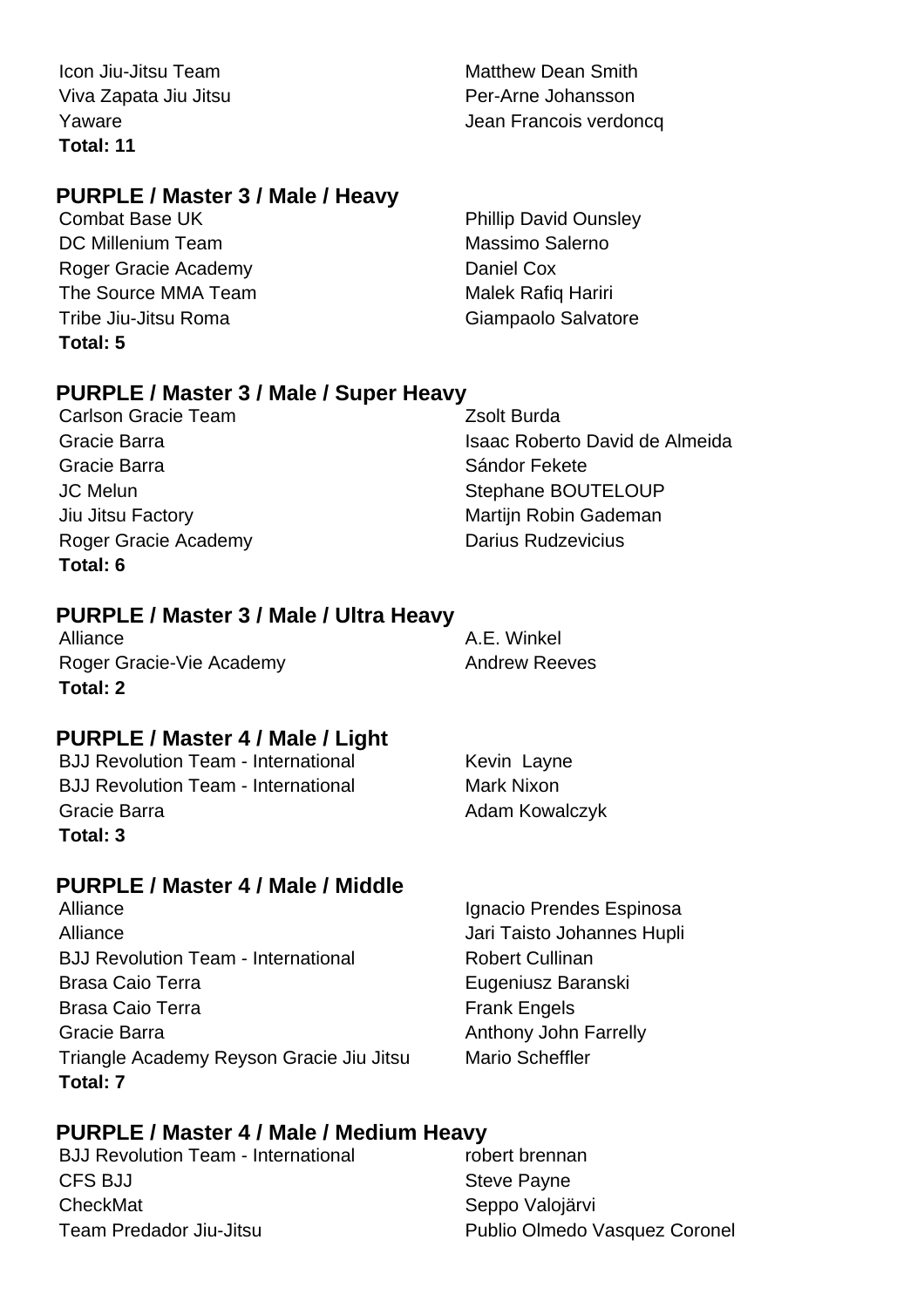**PURPLE / Master 4 / Male / Super Heavy PURPLE / Master 5 / Male / Light PURPLE / Master 5 / Male / Middle PURPLE / Master 5 / Male / Medium Heavy Total: 5** Carlson Gracie Team mark wood Gracie Barra Jonathan Hinkin **Total: 2** Atos Jiu-Jitsu EDDY LIEVROUW **Total: 1** Cercle Tissier **Ranieri Victor** Ranieri Victor CheckMat Osman Catirli CSA Lars Bo Roskær Gracie Barra **Gary Taylor** Gary Taylor Icon Jiu-Jitsu Team **José Borges** MMA Israel BJJ **Example 2018** Erez Alroy **Total: 6**

Carlson Gracie Team Mathias Ribeiro Team miguel Gabaldon Lopez **Total: 2**

# **PURPLE / Master 5 / Male / Ultra Heavy**

Hilti BJJ Stockholm **Jan Persson** Nova União **Kari Uoti** Kari Uoti **Total: 2**

# **PURPLE / Master 6 / Male / Medium Heavy**

BJJ Revolution Team - International Michael Neary Carlos Maia Brazilian Jiu-Jitsu Academy anton vrhovec **Total: 2**

# **PURPLE / Master 6 / Male / Ultra Heavy**

Emirates Jiu-Jitsu Center **Steven Kaiser** Steven Kaiser **Total: 1**

# **PURPLE / Master 4 / Male / Heavy**

| Academie Pythagore        | dussous frederic |
|---------------------------|------------------|
| Alliance                  | Anders Ek        |
| <b>Association Aranha</b> | Joro Gueorguiev  |
| Gracie Barra              | Jim McSherry     |
| Gracie Barra              | stefan bruemmer  |
| エヘトヘー・ド                   |                  |

WING BJJ **José Serral López** 

**Total: 5**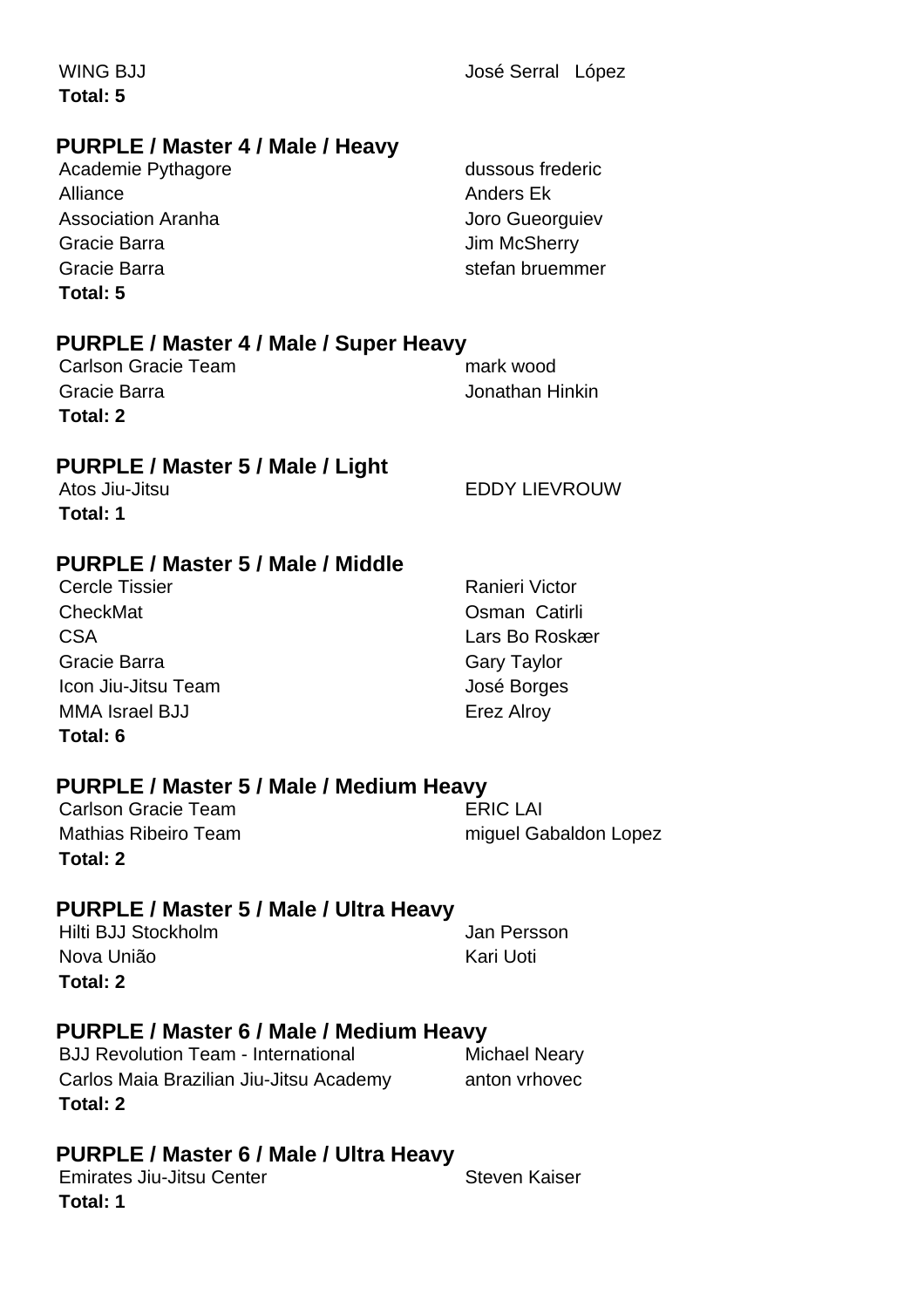# **BROWN / Adult / Male / Rooster**

**Total: 1**

Jackson Paulo Team Rabert Jean Gabriel Frédéric

# **BROWN / Adult / Male / Light Feather**

Brasa Caio Terra **Bruno Celio Costa de Melo** Carpe Diem Tsuyoshi Tamaki Combat Base UK Adam Adshead GF Team France Mathias Jardin Gracie Barra Wojciech Piekut Gracie Elite Team **Brian Coyle** Brian Coyle Nova União **Alex Ecklin** Nova União International **Nova União International** Danilo Barbosa Moreira Nova União International **Nova União** International **Total: 13**

# **BROWN / Adult / Male / Feather**

Alliance Fabio Murat Caloi Alliance **Islamical Contract Contract Contract Contract Contract Contract Contract Contract Contract Contract Contract Contract Contract Contract Contract Contract Contract Contract Contract Contract Contract Contract Cont** Alliance Los Angeles **Alliance Los Angeles** Jason Alexander Gagnon American Top Team **Brian Mahecha** Barreto Jiu-Jitsu Finland Severi Nenonen Carlson Gracie Team Samuel Thomas F Gibson Grabaka Jiu Jitsu Club **Hiroaki Otsuka** Gracie Barra **Ashley Jordan Williams** Cracie Barra Ashley Jordan Williams Guerrilla Jiu Jitsu **Keith Fukumae** Nova União Lucas de Souza Dantas Pound for Pound Team Marco Marsura Rio Grappling Club Italia **Mattia Macchelli** Uflacker Academy **Yusup Saadulaev** Zenith BJJ **Rafael Costa Suzuki Total: 17**

# **BROWN / Adult / Male / Light**

Alliance International and The Muslimmy Svensson Brasa Caio Terra **Maciei Kozak** Maciej Kozak

Alliance Lucas Emanoel Theodoro Oliveira New Force UK Mark Stephen K Stephenson Nova União **Gustavo Mendes de Mendonça Praxedes Leal** Open Mat Mixed Martial Arts **Darson Barrington Hemmings** 

Brasa Caio Terra **Tuomas** Kristian Tammilehto Brazilian Top Team Marcello Victor Yoshii de Oliveira Gracie Barra Rafael Guilherme de Carvalho

Academia Pisa Valerio Mori Ubaldini Alliance Vinicius Cabral Farinazzo Alliance International **Rodrigo Otavio Lima Fernandes** Brasa Caio Terra **Martirosyan Hovhannes** Calasans BJJ Alex Cabanes Gisbert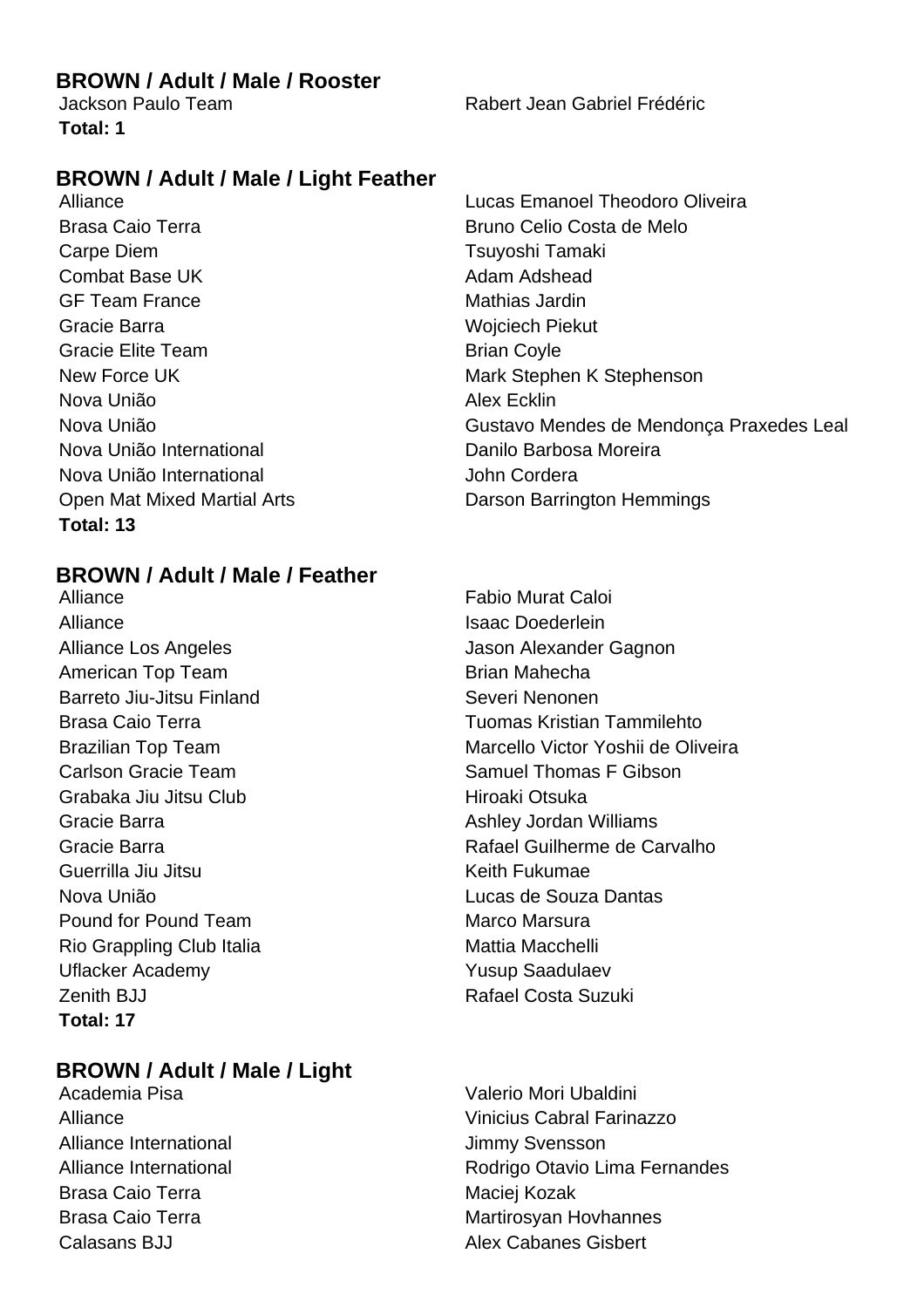Carlson Gracie Team Gyula Szabó Equipe Gavião JJ **Igor Dias Rufino** Gracie Barra **Daan Douwe Westra** Daan Douwe Westra Icon Jiu-Jitsu Team **Ilke Kubilay Bulut** Icon Jiu-Jitsu Team Valentin Rossi Ludus Brazilian Top Team Daud Albertovich Adaev MMA Israel BJJ David Benzaken Nova União Van Allen Flores Reinaldo Ribeiro Team **Cristian Espeiel Pavon** Renzo Gracie International **Andreas Achniotis Perales** Roger Gracie Academy **Idris Musajev** Idris Musajev Roger Gracie Academy **Ross Nicholls** Sul Jiu-Jitsu Luan Abreu Rodrigues **Total: 24**

# **BROWN / Adult / Male / Middle**

2 Brothers BFC 2 Brothers BFC 2 Brothers BEC 3 José Carlos Soares Gomes Akademi Nord **Christian Dellevag** Alliance Mateja Valjarevic Alliance **Thomas Hernan Oyarzun** Brasa Caio Terra **Antti Mannila** CheckMat Sven David Dotzsky Dynamix Fighting Sports **Philip Eric Martin Andersson** Gracie Humaita **Marcelo Moreira Vitorino** Jorge Santos Brazilian Jiu-Jitsu **Herbert Oliveira Alves** Mathias Ribeiro Team **Arturo Salas Espies** PSLPB Cicero Costha Yago Vinicius de souza Renzo Gracie International Javier Valenciano Yamuni Ribeiro Jiu-Jitsu **Darragh O Conaill** Rocha Jiu Jitsu Anderson Takahashi De Faria Roger Gracie España **Santeri Lilius** Santeri Lilius Zenith BJJ **Filip Sadowski Total: 20**

# CheckMat João Paulo Ferraz Barros Cavalcanti Cia Paulista - International Christopher Rodriguez de Frutos Icon Jiu-Jitsu Team 2 **Nélson da Assunção de Sousa Teixeira** Nova União Marcio Andre Costa Barbosa Jr.

Frontline Academy Andreas M Sebastian Brosché Jonsson Rilion Gracie JJ Paulo Cesar Schauffler de Oliveira Team Manoel Neto BJJ **Rui Alexandre Mendes Fonseca** Tropa de Elite **Aurélien Patrice Roger Pagnard** 

# **BROWN / Adult / Male / Medium Heavy**

Academie Pythagore **Academie Pythagore Julien da Silva** Frontline Academy Joseph Karim

Brasa Caio Terra **Brasa Caio Terra Bruno Ferreira Cuppari** Calasans BJJ Paulo Roberto Carvalho M. S. Junior CheckMat **CheckMat Alexander G M Musi Wennergren**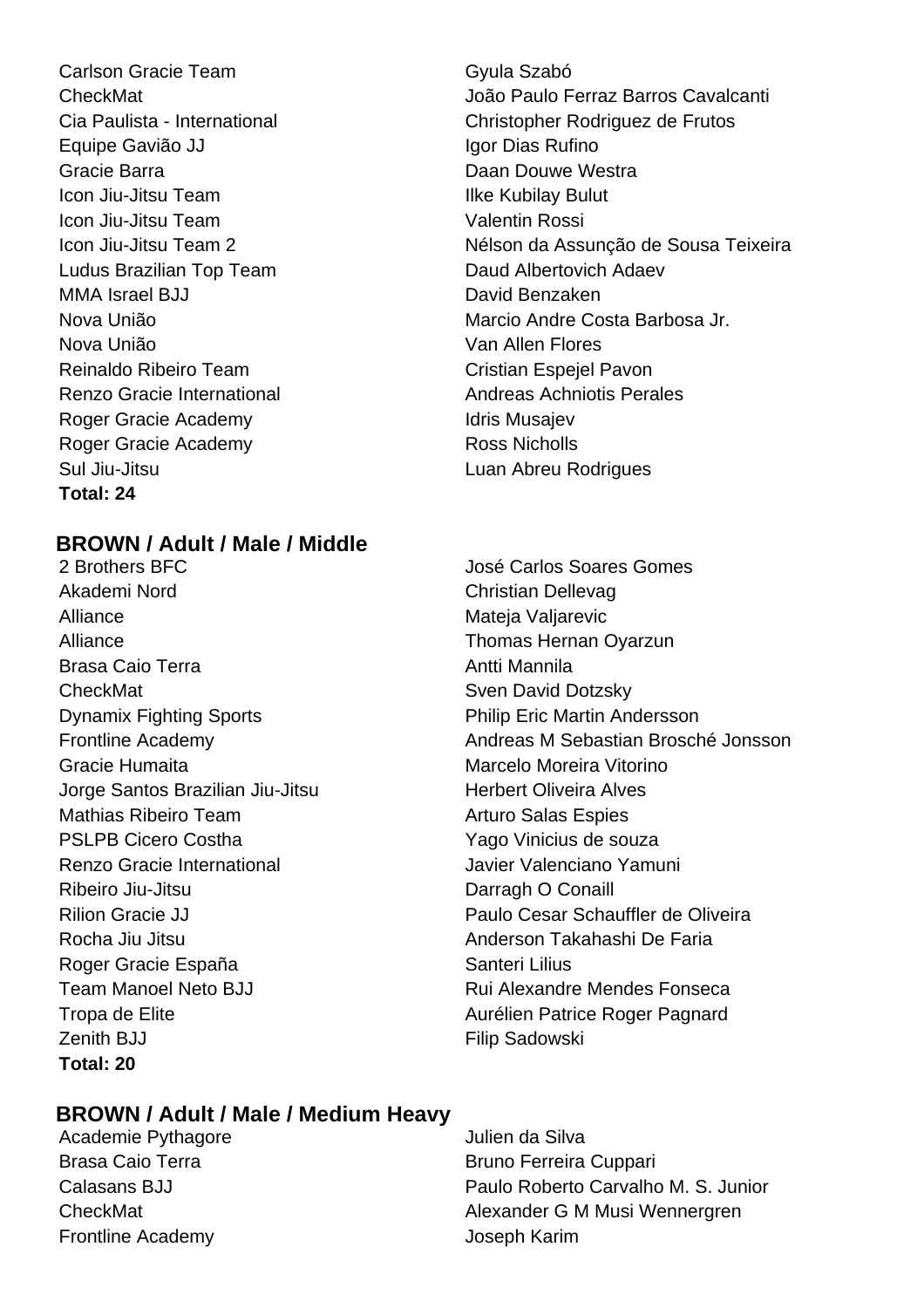Frontline Academy **Martin Moen Forsberg** Martin Moen Forsberg GF Team International **Viking Wai Chun Wong** Gracie Barra Edivaldo Nguebuza Catongo Gomes Hilti BJJ Tampere Tero Antti Mikael Pyylampi Ribeiro Jiu-Jitsu **Nicholas Shiloh John Roberts** Soul Fighters BJJ Allan Di Lucia Santos Unified Jiu Jitsu **Angel Cicero** Angel Cicero **Total: 14**

# **BROWN / Adult / Male / Heavy**

A.S Team Gustavo Santiago Alliance Janne Aleksi Autio Brasa Caio Terra **Manuel Diaz** CheckMat Luc Rousseau PSLPB Cicero Costha **Leandro Pedrosa Costa** Ralph Gracie **Algebrary Contract Contract Contract Contract Contract Contract Contract Contract Contract Contract Contract Contract Contract Contract Contract Contract Contract Contract Contract Contract Contract Contract Total: 9**

# **BROWN / Adult / Male / Super Heavy**

Aeterna Jiu Jitsu **Bruno Ivan Tomasetti** Bruno Ivan Tomasetti Hilti BJJ Tampere Kari Peltola **Icon Jiu-Jitsu Team New York Constructs** Hassine Azarkan Zerial Team New York Culic New York Culic New York Culic New York Culic New York Culic New York Culic New York Culic **Total: 6**

Alliance **Karim Mohamed Ait Khalifa** Gracie Barra **Manuel António Ambrósio S. T. Pontes** 

# **BROWN / Adult / Male / Ultra Heavy**

CheckMat Sasa Srndovic Clark Gracie Le Havre Julien Genin Dynamix Fighting Sports Tommy Gustav Karlsson Gracie Barra **Martin Johannes Gobel** Martin Johannes Gobel **Total: 4**

# **BROWN / Adult / Female / Light Feather**

Aeterna Jiu Jitsu Giulia Roggio **Total: 4**

# Alliance Tove Grace Kristina Södersten Gracie Barra Vanessa English Malicia Team **helene** Wenger

# **BROWN / Adult / Female / Feather**

CheckMat **CheckMat Julie Elizabeth Morgan** 

Alliance Fernando Andrade dos Reis Dynamix Fighting Sports Carl Johan Andreas Gustafsson Nova União Kauê Vitorino Damasceno

Roger Gracie Academy Thomas Charles Edmonds SBG Ireland **Arkadiusz Piotr Sternalski**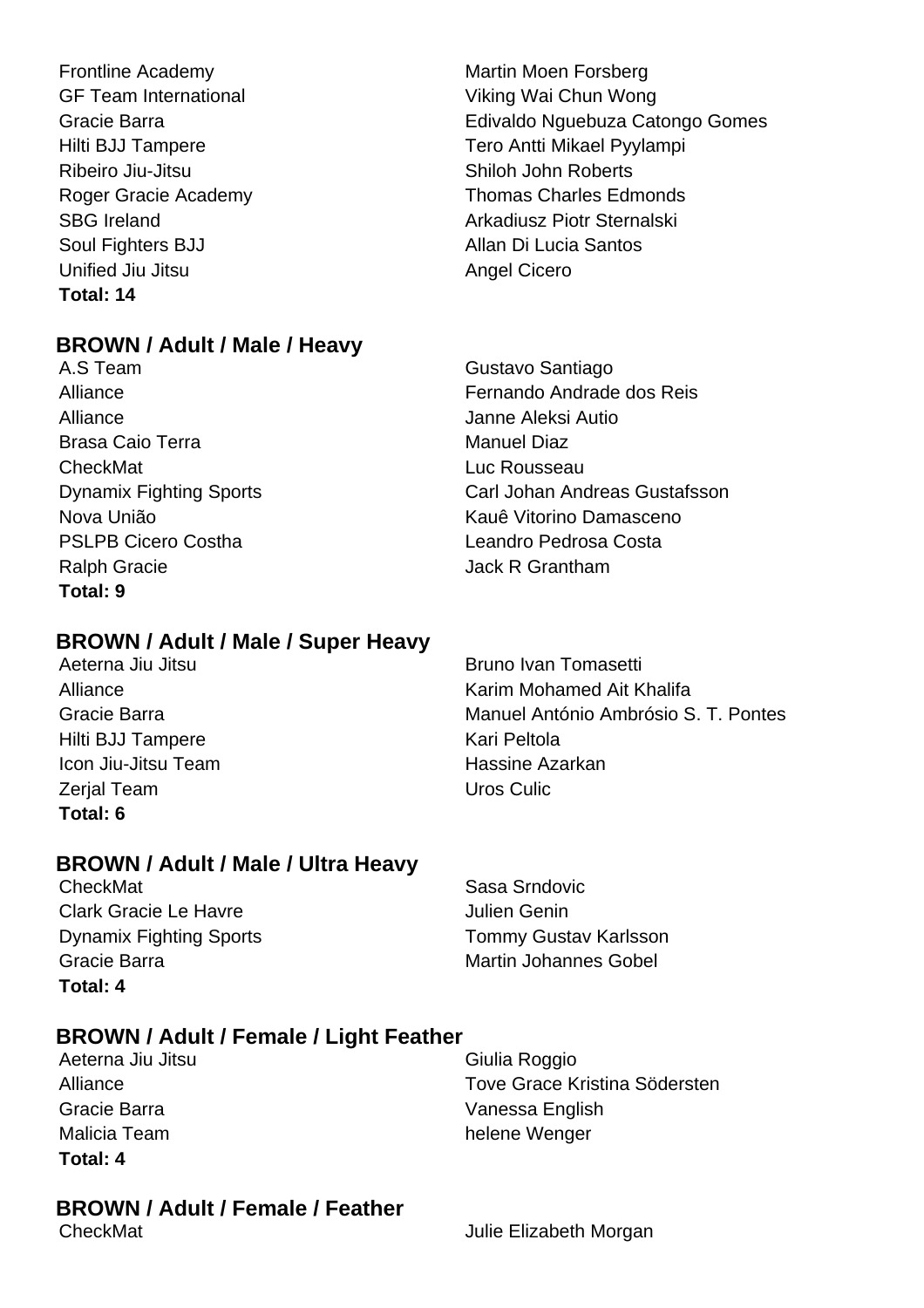Gracie Humaita International **Emilie Maxine M. H. Thylin Total: 3**

# **BROWN / Adult / Female / Light**

**Brasa Caio Terra** Irena Preiss **Total: 4**

# **BROWN / Adult / Female / Middle**

**Total: 3**

Alliance **Alliance** Jackeline Rodrigues M. de Oliveira GF Team France Anne Francoise Toupet Gracie Barra **Gracia Braga Libano** 

# **BROWN / Adult / Female / Medium Heavy**

Carlson Gracie Team Carlson Carlson Gracie Team **Total: 2**

Brasa Caio Terra **Magdalena Zofia Loska** 

# **BROWN / Adult / Female / Heavy**

**Total: 1**

Hilti BJJ Jyvaskyla Venla Orvokki Luukkonen

# **BROWN / Master 1 / Male / Light Feather**

| Alliance                   | Ryan Smyth                        |
|----------------------------|-----------------------------------|
| Nova União                 | Luis Felipe Ninja de Moraes Pinto |
| <b>Oxford Shootfighter</b> | Mark Phung                        |
| <b>Team Gil Catarino</b>   | <b>Oliver Barrera Fernandez</b>   |
| Tribe Jiu-Jitsu Roma       | Fabio Fornoni                     |
| Total: 5                   |                                   |

# **BROWN / Master 1 / Male / Feather**

| ылотны назм нимпон сапы          |                                          |
|----------------------------------|------------------------------------------|
| <b>Brazilian Power Team</b>      | Nuno Manuel N. F. Martins                |
| <b>Carlson Gracie Team</b>       | <b>Blas Dionisio Hernández Hernández</b> |
| CheckMat                         | <b>Cedric Llorens</b>                    |
| CheckMat                         | <b>Yohan Bonnet</b>                      |
| <b>Emirates Jiu-Jitsu Center</b> | Juan Morales Jimenez                     |
| <b>Emirates Jiu-Jitsu Center</b> | Roman Navarro Domenech                   |
| Icon Jiu-Jitsu Team              | Chanaka Nirmitha Weerasinghe             |
| Milanimal                        | Marco Bancone                            |
| <b>Team Gil Catarino</b>         | Jose Sultan Saavedra                     |
| Team Gil Catarino                | Rafael Yeray Pomares Gonzalez            |
| Team Predador Jiu-Jitsu          | Anibal Ricardo Retto Chacon              |
| <b>UAE Jiu-jitsu Team</b>        | Tareeq Saeed Salem Ali Alketbi           |
| Total: 12                        |                                          |

Schubert Jiu-Jitsu **Alexandra de Melo Lima Santos** 

Alliance Charlotte von Baumgarten CFS BJJ **Anna Louise Mayne** Frontline Academy **Eirin Cathrine Nygren**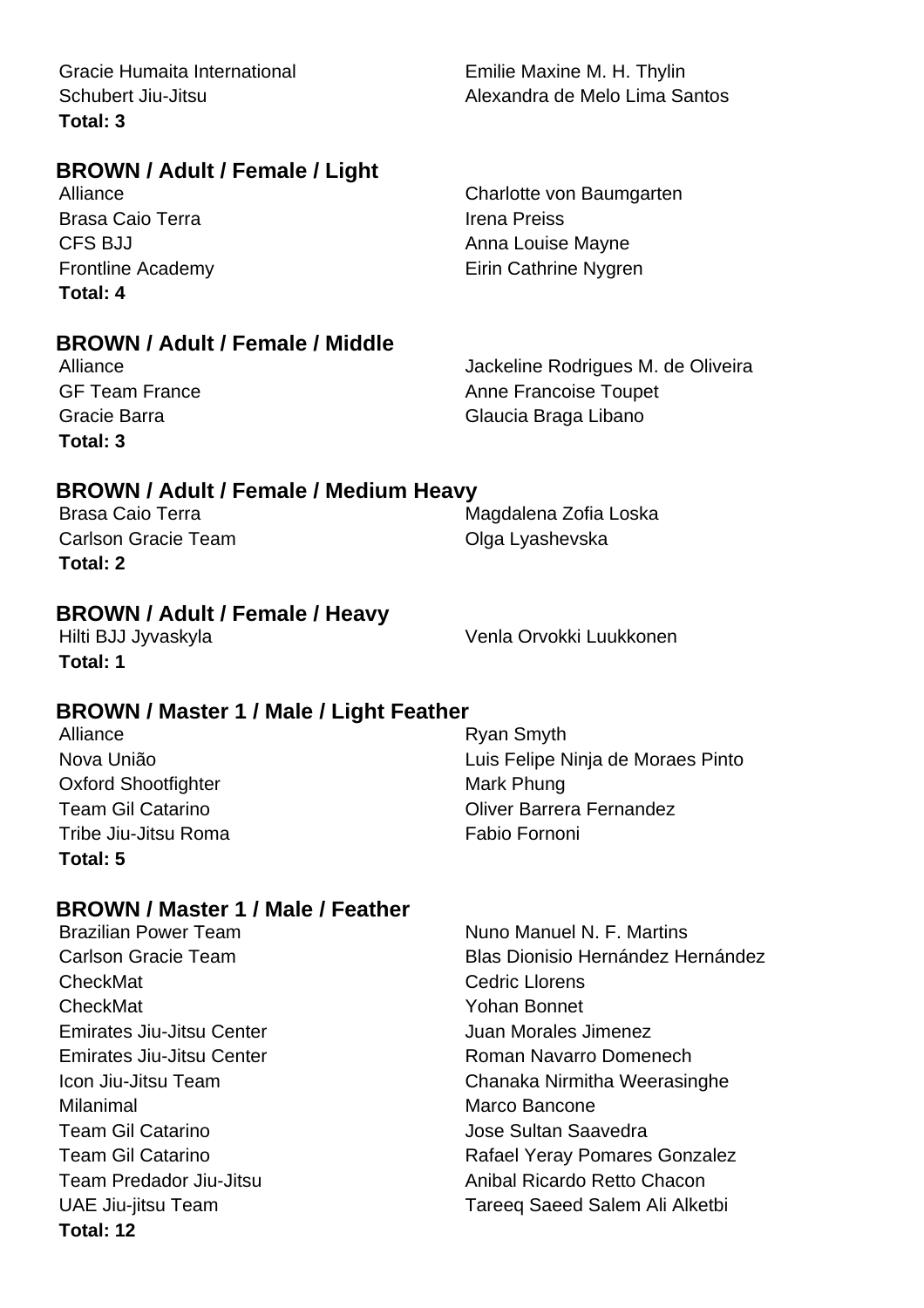# **BROWN / Master 1 / Male / Light**

Batatinha Team Italia Guilherme Carlos BJJ Globetrotters **Roman Rosh Dynamix Fighting Sports Patrik Andersson** Emirates Jiu-Jitsu Center Albert Ros Sunyer Gracie Barra Walter Mark John Barnes Gracie Reunion **Mickael Henri Etheve** Roger Gracie Academy alberto diaz **Total: 10**

GF Team International Sebastian Hans-Jakob Heuser Impacto Japan B.J.J. Carlos Augusto Da Silva Kimura Mathias Ribeiro Team Marcio Cardoso do Nascimento

# **BROWN / Master 1 / Male / Middle**

Alliance Markus Schmidt **BJJ Globetrotters** Kari Gunnarsson CFS BJJ Mohammed Yousuf Nabi Emirates Jiu-Jitsu Center **Abel Rocha Marull** Gracie Barra Jaouad Karbal Hilti BJJ Stockholm **Andreas Olsson** Impacto Japan B.J.J. **Asao Everton Ramos** Assac Everton Ramos JC Melun Anthony Ricco Mario Sukata International Charles Matthew Mcdonald **Total: 11**

CheckMat Cristiano Emmanuel M P Chagas Gracie Barra Hugo Alexandre da Silva Tavares

# **BROWN / Master 1 / Male / Medium Heavy**

Brasa Caio Terra **Nathan Moore-Pointing** Brasa Caio Terra **Thomas Peter Klaps Brasa** Caio Terra Carlos Varona BJJ Leandro Horacio Galati Rodriguez Emirates Jiu-Jitsu Center **Pablo Tees Leite** Icon Jiu-Jitsu Team Jean-Marie Lagier **Icon Jiu-Jitsu Team Tolly Plested Icon Jiu-Jitsu Team 2** Floris Dekker **Total: 9**

# Roger Gracie Academy Sahid Khamlichi Sul Jiu-Jitsu **Miguel Anka**

# **BROWN / Master 1 / Male / Heavy**

Balaban Jiu-Jitsu Team **Ertan Balaban** Big Brothers **Isaac Richard July Jr** Isaac Richard July Jr Gracie Barra Christopher John Regan Gracie Jiu Jitsu AAF Jaroslav Moltas **Zenith BJJ Radoslaw Piotr Senger Total: 7**

Dynamix Fighting Sports **Anders Johan Peter Appelquist** Gracie Barra Matthew John Edward Norris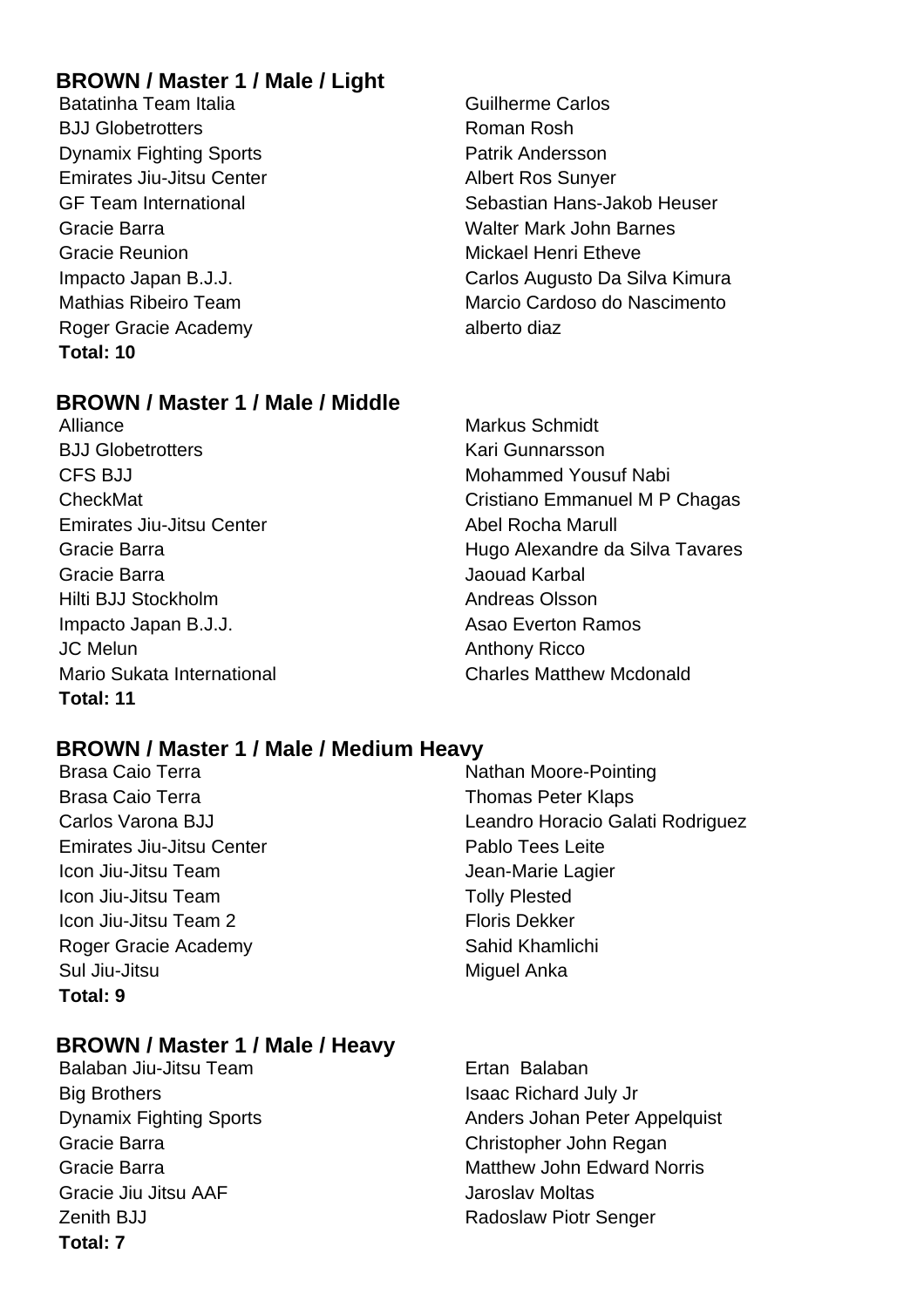# **BROWN / Master 1 / Male / Super Heavy**

| Brasa Caio Terra      | Fouzan Alsabej             |
|-----------------------|----------------------------|
| CheckMat              | Ibrahim Inal               |
| Gracie Barra          | Sergio Moro Filho          |
| Reinaldo Ribeiro Team | Agnaldo Aparecido Ferreira |
| Total: 4              |                            |

# **BROWN / Master 1 / Male / Ultra Heavy**

Alliance Daniel Márquez Batatinha Team Italia **Fabricio Carvalho de Souza** Emirates Jiu-Jitsu Center **Bakambe Toledo Farro** Rick Young BJJ Academy Wojciech Klimkiewicz **Total: 4**

# **BROWN / Master 1 / Female / Light**

| Cia Athletica          | Simone Dreyer Peres      |
|------------------------|--------------------------|
| <b>Ground Fighters</b> | Ana Gloria Yagües Molina |
| Total: 2               |                          |

# **BROWN / Master 2 / Male / Rooster**

**Total: 2**

Mahomedaly Samsoudine Sul JJ Caxias do Sul Fabio Vandre Ramos da Silva

# **BROWN / Master 2 / Male / Light Feather**

Brazilian Jiu-Jitsu Team Malta **Keith Darmanin** CheckMat Anders Dittmer Rosendal Jiu-Jitsu 1 Team Pierre Loup **Total: 3**

# **BROWN / Master 2 / Male / Feather**

Clark Gracie Le Havre **David Merkhi** Frota Team Nogueira **Bernardino** Carta MMA Israel BJJ poplinger eli Nova União **Manuel Molinari** Manuel Molinari **Total: 6**

Association Aranha **Luis Alfonso Lopez Quinones Toledano** Nova União Claudio Batista Rocha Santos

# **BROWN / Master 2 / Male / Light**

Alliance **Eduard Motelica** Brasa Caio Terra **Marco Luiz Zulauf** Marco Luiz Zulauf GF Team France Gharbi Mohamed Icon Jiu-Jitsu Team Mohamed Itoumaine Nóbrega Team **Edivaldo** Amaro Souza Nova União Nicola Ferrari Over Limit BJJ Alessandro Savajo Eto

Gracie Barra Paço de Arcos **António Miguel de Araújo Abreu Henriques**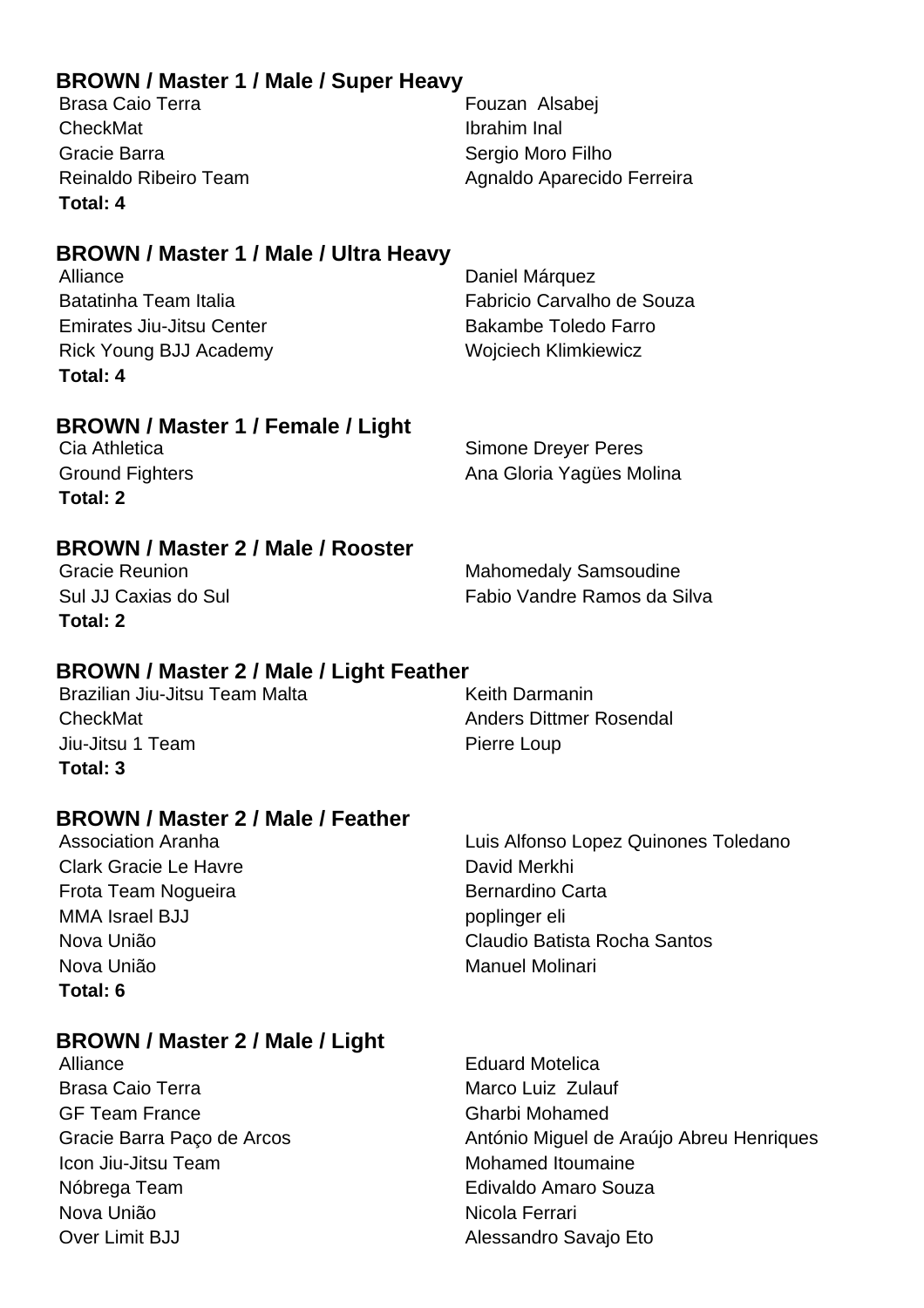Team Tatame **Alain Perrault Total: 13**

# **BROWN / Master 2 / Male / Middle**

Academia POA **Rodrigo de Mello Klippel** Association Aranha David Garcia Perez Carlson Gracie Team **Renato Germano** Ferrari Team Academy **Andy Brian Siebert** Andy Brian Siebert Gracie Barra **International Ioannis Bloutis** Gracie Barra **Pedro Miguel Horas Lourenço** Icon Jiu-Jitsu Team **François-Rémy Lasne** Malicia Team Axel Michel Vankimmenade Musica e Passioni / Ars Nova Team Costantini Salvatore Portugal Gold Team Carlos Manuel Machado Ferreira Waza **Igor Ercole** Yamato Milano **Giuseppe Chiapparino Total: 12**

Ribeiro Jiu-Jitsu Benjamim de Souza Ferreira Junior Team Gil Catarino **Angel Ayose Cabello Cora** Team Gil Catarino **Network Cabrera Cabrera Mercado** Top Brother Mexico **Angel Gomez Rocha** Angel Gomez Rocha

# **BROWN / Master 2 / Male / Medium Heavy**

- ACTJJ International Martin Ian McLaughlin Blackout Academy Laurent Arsene Michel Brasa Caio Terra **Iván González Becerril** GF Team International **Exercise Setter Secure 1** Patrick Talmon Gracie Barra **Gábor Molnár** Gábor Molnár Gracie Barra **Mark Kristian Elliott** Mark Kristian Elliott PS Phoenix BJJ International **State State State Jose Joaquim Pereira** Roger Gracie Academy Nasef K. Ahmed Alganga WING BJJ JOSEP FLORIDO IBAÑEZ **Total: 10**
- Royce Gracie Portugal **Network** José Pedro dos Ramos M. Braz

# **BROWN / Master 2 / Male / Heavy**

Frota Team Noqueira **Stefan Rüegger** Stefan Rüegger Jiu-Jitsu Brotherhood Wayne Paul Fagan Ribeiro Jiu-Jitsu **Mikhail Pogodin Total: 5**

Alliance **Alliance** Alliance **Alliance** Alexandre Balaton Prandini PRBJJ Ronny Carvalho Alexandru Lucian Moldovan

# **BROWN / Master 2 / Male / Super Heavy**

Association Aranha **Fanou Seho Franck** Fanou Seho Franck Brasa Caio Terra **Iraklis Grigoriadis** 

CheckMat Toni Mikael Haanpää Nova União **Mateira Andrea** Wesleimyr Andrade Pinheiro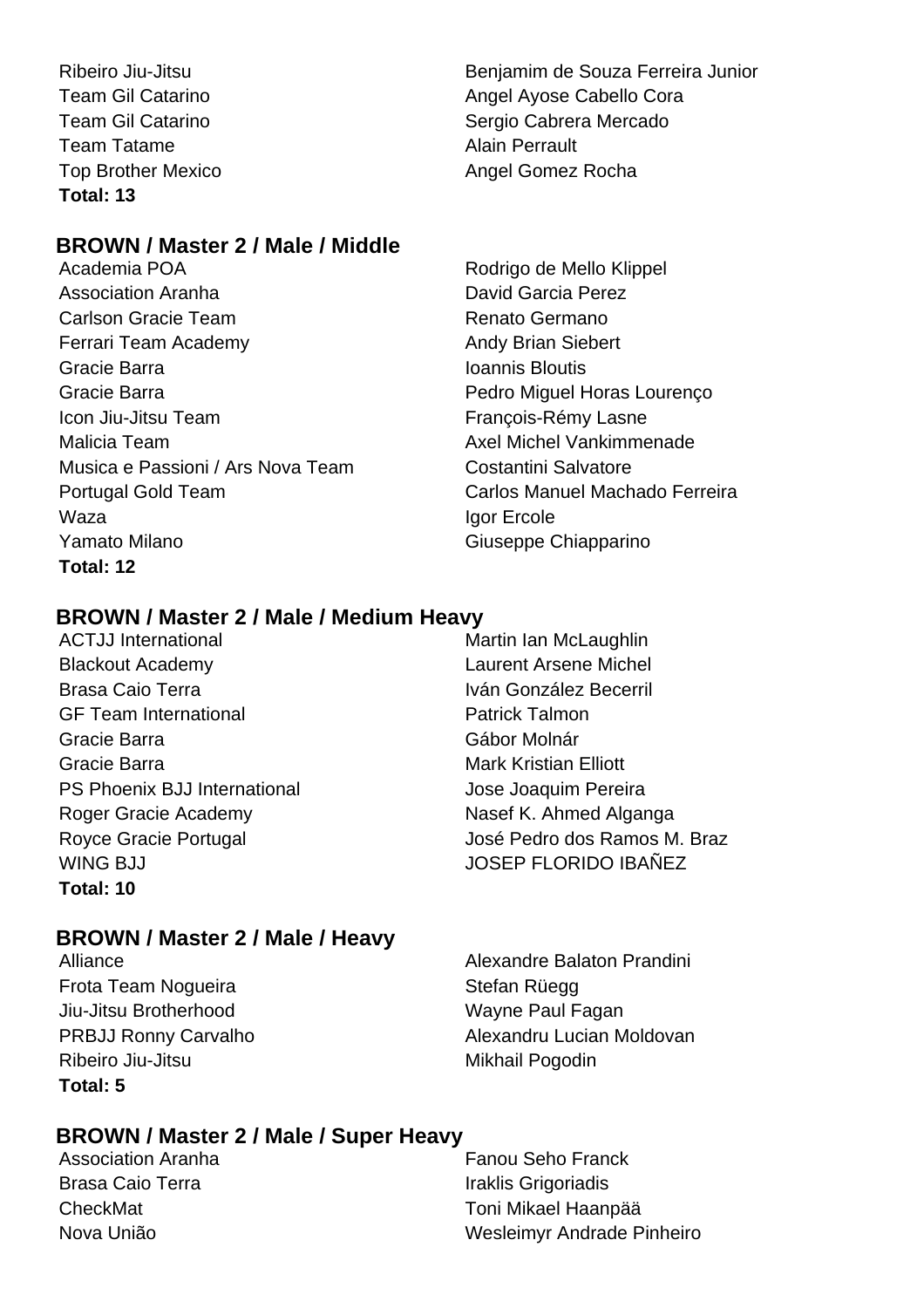# **Total: 4**

# **BROWN / Master 2 / Male / Ultra Heavy**

BJJ Revolution Team - International karl roche Jiu Jitsu Factory Harmen de Jong Roger Gracie Academy **Hasnpetter Pettersen Total: 3**

# **BROWN / Master 3 / Male / Feather**

Le Temple Des Arts Martiaux Ludovic Michel Saboul Paraestra Koiwa **Kinya Hashimoto** Kinya Hashimoto **Total: 2**

# **BROWN / Master 3 / Male / Light**

Yamato Milano cristian de maio **Total: 3**

Avignon Brazilian Jiu-Jitsu **James Philippe Schiavo** Le Temple Des Arts Martiaux Fabrice Lucien Robert Esnault

# **BROWN / Master 3 / Male / Middle**

BJJ Revolution Team - International Peter Lavery CheckMat **Harri Henriksson** CheckMat Marek Tytonik Gracie Reunion **Alexis-Wenceslas Sztrakoniczky** Viva Zapata Jiu Jitsu **National Schmid** Ralph Thomas Schmid WING BJJ youssef sahim **Total: 6**

# **BROWN / Master 3 / Male / Medium Heavy**

Cercle Tissier Sebastien Lopes CFS BJJ Corey Donoghue PennArBed Laurent Daniel Lejeune Ribeiro Jiu-Jitsu Raul Gonzalez Martinez **Total: 7**

Carlson Gracie Team Desmond van den Berg Gracie Barra João Filipe Barata da Silva Icon Jiu-Jitsu Team Arnaldo jorge Ferreira Lage

# **BROWN / Master 3 / Male / Heavy**

Team-Choco **Adam James Boyd Adam James Boyd Total: 4**

Emirates Jiu-Jitsu Center Tarik Faisal Khalid Alqassemi Gracie Barra **Andreas Argubi-Wollesen** Mathias Ribeiro Team **Javier Riquelme Martinez** 

# **BROWN / Master 3 / Male / Super Heavy**

Kitober BJJ **Pini Hadida** 

Gold Team Fighters **Slawomir Zbigniew Zakrzewski**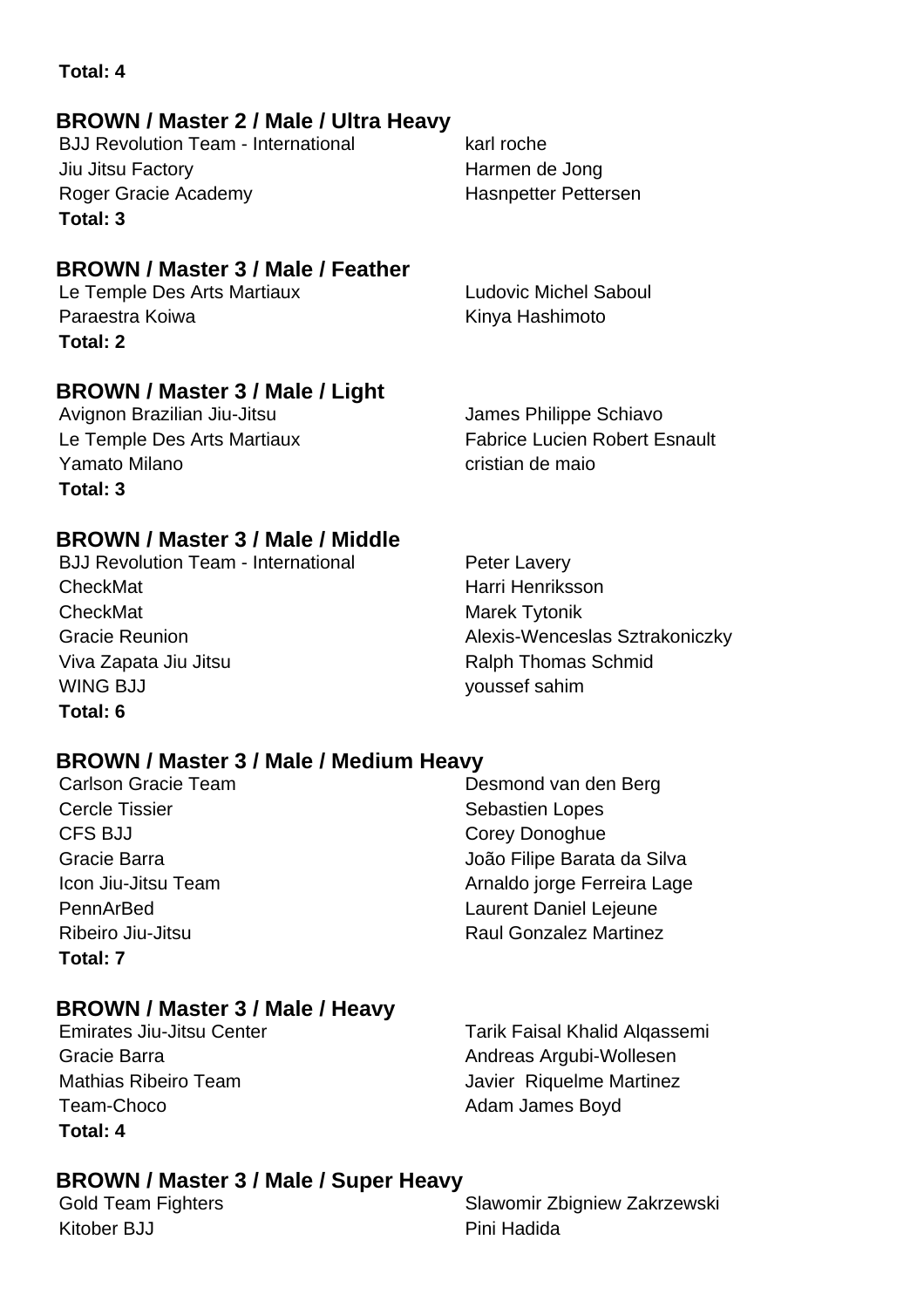| <b>BROWN / Master 3 / Male / Ultra Heavy</b><br>Gracie Barra<br>Hilti BJJ Stockholm<br>Total: 2                                                   | Andrew Glen Johnson<br><b>Mats Anders Karlmark</b>                                                         |
|---------------------------------------------------------------------------------------------------------------------------------------------------|------------------------------------------------------------------------------------------------------------|
| <b>BROWN / Master 4 / Male / Feather</b><br>Cyclone<br>Hilti BJJ Stockholm<br>Pound for Pound Team<br>Total: 3                                    | Claudio Campolo<br>Robert Laszlo Joó<br>Mirko Bertazzon                                                    |
| <b>BROWN / Master 4 / Male / Light</b><br>Gracie Barra<br>Total: 1                                                                                | <b>Christian Michel Sardella</b>                                                                           |
| <b>BROWN / Master 4 / Male / Middle</b><br><b>Gold Team Fighters</b><br>Gracie Barra<br>Jackson Paulo Team<br>Total: 3                            | <b>Tomasz Linke</b><br><b>Richard Gillon</b><br><b>Philippe Charles Honnart</b>                            |
| BROWN / Master 4 / Male / Medium Heavy<br>Gracie Barra<br>Renzo Gracie International<br>Tribe Jiu-Jitsu Roma<br>Total: 3                          | <b>Heinz Fridrich</b><br><b>Kemail Verhoeven</b><br>Giuseppe Rodelli                                       |
| BROWN / Master 4 / Male / Heavy<br><b>Brasa Caio Terra</b><br>CheckMat<br>Gracie Barra<br>Icon Jiu-Jitsu Team<br>Roger Gracie Academy<br>Total: 5 | <b>Artur Krerowicz</b><br>Herman-Michael Wachter<br>Patrick John Baker<br>Mark Dober<br>Saadettin Acikalin |
| BROWN / Master 5 / Male / Medium Heavy<br>Alliance<br>Total: 1                                                                                    | Jari Pere                                                                                                  |
| BROWN / Master 5 / Male / Heavy<br>MB Academy<br>Total: 1                                                                                         | Ali Allouane                                                                                               |
| BROWN / Master 5 / Male / Ultra Heavy<br><b>Carlson Gracie Team</b><br>Total: 1                                                                   | Attila Kovács                                                                                              |

**Total: 2**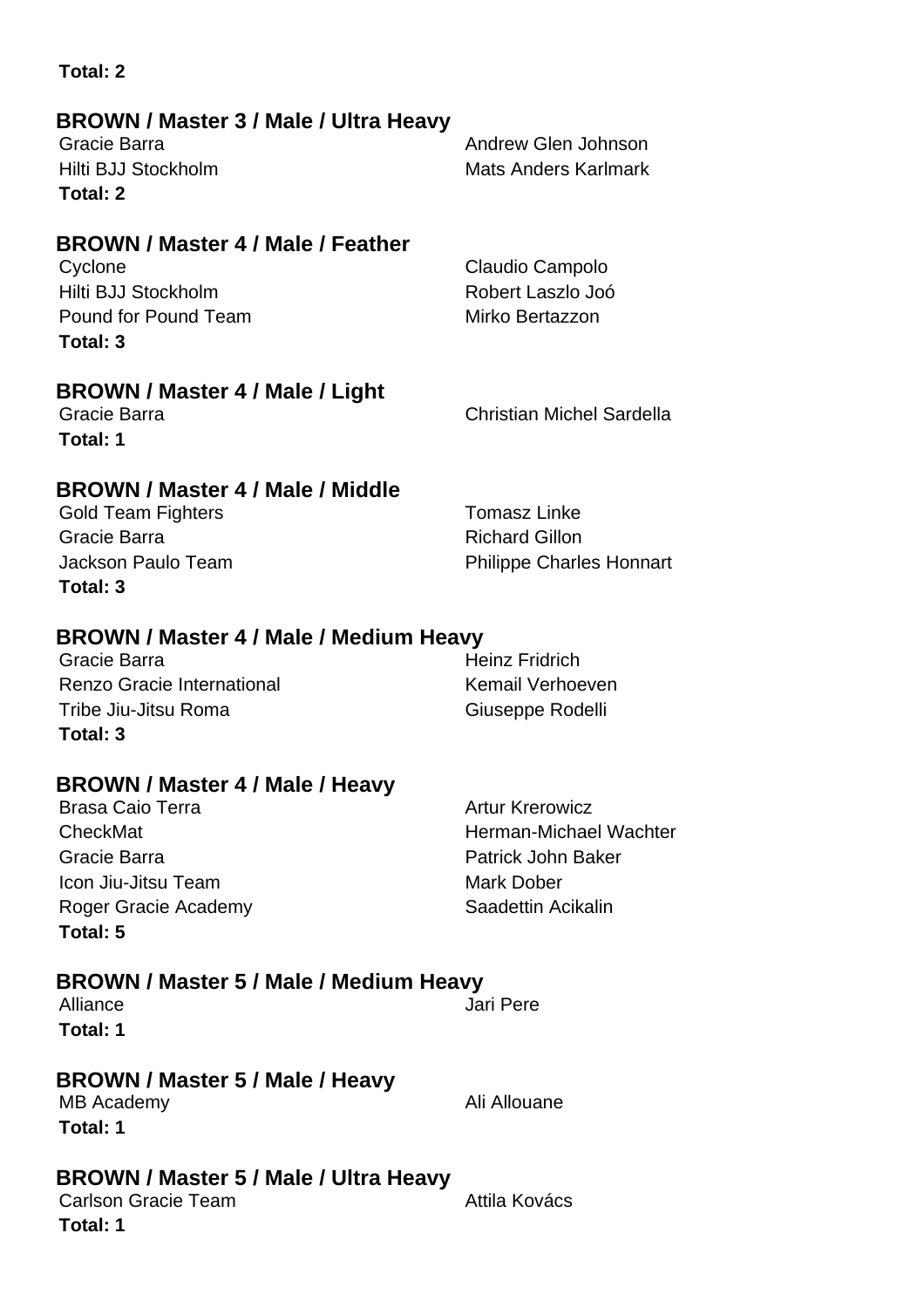# **BROWN / Master 6 / Male / Middle**

Icon Jiu-Jitsu Team Nicolaas Herbert **Total: 2**

# **BROWN / Master 6 / Male / Medium Heavy**

**Total: 1**

# **BLACK / Adult / Male / Rooster**

Brasa Caio Terra **Caio Terra Caio Terra** Frontline Academy **Andre Porto de Carvalho** Tokushima BJJ Takahito Yoshioka Tri-Force Jiu-Jitsu Academy Koji Shibamoto **Total: 5**

# **BLACK / Adult / Male / Light Feather**

Cyclone **Andrea Verdemare** DeLariva Japan **Manada** Hideyuki Yamada Gracie Barra **Rafael Freitas** Icon Jiu-Jitsu Team **Baruc Martin Barrios** Baruc Martin Barrios Ricardo "Rey" Diogo BJJ Mark Daniel Ramos Willcox Team Gabriel Willcox Furley **Total: 11**

# **BLACK / Adult / Male / Feather**

Alive Akira Hosokawa Alliance **Gianni Paul Grippo** Association Aranha **Sergio Calderon Gonzalez** Sergio Calderon Gonzalez Atos Jiu-Jitsu **Atos Jiu-Jitsu Rafael Mendes Godov** Brasa Caio Terra **Samir José Chantre Dahás** Cyclone **Simone Franceschini** Escola de JJ Leão Teixeira Ariel de Abreu Barros Ribeiro Jiu-Jitsu Zachary James Adamson Toulon JJB Julien Robin Gaillard UAE Jiu-jitsu Team Jedrzej Jakub Loska **Total: 14**

Gracie Reunion **Expedit Emilien Valin** 

Gracie Barra **Robert Joseph Edwards** 

CheckMat João Pedro Oliveira Rodrigues

Gracie Barra Jordy A. Jean Antoon Peute Hilti BJJ Stockholm David Gustav German Lejenäs PSLPB Cicero Costha **João Ricardo Bordignon Miyao** PSLPB Cicero Costha **International Composition** José Tiago da Silva Barros Vita Team Portugal **Vita Team Portugal** Computer Control Cuis Filipe Fernandes Lopes

Nova União Alessandro Fernandes Zuza Bonazza PSLPB Cicero Costha **Paulo Henrique Bordignon Miyao** Zé Mario Team  $\overline{a}$  **Bruno Emanoel M. de Oliveira** Zenith BJJ Gabriel Marangoni de Oliveira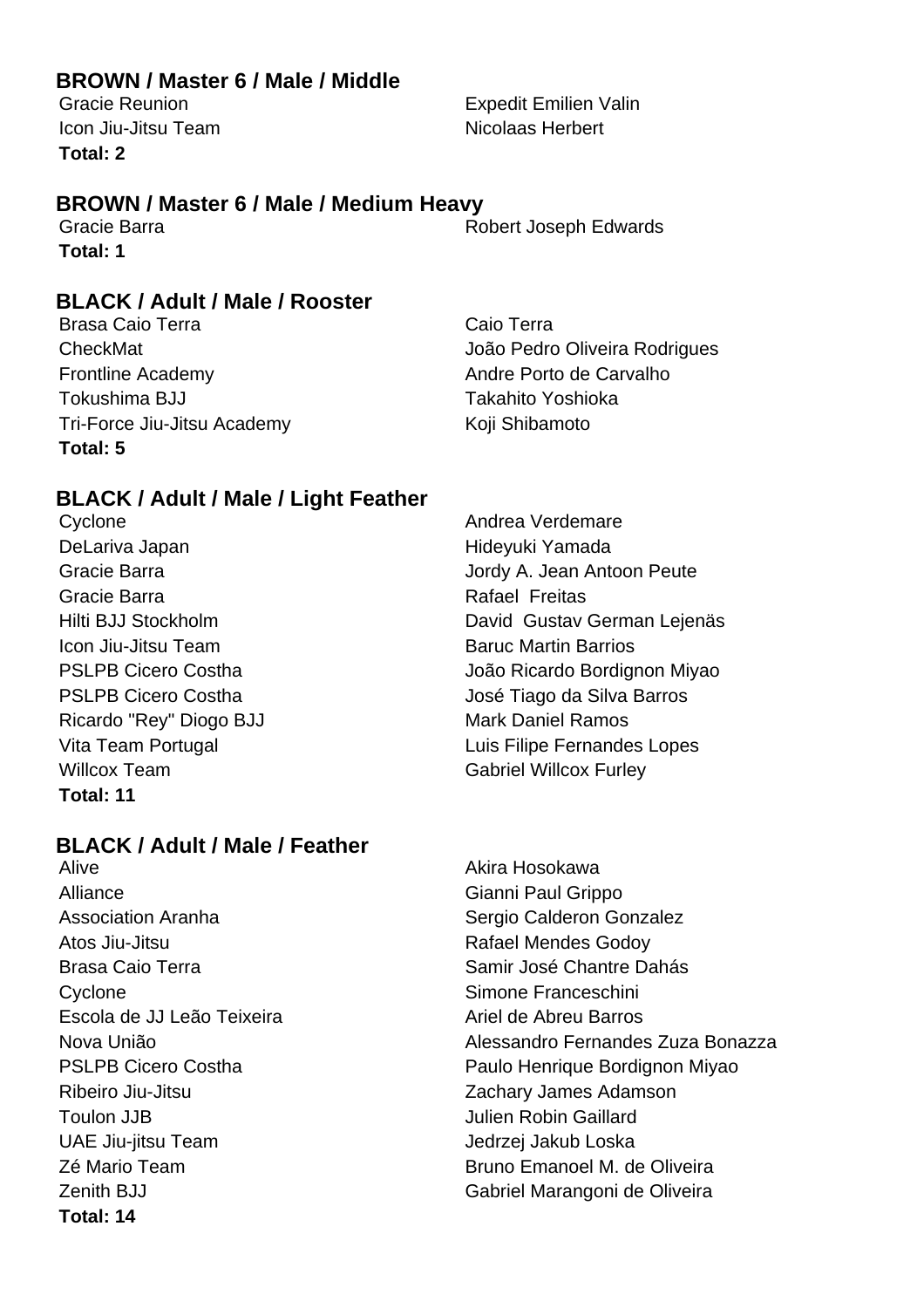# **BLACK / Adult / Male / Light**

Alliance **Michael Alexandre Langhi** Michael Alexandre Langhi Brasa Caio Terra **Arbi Muradov** Arbi Muradov Carpe Diem **Masahiro Iwasaki CheckMat** Sandro Gabriel Vieira Choke Academy Joao Pedro dos Santos De Souza Dojo **Luiz Claudio Oliveira Finocchio** Gracie Barra **AJ Agazarm** Gracie Barra **Caio Gregorio Cipriano** Hilti BJJ Stockholm **Hans Anders Mikael Heydorn** PGN Higashiyamato **Hirokazu Takamoto** Hirokazu Takamoto PSLPB Cicero Costha **Anderson de Carvalho Lira** Roger Gracie Academy **Contact Contact Contact Contact Contact Contact Contact Contact Contact Contact Contact Contact Contact Contact Contact Contact Contact Contact Contact Contact Contact Contact Contact Contact Contact** Ryan Gracie Team Caio Almeida Silva Yamasaki Academy Gothenburg Simon Pilo Stylin Zenith BJJ Paulo Henrique Alves da Silva **Total: 16**

# **BLACK / Adult / Male / Middle**

Aeterna Jiu Jitsu Luca Anacoreta Alliance Mathias Fernandes Ribeiro Atos Jiu-Jitsu **Jonathan Torres** Barreto Jiu-Jitsu Finland Raimo Teppo Tapani Posti Frontline Academy Nic Ruben Nikolaisen GF Team France Victor Silverio Santos Gracie Barcelona Jordi Lloveras Gracie Barra Gareth Edwin Neale Icon Jiu-Jitsu Team **Douglas Mayer** Team Lagarto **Calculation Contract Calculation** Jack Magee **Total: 14**

# Alliance Francisco Antonio Iturralde Lara

Alliance Leonardo I. Iturralde Aguirre Atos Jiu-Jitsu Claudio Calasans Camargo Júnior Carlson Gracie Team Pedro Henrique de Melo Moraes Escola de JJ Leão Teixeira Vinicius de Castro Nascimento

# **BLACK / Adult / Male / Medium Heavy**

- CheckMat Thiago Sá Fortes Silva CheckMat International Alessandro Tomei CheckMat International Damir Šalina Gracie Barra **Rodrigo Fajardo** Rodrigo Fajardo Gracie Barra BJJ Julien Cazier
- Alliance Filipe Meirelles Bobrick Atos Jiu-Jitsu Keenan Kai-James Cornelius Atos Jiu-Jitsu Vitor Fabio Martins Toledo CheckMat Renato Guimaraes Cardoso Gracie Barra **Maximiliano de Figueredo Carvalho**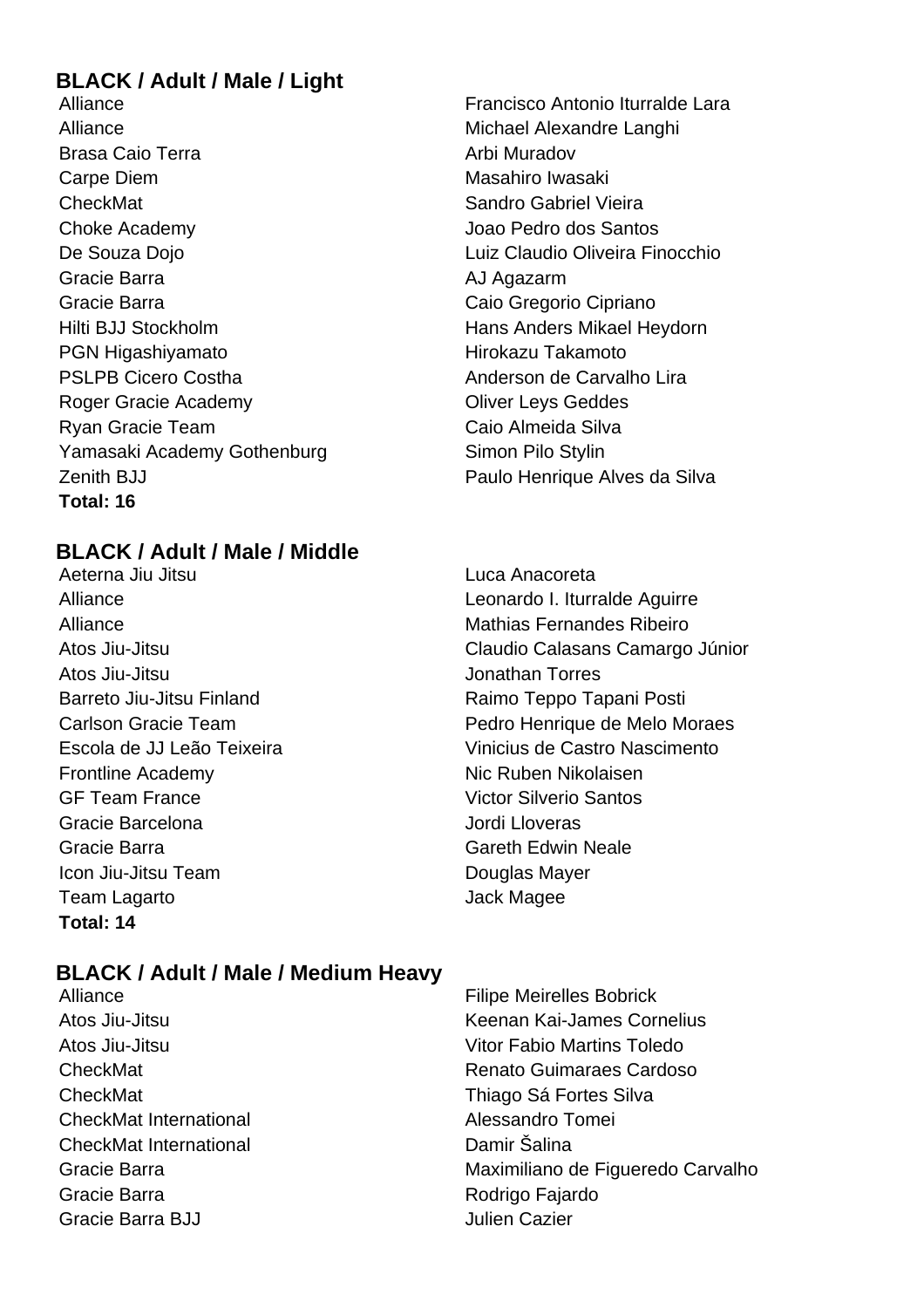Roger Gracie Academy **Felipe Mota Dias Total: 16**

# **BLACK / Adult / Male / Heavy**

Alliance **Felipe Menezes** Bueno Frontline Academy Thomas Johannessen Gold Team Fighters **Jaroslaw Konrad Gajek** Gracie Barra Gabriel Kitober Vieira Gracie Barra Academy **Samuel Moning** Samuel Moning Hilti BJJ Turku Toni Tapani Linden Ribeiro Jiu-Jitsu **Johannes Wieth Total: 16**

# **BLACK / Adult / Male / Super Heavy**

Atos Jiu-Jitsu Paulo Leandro Brassoloto Brazilian Power Team **Henrique João Alves Pereira** CheckMat Vedran Ikic Clube de Jiu-Jitsu Pitbull Czech Republic Michal Bittner GF Team and the state of the state of the local devices in the local state of the local state of the local state of the local state of the local state of the local state of the local state of the local state of the local s Gracie Barra **Christopher Bowe** Christopher Bowe Gracie Barra **Carra Lucio Furtado Rodrigues** PSLPB Cicero Costha Mauricio Henrique Cristo Lima Ribeiro Jiu-Jitsu **Internationalista de la contrata de la contrata de la contrata de la contrata de la contrata de la contrata de la contrata de la contrata de la contrata de la contrata de la contrata de la contrata de la** Ribeiro Jiu-Jitsu **Ribeiro Jiu-Jitsu** Rafael Lovato Jr. Ryan Gracie Team **Roger Luiz Pereira Ambrosi Total: 12**

# **BLACK / Adult / Male / Ultra Heavy**

**CheckMat Bruno Matias Soares** 

Gracie Barra JJ **Augusto Cesar Caixeta Batista** Gracie Barra JJ Christopher Malcolm Rees Impacto Japan B.J.J. Sadayoshi Roberto Mota Kurimori Tropa de Elite **Hugo Marc Jacky Fevrier** Zenith BJJ Maksymilian Wisniewski

Alliance Fabiano Junior Leite de Souza Barreto Eduardo dos Reis Rios Guirau Brasa Caio Terra Yuri Costa Simões M. da Silva CheckMat Jackson Sousa dos Santos CheckMat Paulo Tarcisio Pessoa Jardim Fight Sports **Ricardo de Souza de Rezende** GF Team France Leonardo da Costa Maciel Gracie Barra **Gracia C. e Silva Junior** Jefferson Moura C. e Silva Junior Gracie Humaita Walnan Presto Constantino

Alliance Antonio Carlos Alexandre Peinado

Atos Jiu-Jitsu Leonardo Henrique D'avila Corrêa CheckMat **CheckMat Alexander Riis Hilligsoe Trans** De La Riva International **De La Riva International** Alan Vitor Oliveira Ferreira GF Team **Ricardo Ferreira Evangelista**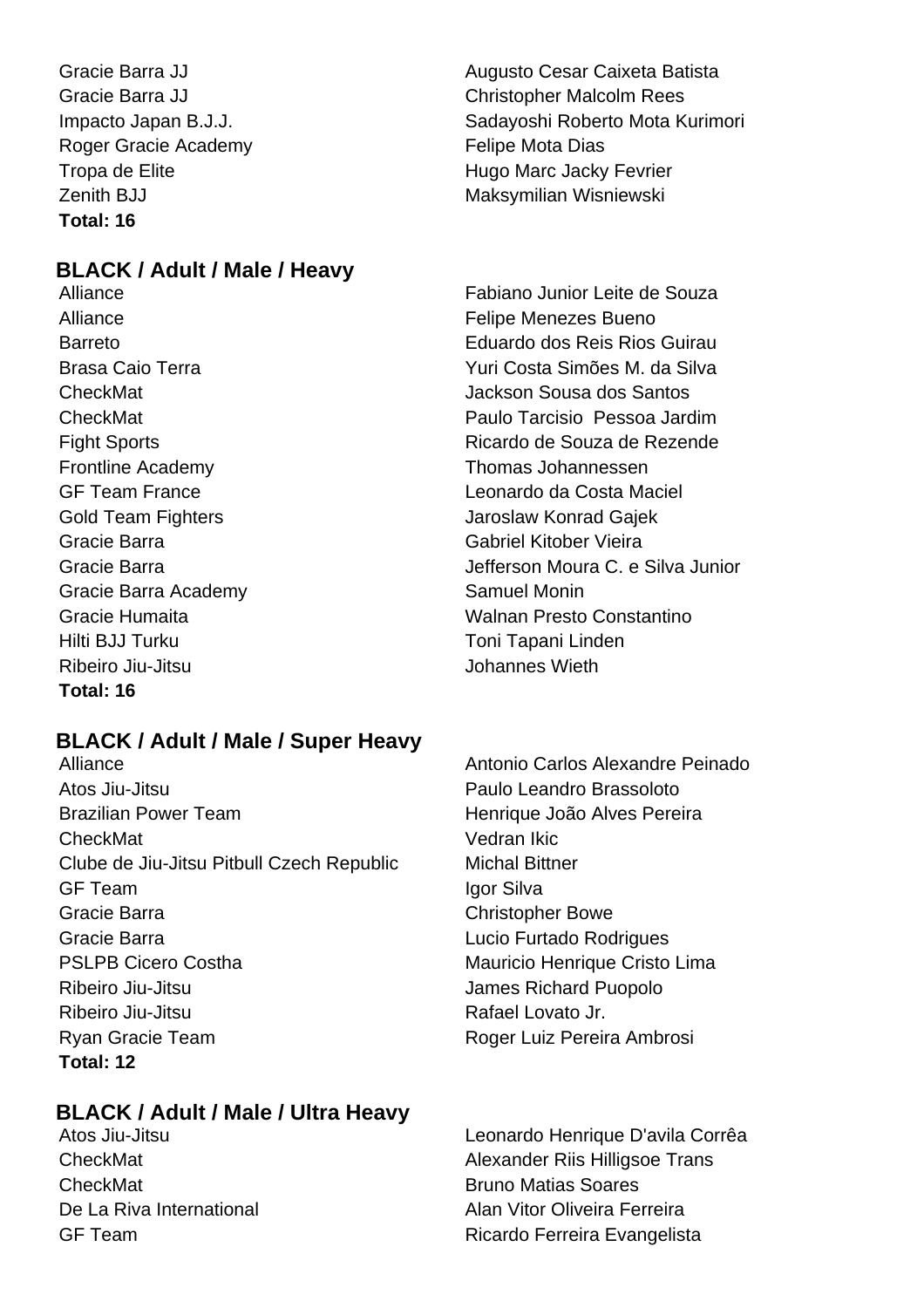Gracie Barra **Agnaldo Luis da Silveira** Agnaldo Luis da Silveira Gracie Barra Wesley Frederico de Oliveira Malicia Team  $\qquad \qquad$  John Michael C Dequick Roger Gracie Academy **Antonio Henriques Junior** Zenith BJJ **Rodrigo Henrique Cavaca Total: 10**

# **BLACK / Adult / Female / Light**

| Acemat                      | <b>Laurence Cousin Fouillat</b> |
|-----------------------------|---------------------------------|
| <b>Brazilian Power Team</b> | Sara Raquel Sucena da Fonseca   |
| UAE Jiu-jitsu Team          | Andrea Endy Alves de Souza      |
| Total: 3                    |                                 |

# **BLACK / Adult / Female / Middle**

**Total: 2**

**CheckMat Ida Josefin Hansson** GF Team Vanessa Oliveira do Nascimento

# **BLACK / Adult / Female / Medium Heavy**

| Alliance        | Luanna Alzuguir Marton Moraes |
|-----------------|-------------------------------|
| CheckMat        | Janni Margareta Larsson       |
| De La Riva / BA | Erika Carrarine Correia       |
| Gracie Barra    | Gretchen Dawn Zoeller         |
| Total: 4        |                               |

# **BLACK / Master 1 / Male / Light Feather**

| Academy Caveirinha                  | Edvaldo da Mota Ferreira        |
|-------------------------------------|---------------------------------|
| CheckMat                            | Douglas Rufino da Silva         |
| CheckMat                            | Leandro Martins da Silva        |
| <b>CheckMat International</b>       | Valmyr Mattos Pereira Neto      |
| Fratelli Leteri Brazilian Jiu Jitsu | Marcel Sasso de Oliveira        |
| Nova União                          | Ivanildo Rollemberg Lima        |
| <b>Team Gil Catarino</b>            | <b>Gil Sandro Justino Porto</b> |
| Total: 7                            |                                 |

# **BLACK / Master 1 / Male / Feather**

| Academie Pythagore                         | <b>Emmanuel Fernandez</b>           |
|--------------------------------------------|-------------------------------------|
| <b>Association Aranha</b>                  | Eric Dominique Satge                |
| <b>BJJ Revolution Team - International</b> | Carlos Eduardo de Almeida Goncalves |
| <b>Cercle Tissier</b>                      | Michailesco Olivier                 |
| Gracie Humaita                             | Rodrigo da Silva Aleixo             |
| Icon Jiu-Jitsu Team                        | <b>Celio Medeiros Costa</b>         |
| Icon Jiu-Jitsu Team                        | Claudemir José De Souza             |
| Integração                                 | Rodrigo da Silva Pereira            |
| Le Temple Des Arts Martiaux                | Jose Alberto Ramos Ferreira Filho   |
| Pantera Negra Jiu-Jitsu                    | Flávio Lucena de Almeida            |
| Powerhouse Sanremo                         | Davide Berardi                      |
| <b>Rafael Ribeiro BJJ</b>                  | <b>Ederson Rafael Ribeiro</b>       |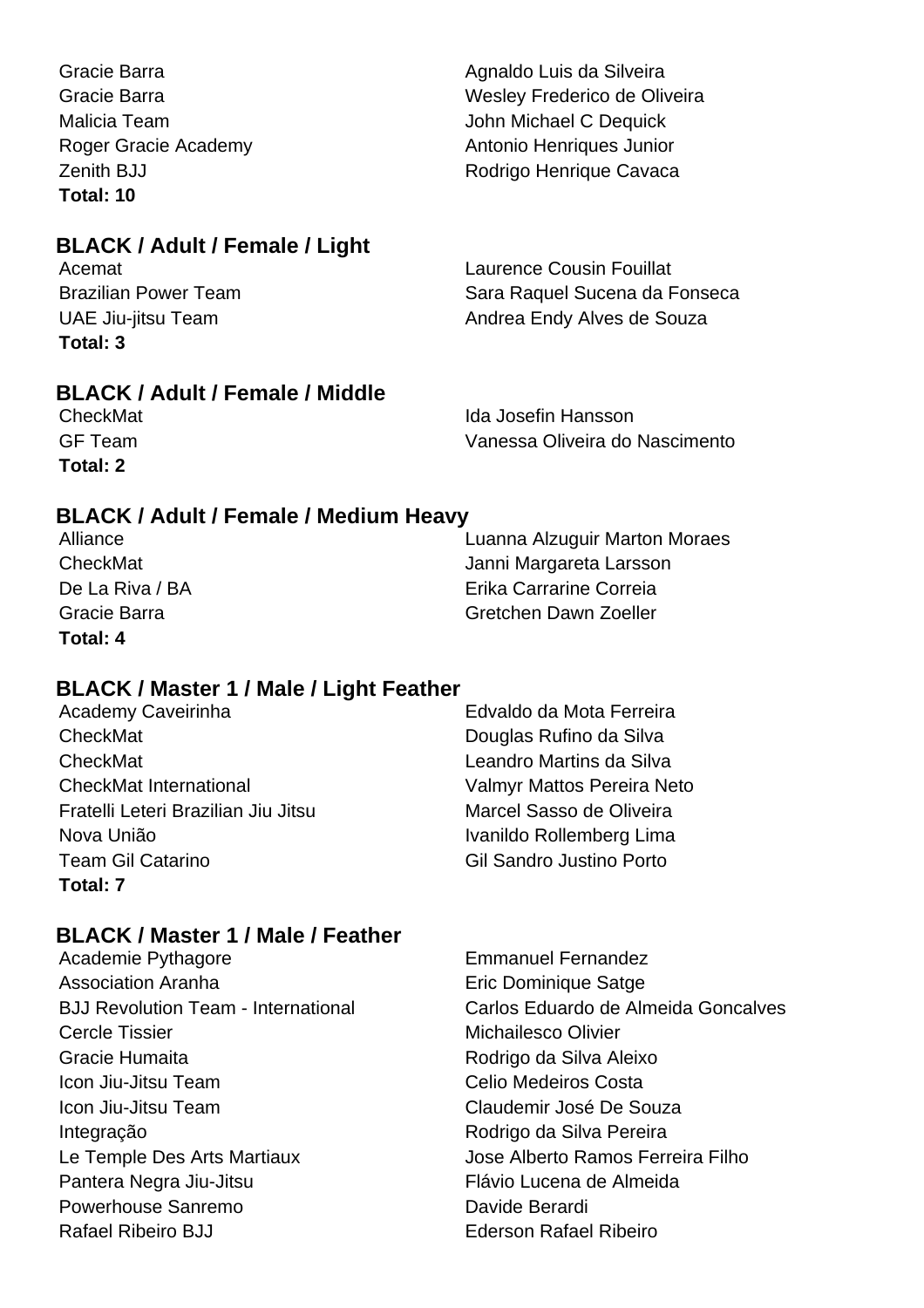#### **Total: 12**

#### **BLACK / Master 1 / Male / Light**

Academia POA Gabriel Ortiz Machado Aeterna Jiu Jitsu **Fabio Anacoreta** BJJ School UK Antony Singh Chahal BJJ Scotland Marcos Bueno Nardini Brasa Caio Terra Wim Louis Deputter Brazilian Power Team **Daniel Riou Vilhena de Mendonca** Carlson Gracie Team **Ramon Ramon Ramirez Diaz** CheckMat **Antonio Roberto Crivelari Jr. Antonio Roberto Crivelari Jr.** Gracie Barra **Guilherme Tavares C. de Lyra** Guilherme Tavares C. de Lyra Gracie Barra Marcio Celio Lima de Oliveira Icon Jiu-Jitsu Team Berilo Ferreira Cavalcanti Junior Impacto Japan B.J.J. Rogerio Yoski Suto Jorge Santos Brazilian Jiu-Jitsu **International Stantos Pereira** Milanimal Nicola Donadio Nova União **Jan Carneiro Batista** Roger Gracie **Paulo Roberto dos Santos Peixoto** Triangle Academy Reyson Gracie Jiu Jitsu Mourad Smail Benabdallah Yemaso Brazilian Jiu Jitsu Marcos Alejandro Pagliere - Torregrosa Zenith BJJ **Rafael Marangoni de Oliveira Total: 19**

#### **BLACK / Master 1 / Male / Middle**

Academie Pythagore Giovany Sorlier Alliance **Fernando Augusto da Silva** Brasa Caio Terra **Kenny Polmans** Brazilian Power Team **Bruno de Lira Nascimento** Brigadeiro BJJ - UK Ivam Luiz Maciel Filho Cia Athletica Eduardo Santoro de Camargo De La Riva JJ Maurício Barbosa G. da Silva Emirates Jiu-Jitsu Center David Junior Blankenheimer Fernando Boi JJ Victor Diniz de Araújo Gracie Barra **Diego Teixeira de Moraes** Gracie Barra **Matthew James Callaghan** MMA Israel BJJ Roy Pariente Tribe Jiu-Jitsu Roma Giordano Brozzi Werdum Combat Team Spain Valdir Oliveira Linhares **Total: 18**

CheckMat Leonardo Francisco Lopes Neves Nóbrega Team Wanderson Messias de O. Silva Reinaldo Ribeiro Team **Guillem Pons Jimenez de Cisneros** WING BJJ VING BU

#### **BLACK / Master 1 / Male / Medium Heavy**

Alliance Gustavo Junqueira Brasa Caio Terra **Pedro Henrique Weiss Bessa**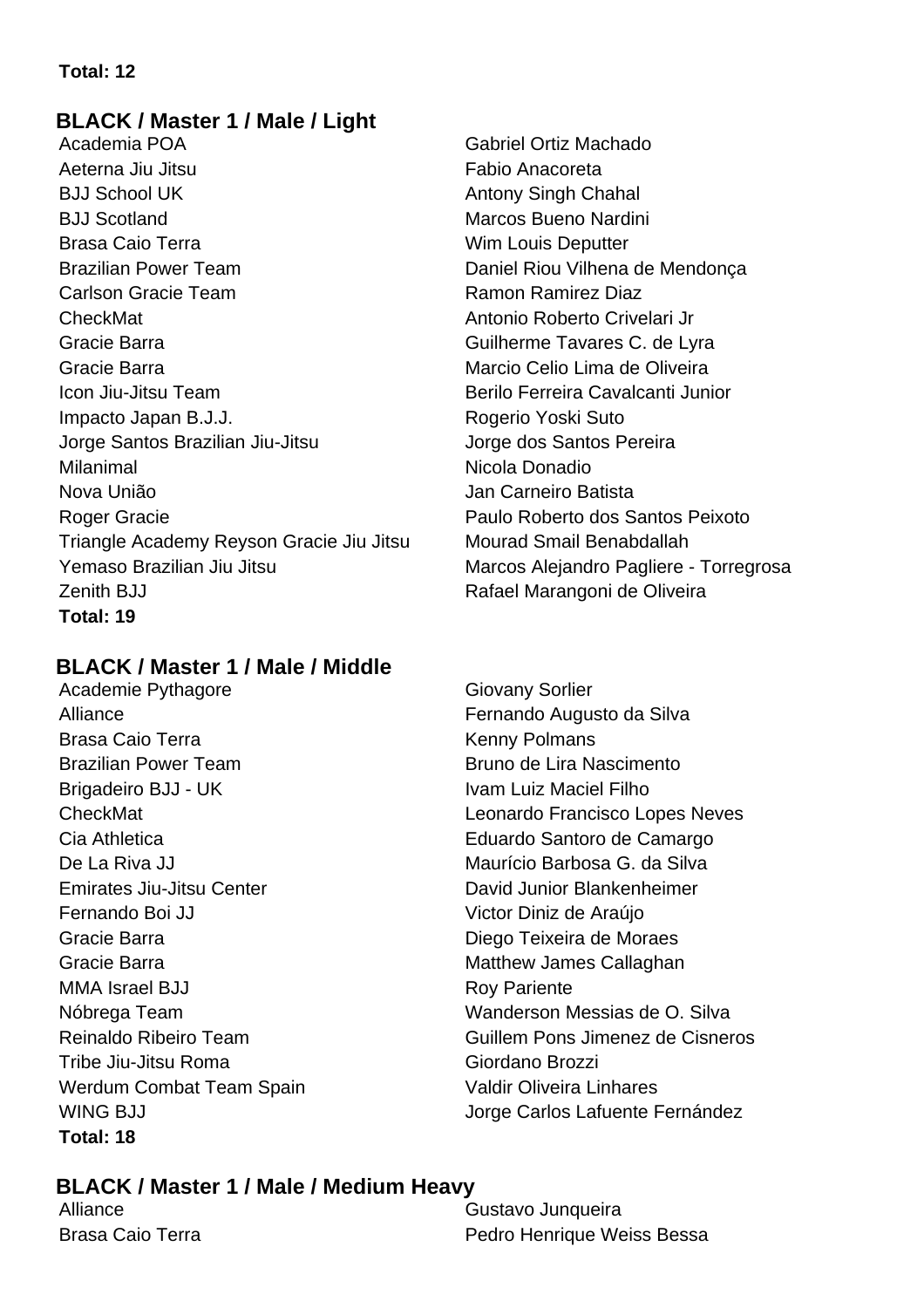Brazilian Power Team **Vasile-Mircea Cublesan** CheckMat **CheckMat** Rafael Fonseca Heck GF Team France **Zakaria Tarik Arhab** Gracie Barra Lucio Sergio dos Santos Gracie Barra JJ **David Robert Iverson** Gracie Barra JJ Norbert Lukasz Nowak **Total: 12**

#### **BLACK / Master 1 / Male / Heavy**

Alliance **Paulo José Pinto Total: 8**

Escola de JJ Leão Teixeira **João Marco Braga da Cunha** Gracie Barra Helcio Lisboa Machado Junior Icon Jiu-Jitsu Team Alexandre Sousa Izidro da Silva Nova União **Gustavo Guimaraes Michels** 

A.S Team Domingos de Moura Ciccarino A.S Team Jose Mario Rangel do Outeiro Alliance Juan Miguel Iturralde Alliance International **Rogel Alexander Monsalve** Brasa Caio Terra **Green Creel** Greg Adam George Creel Hilti BJJ Turku Jarkko Jouni Aleksi Mäkelä Rio Grappling Club **Paulo Cesar da Silva Bezerra** 

### **BLACK / Master 1 / Male / Super Heavy**

Barbosa JJ e MMA **Filippi** Soto Mattos Coelhao Jiu-Jitsu **Marting Coelhao Jiu-Jitsu** Heiko Schoenborn Frontline Academy **Eduardo** Rios **Total: 6**

Associação Oriente **Felipe de Lima Machado** GF Team Paulo Andre Couto dos Santos Gold Team Fighters Grzegorz Henryk Szatkowski

#### **BLACK / Master 1 / Male / Ultra Heavy**

Bruno Bastos Association **Bruno Bastos Cruz** GF Team Thiago Jorge Borges Gracie Humaita Canadá Rodrigo Munduruca Jackson Paulo Team Jackson Paulo Jacinto **Total: 4**

#### **BLACK / Master 1 / Female / Feather**

Equipe Gavião JJ Elizangela Meireles **Total: 1**

#### **BLACK / Master 1 / Female / Light**

**Total: 2**

Climent club Maria Dolores Asensi Gonzalez Gracie Barra **Rita de Cássia Jovel**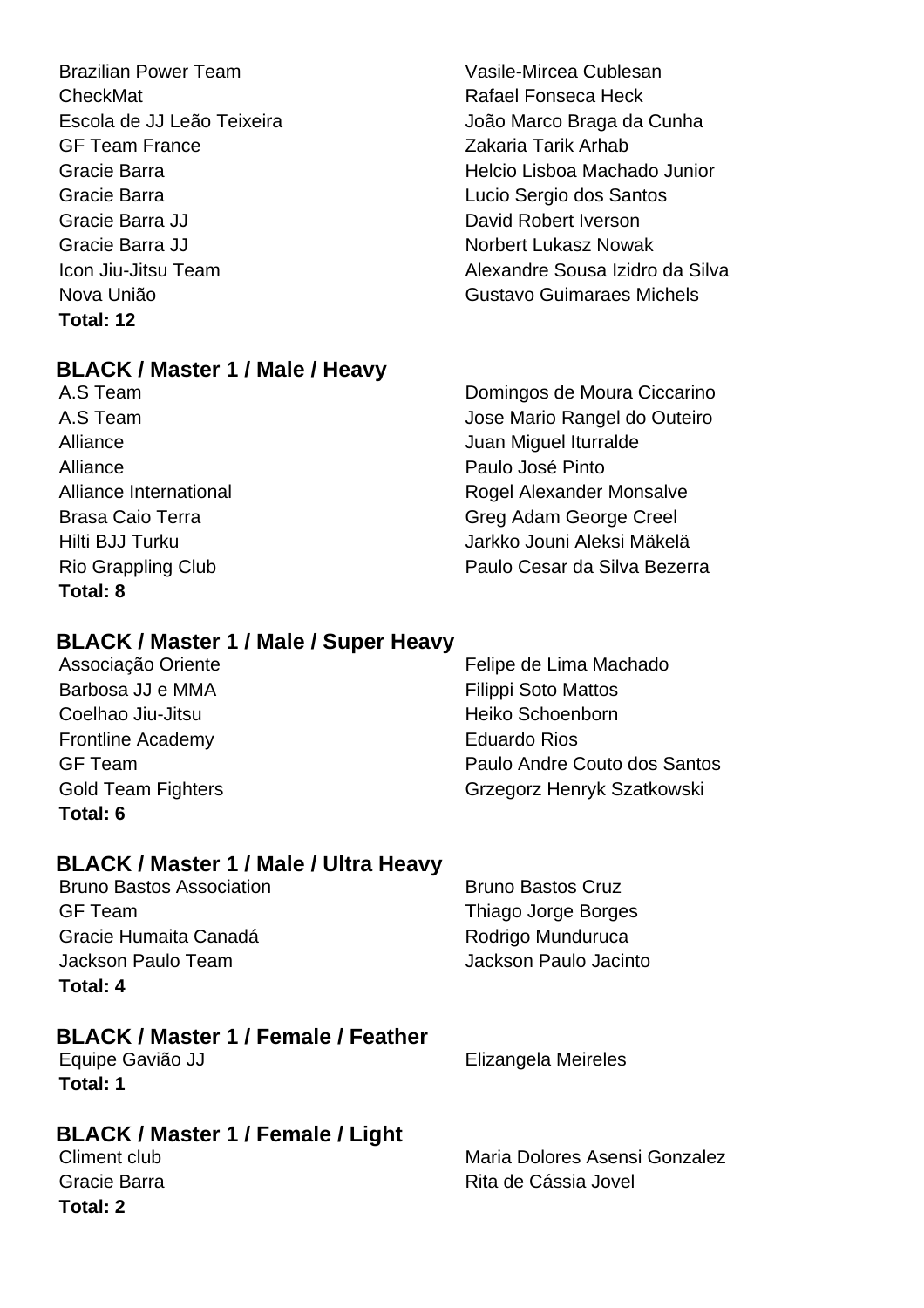#### **BLACK / Master 1 / Female / Medium Heavy**

**Total: 2**

CheckMat Shanti A. D. Abelha Equipe Gavião JJ Rosalind Ferreira

#### **BLACK / Master 1 / Female / Heavy**

Gracie Humaita USA Luciana Tavares Dias **Total: 1**

**BLACK / Master 2 / Male / Light Feather**

Association Aranha **Herminio Garcia Roncero** Icon Jiu-Jitsu Team **José Elenildo de Almeida** Impacto Japan B.J.J. Carlos Kazuo Kihara Nova União **Nova União** Cristian Migovan Roger Gracie Academy **Kevin Henry Capel Total: 5**

#### **BLACK / Master 2 / Male / Feather**

2 Brothers BFC **Hipszki** Lazló Brasa Caio Terra **Exekiel Zayas Latorre** Ezekiel Zayas Latorre Bruno Bastos Association **Daniel V. Alvarez Jr.** Daniel V. Alvarez Jr. Carlson Gracie Team Alain Pozo **Icon Jiu-Jitsu Team Cristofer Martin Barrios** Impacto Japan B.J.J. **Miqueias Toshio Asada Total: 8**

### **BLACK / Master 2 / Male / Light**

Brasa Caio Terra **Liam Beechinor** Brasa Caio Terra **Michal Adamczak** Gracie Barra **David Jason Turner** Cracie Barra Milanimal **Andrea Baggio** Milanimal Davide Garavaglia MMA Israel BJJ **Ido Pariente** Rocha Jiu Jitsu **Rogerio de Cristo Filho** Team Gil Catarino JJ Diego Cabrera Mercado **Total: 13**

#### **BLACK / Master 2 / Male / Middle**

Absoluto BJJ Mihaita Tudor Academie Pythagore **Ludovic Perez** Aeterna Jiu Jitsu **Mirko Silvestri** Mirko Silvestri

Gracie Barra Leandro Gontijo Fernandes Gracie Barra Raphael Waszkiewicz Schmidt dos Santos

Batatinha Team Italia Alexandre Vasconcelos dos Santos Brazilian Power Team Ademir Ribeiro de Araujo PSLPB Cicero Costha Cicero Barbosa da Costa Team Gil Catarino **Roberto Carlos Ramon Castellano** Team Gil Catarino **Rumen Yeray Caraballo Martin**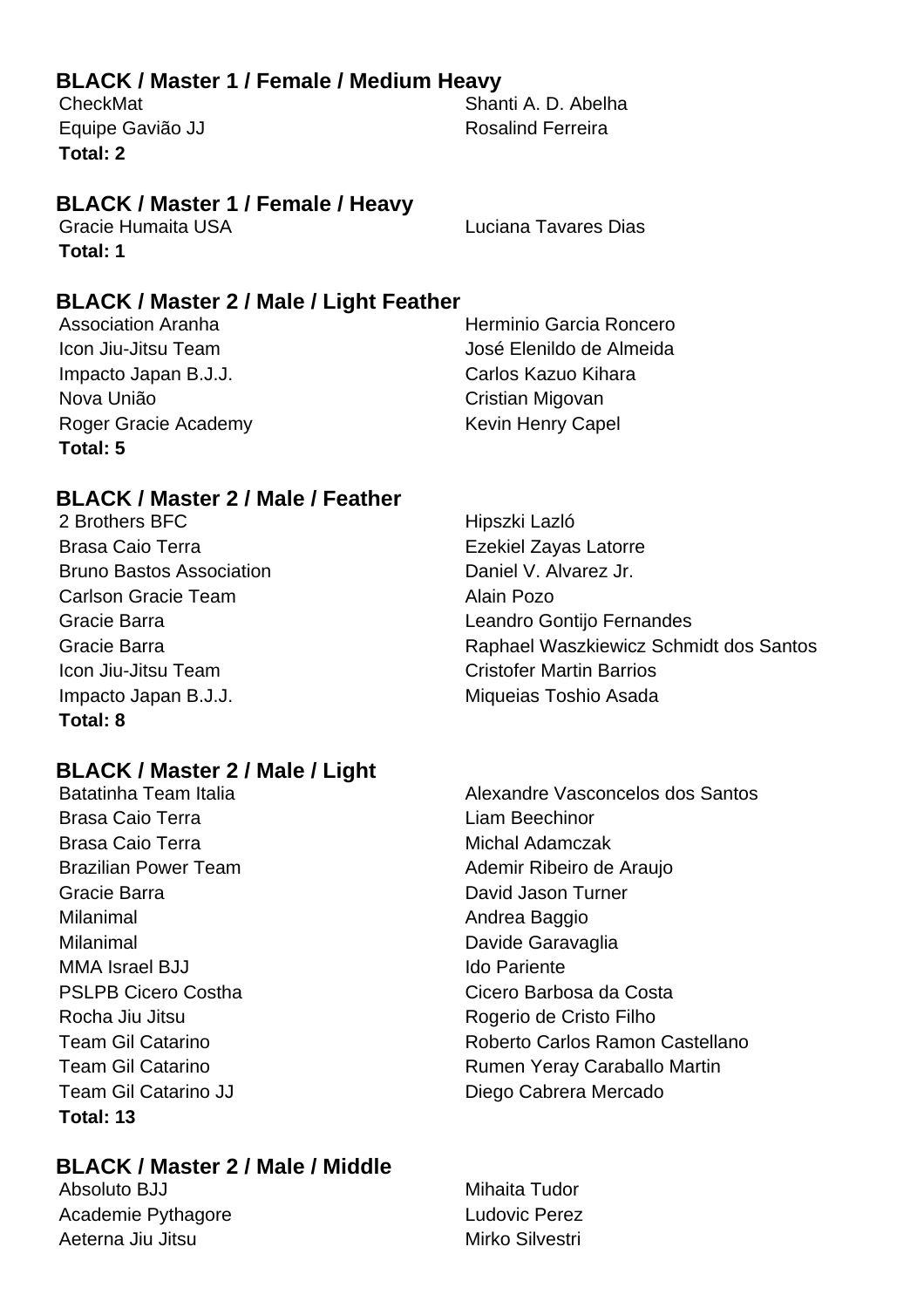Bad Boys JJ Bart Creemers Batatinha Team Italia **Luca Greca** CheckMat **Alain Boret Mandengué** De Souza Dojo **Alex Souto de Souza** Gracie Barra **Abraão Pereira Santareno** Gracie Barra **Henrique Bispo Santana** Malicia Team Said Chaabi Mario Sukata International Mario Sukata International According the Scott Pickering Nova União **Nova União** de Antica Estado de Antica do Jose Carlos Hissa Granja Ribeiro Jiu-Jitsu Helton Machado da Silva Rilion Gracie Jiu-Jitsu Academy Mauricio Cabral de Melo **Total: 15**

Nova União **Jair Lourenco Medeiros Lima Gurgel** 

#### **BLACK / Master 2 / Male / Medium Heavy**

Brasa Caio Terra **Mika Tomi Juhani Kaarela** Escola de JJ Leão Teixeira Áureo Trotte Couto Gracie Humaita International **Aurelio da Silva Zorzi Icon Jiu-Jitsu Team Paul Tsimos** Nova União Fábio da Silva Andrade Nova União Iran Caldas Mascarenhas Pound for Pound Team Antônio Sérgio Zimmermann Cardoso SBG Ireland SBG Ireland Thomas John King Soul Fighters International Soul Fighters International Juan Pablo Garcia Perez Team Trondheim BJJ Per Christian Andresen **Total: 10**

### **BLACK / Master 2 / Male / Heavy**

CheckMat **Helio Barthem Neto** Zenith BJJ Marius Gudas **Total: 5**

Brasa Caio Terra **Alfredo Merelo Aguilera** Brazilian Power Team Marcelo da Silva Bernardo Nova União Fabrício Nascimento de Moraes

#### **BLACK / Master 2 / Male / Super Heavy**

Carlson Gracie Team Gabor Fodor Reinaldo Ribeiro Team Reinaldo Augusto Ribeiro **Total: 6**

Cia Paulista - International Davi Emanuel de Souza Cavalcante Cia Paulista - International Gilberto Ferraz Bastos Junior Over Limit BJJ **Andrew Thamay Yamane da Silva** PRBJJ Ronny Carvalho Ronney Eustaquio de Carvalho Lima

### **BLACK / Master 2 / Male / Ultra Heavy**

Babalu's Iron Gym **Babalu's Iron Gym** Renato Sobral da Cunha Carlos Varona BJJ Vinicius de Moura Barbosa Gracie Barra **Benjamin L. Bradley Jr.** Benjamin L. Bradley Jr.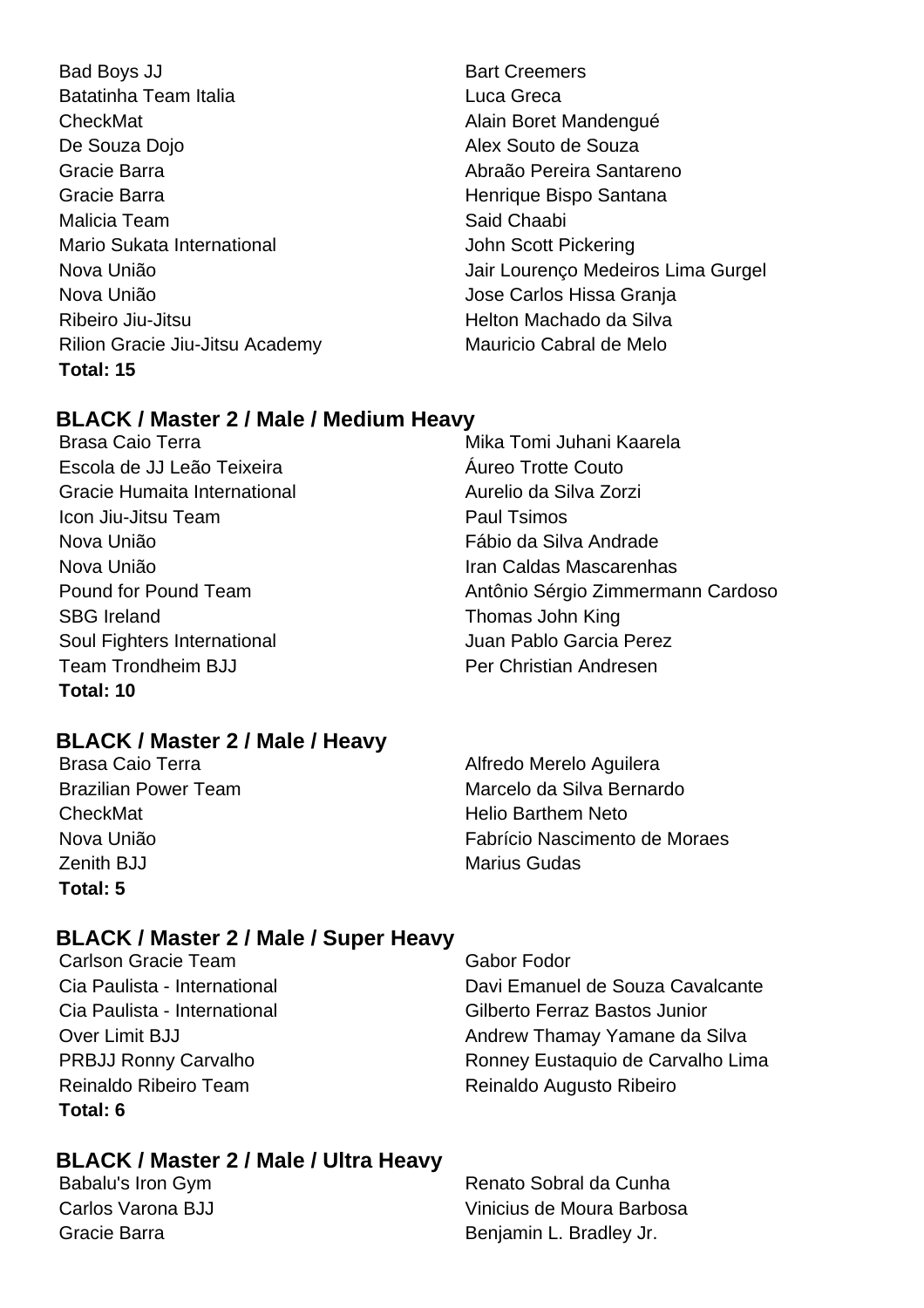Hilti BJJ Stockholm **Markus Nilsson Total: 5**

#### **BLACK / Master 3 / Male / Feather**

Academie Pythagore Thierry Serveaux Batatinha Team Italia **Juan Eduardo Neves** Pogona Club Gym Michihiro Ohhara **Total: 5**

#### **BLACK / Master 3 / Male / Light**

Andre Maneco BJJ Andre Luiz Leite Brasa Caio Terra **Lubomir Grochocki** Dynamix Fighting Sports **Paul Hans J Persson** Gracie Reunion **Philippe Nativel** Kombat Klub **Basílio Alves Leal** Paraestra Koiwa Takashi Ouchi **Total: 7**

## Ribeiro Jiu-Jitsu **Kristian Torres Cestaro**

Gracie Barra **Paulo Cezar Alves Pinheiro** Paulo Cezar Alves Pinheiro Ribeiro Jiu-Jitsu Cleyton Gonçalves Bastos

Hagakuré 83 Frederic Jean-Baptiste Michelangeli

#### **BLACK / Master 3 / Male / Middle**

Nova União **Nova União** e a constructiva e Stefano Meneghel **Total: 8**

Alliance Eduardo Bittencourt Hernandes CheckMat Luiz Osvaldo Ribeiro Duo CheckMat Timo Kalevi Räkköläinen Gymnasium Alexander de Freitas Faria Icon Jiu-Jitsu Team  $\qquad \qquad$  Jose Miguel Garcia Madueño Icon Jiu-Jitsu Team Sebahatin Derebey Team Tatame **Team Tatame Jean-Philippe Walter** 

#### **BLACK / Master 3 / Male / Medium Heavy**

- Brasa Caio Terra Mark Tucker DC Millenium Team **Davide Cirelli** GF Team International and the United States of Lee Johnstone Ribeiro Jiu-Jitsu **Nicholas Coliver Helmut Maier** Street Sports BJJ John Rickel WING BJJ **Jose Beltran Martinez Total: 11**
- ASM Jiu-Jitsu Palhoca Marcos Tulio Nunes da Rosa Brasa Caio Terra **Piotr Sebastian Baginski** CheckMat Eduardo da Conceição Icon Jiu-Jitsu Team Fabrice Jean Louis Augustin Payet **Icon Jiu-Jitsu Team 1988** Icon Jiu-Jitsu Team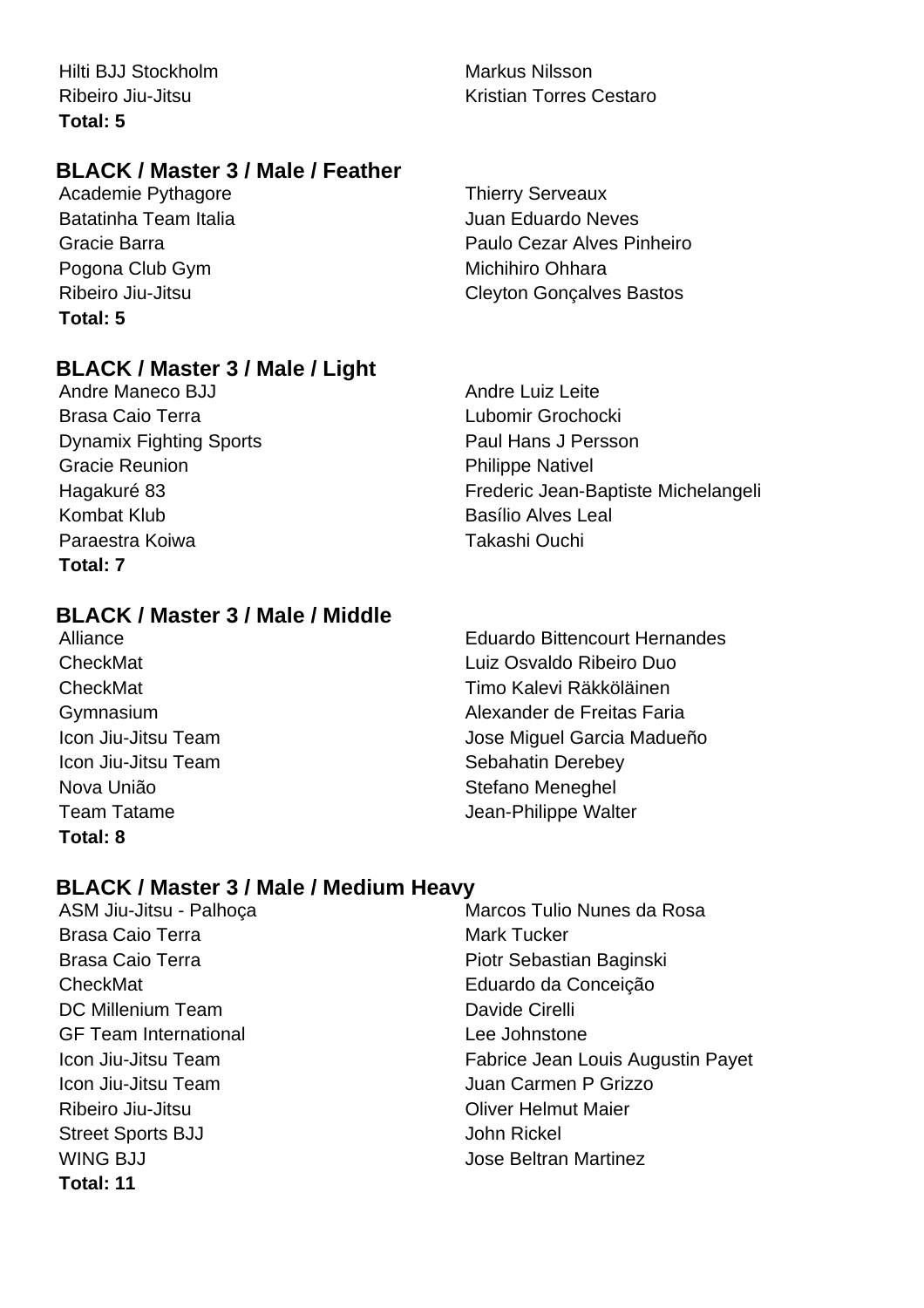#### **BLACK / Master 3 / Male / Heavy**

Carlson Gracie Team **Richard Martin Total: 5**

Gold Team Fighters **Mariusz Ryszard Linke** Jiu Jitsu Factor Frederico Marcio Linhares Amiuna Nova União Guilherme dos Santos Melo Nova União **Mato David Glasnovic** Mato David Glasnovic

### **BLACK / Master 3 / Male / Super Heavy**

| Alliance                    | <b>Zulmar dos Santos</b>    |
|-----------------------------|-----------------------------|
| <b>Brazilian Power Team</b> | José Arnaldo dos Santos     |
| Gracie Barra                | Andre Luis Nunes Almeida    |
| Zenith BJJ                  | Jose Ricardo de Souza Leite |
| Total: 4                    |                             |

#### **BLACK / Master 3 / Male / Ultra Heavy**

| CheckMat     | Jaroslaw Koch             |
|--------------|---------------------------|
| Gracie Barra | Luiz Henrique V. Saldanha |
| Gracie Barra | William Alexander Machado |
| Team-Choco   | Vincent Angelo Carlucci   |
| Total: 4     |                           |

#### **BLACK / Master 4 / Male / Feather**

Cia Paulista Eduardo de Sá Leitão Concrete BJJ Per Magnus Valdemar Hasslund Gracie Humaita Phoenix **Wellington Leal Dias** The Source MMA Team Sami Muhi Eddin Mohammad Al Jamal **Total: 4**

#### **BLACK / Master 4 / Male / Light**

Brasa Caio Terra **Australia Australia Austin Nehemiah Gardner** Icon Jiu-Jitsu Team **Marco A. B. Carneiro** Marco A. B. Carneiro Le Temple Des Arts Martiaux **Jerome Christian Jacky Laudadio** Ribeiro Jiu-Jitsu **Adimilson Brites** Adimilson Brites Triangle Academy Reyson Gracie Jiu Jitsu Andre Stock **Total: 5**

#### **BLACK / Master 4 / Male / Middle**

CFS BJJ M. I. David Onuma CheckMat **Payet Erick** Hilti BJJ Stockholm **Patrik Isberg** Soul Fighters BJJ Luis Carlos Velasco **Total: 6**

Academie Pythagore Thierry Chauvin Alliance Gilson Jose Teixeira de Farias